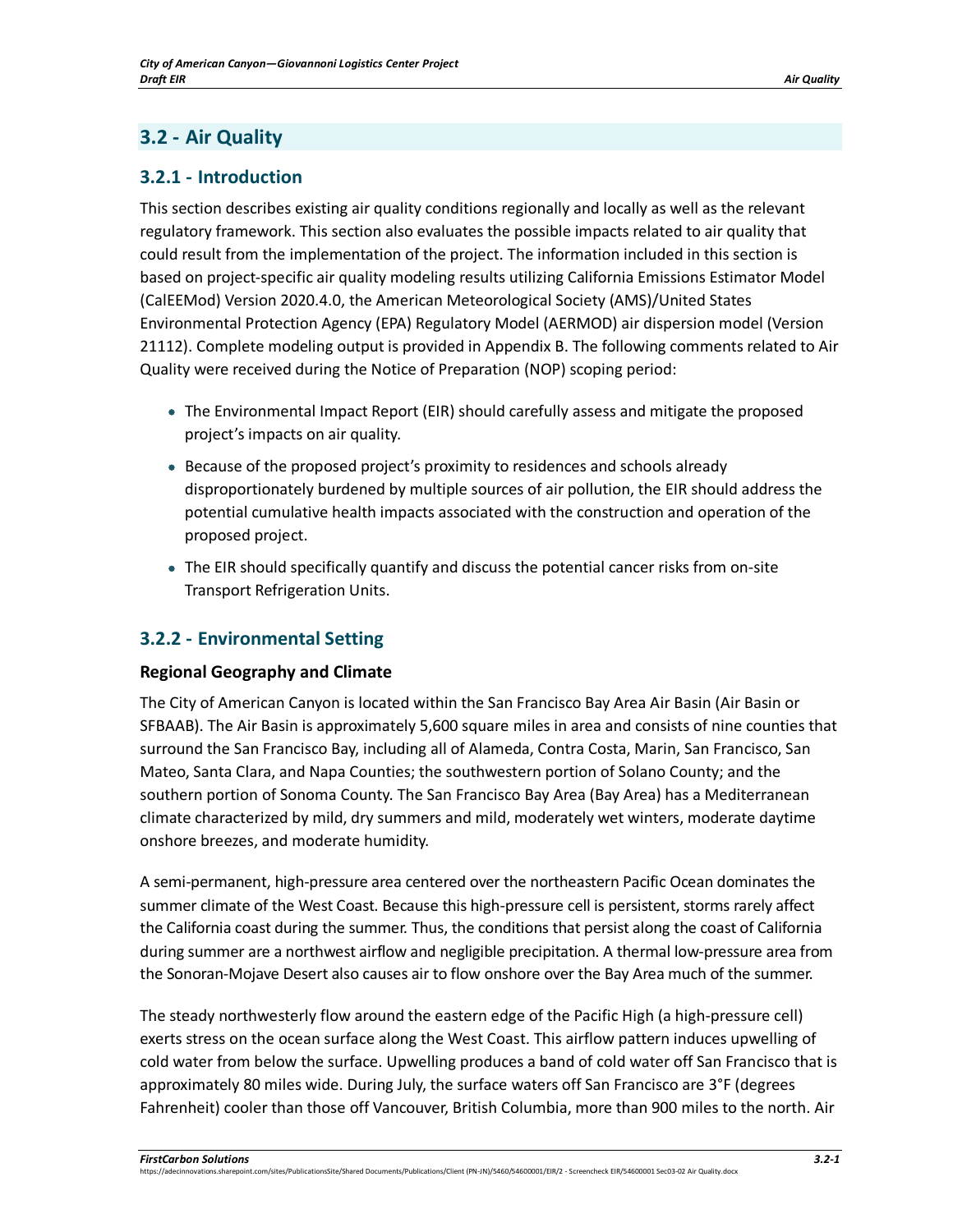approaching the California coast, already cool and moisture-laden from its long trajectory over the Pacific Ocean, is further cooled as it flows across this cold bank of water near the coast, thus accentuating the temperature contrast across the coastline. This cooling is often sufficient to produce condensation, creating a high incidence of fog and stratus clouds along the Northern California coast in summer.

In summer, the northwest winds to the west of the Pacific coastline are drawn into the interior through the gap in the western Coast Ranges, known as the Golden Gate, $1$  and over the lower portions of the San Francisco Peninsula. Immediately to the south of Mount Tamalpais, the northwesterly winds accelerate considerably and come more nearly from the west as they stream through the Golden Gate. This channeling of the flow through the Golden Gate produces a jet that sweeps eastward but widens downstream, producing southwest winds at Berkeley and northwest winds at San José; a branch also curves eastward through the Carquinez Straits and into the Central Valley. Wind speeds may be locally strong in regions where air is channeled through a narrow opening such as the Golden Gate, the Carquinez Strait, or San Bruno Gap. For example, the average wind speed at San Francisco International Airport from 3:00 a.m. to 4:00 p.m. in July is about 20 miles per hour (mph), compared with only about 8 mph at San José and less than 7 mph at the Farallon Islands.

The sea breeze between the coast and the Central Valley<sup>[2](#page-1-1)</sup> commences near the surface along the coast in late morning or early afternoon; it may first be observed only through the Golden Gate. Later in the day, the layer deepens and intensifies while spreading inland. As the breeze intensifies and deepens, it flows over the lower hills farther south along the peninsula. This process frequently can be observed as a bank of stratus clouds "rolling over" the coastal hills on the west side of the Bay. The depth of the sea breeze depends in large part upon the height and strength of the inversion. The generally low elevation of this stable layer of air prevents marine air from flowing over the coastal hills. It is unusual for the summer sea breeze to flow over terrain exceeding 2,000 feet in elevation.

In winter, the SFBAAB experiences periods of storminess, moderate-to-strong winds, and periods of stagnation with very light winds. Winter stagnation episodes are characterized by outflow from the Central Valley, nighttime drainage flows in coastal valleys, weak onshore flows in the afternoon, and otherwise light and variable winds.

A primary factor in air quality is the mixing depth (the vertical air column available for diluting contaminant sources). Generally, the air temperature decreases with height, creating a gradient from warmer air near the ground to cooler air at elevation caused by the sun converting large amounts of energy to sensible heat at the ground, which warms the air at the surface. The warm air rises in the atmosphere, where it expands and cools. Sometimes, however, the temperature of air increases with height. This condition is known as a temperature inversion because the atmosphere's temperature profile is "inverted" from its usual state. Over the SFBAAB, the frequent occurrence of temperature inversions limits mixing depth and, consequently, limits the availability of air for dilution.

<span id="page-1-0"></span><sup>1</sup> A strait on the West Coast of North America that connects the San Francisco Bay to the Pacific Ocean.

<span id="page-1-1"></span> $2\text{ A flat valley that dominates the geographical center of California stretching 450 miles from north-northwest to south-southeast, in land.}$ from and parallel to the Pacific Ocean coast. It is bound by the Sierra Nevada to the east and the Coast Range to the west.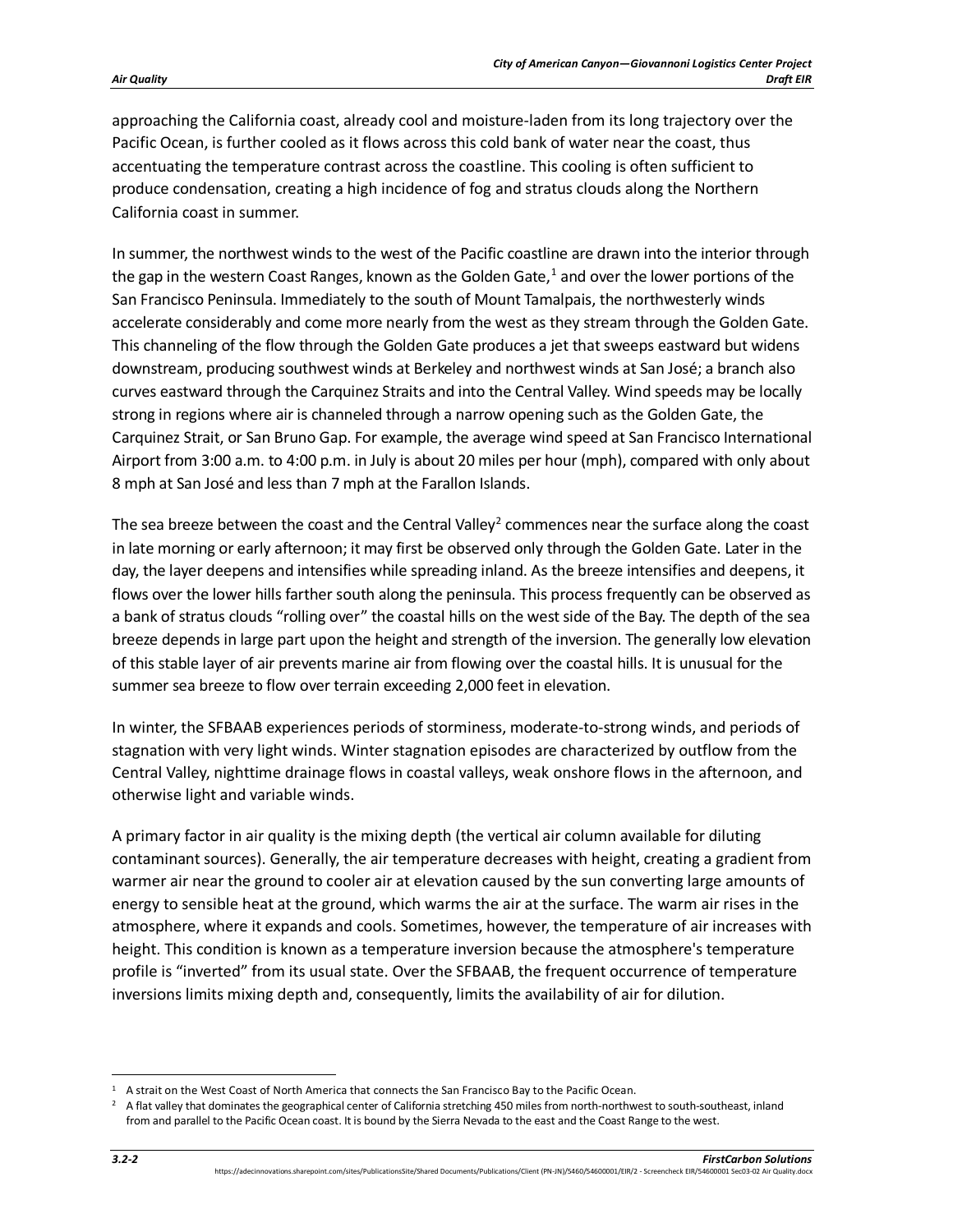# **Air Pollutant Types, Sources, and Effects**

### *Criteria Air Pollutants*

Air pollutants are termed criteria air pollutants if they are regulated by developing specific public health- and welfare-based criteria as the basis for setting permissible levels. [Table 3.2-1](#page-2-0) provides a summary of the types, sources, and effects of criteria air pollutants.

| <b>Criteria Pollutant</b>                                                         | <b>Physical Description and</b><br><b>Properties</b>                                                                                                                                                                                                                                                                                                                                                                                                                                                                                               | <b>Sources</b>                                                                                                                                                                                                                                                                                                                                                                                                                                                                                                                                                         | <b>Most Relevant Effects from</b><br><b>Pollutant Exposure</b>                                                                                                                                                                                                                                                                                                                                                                   |
|-----------------------------------------------------------------------------------|----------------------------------------------------------------------------------------------------------------------------------------------------------------------------------------------------------------------------------------------------------------------------------------------------------------------------------------------------------------------------------------------------------------------------------------------------------------------------------------------------------------------------------------------------|------------------------------------------------------------------------------------------------------------------------------------------------------------------------------------------------------------------------------------------------------------------------------------------------------------------------------------------------------------------------------------------------------------------------------------------------------------------------------------------------------------------------------------------------------------------------|----------------------------------------------------------------------------------------------------------------------------------------------------------------------------------------------------------------------------------------------------------------------------------------------------------------------------------------------------------------------------------------------------------------------------------|
| Ozone                                                                             | Ozone is a photochemical<br>pollutant as it is not emitted<br>directly into the atmosphere<br>but is formed by a complex<br>series of chemical reactions<br>between volatile organic<br>compounds (VOC), nitrous<br>oxides ( $NOx$ ), and sunlight.<br>Ozone is a regional pollutant<br>that is generated over a large<br>area and is transported and<br>spread by the wind.                                                                                                                                                                       | Ozone is a secondary<br>pollutant; thus, it is not<br>emitted directly into the<br>lower level of the<br>atmosphere. The<br>primary sources of<br>ozone precursors (VOC<br>and $NOx$ ) are mobile<br>sources (on-road and<br>off-road vehicle<br>exhaust).                                                                                                                                                                                                                                                                                                             | Irritate respiratory system;<br>reduce lung function; change<br>breathing pattern; reduce<br>breathing capacity; inflame and<br>damage cells that line the lungs;<br>make lungs more susceptible to<br>infection; aggravate asthma;<br>aggravate other chronic lung<br>diseases; cause permanent lung<br>damage; induce some<br>immunological changes;<br>increase mortality risk; damage<br>to vegetation and property.         |
| Particulate<br>matter (P $M_{10}$ )<br>Particulate<br>matter (PM <sub>2.5</sub> ) | Suspended particulate matter<br>is a mixture of small particles<br>that consist of dry solid<br>fragments, droplets of water,<br>or solid cores with liquid<br>coatings. The particles vary in<br>shape, size, and composition.<br>PM <sub>10</sub> refers to particulate<br>matter that is between 2.5 and<br>10 microns in diameter, (one<br>micron is one-millionth of a<br>meter). PM <sub>2.5</sub> refers to<br>particulate matter that is 2.5<br>microns or less in diameter,<br>about one-thirtieth the size of<br>the average human hair. | Suspended particulate<br>matter sources include<br>fuel or wood combustion<br>for electrical utilities,<br>residential space heating,<br>and industrial processes;<br>construction and<br>demolition; the use of<br>metals, minerals, and<br>petrochemicals; wood<br>products processing;<br>mills and elevators used<br>in agriculture; erosion<br>from tilled lands; waste<br>disposal and recycling.<br>Mobile or transportation-<br>related sources are from<br>vehicle exhaust and road<br>dust. Secondary particles<br>form from reactions in<br>the atmosphere. | • Short-term exposure<br>(hours/days): irritation of the<br>eyes, nose, throat; coughing;<br>phlegm; chest tightness;<br>shortness of breath;<br>aggravate existing lung<br>disease, causing asthma<br>attacks and acute bronchitis;<br>those with heart disease can<br>suffer heart attacks and<br>arrhythmias.<br>• Long-term exposure:<br>reduced lung function;<br>chronic bronchitis; changes<br>in lung morphology; death. |
| Nitrogen dioxide<br>(NO <sub>2</sub> )                                            | During combustion of fossil<br>fuels, oxygen reacts with<br>nitrogen to produce nitrogen<br>oxides- $NOX$ (NO, NO <sub>2</sub> , NO <sub>3</sub> ,<br>$N_2O$ , $N_2O_3$ , $N_2O_4$ , and $N_2O_5$ ).                                                                                                                                                                                                                                                                                                                                               | $NOx$ is produced in<br>motor vehicle internal<br>combustion engines and<br>fossil fuel-fired electric<br>utility and industrial<br>boilers. Nitrogen                                                                                                                                                                                                                                                                                                                                                                                                                  | Potential to aggravate chronic<br>respiratory disease and<br>respiratory symptoms in<br>sensitive groups; risk to public<br>health implied by pulmonary<br>and extra-pulmonary                                                                                                                                                                                                                                                   |

## <span id="page-2-0"></span>**Table 3.2-1: Description of Criteria Pollutants of National and California Concern**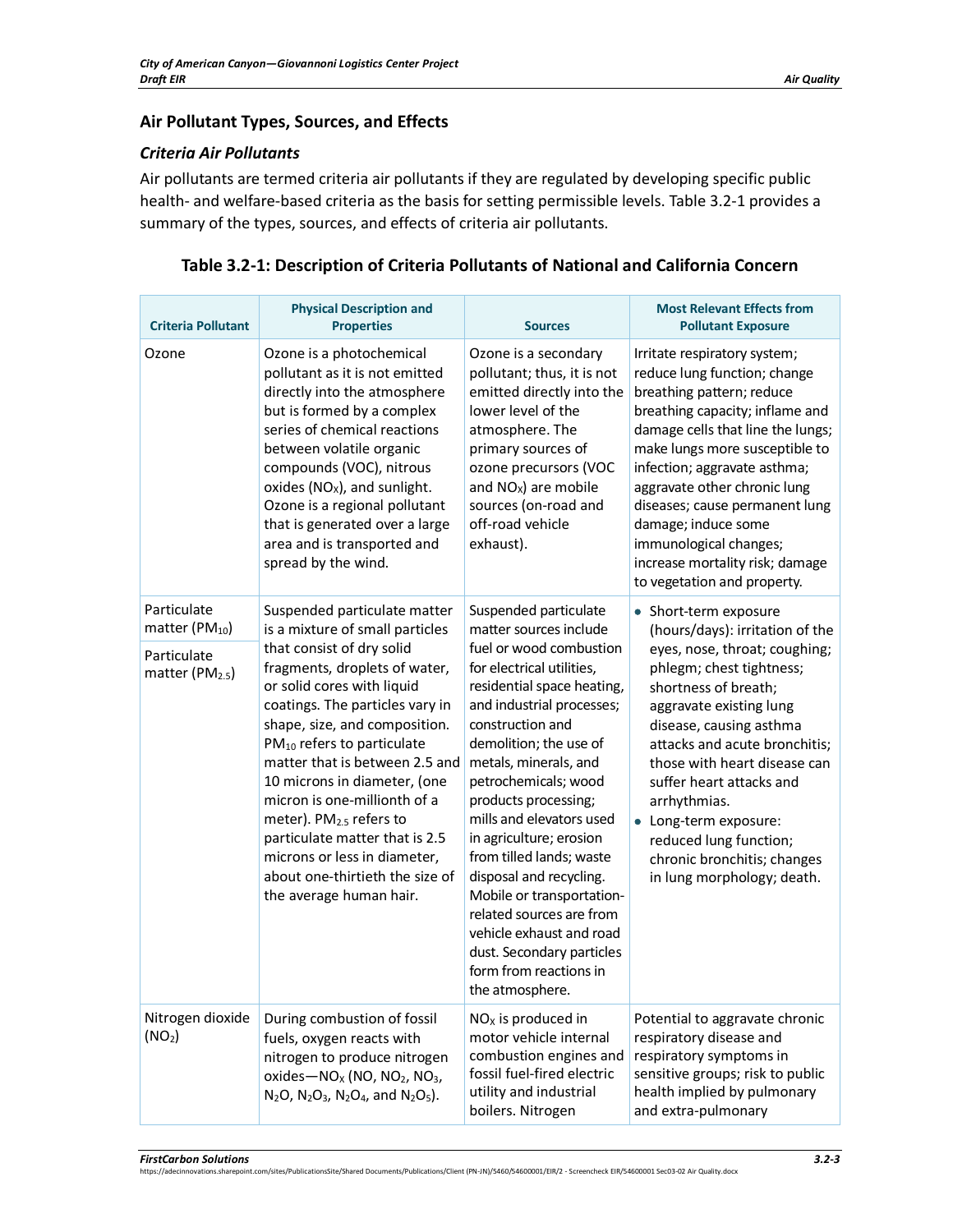| <b>Criteria Pollutant</b>            | <b>Physical Description and</b><br><b>Properties</b>                                                                                                                                                                                                                                                                                                                                                                                                                                                                                                                                                                       | <b>Sources</b>                                                                                                                                                                                                                                                                                                                                                                                                                                                                                                         | <b>Most Relevant Effects from</b><br><b>Pollutant Exposure</b>                                                                                                                                                                                                                                                                                                                                                                                                                                                             |
|--------------------------------------|----------------------------------------------------------------------------------------------------------------------------------------------------------------------------------------------------------------------------------------------------------------------------------------------------------------------------------------------------------------------------------------------------------------------------------------------------------------------------------------------------------------------------------------------------------------------------------------------------------------------------|------------------------------------------------------------------------------------------------------------------------------------------------------------------------------------------------------------------------------------------------------------------------------------------------------------------------------------------------------------------------------------------------------------------------------------------------------------------------------------------------------------------------|----------------------------------------------------------------------------------------------------------------------------------------------------------------------------------------------------------------------------------------------------------------------------------------------------------------------------------------------------------------------------------------------------------------------------------------------------------------------------------------------------------------------------|
|                                      | $NOx$ is a precursor to ozone,<br>PM <sub>10</sub> , and PM <sub>2.5</sub> formation.<br>$NOx$ can react with<br>compounds to form nitric acid<br>and related small particles and<br>can result in PM-related health<br>effects.                                                                                                                                                                                                                                                                                                                                                                                           | dioxide forms quickly<br>from $NOx$ emissions.<br>NO <sub>2</sub> concentrations<br>near major roads can be<br>30 to 100 percent<br>higher than those at<br>monitoring stations.                                                                                                                                                                                                                                                                                                                                       | biochemical and cellular<br>changes and pulmonary<br>structural changes;<br>contributions to atmospheric<br>discoloration; increased visits<br>to hospital for respiratory<br>illnesses.                                                                                                                                                                                                                                                                                                                                   |
| Carbon<br>monoxide (CO)              | CO is a colorless, odorless, toxic<br>gas. CO is somewhat soluble in<br>water; therefore, rainfall and<br>fog can suppress CO conditions.<br>CO enters the body through the<br>lungs, dissolves in the blood,<br>replaces oxygen as an<br>attachment to hemoglobin, and<br>reduces available oxygen in the<br>blood.                                                                                                                                                                                                                                                                                                       | CO is produced by<br>incomplete combustion<br>of carbon-containing<br>fuels (e.g., gasoline,<br>diesel fuel, and<br>biomass). Sources<br>include motor vehicle<br>exhaust, industrial<br>processes (metals<br>processing and chemical<br>manufacturing),<br>residential<br>woodburning, and<br>natural sources.                                                                                                                                                                                                        | Ranges depending on<br>exposure: slight headaches;<br>nausea; aggravation of angina<br>pectoris (chest pain) and other<br>aspects of coronary heart<br>disease; decreased exercise<br>tolerance in persons with<br>peripheral vascular disease and<br>lung disease; impairment of<br>central nervous system<br>functions; possible increased<br>risk to fetuses; death.                                                                                                                                                    |
| Sulfur dioxide<br>(SO <sub>2</sub> ) | Sulfur dioxide is a colorless,<br>pungent gas. At levels greater<br>than 0.5 parts per million<br>(ppm), the gas has a strong<br>odor similar to rotten eggs.<br>Sulfur oxides $(SOx)$ include<br>sulfur dioxide and sulfur<br>trioxide. Sulfuric acid is formed<br>from sulfur dioxide, which can<br>lead to acid deposition and<br>can harm natural resources<br>and materials. Although sulfur<br>dioxide concentrations have<br>been reduced to levels well<br>below State and federal<br>standards, further reductions<br>are desirable because sulfur<br>dioxide is a precursor to<br>sulfate and PM <sub>10</sub> . | Human-caused sources<br>include fossil fuel<br>combustion, mineral ore<br>processing, and<br>chemical<br>manufacturing. Volcanic<br>emissions are a natural<br>source of sulfur dioxide.<br>The gas can also be<br>produced in the air by<br>dimethyl sulfide and<br>hydrogen sulfide. Sulfur<br>dioxide is removed from<br>the air by dissolution in<br>water, chemical<br>reactions, and transfer<br>to soils and ice caps.<br>The sulfur dioxide levels<br>in the State are well<br>below the maximum<br>standards. | Bronchoconstriction<br>accompanied by symptoms<br>which may include wheezing,<br>shortness of breath, and chest<br>tightness during exercise or<br>physical activity in persons with<br>asthma. Some population-<br>based studies indicate that the<br>mortality and morbidity effects<br>associated with fine particles<br>show a similar association with<br>ambient sulfur dioxide levels. It<br>is not clear whether the two<br>pollutants act synergistically or<br>one pollutant alone is the<br>predominant factor. |
| Lead (Pb)                            | Lead is a solid heavy metal<br>that can exist in air pollution<br>as an aerosol particle<br>component. Leaded gasoline<br>was used in motor vehicles<br>until around 1970. Lead<br>concentrations have not<br>exceeded State or federal                                                                                                                                                                                                                                                                                                                                                                                    | Lead ore crushing, lead<br>ore smelting, and<br>battery manufacturing<br>are currently the largest<br>sources of lead in the<br>atmosphere in the<br>United States. Other<br>sources include dust                                                                                                                                                                                                                                                                                                                      | Lead accumulates in bones, soft<br>tissue, and blood and can affect<br>the kidneys, liver, and nervous<br>system. It can cause<br>impairment of blood formation<br>and nerve conduction, behavior<br>disorders, mental retardation,<br>neurological impairment,                                                                                                                                                                                                                                                            |

**FirstCarbon Solutions**<br>https://adecinnovations.sharepoint.com/sites/PublicationsSite/Shared Documents/Publications/Client (PN-JN)/5460/54600001/EIR/2 - Screencheck EIR/54600001 Sec03-02 Air Quality.docx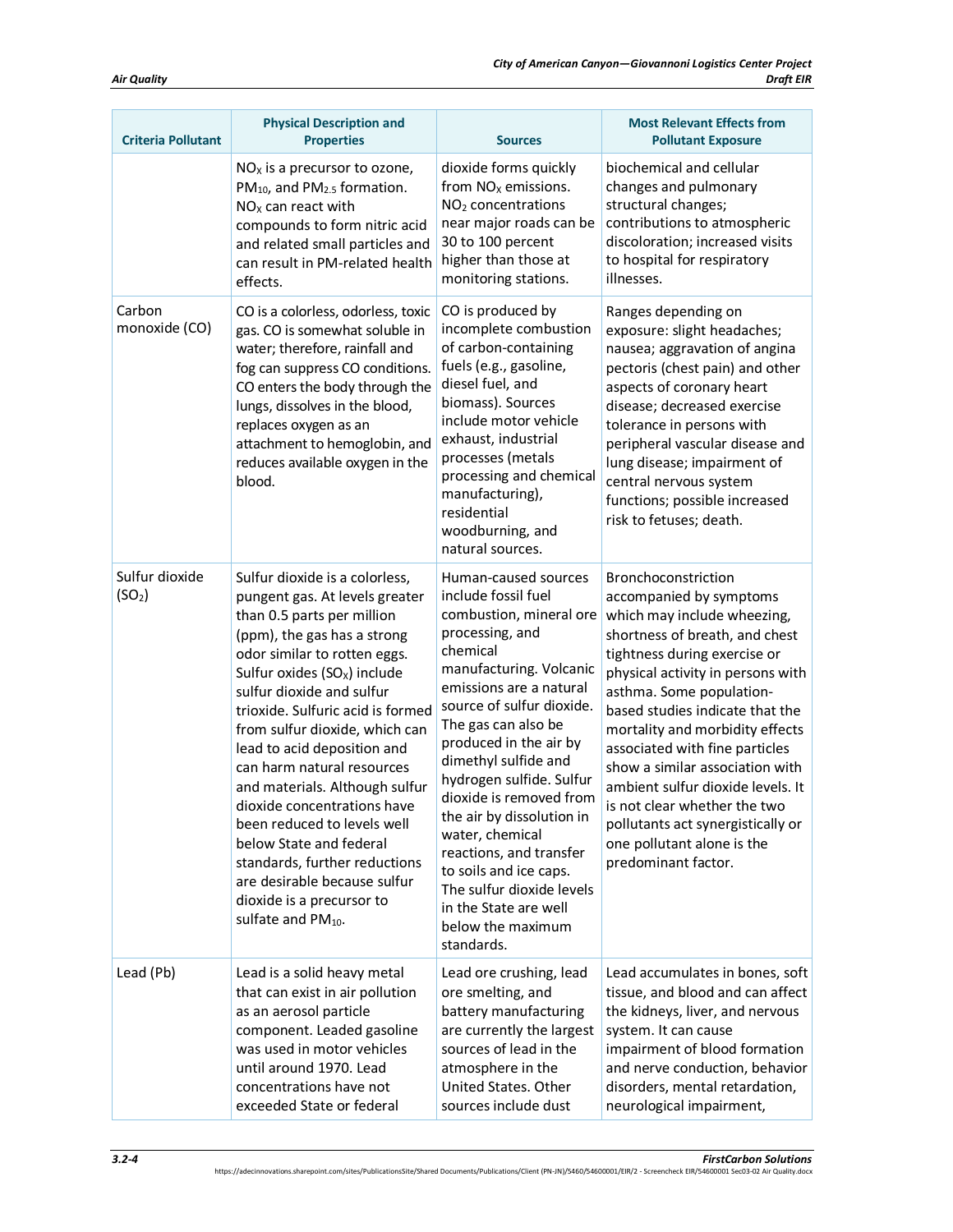| <b>Criteria Pollutant</b> | <b>Physical Description and</b><br><b>Properties</b> | <b>Sources</b>                                                                         | <b>Most Relevant Effects from</b><br><b>Pollutant Exposure</b> |
|---------------------------|------------------------------------------------------|----------------------------------------------------------------------------------------|----------------------------------------------------------------|
|                           | standards at any monitoring<br>station since 1982.   | with lead-based paint,<br>solid waste disposal,<br>and crustal physical<br>weathering. | from soils contaminated learning deficiencies, and low<br>IQs. |

Sources:

California Air Resources Board (ARB). 2021. Vinyl Chloride and Health. Website: https://ww2.arb.ca.gov/resources/vinylchloride-and-health. Accessed July 20, 2021.

California Office of Environmental Health Hazard Assessment (OEHHA). 2001. Health Effects of Diesel Exhaust. Website: https://oehha.ca.gov/media/downloads/calenviroscreen/indicators/diesel4-02.pdf. Accessed July 20, 2021.

National Archives and Records Administration. 2009. Part II, Environmental Protection Agency. 40 Code of Federal Regulations Parts 50 and 58, Primary National Ambient Air Quality Standard for Nitrogen Dioxide; Proposed Rule. July 15. Website: https://www.gpo.gov/fdsys/pkg/FR-2009-07-15/pdf/E9-15944.pdf. Accessed July 20, 2021.

National Toxicology Program. 2016. Report on Carcinogens, 14<sup>th</sup> Edition; U.S. Department of Health and Human Services, Public Health Service. Benzene. November 3. Website: http://ntp.niehs.nih.gov/ntp/roc/twelfth/profiles/Benzene.pdf. Accessed July 20, 2021.

National Toxicology Program. 2016. Report on Carcinogens, 14<sup>th</sup> Edition; U.S. Department of Health and Human Services, Public Health Service. Diesel Exhaust Particles. November 3. Website:

https://ntp.niehs.nih.gov/ntp/roc/content/profiles/dieselexhaustparticulates.pdf. Accessed July 20, 2021.

South Coast Air Quality Management District (South Coast AQMD). 2007. Final 2007 Air Quality Management Plan. June. Website: https://www.aqmd.gov/docs/default-source/clean-air-plans/air-quality-management-plans/2007-air-qualitymanagement-plan/2007-aqmp-final-document.pdf?sfvrsn=2. Accessed July 20, 2021.

United States Environmental Protection Agency (EPA). 2016. Nitrogen Dioxide (NO<sub>2</sub>) Pollution. Basic Information about NO2. Website: https://www.epa.gov/no2-pollution/basic-information-about-no2#What%20is%20NO2. Accessed July 20, 2021.

United States Environmental Protection Agency (EPA). 2020. Particulate Matter (PM) Pollution. Health and Environmental Effects of Particulate Matter. Website: https://www.epa.gov/pm-pollution/health-and-environmental-effects-particulatematter-pm. Accessed July 20, 2021.

United States Environmental Protection Agency (EPA). 2020. Health Effects Notebook for Hazardous Air Pollutants. Website: www.epa.gov/ttn/atw/hlthef/hapindex.html. Accessed July 20, 2021.

United States Environmental Protection Agency (EPA). 2021. Indoor Air Quality (IAQ). Volatile Organic Compounds' Impact on Indoor Air Quality. Website: https://www.epa.gov/indoor-air-quality-iaq/volatile-organic-compounds-impact-indoorair-quality. Accessed July 20, 2021.

United States Environmental Protection Agency (EPA). 2021. Health Effects of Ozone Pollution. Website: https://www.epa.gov/ground-level-ozone-pollution/health-effects-ozone-pollution. Accessed July 20, 2021.

#### *Toxic Air Contaminants*

Concentrations of toxic air contaminants (TACs) are also used as indicators of air quality conditions. TACs are defined as air pollutants that may cause or contribute to an increase in mortality or serious illness or pose a hazard to human health. TACs are usually present in minute quantities in the ambient air; however, their high toxicity or health risk may pose a threat to public health even at very low concentrations. TACs can cause long-term health effects (such as cancer, birth defects, neurological damage, asthma, bronchitis, or genetic damage) or short-term acute affects (such as eye watering, respiratory irritation, runny nose, throat pain, or headaches). For TACs that may cause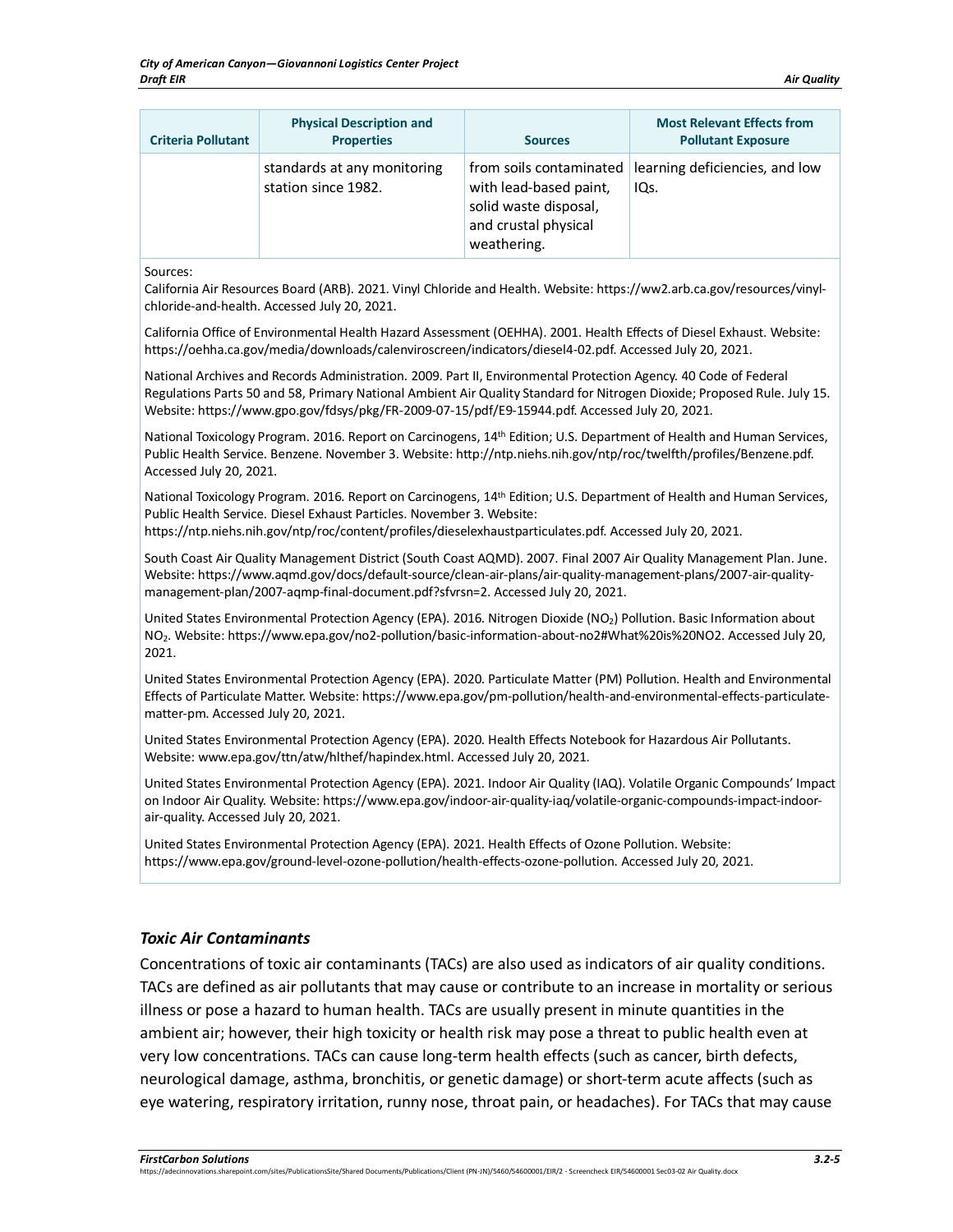cancer, all concentrations present some risk. In other words, there is no threshold level below which some adverse health impacts are not expected to occur. This contrasts with the criteria pollutants such as nitrogen dioxide and carbon dioxide for which acceptable levels of exposure can be determined. The State and federal governments set ambient air quality standards.

TACs are separated into carcinogens and noncarcinogens based on the physiological effects associated with exposure to a particular TAC. Carcinogens are assumed to have no safe threshold below which health impacts would not occur. Cancer risk is typically expressed as excess cancer cases per million exposed individuals over a lifetime exposure or other prolonged duration. There is generally an assumed safe level of exposure for noncarcinogenic substances below which no negative health impact is believed to occur. These levels may vary depending on the specific pollutant. Acute and chronic exposure to noncarcinogens is expressed as a hazard index (HI), which is the ratio of expected exposure levels to an acceptable reference exposure level (REL).

To date, the California Air Resources Board (ARB) has designated nearly 200 compounds as TACs. The ARB has implemented control measures for several compounds that pose high risks and show potential for effective control. The majority of the estimated health risk from TACs can be attributed to a relatively few compounds, the most important being diesel particulate matter (DPM) from diesel-fueled engines. Common TACs of national and California concern include DPM, reactive organic gases (ROG), benzene, asbestos, hydrogen sulfide, sulfates, visibility-reducing particulates, vinyl chloride, and lead. [Table 3.2-2](#page-5-0) provides a summary of the types, sources, and effects of TACs.

| <b>Toxic Air</b>                      | <b>Physical Description and</b>                                                                                                                                                                                                                                                                                                                                                                                                                                                                                                                                                                          | <b>Sources</b>                                                                                                                                                                                                                                                                                                                                                                                                                    | <b>Most Relevant Effects from</b>                                                                                                                                                                                                                                                                                                                                                                                                                                                                                                                                                      |
|---------------------------------------|----------------------------------------------------------------------------------------------------------------------------------------------------------------------------------------------------------------------------------------------------------------------------------------------------------------------------------------------------------------------------------------------------------------------------------------------------------------------------------------------------------------------------------------------------------------------------------------------------------|-----------------------------------------------------------------------------------------------------------------------------------------------------------------------------------------------------------------------------------------------------------------------------------------------------------------------------------------------------------------------------------------------------------------------------------|----------------------------------------------------------------------------------------------------------------------------------------------------------------------------------------------------------------------------------------------------------------------------------------------------------------------------------------------------------------------------------------------------------------------------------------------------------------------------------------------------------------------------------------------------------------------------------------|
| <b>Contaminant</b>                    | <b>Properties</b>                                                                                                                                                                                                                                                                                                                                                                                                                                                                                                                                                                                        |                                                                                                                                                                                                                                                                                                                                                                                                                                   | <b>Pollutant Exposure</b>                                                                                                                                                                                                                                                                                                                                                                                                                                                                                                                                                              |
| Diesel<br>particulate<br>matter (DPM) | DPM is a source of PM <sub>25</sub> $-$<br>diesel particles are typically 2.5<br>microns and smaller. Diesel<br>exhaust is a complex mixture of<br>thousands of particles and<br>gases that is produced when an<br>engine burns diesel fuel.<br>Organic compounds account<br>for 80 percent of the total PM<br>mass, which consists of<br>compounds such as<br>hydrocarbons and their<br>derivatives and polycyclic<br>aromatic hydrocarbons and<br>their derivatives. Fifteen<br>polycyclic aromatic<br>hydrocarbons are confirmed<br>carcinogens, a number of<br>which are found in diesel<br>exhaust. | Diesel exhaust is a<br>major source of<br>ambient PM<br>pollution in urban<br>environments.<br>Typically, the main<br>source of DPM is<br>from combustion of<br>diesel fuel in diesel-<br>powered engines.<br>Such engines are in<br>on-road vehicles<br>such as diesel<br>trucks, off-road<br>construction<br>vehicles, diesel<br>electrical<br>generators, and<br>various pieces of<br>stationary<br>construction<br>equipment. | Some short-term (acute) effects of<br>DPM exposure include eye, nose,<br>throat, and lung irritation, coughs,<br>headaches, light-headedness, and<br>nausea. Studies have linked<br>elevated particle levels in the air to<br>increased hospital admissions,<br>emergency room visits, asthma<br>attacks, and premature deaths<br>among those suffering from<br>respiratory problems. Human<br>studies on the carcinogenicity of<br>DPM demonstrate an increased<br>risk of lung cancer, although the<br>increased risk cannot be clearly<br>attributed to diesel exhaust<br>exposure. |

## <span id="page-5-0"></span>**Table 3.2-2: Description of Toxic Air Contaminants of National and California Concern**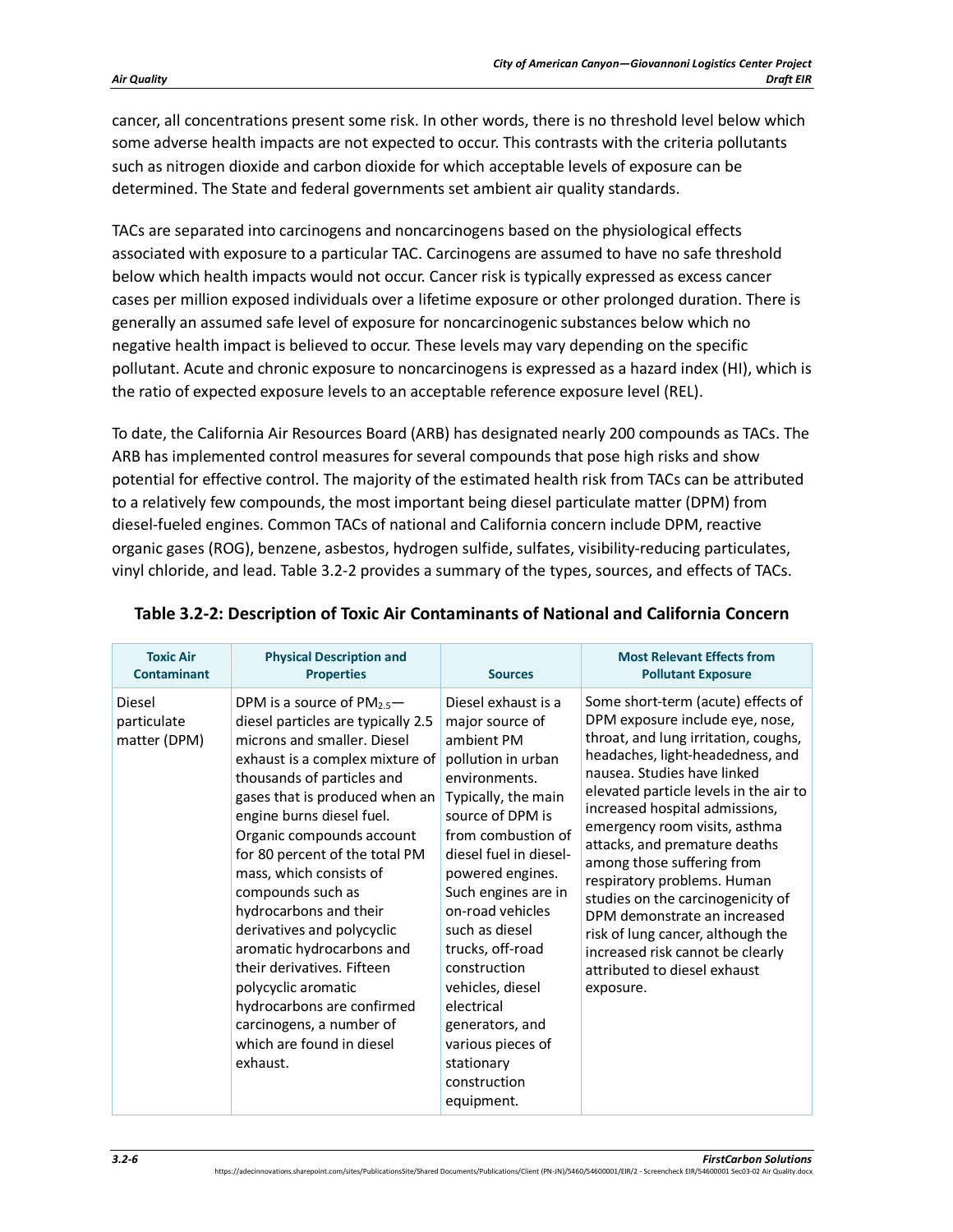| <b>Toxic Air</b><br><b>Contaminant</b> | <b>Physical Description and</b><br><b>Properties</b>                                                                                                                                                                                                                                                                                                                                          | <b>Sources</b>                                                                                                                                                                                                                                                                                                                                                                                                                                                                | <b>Most Relevant Effects from</b><br><b>Pollutant Exposure</b>                                                                                                                                                                                                                                                                                                                                                                                                           |
|----------------------------------------|-----------------------------------------------------------------------------------------------------------------------------------------------------------------------------------------------------------------------------------------------------------------------------------------------------------------------------------------------------------------------------------------------|-------------------------------------------------------------------------------------------------------------------------------------------------------------------------------------------------------------------------------------------------------------------------------------------------------------------------------------------------------------------------------------------------------------------------------------------------------------------------------|--------------------------------------------------------------------------------------------------------------------------------------------------------------------------------------------------------------------------------------------------------------------------------------------------------------------------------------------------------------------------------------------------------------------------------------------------------------------------|
| <b>VOCs</b>                            | ROGs, or VOCs, are defined as<br>any compound of carbon-<br>excluding carbon monoxide,<br>carbon dioxide, carbonic acid,<br>metallic carbides or<br>carbonates, and ammonium<br>carbonate-that participates in<br>atmospheric photochemical<br>reactions. Although there are<br>slight differences in the<br>definition of ROGs and VOCs,<br>the two terms are often used<br>interchangeably. | Indoor sources of<br>VOCs include paints,<br>solvents, aerosol<br>sprays, cleansers,<br>tobacco smoke, etc.<br>Outdoor sources of<br>VOCs are from<br>combustion and fuel<br>evaporation. A<br>reduction in VOC<br>emissions reduces<br>certain chemical<br>reactions that<br>contribute to the<br>formulation of<br>ozone. VOCs are<br>transformed into<br>organic aerosols in<br>the atmosphere,<br>which contribute to<br>higher PM <sub>10</sub> and<br>lower visibility. | Although health-based standards<br>have not been established for<br>VOCs, health effects can occur<br>from exposures to high<br>concentrations because of<br>interference with oxygen uptake.<br>In general, concentrations of VOCs<br>are suspected to cause eye, nose,<br>and throat irritation; headaches;<br>loss of coordination; nausea; and<br>damage to the liver, the kidneys,<br>and the central nervous system.<br>Many VOCs have been classified as<br>TACs. |
| Benzene                                | Benzene is a VOC. It is a clear or<br>colorless light-yellow, volatile,<br>highly flammable liquid with a<br>gasoline-like odor. The EPA has<br>classified benzene as a "Group<br>A" carcinogen.                                                                                                                                                                                              | Benzene is emitted<br>into the air from fuel<br>evaporation, motor<br>vehicle exhaust,<br>tobacco smoke, and<br>from burning oil and<br>coal. Benzene is<br>used as a solvent for<br>paints, inks, oils,<br>waxes, plastic, and<br>rubber. Benzene<br>occurs naturally in<br>gasoline at one to 2<br>percent by volume.<br>The primary route of<br>human exposure is<br>through inhalation.                                                                                   | Short-term (acute) exposure of high<br>doses from inhalation of benzene<br>may cause dizziness, drowsiness,<br>headaches, eye irritation, skin<br>irritation, and respiratory tract<br>irritation, and at higher levels, loss<br>of consciousness can occur. Long-<br>term (chronic) occupational<br>exposure of high doses has caused<br>blood disorders, leukemia, and<br>lymphatic cancer.                                                                            |
| Asbestos                               | Asbestos is the name given to a<br>number of naturally occurring<br>fibrous silicate minerals that<br>have been mined for their<br>useful properties, such as<br>thermal insulation, chemical<br>and thermal stability, and high<br>tensile strength. The three<br>most common types of                                                                                                       | Chrysotile, also<br>known as white<br>asbestos, is the<br>most common type<br>of asbestos found in<br>buildings. Chrysotile<br>makes up<br>approximately 90 to<br>95 percent of all<br>asbestos contained                                                                                                                                                                                                                                                                     | Exposure to asbestos is a health<br>threat; exposure to asbestos fibers<br>may result in health issues such as<br>lung cancer, mesothelioma (a rare<br>cancer of the thin membranes<br>lining the lungs, chest, and<br>abdominal cavity), and asbestosis<br>(a non-cancerous lung disease that<br>causes scarring of the lungs).<br>Exposure to asbestos can occur                                                                                                       |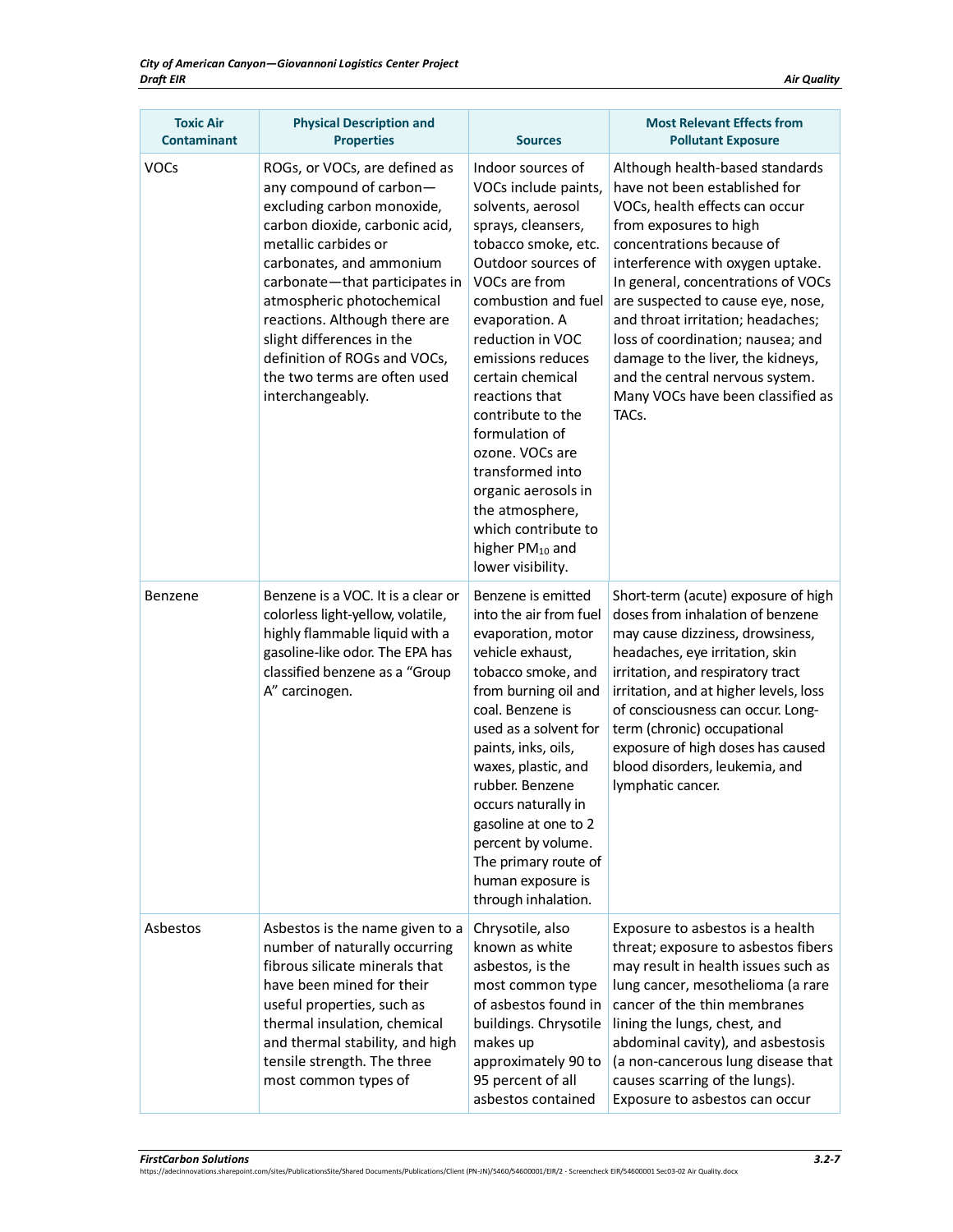| <b>Toxic Air</b><br><b>Contaminant</b> | <b>Physical Description and</b><br><b>Properties</b>                                                                                                                                                                                                                                                                                                                                                                                                                                                                         | <b>Sources</b>                                                                                                                                                                                                                                                                                                                                                                    | <b>Most Relevant Effects from</b><br><b>Pollutant Exposure</b>                                                                                                                                                                                                                                                                                                                                                                                  |
|----------------------------------------|------------------------------------------------------------------------------------------------------------------------------------------------------------------------------------------------------------------------------------------------------------------------------------------------------------------------------------------------------------------------------------------------------------------------------------------------------------------------------------------------------------------------------|-----------------------------------------------------------------------------------------------------------------------------------------------------------------------------------------------------------------------------------------------------------------------------------------------------------------------------------------------------------------------------------|-------------------------------------------------------------------------------------------------------------------------------------------------------------------------------------------------------------------------------------------------------------------------------------------------------------------------------------------------------------------------------------------------------------------------------------------------|
|                                        | asbestos are chrysotile,<br>amosite, and crocidolite.                                                                                                                                                                                                                                                                                                                                                                                                                                                                        | in buildings in the<br>United States.                                                                                                                                                                                                                                                                                                                                             | during demolition or remodeling of<br>buildings that were constructed<br>prior to the 1977 ban on asbestos<br>for use in buildings. Exposure to<br>naturally occurring asbestos can<br>occur during soil-disturbing<br>activities in areas with deposits<br>present.                                                                                                                                                                            |
| Hydrogen Sulfide                       | Hydrogen sulfide ( $H_2S$ ) is a<br>flammable, colorless, poisonous<br>gas that smells like rotten eggs.                                                                                                                                                                                                                                                                                                                                                                                                                     | Manure, storage<br>tanks, ponds,<br>anaerobic lagoons,<br>and land application<br>sites are the primary<br>sources of hydrogen<br>sulfide.<br>Anthropogenic<br>sources include the<br>combustion of sulfur<br>containing fuels (oil<br>and coal).                                                                                                                                 | High levels of hydrogen sulfide can<br>cause immediate respiratory arrest.<br>It can irritate the eyes and<br>respiratory tract and cause<br>headache, nausea, vomiting, and<br>cough. Long exposure can cause<br>pulmonary edema.                                                                                                                                                                                                              |
| <b>Sulfates</b>                        | Sulfates occur in combination<br>with metal and/or hydrogen<br>ions. Many sulfates are soluble<br>in water.                                                                                                                                                                                                                                                                                                                                                                                                                  | Sulfates are<br>particulates formed<br>through the<br>photochemical<br>oxidation of sulfur<br>dioxide. In<br>California, the main<br>source of sulfur<br>compounds is<br>combustion of<br>gasoline and diesel<br>fuel.                                                                                                                                                            | Sulfates can cause a decrease in<br>ventilatory function, aggravation<br>of asthmatic symptoms; and<br>aggravation of cardio-pulmonary<br>disease, as well as vegetation<br>damage, degradation of visibility,<br>property damage.                                                                                                                                                                                                              |
| Visibility-<br>Reducing<br>Particles   | Suspended PM is a mixture of<br>small particles that consist of<br>dry solid fragments, droplets of<br>water, or solid cores with liquid<br>coatings. The particles vary in<br>shape, size, and composition.<br>PM <sub>10</sub> refers to particulate<br>matter that is between 2.5 and<br>10 microns in diameter (1<br>micron is one-millionth of a<br>meter). PM <sub>2.5</sub> refers to<br>particulate matter that is 2.5<br>microns or less in diameter,<br>about one-thirtieth the size of<br>the average human hair. | Stationary sources<br>include fuel or wood<br>combustion for<br>electrical utilities,<br>residential space<br>heating, and<br>industrial processes;<br>construction and<br>demolition; the use<br>of metals, minerals,<br>and petrochemicals;<br>wood products<br>processing; mills and<br>elevators used in<br>agriculture; erosion<br>from tilled lands;<br>waste disposal; and | • Short-term exposure<br>(hours/days): irritation of the<br>eyes, nose, throat; coughing;<br>phlegm; chest tightness;<br>shortness of breath; aggravates<br>existing lung disease, causing<br>asthma attacks and acute<br>bronchitis; those with heart<br>disease can suffer heart attacks<br>and arrhythmias.<br>• Long-term exposure can result<br>in reduced lung function,<br>chronic bronchitis, changes in<br>lung morphology, and death. |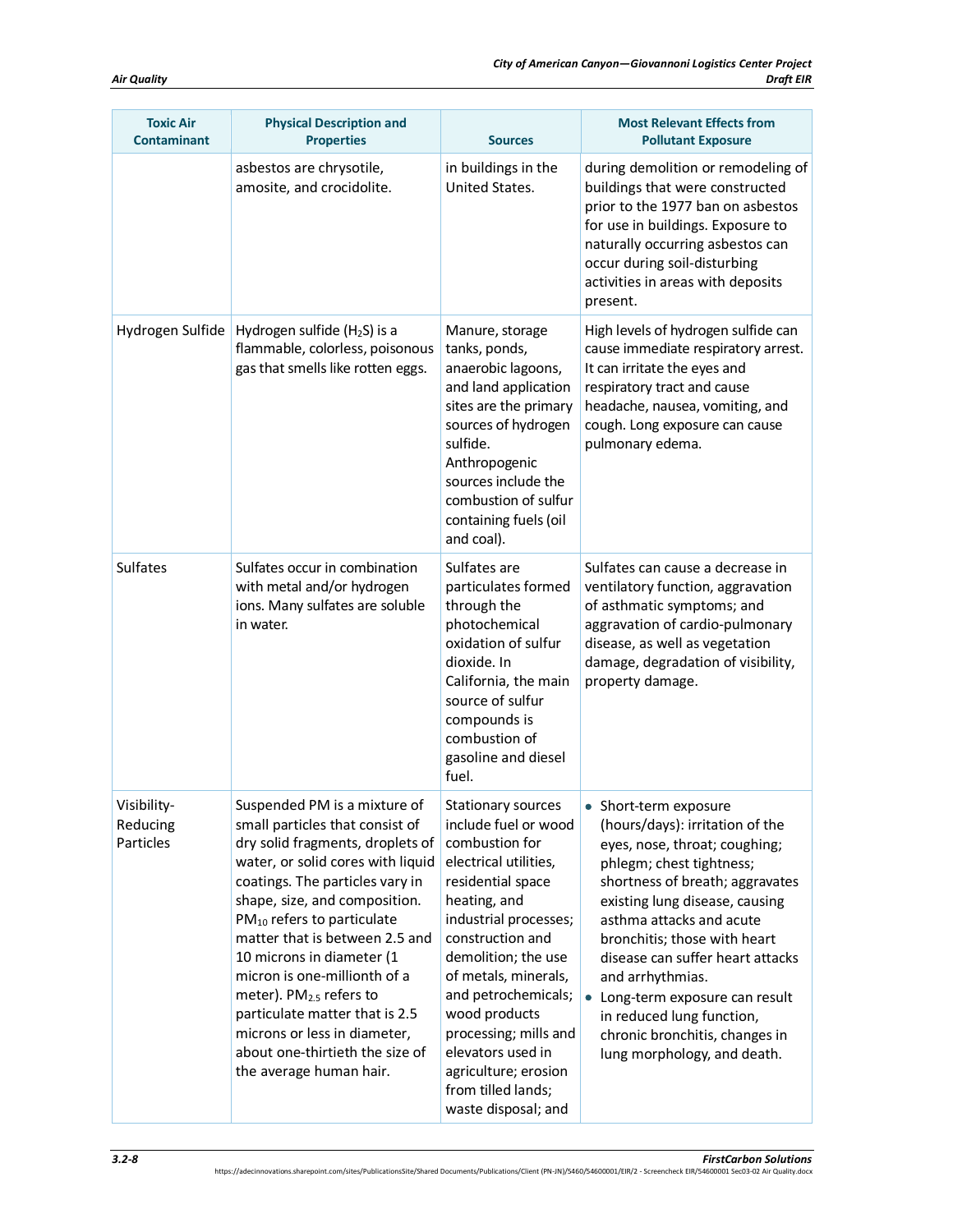| <b>Toxic Air</b><br><b>Contaminant</b> | <b>Physical Description and</b><br><b>Properties</b>                                                                                                                                                                                                                                       | <b>Sources</b>                                                                                                                                                                                                                                                                                                                                                                                                       | <b>Most Relevant Effects from</b><br><b>Pollutant Exposure</b>                                                                                                                                                                                                                                                                                                                                                          |
|----------------------------------------|--------------------------------------------------------------------------------------------------------------------------------------------------------------------------------------------------------------------------------------------------------------------------------------------|----------------------------------------------------------------------------------------------------------------------------------------------------------------------------------------------------------------------------------------------------------------------------------------------------------------------------------------------------------------------------------------------------------------------|-------------------------------------------------------------------------------------------------------------------------------------------------------------------------------------------------------------------------------------------------------------------------------------------------------------------------------------------------------------------------------------------------------------------------|
|                                        |                                                                                                                                                                                                                                                                                            | recycling. Mobile or<br>transportation-<br>related sources are<br>from vehicle exhaust<br>and road dust.<br>Secondary particles<br>form from reactions<br>in the atmosphere.                                                                                                                                                                                                                                         |                                                                                                                                                                                                                                                                                                                                                                                                                         |
| Vinyl Chloride                         | Vinyl chloride, or chloroethene,<br>is a chlorinated hydrocarbon<br>and a colorless gas with a mild,<br>sweet odor. In 1990, the<br>California Air Resources Board<br>(ARB) identified vinyl chloride<br>as a toxic air contaminant and<br>estimated a cancer unit risk<br>factor.         | Most vinyl chloride<br>is used to make<br>polyvinyl chloride<br>plastic and vinyl<br>products, including<br>pipes, wire and<br>cable coatings, and<br>packaging materials.<br>It can be formed<br>when plastics<br>containing these<br>substances are left<br>to decompose in<br>solid waste landfills.<br>Vinyl chloride has<br>been detected near<br>landfills, sewage<br>plants, and<br>hazardous waste<br>sites. | Short-term exposure to high levels<br>of vinyl chloride in the air causes<br>central nervous system effects,<br>such as dizziness, drowsiness, and<br>headaches. Epidemiological<br>studies of occupationally exposed<br>workers have linked vinyl chloride<br>exposure to development of a rare<br>cancer, liver angiosarcoma, and<br>have suggested a relationship<br>between exposure and lung and<br>brain cancers. |
| Lead (Pb)                              | Lead is a solid heavy metal that<br>can exist in air pollution as an<br>aerosol particle component.<br>Leaded gasoline was used in<br>motor vehicles until around<br>1970. Lead concentrations<br>have not exceeded State or<br>federal standards at any<br>monitoring station since 1982. | Lead ore crushing,<br>lead ore smelting,<br>and battery<br>manufacturing are<br>currently the largest<br>sources of lead in<br>the atmosphere in<br>the United States.<br>Other sources<br>include dust from<br>soils contaminated<br>with lead-based<br>paint, solid waste<br>disposal, and crustal<br>physical weathering.                                                                                         | Lead accumulates in bones, soft<br>tissue, and blood and can affect<br>the kidneys, liver, and nervous<br>system. It can cause impairment of<br>blood formation and nerve<br>conduction, behavior disorders,<br>mental retardation, neurological<br>impairment, learning deficiencies,<br>and low IQs.                                                                                                                  |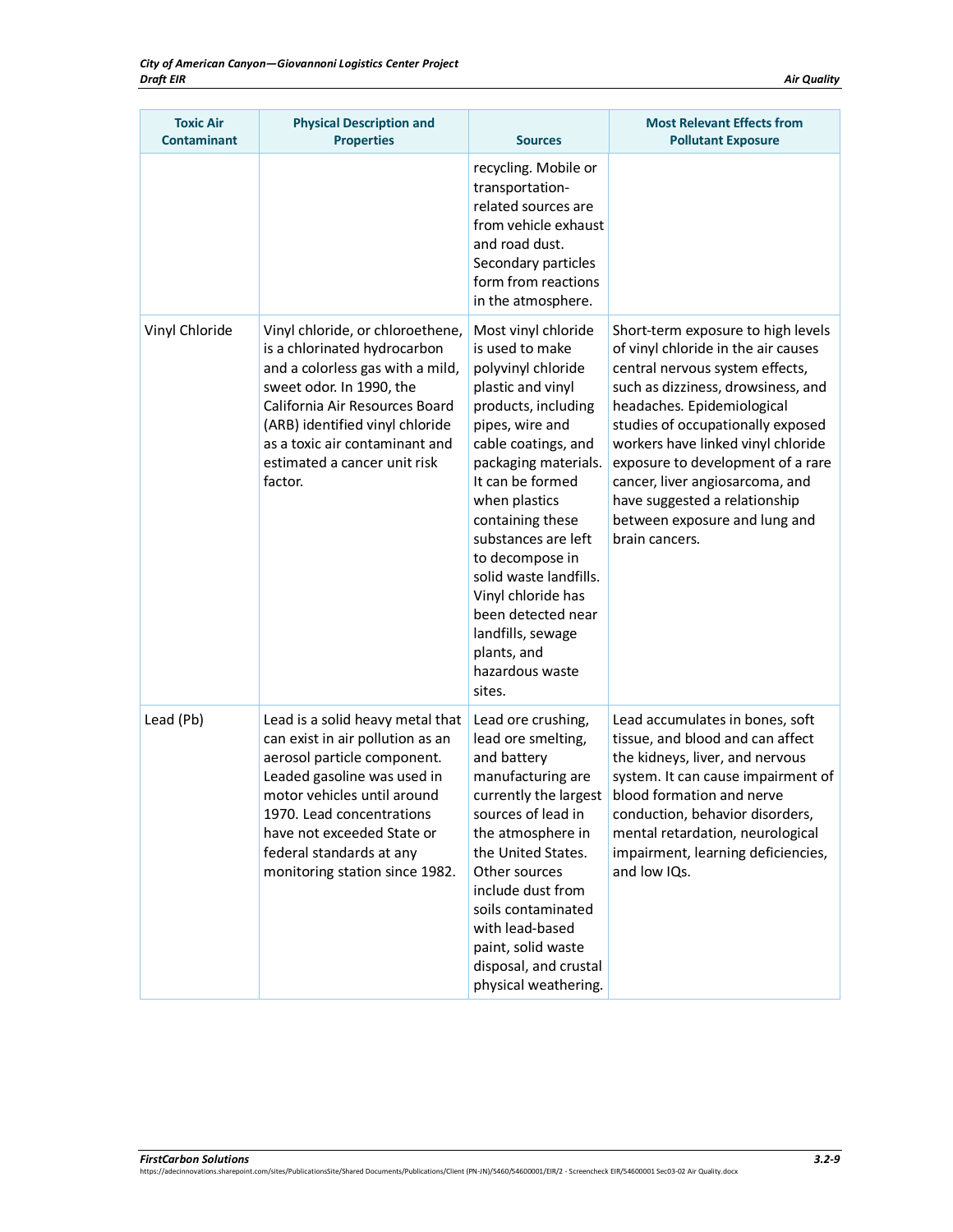| <b>Toxic Air</b><br>Contaminant                                                                                                                                                                                                                                                                                           | <b>Physical Description and</b><br><b>Properties</b>                                                                                                                                                                                                                                                                                           | <b>Sources</b> | <b>Most Relevant Effects from</b><br><b>Pollutant Exposure</b>                                                                                      |  |  |
|---------------------------------------------------------------------------------------------------------------------------------------------------------------------------------------------------------------------------------------------------------------------------------------------------------------------------|------------------------------------------------------------------------------------------------------------------------------------------------------------------------------------------------------------------------------------------------------------------------------------------------------------------------------------------------|----------------|-----------------------------------------------------------------------------------------------------------------------------------------------------|--|--|
| Sources:<br>California Air Resources Board (ARB). 2021. Vinyl Chloride and Health. Website: https://ww2.arb.ca.gov/resources/vinyl-<br>chloride-and-health. Accessed July 20, 2021.                                                                                                                                       |                                                                                                                                                                                                                                                                                                                                                |                |                                                                                                                                                     |  |  |
|                                                                                                                                                                                                                                                                                                                           | https://oehha.ca.gov/media/downloads/calenviroscreen/indicators/diesel4-02.pdf. Accessed July 20, 2021.                                                                                                                                                                                                                                        |                | California Office of Environmental Health Hazard Assessment (OEHHA). 2001. Health Effects of Diesel Exhaust. Website:                               |  |  |
|                                                                                                                                                                                                                                                                                                                           | National Archives and Records Administration. 2009. Part II, Environmental Protection Agency. 40 Code of Federal<br>Regulations Parts 50 and 58, Primary National Ambient Air Quality Standard for Nitrogen Dioxide; Proposed Rule. July 15.<br>Website: https://www.gpo.gov/fdsys/pkg/FR-2009-07-15/pdf/E9-15944.pdf. Accessed July 20, 2021. |                |                                                                                                                                                     |  |  |
| National Toxicology Program. 2016. Report on Carcinogens, 14 <sup>th</sup> Edition; U.S. Department of Health and Human Services,<br>Public Health Service. Benzene. November 3. Website: http://ntp.niehs.nih.gov/ntp/roc/twelfth/profiles/Benzene.pdf.<br>Accessed July 20, 2021.                                       |                                                                                                                                                                                                                                                                                                                                                |                |                                                                                                                                                     |  |  |
| National Toxicology Program. 2016. Report on Carcinogens, 14 <sup>th</sup> Edition; U.S. Department of Health and Human Services,<br>Public Health Service. Diesel Exhaust Particles. November 3. Website:<br>https://ntp.niehs.nih.gov/ntp/roc/content/profiles/dieselexhaustparticulates.pdf. Accessed July 20, 2021.   |                                                                                                                                                                                                                                                                                                                                                |                |                                                                                                                                                     |  |  |
| South Coast Air Quality Management District (South Coast AQMD). 2007. Final 2007 Air Quality Management Plan. June.<br>Website: https://www.aqmd.gov/docs/default-source/clean-air-plans/air-quality-management-plans/2007-air-quality-<br>management-plan/2007-agmp-final-document.pdf?sfvrsn=2. Accessed July 20, 2021. |                                                                                                                                                                                                                                                                                                                                                |                |                                                                                                                                                     |  |  |
|                                                                                                                                                                                                                                                                                                                           | Website: https://www.epa.gov/no2-pollution/basic-information-about-no2#What%20is%20NO2. Accessed July 20, 2021.                                                                                                                                                                                                                                |                | United States Environmental Protection Agency (EPA). 2016. Nitrogen Dioxide (NO <sub>2</sub> ) Pollution. Basic Information about NO <sub>2</sub> . |  |  |

## **Air Quality**

Air quality is a function of both the rate and location of pollutant emissions under the influence of meteorological conditions and topographic features. Atmospheric conditions such as wind speed, wind direction, and air temperature inversions interact with the physical features of the landscape to determine the movement and dispersal of air pollutant emissions and, consequently, their effect on air quality.

#### *Regional Air Quality*

The Bay Area Air Quality Management District (BAAQMD) is the regional agency regulating air quality within the nine-county SFBAAB. The SFBAAB includes Alameda, Contra Costa, Marin, Napa, San Francisco, San Mateo, and Santa Clara counties, the western portion of Solano County, and the southern portion of Sonoma County.

#### *Air Pollutant Standards and Attainment Designations*

Air pollutant standards have been adopted by the EPA and the ARB for the following six criteria air pollutants that affect ambient air quality: ozone,  $NO<sub>2</sub>$ ,  $CO<sub>2</sub>$ , lead, and particulate matter (PM), which is subdivided into two classes based on particle size: PM with aerodynamic diameters equal to or less than 10 microns (PM<sub>10</sub>), and PM with aerodynamic diameters equal to or less than 2.5 microns ( $PM_{2.5}$ ). These air pollutants are called "criteria air pollutants" because they are regulated by developing specific public health- and welfare-based criteria as the basis for setting permissible levels. California has also established standards for TACs such as visibility-reducing particles, sulfates, hydrogen sulfide, and vinyl chloride[. Table 3.2-3](#page-10-0) presents the National Ambient Air Quality Standards (NAAQS) and California Ambient Air Quality Standards (CAAQS) for these aforementioned air pollutants. Note that there are no State or federal ambient air quality standards for ROGs, benzene, or DPM.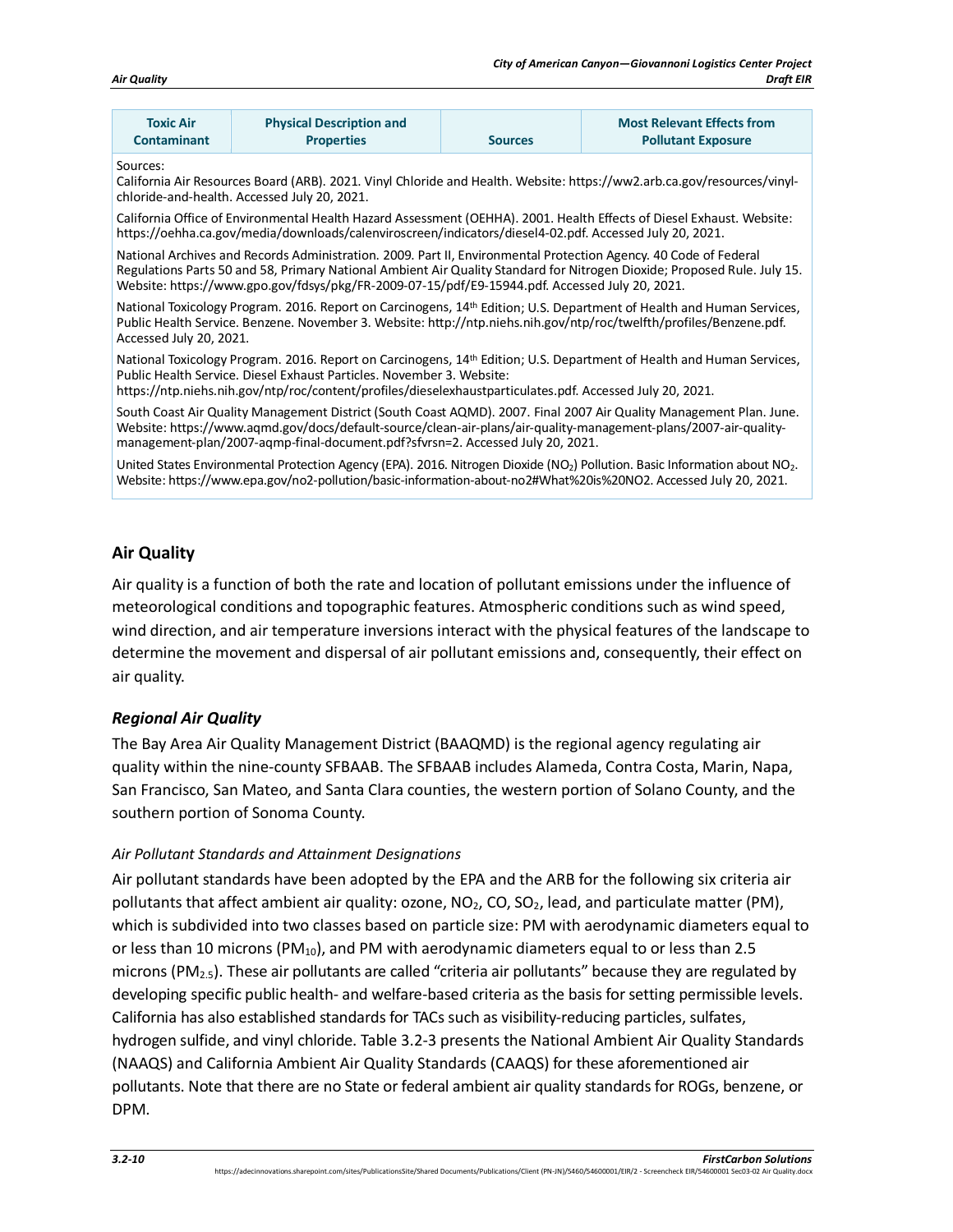|  | Table 3.2-3: Federal and State Air Quality Standards in the SFBAAB |
|--|--------------------------------------------------------------------|
|--|--------------------------------------------------------------------|

<span id="page-10-0"></span>

| <b>Air Pollutant</b>                             | <b>Averaging Time</b>   | <b>California Standard</b> | Federal Standard <sup>a</sup>    |
|--------------------------------------------------|-------------------------|----------------------------|----------------------------------|
| Ozone                                            | 1 Hour                  | 0.09 ppm                   |                                  |
|                                                  | 8 Hour                  | 0.070 ppm                  | $0.070$ ppm $f$                  |
| Nitrogen dioxide <sup>b</sup> (NO <sub>2</sub> ) | 1 Hour                  | $0.18$ ppm                 | $0.100$ ppm                      |
|                                                  | Annual                  | 0.030 ppm                  | 0.053 ppm                        |
| Carbon monoxide (CO)                             | 1 Hour                  | 20 ppm                     | 35 ppm                           |
|                                                  | 8 Hour                  | 9.0 ppm                    | 9 ppm                            |
| Sulfur dioxide <sup>c</sup> (SO <sub>2</sub> )   | 1 Hour                  | 0.25 ppm                   | 0.075 ppm                        |
|                                                  | 3 Hour                  |                            | $0.5$ ppm                        |
|                                                  | 24 Hour                 | 0.04 ppm                   | 0.14<br>(for certain areas)      |
|                                                  | Annual                  |                            | 0.030 ppm (for certain<br>areas) |
| Leade                                            | 30-day                  | 1.5 $\mu$ g/m <sup>3</sup> |                                  |
|                                                  | Quarter                 |                            | 1.5 $\mu$ g/m <sup>3</sup>       |
|                                                  | Rolling 3-month average |                            | $0.15 \,\mathrm{\mu g/m^3}$      |
| Particulate matter (PM <sub>10</sub> )           | 24 hour                 | 50 $\mu$ g/m <sup>3</sup>  | 150 $\mu$ g/m <sup>3</sup>       |
|                                                  | Mean                    | $20 \mu g/m^3$             |                                  |
| Particulate matter (PM <sub>2.5</sub> )          | 24 Hour                 |                            | 35 $\mu$ g/m <sup>3</sup>        |
|                                                  | Annual                  | 12 $\mu$ g/m <sup>3</sup>  | 12.0 $\mu$ g/m <sup>3</sup>      |
| Visibility-reducing particles                    | 8 Hour                  |                            | See note below <sup>d</sup>      |
| <b>Sulfates</b>                                  | 24 Hour                 | $25 \mu g/m^3$             |                                  |
| Hydrogen sulfide                                 | 1 Hour                  | 0.03 ppm                   |                                  |
| Vinyl chloride <sup>e</sup>                      | 24 Hour                 | $0.01$ ppm                 |                                  |

Notes:

ppm = parts per million (concentration)  $\mu g/m^3$  = micrograms per cubic meter Annual = Annual Arithmetic Mean

30-day = 30-day average Quarter = Calendar quarter <sup>a</sup> Federal standard refers to the primary national ambient air quality standard, or the levels of air quality necessary, with an

adequate margin of safety to protect the public health. All standards listed are primary standards except for 3-Hour SO<sub>2</sub>, which is a secondary standard. A secondary standard is the level of air quality necessary to protect the public welfare from any known or anticipated adverse effects of a pollutant.

<sup>b</sup> To attain the 1-hour nitrogen dioxide national standard, the 3-year average of the annual 98th percentile of the 1-hour daily maximum concentrations at each site must not exceed 100 parts per billion (0.100 ppm).<br>C On June 2, 2010, a new 1-hour SO<sub>2</sub> standard was established and the existing 24-hour and annual primary standards were revoked.

To attain the 1-hour national standard, the 3-year average of the annual 99th percentile of the 1-hour daily maximum concentrations at each site must not exceed 75 part per billion (ppb). The 1971 SO<sub>2</sub> national standards (24-hour and annual) remain in effect until 1 year after an area is designated for the 2010 standard, except that in areas designated nonattainment for the 1971 standards, the 1971 standards remain in effect until implementation plans to attain or maintain the 2010 standards are approved.

<sup>d</sup> Visibility-reducing particles: In 1989, the ARB converted both the general Statewide 10-mile visibility standard and the Lake Tahoe 30-mile visibility standard to instrumental equivalents, which are "extinction of 0.23 per kilometer" and "extinction of 0.07 per kilometer" for the Statewide and Lake Tahoe Air Basin standards, respectively.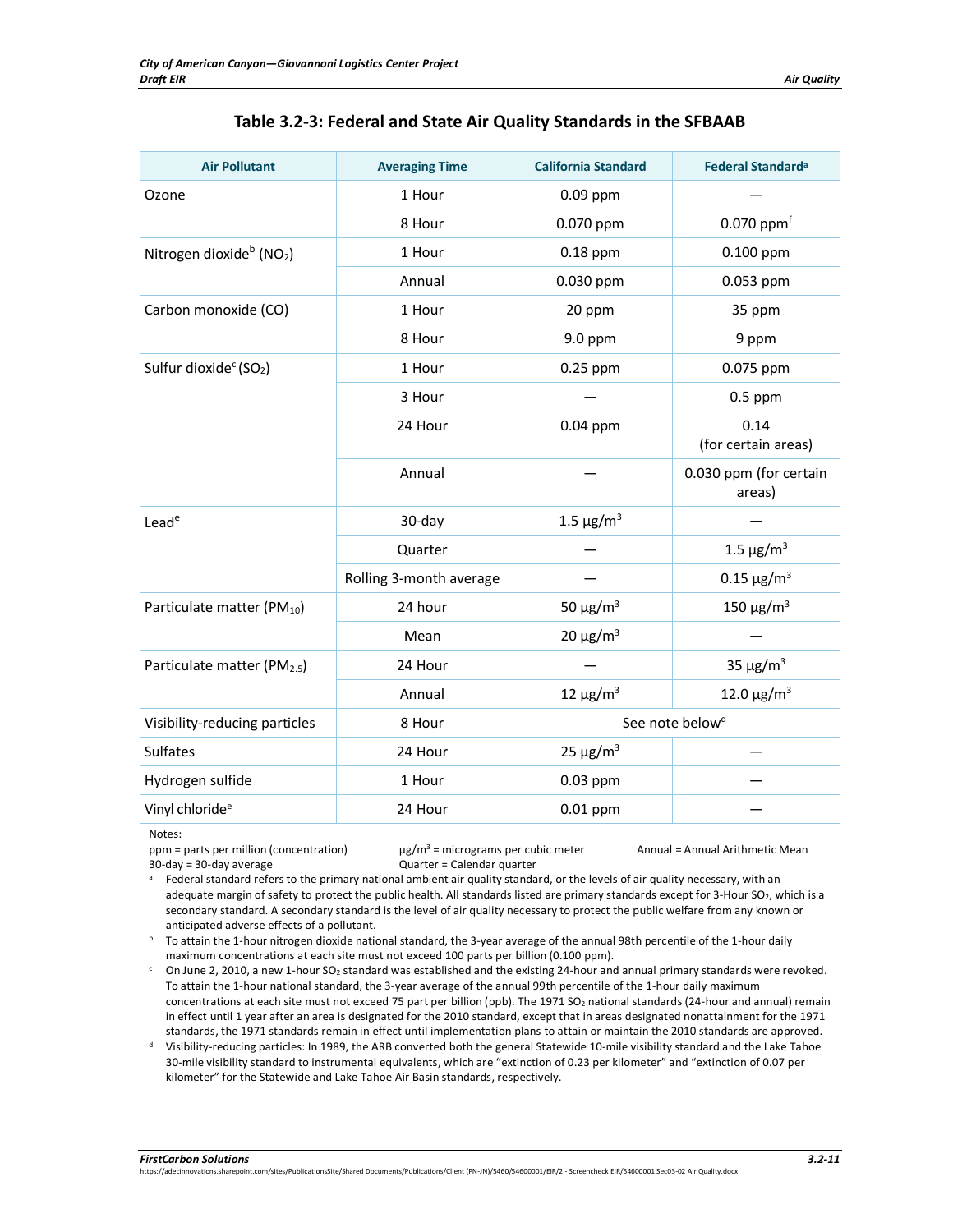| Air Quality |
|-------------|
|             |

|   | <b>Air Pollutant</b>                                                                                                                                                                                                                                                                                                                                                                                                                | <b>Averaging Time</b> | California Standard | Federal Standard <sup>a</sup> |
|---|-------------------------------------------------------------------------------------------------------------------------------------------------------------------------------------------------------------------------------------------------------------------------------------------------------------------------------------------------------------------------------------------------------------------------------------|-----------------------|---------------------|-------------------------------|
| e | The ARB has identified lead and vinyl chloride as "toxic air contaminants" with no threshold level of exposure for adverse health<br>effects determined. These actions allow for implementing control measures at levels below the ambient concentrations specified<br>for these pollutants.                                                                                                                                        |                       |                     |                               |
|   | The EPA Administrator approved a revised 8-hour ozone standard of 0.07 ppb on October 1, 2015. The new standard went into<br>effect 60 days after publication the Final Rule in the Federal Register. The Final Rule was published in the Federal Register on<br>October 26, 2015, and became effective on December 28, 2015.<br>Source: California Air Resources Board (ARB). 2016. Ambient Air Quality Standards. May 4. Website: |                       |                     |                               |
|   | https://ww2.arb.ca.gov/sites/default/files/2020-07/aaqs2.pdf. Accessed May 18, 2021.                                                                                                                                                                                                                                                                                                                                                |                       |                     |                               |

Air quality monitoring stations operated by the ARB and BAAQMD measure ambient air pollutant concentrations in the SFBAAB. In general, the SFBAAB experiences low concentrations of most pollutants compared to federal or State standards.

Both the EPA and ARB use ambient air quality monitoring data to designate areas according to their attainment status for criteria air pollutants. These designations identify the areas with air quality problems and initiate planning efforts for improvement. The three basic designation categories are nonattainment, attainment, and unclassified. "Attainment" status refers to those regions that are meeting federal and/or State standards for a specified criteria pollutant. "Nonattainment" refers to regions that do not meet federal and/or State standards for a specified criteria pollutant. "Unclassified" refers to regions with insufficient data to determine the region's attainment status for a specified criteria air pollutant. Each standard has a different definition, or "form" of what constitutes attainment, based on specific air quality statistics. For example, the federal 8-hour CO standard is not to be exceeded more than once per year; therefore, an area is in attainment of the CO standard if no more than one 8-hour ambient air monitoring values exceeds the threshold per year. In contrast, the federal annual PM<sub>2.5</sub> standard is met if the 3-year average of the annual average PM2.5 concentration is less than or equal to the standard.

[Table 3.2-4](#page-11-0) shows the current attainment designations for the SFBAAB. The SFBAAB is designated as nonattainment for the State ozone,  $PM_{10}$ , and  $PM_{2.5}$ , standards and the national ozone and  $PM_{2.5}$ standards.

<span id="page-11-0"></span>

| <b>Pollutant</b>  | <b>State Status</b> | <b>National Status</b> |
|-------------------|---------------------|------------------------|
| Ozone             | Nonattainment       | Nonattainment          |
| CO                | Attainment          | Attainment             |
| NO <sub>2</sub>   | Attainment          | Attainment             |
| SO <sub>2</sub>   | Attainment          | N/A                    |
| $PM_{10}$         | Nonattainment       | Unclassified           |
| PM <sub>2.5</sub> | Nonattainment       | Nonattainment          |
| <b>Sulfates</b>   | Attainment          | N/A                    |
| Hydrogen Sulfates | Unclassified        | N/A                    |

#### **Table 3.2-4: San Francisco Bay Area Air Basin Attainment Status**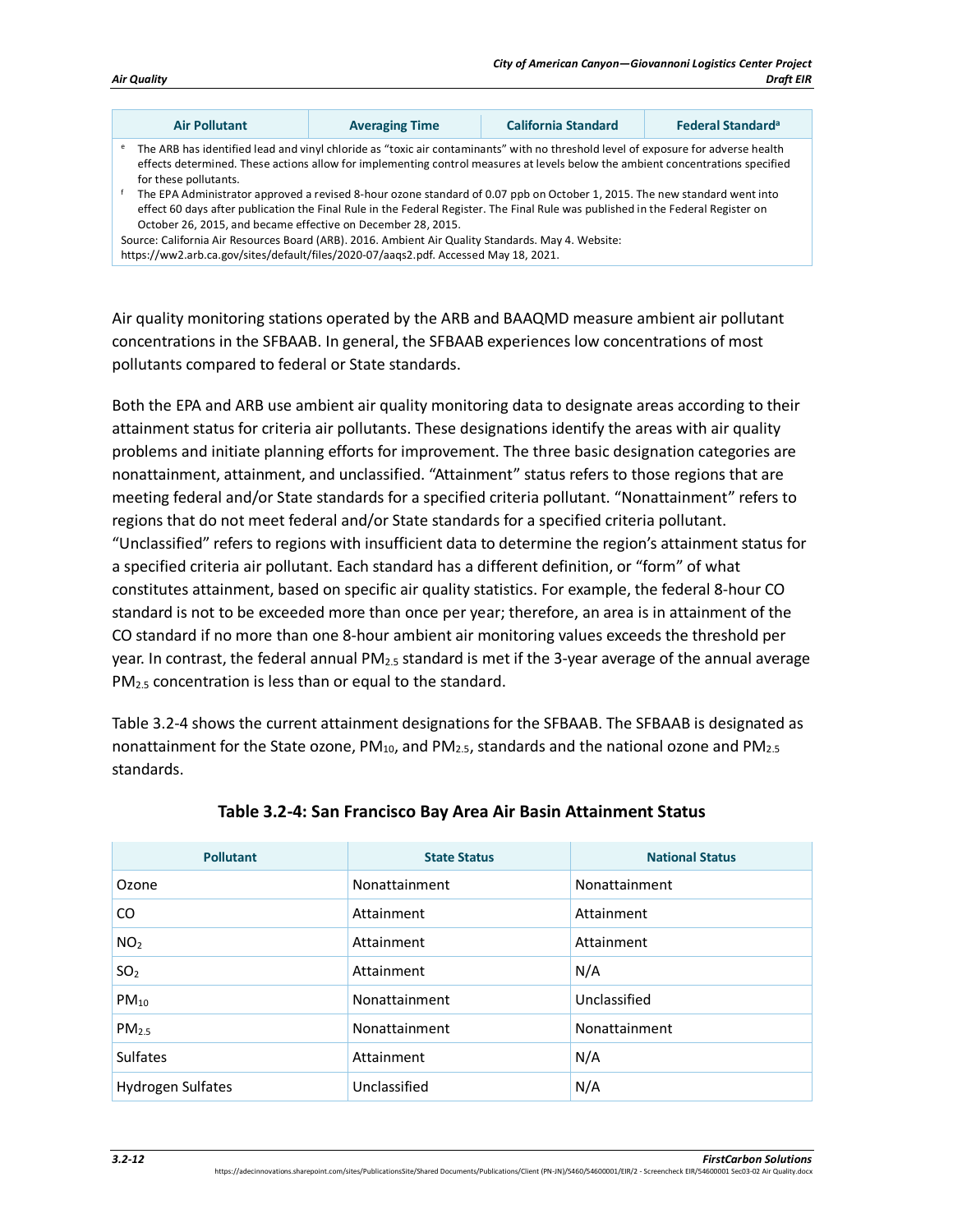| <b>Pollutant</b>                     | <b>State Status</b> | <b>National Status</b> |
|--------------------------------------|---------------------|------------------------|
| <b>Visibility-reducing Particles</b> | Unclassified        | N/A                    |
| Lead                                 | N/A                 | Attainment             |

Notes: N/A = information not available.

Source: Bay Area Air Quality Management District (BAAQMD). 2017. Air Quality Standards and Attainment Status. January 5. Website: http://www.baaqmd.gov/research-and-data/air-quality-standards-and-attainment-status. Accessed May 18, 2021.

#### *Air Quality Index*

The health impacts of the various air pollutants of concern can be presented in a number of ways. The clearest comparison is to the State and federal ozone standards. If concentrations are below the standard, it is safe to say that no health impact would occur to anyone. When concentrations exceed the standard, impacts will vary based on the amount by which the standard is exceeded. The EPA developed the Air Quality Index (AQI) as an easy-to-understand measure of health impacts compared with concentrations in the air. [Table 3.2-5](#page-12-0) provides a general description of the health impacts of ozone at different concentrations.

<span id="page-12-0"></span>

| Air Quality Index/<br><b>8-hour Ozone Concentration</b> | <b>Health Effects Description</b>                                                                                                                                                           |  |
|---------------------------------------------------------|---------------------------------------------------------------------------------------------------------------------------------------------------------------------------------------------|--|
| $AQI - 0 - 50 - Good$                                   | Sensitive Groups: Children and people with asthma are the groups<br>most at risk.                                                                                                           |  |
| Concentration 0-54 ppb                                  | <b>Health Effects Statements: None.</b>                                                                                                                                                     |  |
|                                                         | <b>Cautionary Statements: None.</b>                                                                                                                                                         |  |
| AQI-51-100-Moderate                                     | Sensitive Groups: Children and people with asthma are the groups<br>most at risk.                                                                                                           |  |
| Concentration 55-70 ppb                                 | <b>Health Effects Statements: Unusually sensitive individuals may</b><br>experience respiratory symptoms.                                                                                   |  |
|                                                         | Cautionary Statements: Unusually sensitive people should consider<br>limiting prolonged outdoor exertion.                                                                                   |  |
| AQI-101-150-Unhealthy for<br><b>Sensitive Groups</b>    | Sensitive Groups: Children and people with asthma are the groups<br>most at risk.                                                                                                           |  |
| Concentration 71–85 ppb                                 | Health Effects Statements: Increasing likelihood of respiratory<br>symptoms and breathing discomfort in active children and adults, and<br>people with respiratory disease, such as asthma. |  |
|                                                         | <b>Cautionary Statements:</b> Active children and adults, and people with<br>respiratory disease, such as asthma, should limit prolonged outdoor<br>exertion.                               |  |

## **Table 3.2-5: Air Quality Index and Health Effects from Ozone**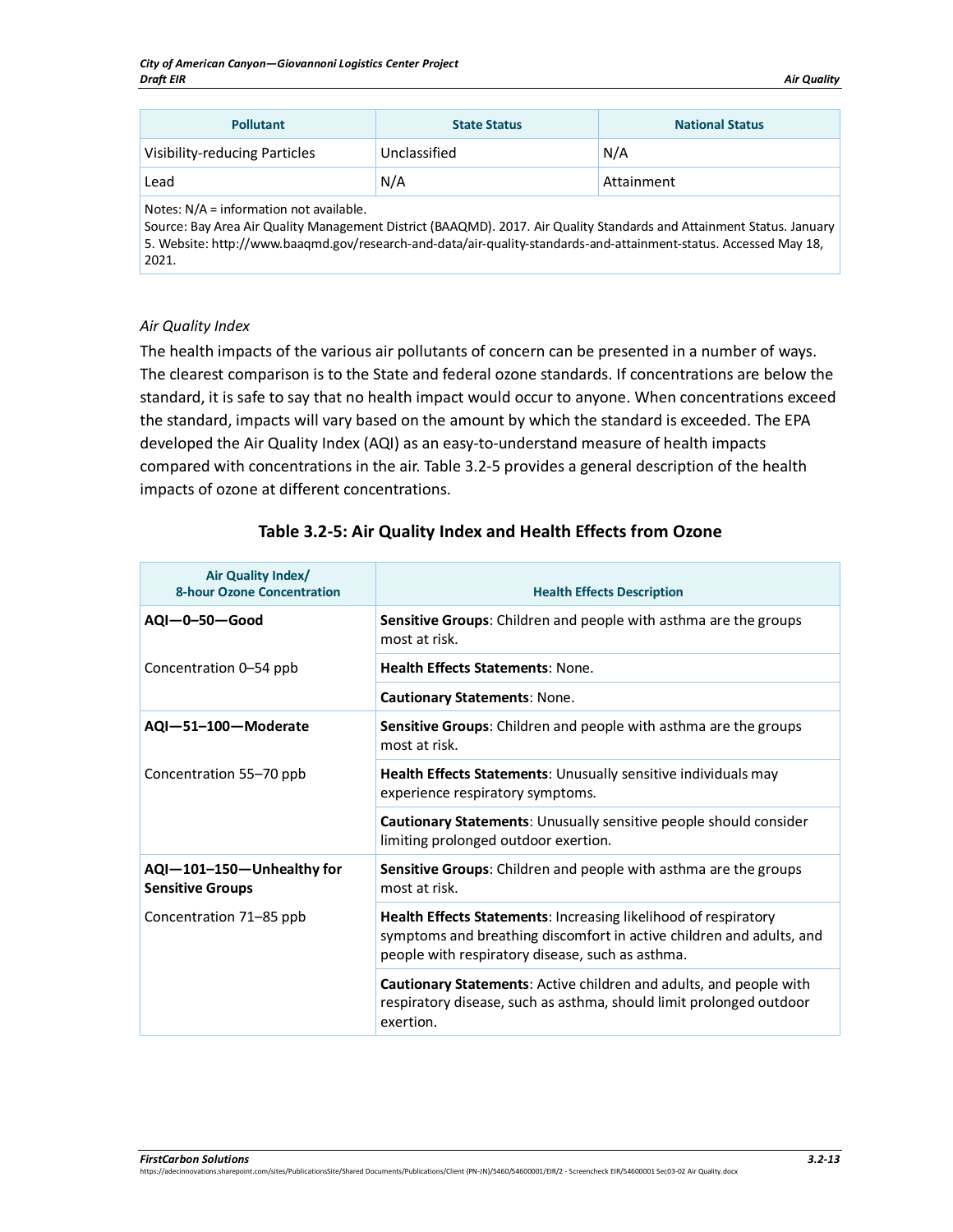| Air Quality Index/<br><b>8-hour Ozone Concentration</b> | <b>Health Effects Description</b>                                                                                                                                                                                                                     |  |
|---------------------------------------------------------|-------------------------------------------------------------------------------------------------------------------------------------------------------------------------------------------------------------------------------------------------------|--|
| AQI-151-200-Unhealthy                                   | Sensitive Groups: Children and people with asthma are the groups<br>most at risk.                                                                                                                                                                     |  |
| Concentration 86-105 ppb                                | Health Effects Statements: Greater likelihood of respiratory symptoms<br>and breathing difficulty in active children and adults and people with<br>respiratory disease, such as asthma; possible respiratory effects in<br>general population.        |  |
|                                                         | Cautionary Statements: Active children and adults, and people with<br>respiratory disease, such as asthma, should avoid prolonged outdoor<br>exertion; everyone else, especially children, should limit prolonged<br>outdoor exertion.                |  |
| AQI-201-300-Very Unhealthy                              | Sensitive Groups: Children and people with asthma are the groups<br>most at risk.                                                                                                                                                                     |  |
| Concentration 106-200 ppb                               | Health Effects Statements: Increasingly severe symptoms and impaired<br>breathing likely in active children and adults and people with<br>respiratory disease, such as asthma; increasing likelihood of respiratory<br>effects in general population. |  |
|                                                         | Cautionary Statements: Active children and adults, and people with<br>respiratory disease, such as asthma, should avoid all outdoor exertion;<br>everyone else, especially children, should limit outdoor exertion.                                   |  |
|                                                         | Source: Air Now. N.d. AQI Calculator: AQI to Concentration Calculator. Website: https://www.airnow.gov/aqi/aqi-                                                                                                                                       |  |

calculator. Accessed May 18, 2021.

# *Local Air Quality*

Air quality is a function of both the rate and location of pollutant emissions under the influence of meteorological conditions and topographic features. Atmospheric conditions such as wind speed, wind direction, and air temperature inversions interact with the physical features of the landscape to determine the movement and dispersal of air pollutant emissions and, consequently, their effect on air quality.

The local air quality can be evaluated by reviewing relevant air pollution concentrations near the project area. The air quality monitoring station closest to the project site is the Napa Valley College Air Monitoring Station, located approximately 5.5 miles north of the project site[. Table 3.2-6](#page-14-0) summarizes the recorded ambient air data at the representative monitoring stations for the years 2017 through 2019, which is the most current data available at the time of this analysis. As the Napa Valley College Air Monitoring Station does not have recorded data for 2017, the next closest monitoring station, Vallejo-304 Tuolumne Street Monitoring Station, approximately 6.5 miles south of the project site, was selected to identify the region's air quality in 2017. A[s Table 3.2-6](#page-14-0) shows, the recorded data show exceedances of the California standards for ozone (1-hour and 8-hour) and  $PM_{10}$ , and national standards for 8-hour ozone,  $PM_{1.5}$ , and  $PM_{10}$ , on multiple occasions from 2017 to 2019. No exceedances of either the State or national standards were recorded for CO, NO<sub>2</sub>, or SO<sub>2</sub>. No recent monitoring data for Napa County or the SFBAAB was available for CO or  $SO_2$ . Generally, no monitoring is conducted for pollutants that are no longer likely to exceed ambient air quality standards.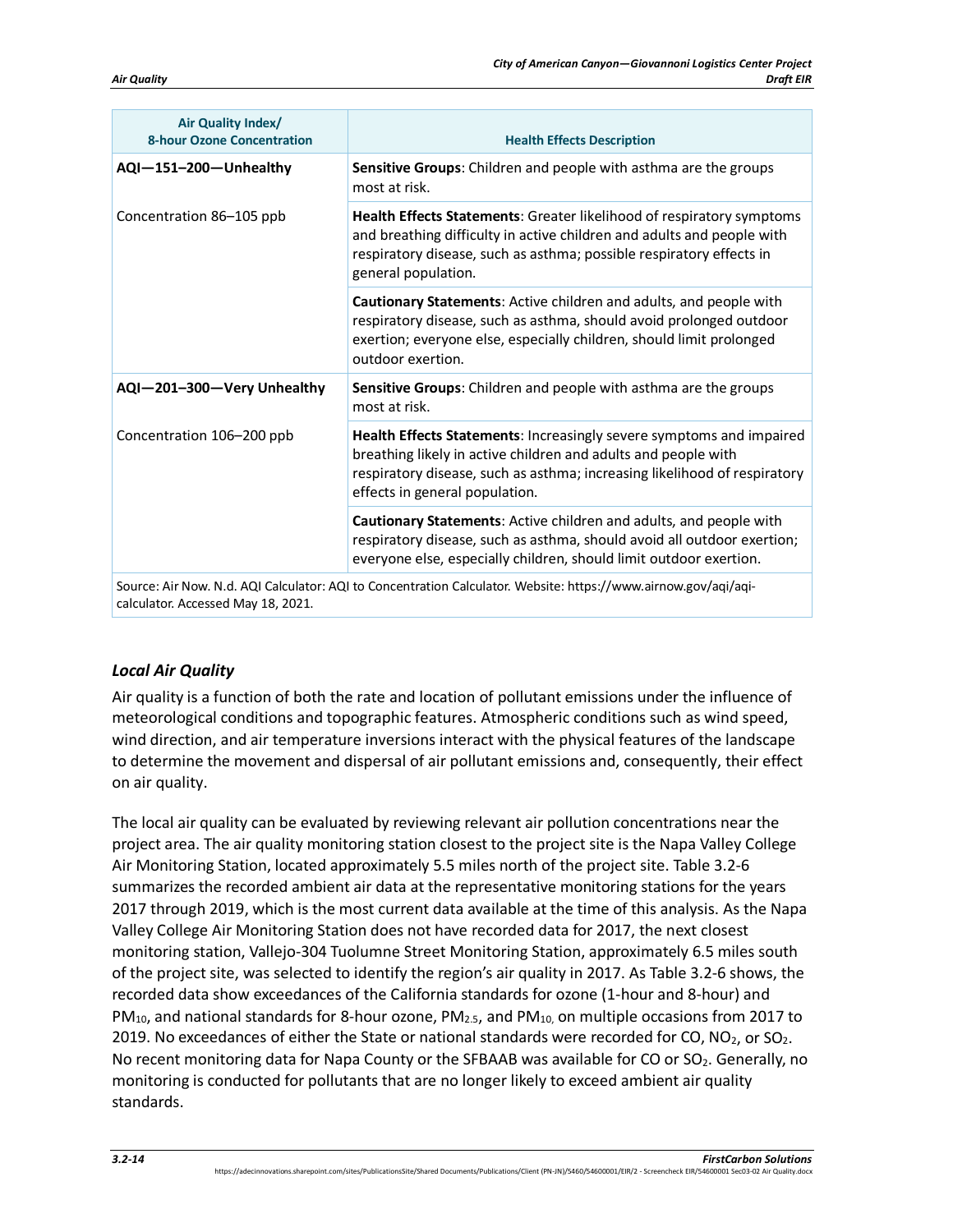<span id="page-14-0"></span>

| <b>Air Pollutant</b>                                                                                                                                                                           | <b>Averaging</b><br><b>Time</b> | <b>Item</b>                                            | 2017           | 2018        | 2019           |
|------------------------------------------------------------------------------------------------------------------------------------------------------------------------------------------------|---------------------------------|--------------------------------------------------------|----------------|-------------|----------------|
| Ozone <sup>(1)</sup><br>1 Hour                                                                                                                                                                 |                                 | Max 1 Hour (ppm)                                       | 0.105          | 0.083       | 0.095          |
|                                                                                                                                                                                                |                                 | Days > State Standard (0.09 ppm)                       | $\mathbf{1}$   | 0           | $\mathbf{1}$   |
|                                                                                                                                                                                                | 8 Hour                          | Max 8 Hour (ppm)                                       | 0.089          | 0.068       | 0.076          |
|                                                                                                                                                                                                |                                 | Days > State Standard (0.07 ppm)                       | $\mathbf{2}$   | $\mathbf 0$ | $\overline{2}$ |
|                                                                                                                                                                                                |                                 | Days > National Standard (0.070 ppm) <sup>(2)</sup>    | $\overline{2}$ | $\Omega$    | $\overline{2}$ |
| CO                                                                                                                                                                                             | 8 Hour                          | Max 8 Hour (ppm)                                       | <b>ND</b>      | <b>ND</b>   | ND             |
|                                                                                                                                                                                                |                                 | Days > State Standard (9.0 ppm)                        | <b>ND</b>      | <b>ND</b>   | <b>ND</b>      |
|                                                                                                                                                                                                |                                 | Days > National Standard (9 ppm)                       | <b>ND</b>      | ND.         | <b>ND</b>      |
| NO <sub>2</sub> <sup>(1)</sup>                                                                                                                                                                 | Annual                          | Annual Average (ppm)                                   | 0.008          | <b>ND</b>   | 0.001          |
|                                                                                                                                                                                                | 1 Hour                          | Max 1 Hour (ppm)                                       | 0.049          | 0.040       | 0.040          |
|                                                                                                                                                                                                |                                 | Days > State Standard (0.18 ppm)                       | 0              | $\Omega$    | 0              |
| SO <sub>2</sub>                                                                                                                                                                                | Annual                          | Annual Average (ppm)                                   | <b>ND</b>      | ND.         | ND.            |
|                                                                                                                                                                                                | 24 Hour                         | Max 24 Hour (ppm)                                      | <b>ND</b>      | <b>ND</b>   | <b>ND</b>      |
|                                                                                                                                                                                                |                                 | Days > State Standard (0.04 ppm)                       | <b>ND</b>      | ND.         | ND.            |
| Inhalable                                                                                                                                                                                      | Annual                          | Annual Average ( $\mu$ g/m <sup>3</sup> )              | 11.5           | 12.7        | 13.5           |
| coarse<br>particles                                                                                                                                                                            | 24 Hour                         | Max 24 Hour ( $\mu$ g/m <sup>3</sup> )                 | <b>ND</b>      | 26.0        | 39.0           |
| $(PM_{10})^{(1)}$                                                                                                                                                                              |                                 | Days > State Standard (50 $\mu$ g/m <sup>3</sup> )     | <b>ND</b>      | <b>ND</b>   | <b>ND</b>      |
|                                                                                                                                                                                                |                                 | Days > National Standard (150 $\mu$ g/m <sup>3</sup> ) | ND.            | ND.         | $\Omega$       |
| Fine                                                                                                                                                                                           | Annual                          | Annual Average ( $\mu$ g/m <sup>3</sup> )              | 11.7           | <b>ND</b>   | 6              |
| particulate<br>matter                                                                                                                                                                          | 24 Hour                         | 24 Hour ( $\mu$ g/m <sup>3</sup> )                     | 101.9          | 117.9       | 21.5           |
| $(PM_{2.5})^{(1)}$                                                                                                                                                                             |                                 | Days > National Standard (35 $\mu$ g/m <sup>3</sup> )  | 9              | <b>ND</b>   | 0              |
| Notes:<br>$\mu$ g/m <sup>3</sup> = micrograms per cubic meter<br>$>$ = exceed<br>ppm = parts per million<br>ID = insufficient data<br>$ND = no data$<br>$max = maximum$<br>$Bold =$ exceedance |                                 |                                                        |                |             |                |

| Table 3.2-6: Air Quality Monitoring Summary |  |  |  |  |
|---------------------------------------------|--|--|--|--|
|---------------------------------------------|--|--|--|--|

State Standard = California Ambient Air Quality Standard

National Standard = National Ambient Air Quality Standard

(1) San Pablo-Rumrill Boulevard

(2) On October 1, 2015, the EPA strengthened the NAAQS for ground-level ozone to 70 parts per million through the adoption of a new standard. The Final Rule went into effect on December 28, 2015.

Source: California Air Resources Board (ARB). 2018. iADAM: Top 4 Summary. Website:

https://www.arb.ca.gov/adam/select8/sc8start.php. Accessed July 29, 2021.

#### **Sensitive Receptors**

Air pollution does not affect every individual in the population in the same way, and some groups are more sensitive to adverse health effects than others are. Land uses such as residences, schools, day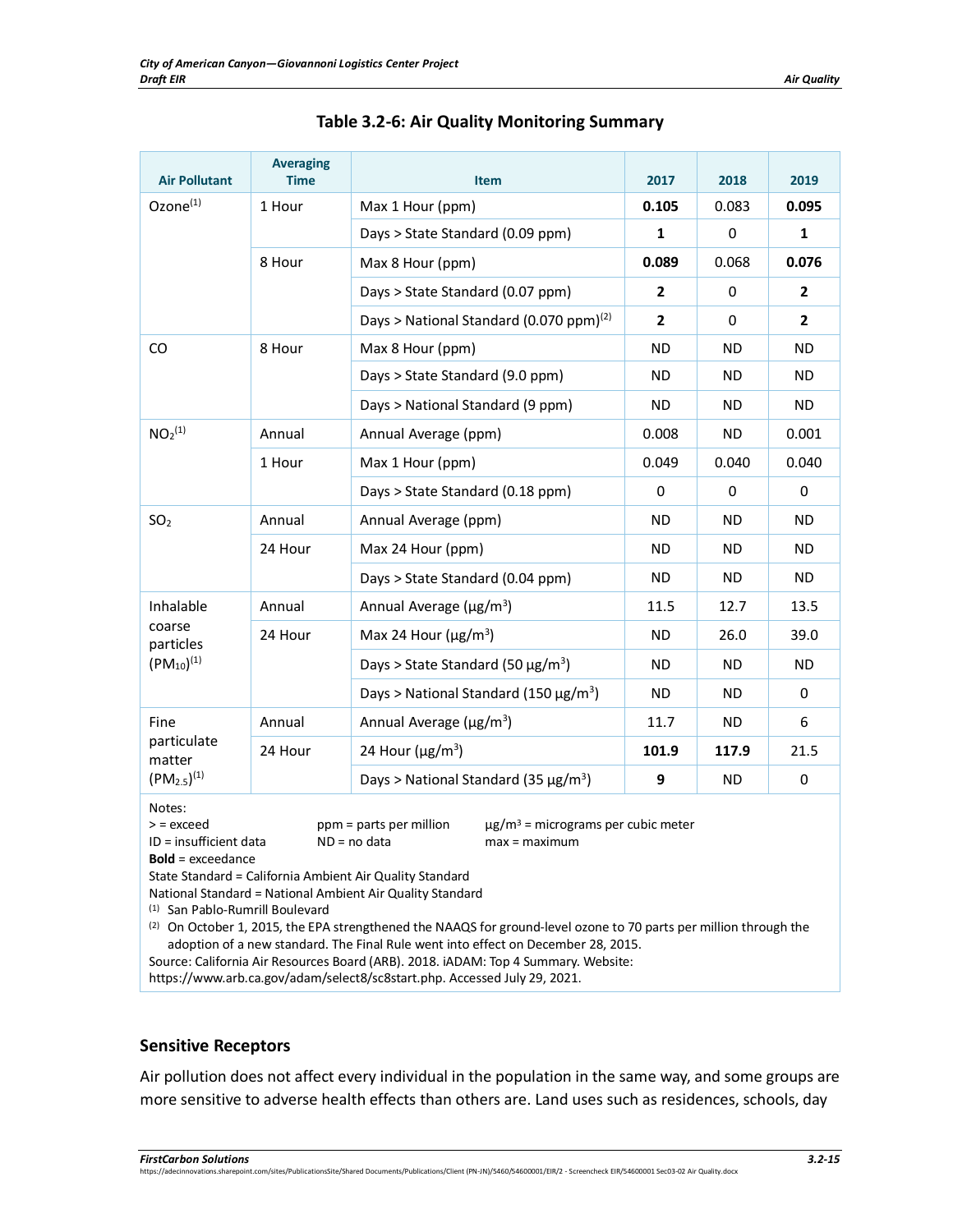care centers, hospitals, nursing and convalescent homes, and parks are considered the most sensitive to poor air quality because the population groups associated with these uses have increased susceptibility to respiratory distress or, as in the case of residential receptors, their exposure time is greater than that for other land uses. Therefore, these groups are referred to as sensitive receptors. Exposure assessment guidance typically assumes that residences would receive exposure to air pollution 24 hours per day, 350 days per year, for 70 years. BAAQMD defines sensitive receptors as children, adults, and seniors occupying or residing in residential dwellings, schools, day care centers, hospitals, and senior-care facilities.

## *Project Vicinity*

The closest off-site air pollution sensitive receptors near the project site in each direction include the following:

- A single-family residence approximately 200 feet southwest of the project site.
- A single-family residence approximately 3,150 feet west of the project site.
- A residential neighborhood approximately 2,510 feet south of the project site.
- A single-family residence approximately 1,790 feet east of the project site.
- A single-family residence approximately 1,860 feet northeast of the project site.
- Calvary Baptist Christian Academy approximately 4,040 feet south of the project site.

#### *Project Site*

The project site is vacant and no sensitive receptors currently exist on the project site.

#### **Existing Emission Sources**

#### *Project Vicinity*

The primary sources of air pollutants (both criteria air pollutant and TACs) in the project site vicinity include the various other surrounding industrial properties, building-related energy use, and motorrelated vehicle trips associated with the local business use, particularly on State Route (SR) 29. The project site is located approximately 660 feet west of SR-29 and approximately 2,430 feet southeast of Napa County Airport. Other activities that result in emissions include space and water heating, landscape maintenance, and any surrounding industrial uses that can store, produce, decommission, or otherwise handle hazardous materials.

# *Project Site*

The project site itself is currently vacant and does not produce any air pollutants.

# **3.2.3 - Regulatory Framework**

#### **Federal**

#### *Clean Air Act*

Congress established much of the basic structure of the Clean Air Act (CAA) in 1970 and made major revisions in 1977 and 1990. Six common air pollutants (also known as criteria pollutants) are addressed in the CAA. These are PM, ground-level ozone, CO, sulfur oxides, nitrogen oxides, and lead. The EPA calls these pollutants criteria air pollutants because it regulates them by developing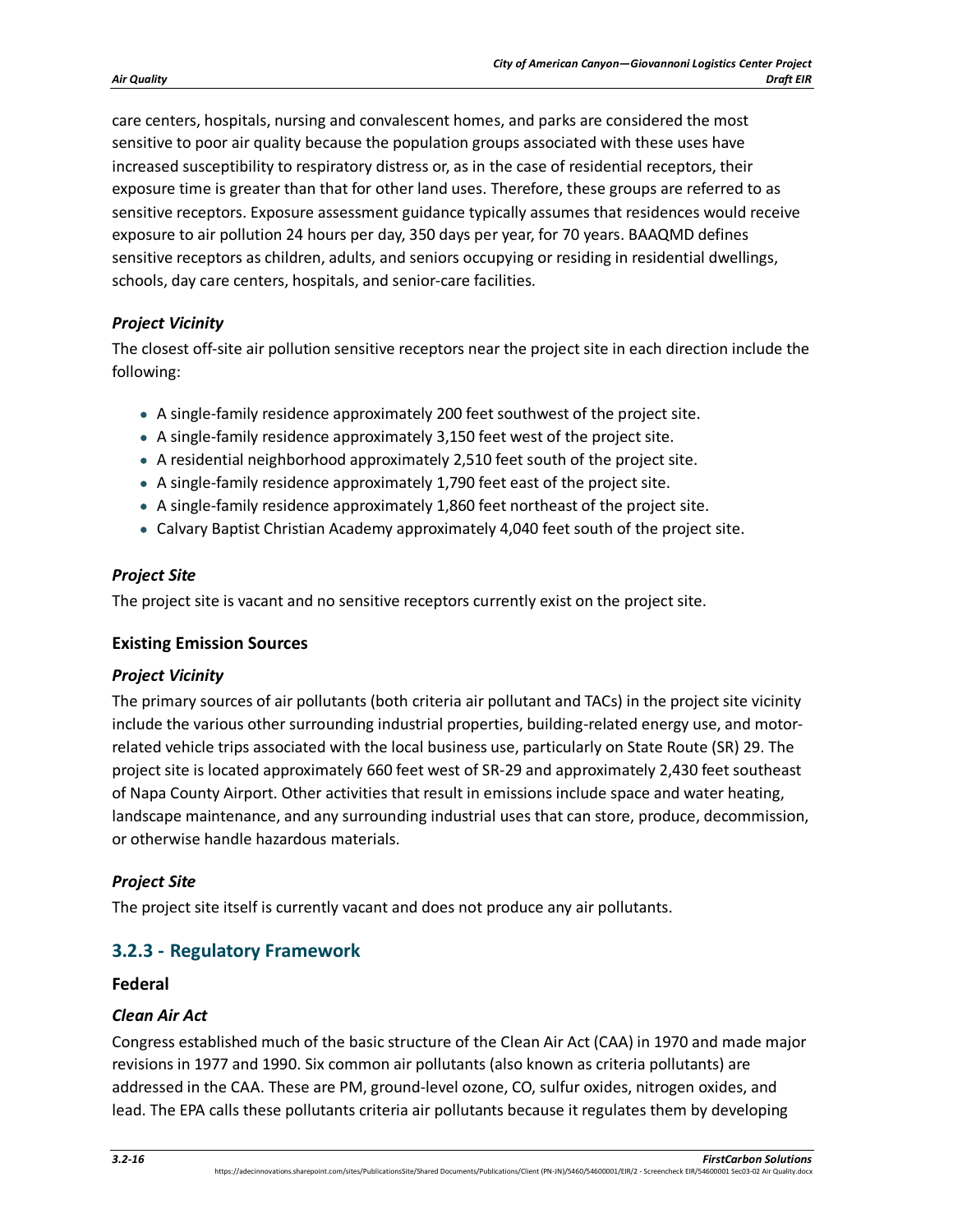human health-based and/or environmentally based criteria (science-based guidelines) for setting permissible levels. The set of limits based on human health are called primary standards. Another set of limits intended to prevent environmental and property damage are called secondary standards. [3](#page-16-0) The federal standards are called NAAQS. The air quality standards provide benchmarks for determining whether air quality is healthy at specific locations and whether development activities will cause or contribute to a violation of the standards. The criteria pollutants are:

- 
- Nitrogen dioxide (NO<sub>2</sub>) Carbon monoxide (CO)
- 
- Ozone  $O$ zone Particulate matter (PM<sub>10</sub> and PM<sub>2.5</sub>)
	-
- 
- Lead Sulfur dioxide

The federal standards were set to protect public health, including that of sensitive individuals; thus, the EPA is tasked with updating the standards as more medical research is available regarding the health effects of the criteria pollutants. Primary federal standards are the levels of air quality necessary, with an adequate margin of safety, to protect the public health.

The CAA also requires each state to prepare an air quality control plan referred to as a State Implementation Plan (SIP). The federal CAA Amendments of 1990 added requirements for states with nonattainment areas to revise their SIPs to incorporate additional control measures to reduce air pollution. The SIP is periodically modified to reflect the latest emissions inventories, planning documents, and rules and regulations of the air basins, as reported by their jurisdictional agencies.

# *EPA Emission Standards for New Off-Road Equipment*

Before 1994, there were no standards to limit the amount of emissions from off-road equipment. In 1994, the EPA established emission standards for hydrocarbons,  $NO<sub>X</sub>$ , CO, and PM to regulate new pieces of off-road equipment. These emission standards came to be known as Tier 1. Since that time, increasingly more stringent Tier 2, Tier 3, and Tier 4 (interim and final) standards were adopted by the EPA and the ARB. Each adopted emission standard was phased in over time. New engines built in and after 2015 across all horsepower sizes must meet Tier 4 final emission standards. In other words, new manufactured engines cannot exceed the emissions established for Tier 4 final emissions standards.

# **State**

# *California Air Quality Control Plan (State Implementation Plan)*

An SIP is a document prepared by each state describing existing air quality conditions and measures that will be followed to attain and maintain federal air quality standards. The ARB, which has overall responsibility for Statewide air quality maintenance and air pollution prevention, administers the SIP for the State of California. California's SIP incorporates individual federal attainment plans for regional air districts—an air district prepares their federal attainment plan, which is sent to the ARB to be approved and incorporated into the California SIP. Federal attainment plans include the technical foundation for understanding air quality (e.g., emission inventories and air quality

<span id="page-16-0"></span><sup>&</sup>lt;sup>3</sup> United States Environmental Protection Agency (EPA). 2014. Clean Air Act Requirements and History. Website: https://www.epa.gov/clean-air-act-overview/clean-air-act-requirements-and-history. Accessed May 18, 2021.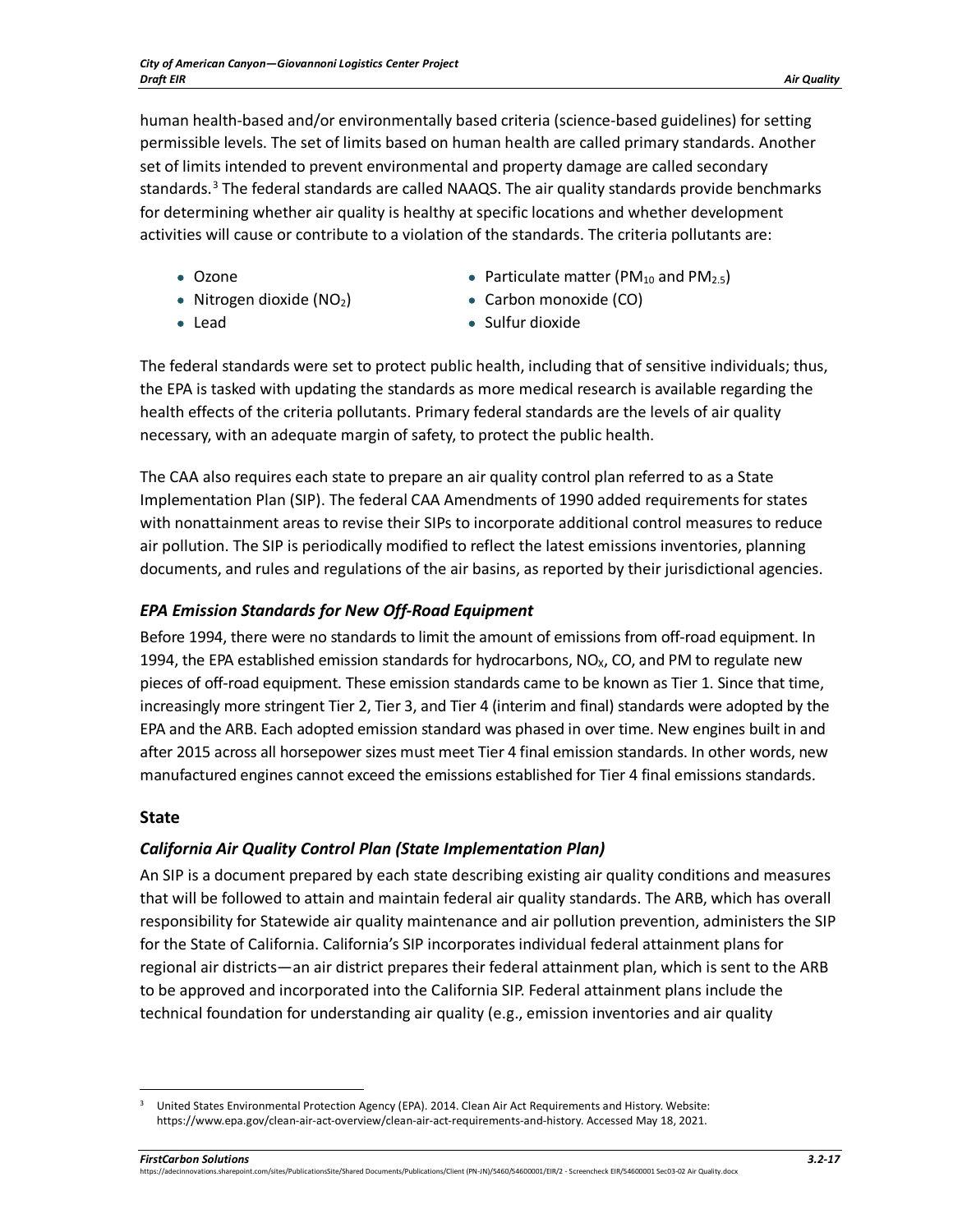monitoring), control measures and strategies, and enforcement mechanisms for attaining and maintaining air quality standards.

Areas designated nonattainment must develop air quality plans and regulations to achieve standards by specified dates, depending on the severity of the exceedances. For much of the country, implementation of federal motor vehicle standards and compliance with federal permitting requirements for industrial sources are adequate to attain air quality standards on schedule. For many areas of California, however, additional State and local regulation is required to achieve the standards.

# *California Clean Air Act*

The California Legislature enacted the California Clean Air Act (CCAA) in 1988 to address air quality issues of concern not adequately addressed by the federal CAA at the time. California's air quality problems were and continue to be some of the most severe in the nation and required additional actions beyond the federal mandates. The ARB administers the CAAQS for the 10 air pollutants designated in the CCAA. The 10 State air pollutants are the six federal standards listed above and visibility-reducing particulates, hydrogen sulfide, sulfates, and vinyl chloride. The EPA authorized California to adopt its own more stringent regulations than similar federal regulations implementing the CAA for motor vehicles and other sources. Generally, the planning requirements of the CCAA are more stringent than the federal CAA; therefore, consistency with the CAA will also demonstrate consistency with the CCAA.

Other ARB responsibilities include, but are not limited to, overseeing local air district compliance with California and federal laws; approving local air quality plans; submitting SIPs to the EPA; monitoring air quality; determining and updating area designations and maps; conducting basic research aimed at providing a better understanding between emissions and public well-being, and setting emissions standards for new mobile sources, consumer products, small utility engines, offroad vehicles, and fuels.

# *California Health and Safety Code Section 39655 and California Code of Regulations Title 17 Section 93000 (Substances Identified as Toxic Air Contaminants)*

The ARB identifies substances as TACs as defined in Health and Safety Code Section 39655 and listed in Title 17, Section 93000 of the California Code of Regulations, "Substances Identified As Toxic Air Contaminants." A TAC is defined as an air pollutant that may cause or contribute to an increase in mortality or serious illness or pose a hazard to human health. TACs are usually present in minute quantities in the ambient air; however, their high toxicity or health risk may pose a threat to public health even at low concentrations. In general, for those TACs that may cause cancer, there are thresholds set by regulatory agencies below which adverse health impacts are not expected to occur. This contrasts with the criteria pollutants for which acceptable levels of exposure can be determined and for which the State and federal governments have set ambient air quality standards. According to the California Almanac of Emissions and Air Quality, the majority of the estimated health risk from TACs for the State of California can be attributed to relatively few compounds, the most important of which is DPM from diesel-fueled engines.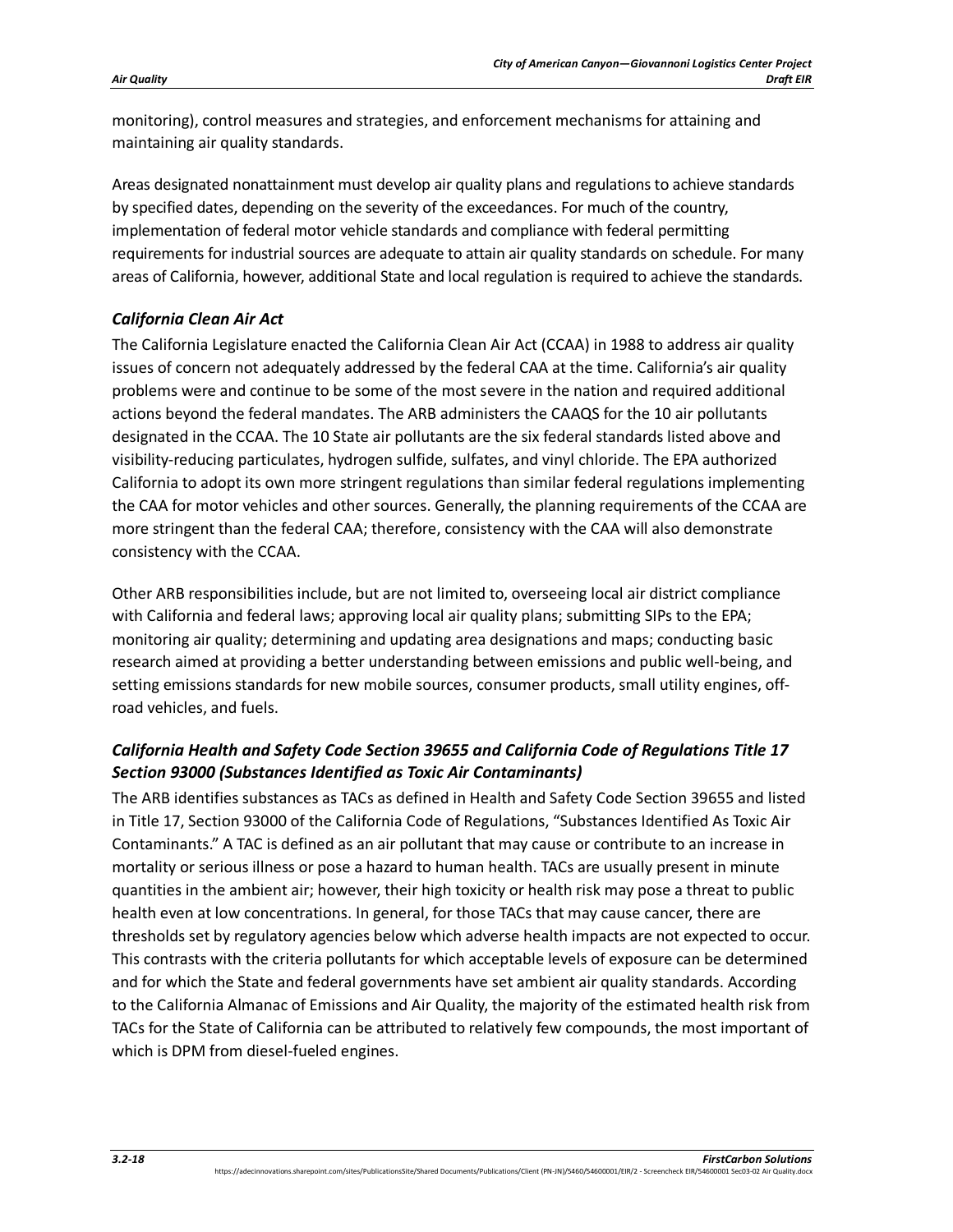# *California Low-Emission Vehicle Program*

The ARB first adopted Low-Emission Vehicle (LEV) program standards in 1990. These first LEV standards ran from 1994 through 2003. LEV II regulations, running from 2004 through 2010, represent continuing progress in emission reductions. As the State's passenger vehicle fleet continues to grow and more sport utility vehicles and pickup trucks are used as passenger cars rather than work vehicles, more stringent LEV II standards were adopted to provide reductions necessary for California to meet federally mandated clean air goals outlined in the 1994 SIP. In 2012, the ARB adopted the LEV III amendments to California's LEV regulations. These amendments, also known as the Advanced Clean Car Program, include more stringent emission standards for model years 2017 through 2025 for criteria pollutants and greenhouse gas (GHG) emissions for new passenger vehicles. $4$ 

# *California On-Road Heavy-Duty Vehicle Program*

The ARB has adopted standards for emissions from various types of new on-road heavy-duty vehicles. Section 1956.8, Title 13, California Code of Regulations contains California's emission standards for on-road heavy-duty engines and vehicles, and test procedures. The ARB has also adopted programs to reduce emissions from in-use heavy-duty vehicles including the Heavy-Duty Diesel Vehicle Idling Reduction Program, the Heavy-Duty Diesel In-Use Compliance Program, the Public Bus Fleet Rule and Engine Standards, and the School Bus Program and others.<sup>[5](#page-18-1)</sup>

# *California In-Use Off-Road Diesel Vehicle Regulation*

On July 26, 2007, the ARB adopted a regulation to reduce DPM and  $NO<sub>x</sub>$  emissions from in-use (existing) off-road heavy-duty diesel vehicles in California. Such vehicles are used in construction, mining, and industrial operations. The regulation limits idling to no more than 5 consecutive minutes, requires reporting and labeling, and requires disclosure of the regulation upon vehicle sale. The ARB is enforcing that part of the rule with fines up to \$10,000 per day for each vehicle in violation. Performance requirements of the rule are based on a fleet's average  $NO<sub>x</sub>$  emissions, which can be met by replacing older vehicles with newer, cleaner vehicles or by applying exhaust retrofits. The regulation was amended in 2010 to delay the original timeline of the performance requirements, making the first compliance deadline January 1, 2014, for large fleets (over 5,000 horsepower), 2017 for medium fleets (2,501-5,000 horsepower), and 2019 for small fleets (2,500 horsepower or less).

The latest amendments to the Truck and Bus regulation became effective on December 31, 2014. The amended regulation requires diesel trucks and buses that operate in California to be upgraded to reduce emissions. Newer heavier trucks and buses must meet PM filter requirements beginning January 1, 2012. Lighter and older heavier trucks must be replaced starting January 1, 2015. By January 1, 2023, nearly all trucks and buses will need to have 2010 model year engines or equivalent.

The regulation applies to nearly all privately and federally owned diesel-fueled trucks and buses and privately and publicly owned school buses with a gross vehicle weight of greater than 14,000 pounds. The regulation provides various flexibility options tailored to fleets operating low-use

<span id="page-18-0"></span><sup>4</sup> California Air Resources Board (ARB). 2013. Clean Car Standards—Pavley, Assembly Bill 1493. Website: http://www.arb.ca.gov/cc/ccms /ccms.htm. Accessed May 18, 2021.

<span id="page-18-1"></span><sup>5</sup> California Air Resources Board (ARB). 2013. The California Almanac of Air Quality and Emissions—2013 Edition. Website: http://www.arb.ca.gov/aqd/almanac/almanac13/almanac13.htm. Accessed May 18, 2021.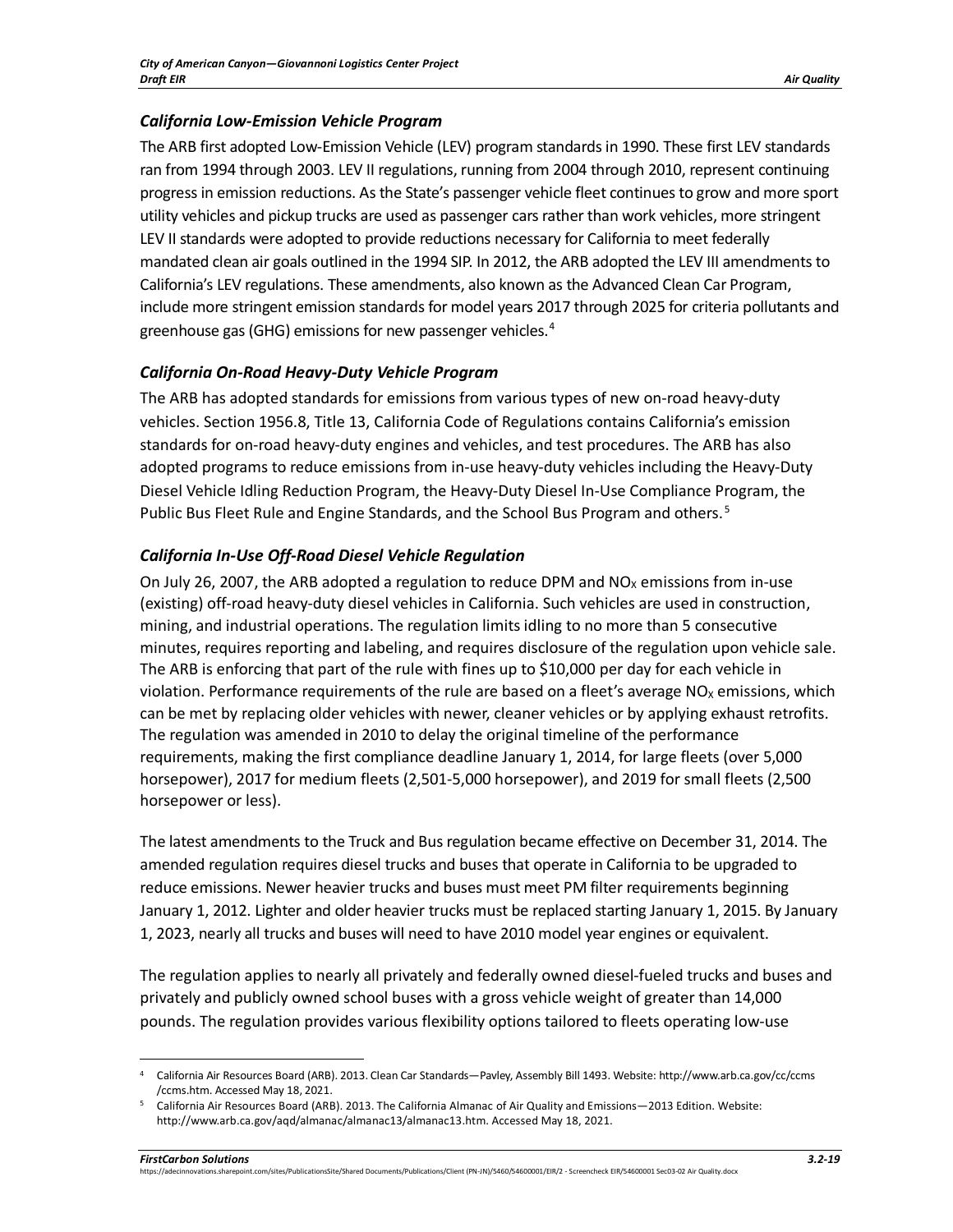vehicles, fleets operating in selected vocations like agricultural and construction, and small fleets of three or fewer trucks.<sup>[6](#page-19-0)</sup>

## *California Airborne Toxic Control Measures for Asbestos*

The ARB has adopted Airborne Toxic Control Measures (ATCM) for sources that emit a particular TAC. If there is a safe threshold for a substance at which there is no toxic effect, the control measure must reduce exposure below that threshold. If there is no safe threshold, the measure must incorporate Best Available Control Technology to minimize emissions.

In July 2001, the ARB approved an ATCM for construction, grading, quarrying and surface mining operations to minimize emissions of naturally occurring asbestos. The regulation requires applying Best Management Practices (BMPs) to control fugitive dust in areas known to have naturally occurring asbestos and requires notification to the local air district before ground-disturbing activities. The measure establishes specific testing, notification, and engineering controls before grading, quarrying, or surface mining in construction zones where naturally occurring asbestos is located on projects of any size. There are additional notification and engineering controls at work sites larger than one acre in size. These projects require the submittal of a "Dust Mitigation Plan" and approval by the air district before the start of a project.

Construction sometimes requires the demolition of existing buildings where construction occurs. Asbestos is also found in a natural state, known as naturally occurring asbestos. Exposure and disturbance of rock and soil that naturally contain asbestos can result in the release of fibers into the air and consequent exposure to the public. Asbestos most commonly occurs in ultramafic rock that has undergone partial or complete alteration to serpentine rock (serpentinite) and often contains chrysotile asbestos. In addition, another form of asbestos, tremolite, can be found associated with ultramafic rock, particularly near faults. Sources of asbestos emissions include unpaved roads or driveways surfaced with ultramafic rock, construction activities in ultramafic rock deposits, or rock quarrying activities where ultramafic rock is present.

The ARB has an ATCM for construction, grading, quarrying, and surface mining operations, requiring the implementation of mitigation measures to minimize emissions of asbestos-laden dust. The measure applies to road construction and maintenance, construction and grading operations, and quarries and surface mines when the activity occurs in an area where naturally occurring asbestos is likely to be found. Areas are subject to the regulation if they are identified on maps published by the Department of Conservation as ultramafic rock units or if the Air Pollution Control Officer or owner/operator has knowledge of the presence of ultramafic rock, serpentine, or naturally occurring asbestos on the site. The measure also applies if ultramafic rock, serpentine, or asbestos is discovered during any operation or activity. Review of the Department of Conservation maps indicates that no ultramafic rock has been found near the project site with the areas more likely to contain naturally occurring asbestos are approximately 2 miles southeast of the project site.<sup>[7](#page-19-1)</sup>

<span id="page-19-0"></span><sup>6</sup> California Air Resources Board (ARB). 2015. On-Road Heavy-Duty Diesel Vehicles (In-Use) Regulation. Website: http://www.arb.ca.gov/msprog/onrdiesel/onrdiesel.htm. Accessed May 18, 2021.

<span id="page-19-1"></span><sup>7</sup> United States Geological Survey (USGS). 2011. Reported Historic Asbestos Mines, Historic Asbestos Prospects, and Other Natural Occurrences of Asbestos in California Map.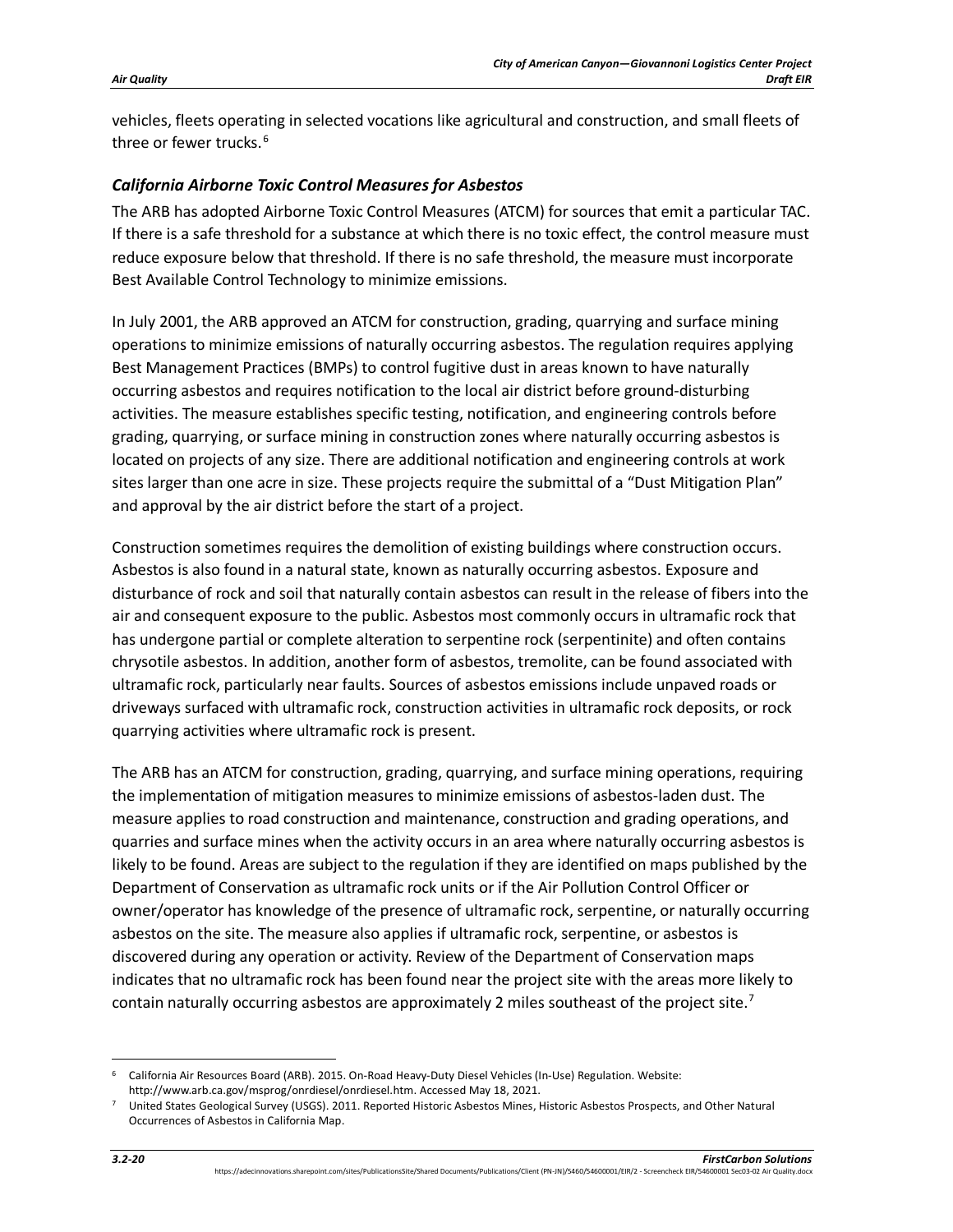# *California Airborne Toxic Control Measures for Transport Refrigerated Units*

The ARB also has an ATCM for in-use diesel-fueled Transport Refrigeration Units (TRUs) and generator sets, which establishes performance targets for TRUs. TRUs are trailer-mounted units, powered by small diesel-fueled engines, which provide chilled air to tailers carrying perishable goods (e.g., produce, meats, and prescription drugs). The measure regulates PM emissions rates from TRUs powered by diesel internal combustion engines that range from 9 to 36 horsepower. According to the regulation, facilities with over 20 loading docks must submit a detailed report specifying the types of models and quantities of TRUs that would operate at the facility. The report is filed by the equipment operator and is submitted electronically to the ARB. By July 31, 2009, owners and operators of California-based TRUs were required to submit an application for an ARB identification number as part of the ARB Identification Numbering Requirements. By December 31, 2021, owners and operators of California-based TRUs must submit documentation demonstrating that TRUs with a model year 2013 or newer meet the Ultra Low-Emission TRU in-use standard by the end of the seventh year after the engine model year.

# *Verified Diesel Emission Control Strategies*

The EPA and the ARB tiered off-road emission standards only apply to new engines and off-road equipment can last several years. The ARB has developed Verified Diesel Emission Control Strategies (VDECS), devices, systems, or strategies used to achieve the highest level of pollution control from existing off-road vehicles to help reduce emissions from existing engines. VDECS are designed primarily for the reduction of DPM emissions and have been verified by ARB. There are three levels of VDECS, the most effective of which is the Level 3 VDECS. Tier 4 engines are not required to install VDECS because they already meet the emissions standards for lower-tiered equipment with installed controls.

# *California Diesel Risk Reduction Plan*

The ARB Diesel Risk Reduction Plan has led to the adoption of new State regulatory standards for all new on-road, off-road, and stationary diesel-fueled engines and vehicles to reduce DPM emissions in 2020 by about 90 percent overall from year 2000 levels. The projected emission benefits associated with the full implementation of this plan, including federal measures, are reductions in DPM emissions and associated cancer risks of 75 percent by 2010 and [8](#page-20-0)5 percent by 2020.<sup>8</sup>

# *Tanner Air Toxics Act and Air Toxics Hot Spots Information and Assessment Act*

TACs in California are primarily regulated through the Tanner Air Toxics Act (Assembly Bill 1807) and the Air Toxics Hot Spots Information and Assessment Act of 1987 (Assembly Bill 2588), also known as the Hot Spots Act. To date, the ARB has identified more than 21 TACs, and has adopted the EPA's list of Hazardous Air Pollutants (HAPs) as TACs.

# *Carl Moyer Memorial Air Quality Standards Attainment Program*

The Carl Moyer Memorial Air Quality Standards Attainment Program (Carl Moyer Program), a partnership between the ARB and local air districts, issues grants to replace or retrofit older engines and equipment with engines and equipment that exceed current regulatory requirements to reduce air

<span id="page-20-0"></span><sup>8</sup> California Air Resources Board (ARB). 2000. Risk Reduction Plan to Reduce Particulate Matter Emissions from Diesel-fueled Engines and Vehicles. Website: http://www.arb.ca.gov/diesel/documents/rrpfinal.pdf. Accessed May 18, 2021.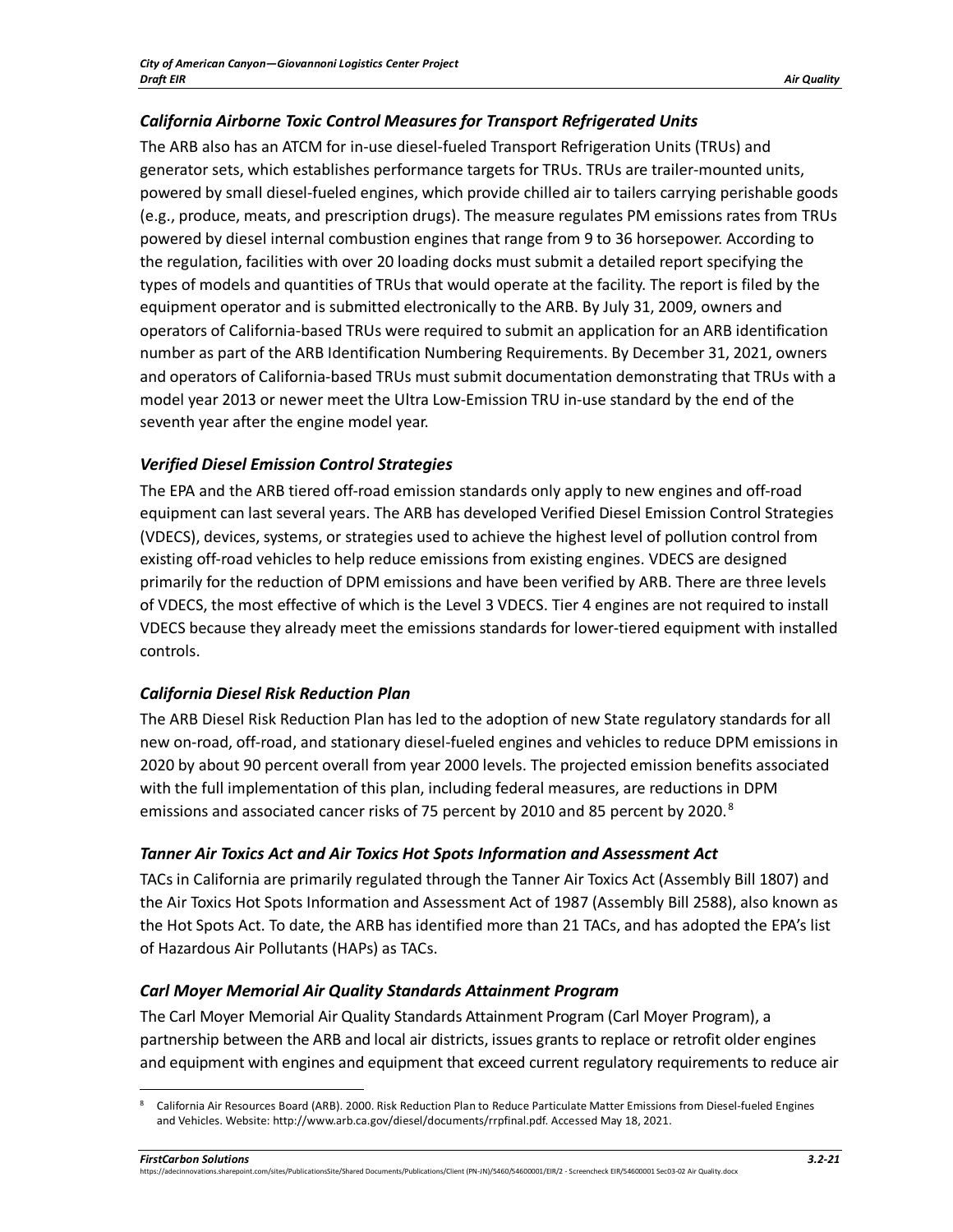pollution. Money collected through the Carl Moyer Program complements California's regulatory program by providing incentives to effect early or extra emission reductions, especially from emission sources in environmental justice communities and areas disproportionately affected by air pollution. The program has established guidelines and criteria for the funding of emissions reduction projects. Within the San Francisco Bay Area Air Basin (Air Basin), the BAAQMD administers the Carl Moyer Program. The program has established guidelines and criteria for the funding of emissions reduction projects. Within the Air Basin, the BAAQMD administers the Carl Moyer Program. The program establishes cost-effectiveness criteria for funding emission reductions projects, which under the final 2017 Carl Moyer Program Guidelines are \$30,000 per weighted ton of NO<sub>x</sub>, ROG, and PM.<sup>[9](#page-21-0)</sup>

## *California Refrigerant Management Program*

California's Refrigerant Management Program (RMP) regulates refrigerants used in larger facilities, primarily industrial and supermarket land uses. Refrigerants regulated under the RMP include any refrigerant that is an ozone depleting substance as defined in Title 40 of the Code of Federal Regulation, Part 82, and any compound with a global warming potential (GWP) value equal to or greater than 150 according to the GWPs specified in the United Nations Intergovernmental Panel on Climate Change's (IPCC) Fourth Assessment Report of 2007. According to the RMP, all supermarket and industrial refrigeration systems with a full recharge capacity of 50 pounds (22.7 kilograms) or greater will be required to limit the refrigerants used to no greater than 150 GWP beginning in 2022. Similarly, according to the RMP, all room air conditioning unit systems with a full recharge capacity of 50 pounds or greater will be required to limit the refrigerants used to no greater than 750 GWP beginning in 2023.[10](#page-21-1)

#### **Regional**

# *BAAQMD California Environmental Quality Act Air Quality Guidelines*

The BAAQMD is the primary agency responsible for ensuring that air quality standards (NAAQS and CAAQS) are attained and maintained in the SFBAAB through comprehensive planning, regulation, enforcement, technical innovation, and promotion of the understanding of air quality issues. The BAAQMD prepares plans to attain ambient air quality standards in the SFBAAB and prepares ozone attainment plans for the national ozone standard, clean air plans for the California standard, and PM plans to fulfill federal air quality planning requirements. The BAAQMD also inspects stationary sources of air pollution; responds to citizen complaints; monitors ambient air quality and meteorological conditions; and implements programs and regulations required by the CAA and the CCAA.

The BAAQMD developed quantitative thresholds of significance for its California Environmental Quality Act (CEQA) Guidelines in 2010, which were also included in its updated 2011 Guidelines. The BAAQMD's adoption of the 2010 thresholds of significance was later challenged in court. In an opinion issued on December 17, 2015, related to the BAAQMD CEQA Guidelines, the California Supreme Court held that CEQA does not generally require an analysis of the impacts on project

<span id="page-21-0"></span><sup>9</sup> California Air Resources Board (ARB). 2017. 2017 Carl Moyer Program Guidelines. Website: California Air Resources Board (ARB). 2017. 2017 Carl Moyer Program Guidelines. Accessed May 19, 2021.

<span id="page-21-1"></span><sup>10</sup> California Air Resources Board (ARB). 2020. Proposed Amendments to ARB's HFC Regulation. December 10. Website: https://ww3.arb.ca.gov/board/books/2020/121020/20-13-4pres.pdf. Accessed September 10, 2021.

https://adecinnovations.sharepoint.com/sites/PublicationsSite/Shared Documents/Publications/Client (PN-JN)/5460/54600001/EIR/2 - Screencheck EIR/54600001 Sec03-02 Air Quality.docx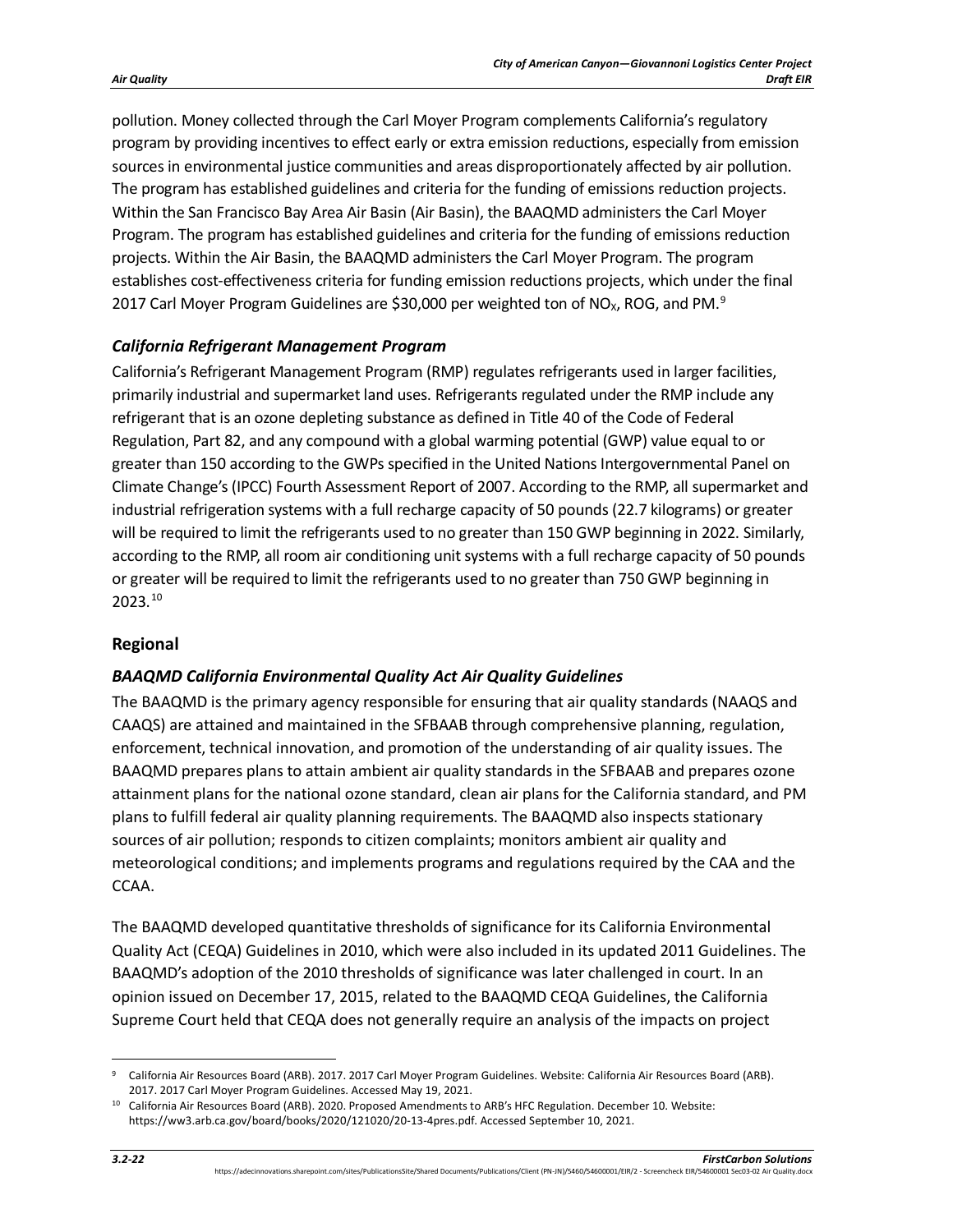residents and users of locating development in areas subject to environmental hazards unless the proposed project would exacerbate those existing environmental hazards (*California Building Industry Association v. Bay Area Air Quality Management District* (2015) 62 Cal.4th 369, 377-378). The California Supreme Court also found that specific legislation within CEQA requires the analysis of exposing people to environmental hazards in specific circumstances, including the location of development near airports, schools near sources of toxic contamination, and certain exemptions for infill and workforce housing (*Id*. at pp. 391-392). On N remand from the California Supreme Court, the Court of Appeal later held that public agencies remain free to voluntarily conduct this analysis not required by CEQA for their own public projects (*CBIA v. BAAQMD (2016) 2 Cal.App.5th 1067, 1083*).

In view of the California Supreme Court's opinion, the BAAQMD published a new version of its CEQA Guidelines in May 2017. The BAAQMD CEQA Guidelines state that local agencies may rely on thresholds designed to reflect the impact of locating development near areas of toxic air contamination where CEQA requires such an analysis or where the agency has determined that such an analysis would assist in making a decision about the proposed project. However, the thresholds are not mandatory, and agencies should apply them only after determining that they reflect an appropriate measure of a project's impacts. The BAAQMD's guidelines for implementing the thresholds are for informational purposes only, to assist local agencies.

# *BAAQMD Particulate Matter Plan*

To fulfill federal air quality planning requirements, the BAAQMD adopted a PM<sub>2.5</sub> emissions inventory for the year 2010 at a public hearing on November 7, 2012. The Bay Area Clean Air Plan also included several measures for reducing PM emissions from stationary sources and woodburning. On January 9, 2013, the EPA issued a final rule determining that the Bay Area has attained the 24-hour  $PM_{2.5}$  NAAQS, suspending federal SIP planning requirements for the SFBAAB.<sup>[11](#page-22-0)</sup> Despite this EPA action, the SFBAAB will continue to be designated as nonattainment for the national 24-hour PM<sub>2.5</sub> standard until the BAAQMD submits a redesignation request and a maintenance plan to the EPA and the EPA approves the proposed redesignation.

The Air Basin is designated nonattainment for the State PM<sub>10</sub> and PM<sub>2.5</sub> standards, but the Air Basin is currently unclassified for the federal  $PM_{10}$  standard and nonattainment for federal PM<sub>2.5</sub> standards. The EPA lowered the 24-hour PM<sub>2.5</sub> standard from 65  $\mu$ g/m<sup>3</sup> to 35  $\mu$ g/m<sup>3</sup> in 2006 and designated the Air Basin as nonattainment for the new PM2.5 standard effective December 14, 2009.

On December 8, 2011, the ARB submitted a "clean data finding" request to the EPA on behalf of the Bay Area. If the clean data finding request is approved, then EPA guidelines provide that the region can fulfill federal PM<sub>2.5</sub> SIP requirements by preparing either a redesignation request and a PM<sub>2.5</sub> maintenance plan, or a "clean data" SIP submittal. Because peak PM<sub>2.5</sub> levels can vary from year to year based on natural, short-term changes in weather conditions, the BAAQMD believes that it

<span id="page-22-0"></span><sup>&</sup>lt;sup>11</sup> United States Environmental Protection Agency (EPA). 2013. Determination of Attainment for the San Francisco Bay Area Nonattainment Area for the 2006 Fine Particle Standard; California; Determination Regarding Applicability of Clean Air Act Requirements. January 9. Website: https://www.govinfo.gov/content/pkg/FR-2013-01-09/pdf/2013-00170.pdf. Accessed May 18, 2021.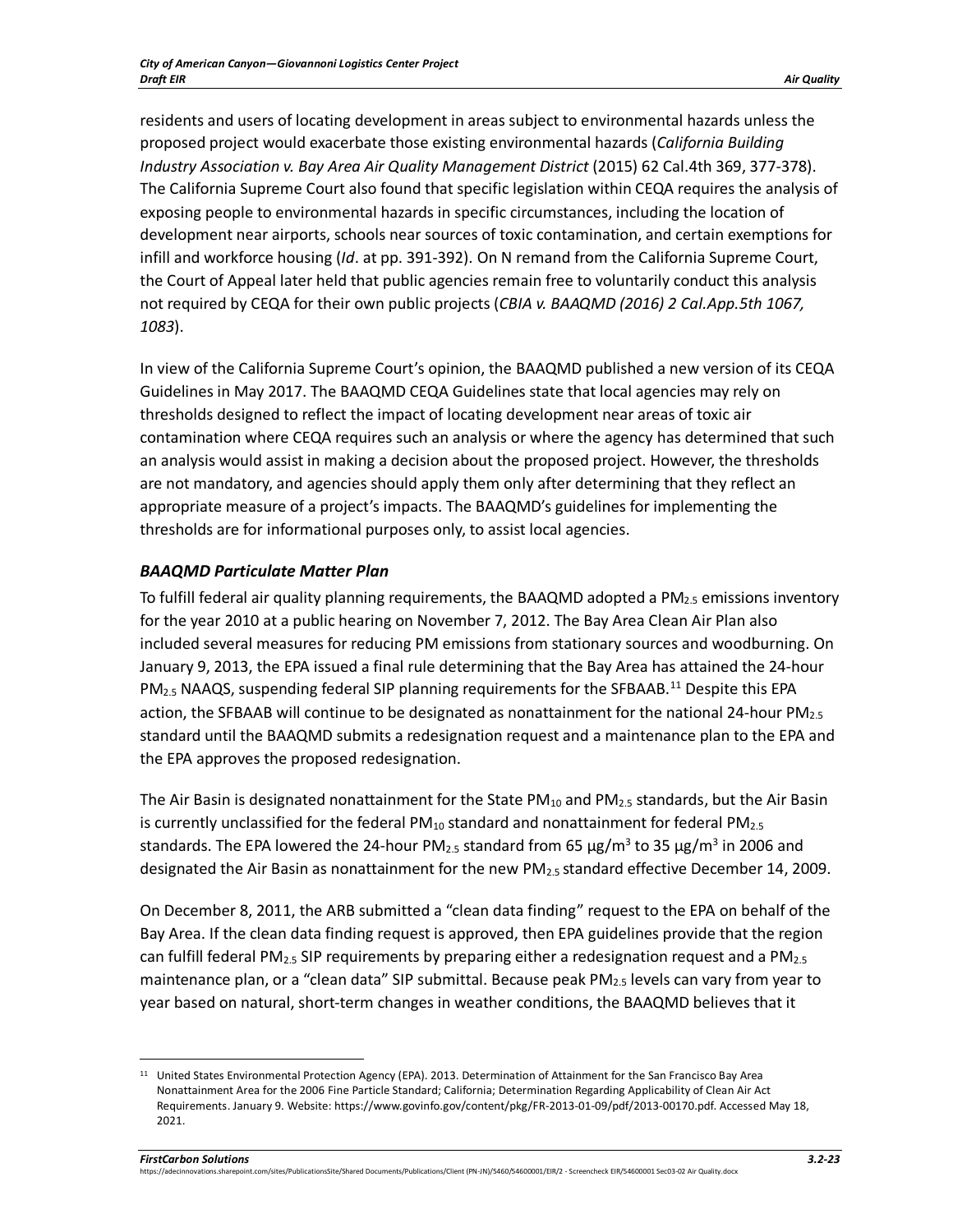would be premature to submit a redesignation request and  $PM_{2.5}$  maintenance plan at this time. Therefore, the BAAQMD will prepare a "clean data" SIP to address the required elements, including:

- An emission inventory for primary  $PM_{2.5}$ , as well as precursors to secondary PM formation
- Amendments to the BAAQMD's New Source Review regulation to address  $PM_{2.5}$

## *BAAQMD 2017 Clean Air Plan*

In May 2017, the BAAQMD adopted the final Bay Area 2017 Clean Air Plan. The BAAQMD prepared the 2017 Clean Air Plan in cooperation with the Metropolitan Transportation Commission (MTC) and the Association of Bay Area Governments (ABAG). The goals of the 2017 Clean Air Plan are to reduce regional air pollutants and climate pollutants to improve the health of Bay Area residents for the next decades. The 2017 Clean Air Plan aims to lead the region into a post-carbon economy, continue progress toward attaining all State and federal air quality standards, and eliminate health risk disparities from air pollution exposure in Bay Area communities. The Plan includes 85 distinct control measures to help the region reduce air pollutants and has a long-term strategic vision that forecasts what a clean air Bay Area will look like in the year 2050. The 2017 Clean Air Plan envisions a future whereby the year 2050:

- Buildings will be energy efficient—heated, cooled and powered by renewable energy.
- Transportation will be a combination of electric vehicles, both shared and privately owned, and autonomous public transit fleets, with a large share of trips by bicycling, walking, and transit.
- The Bay Area will be powered by clean, renewable electricity and will be a leading incubator and producer of clean energy technologies leading the world in the carbon-efficiency of our products.
- Bay Area residents will have developed a low-carbon lifestyle by driving electric vehicles, living in zero net energy homes, eating low-carbon foods, and purchasing goods and services with low-carbon content.
- Waste will be greatly reduced, waste products will be re-used or recycled, and all organic waste will be composted and put to productive use.

The focus of control measures includes aggressively targeting the largest source of GHG, ozone pollutants, and PM emissions: transportation. This includes more incentives for electric vehicle infrastructure, off-road electrification projects such as Caltrain and shore power at ports, and reducing emissions from trucks, school buses, marine vessels, locomotives, and off-road equipment. Additionally, the BAAQMD will continue to work with regional and local governments to reduce Vehicle Miles Traveled (VMT) through the further funding of rideshare, bike and shuttle programs.

# *BAAQMD Regulations*

#### *Regulation 2, Rule 1 (Permits–General Requirements)*

The BAAQMD regulates new sources of air pollution and the modification and operation of existing sources through the issuances of authorities to construct and permits to operate. Regulation 2, Rule 1 provides an orderly procedure which the project would be required to comply with to receive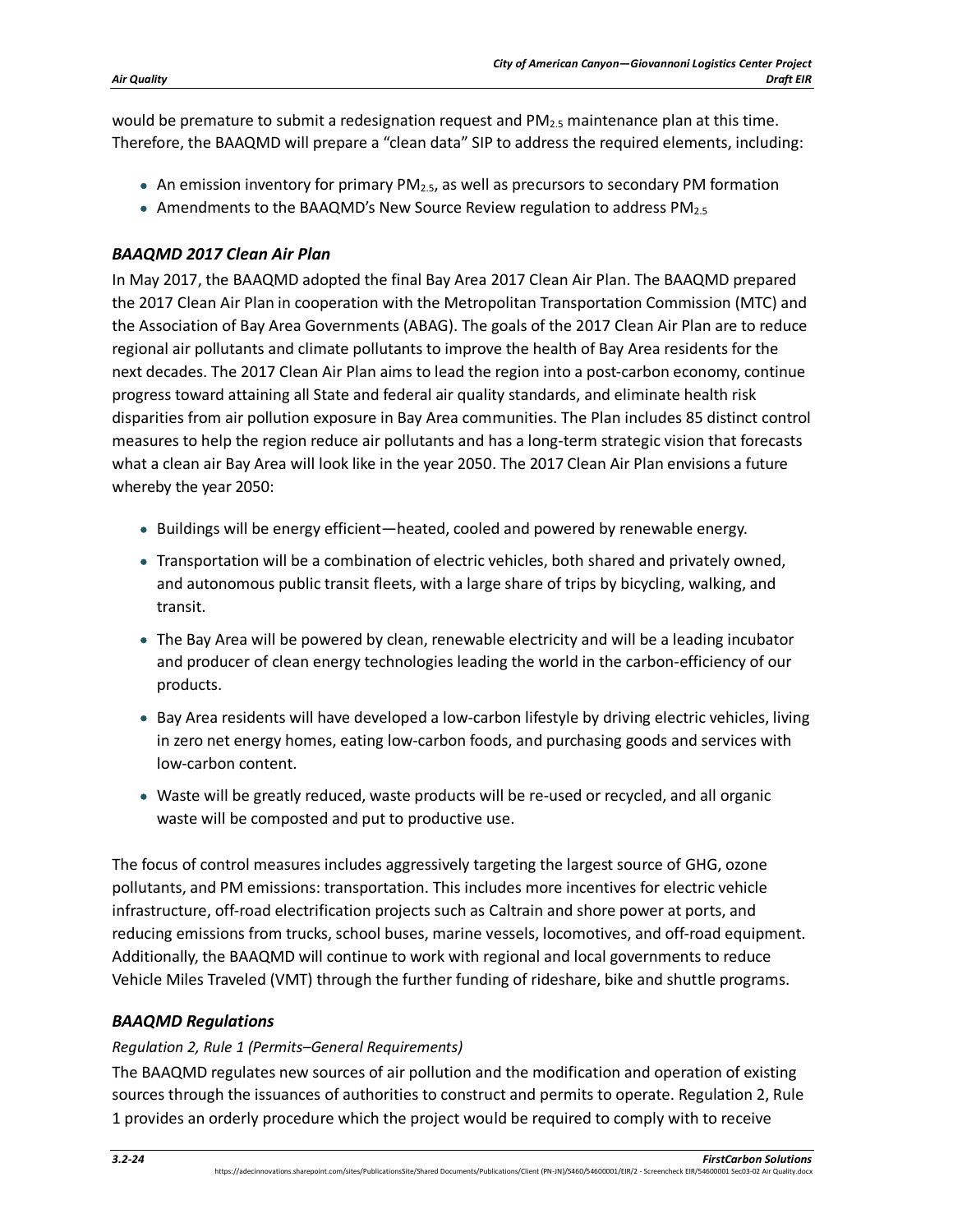authorities to construct or permits to operate from the BAAQMD for new sources of air pollutants, as applicable.

## *Regulation 2, Rule 5 (New Source Review Permitting)*

The BAAQMD regulates backup emergency generators, fire pumps, and other sources of TACs through its New Source Review (Regulation 2, Rule 5) permitting process.<sup>[12](#page-24-0)</sup> Although emergency generators are intended for use only during periods of power outages, monthly testing of each generator is required; however, the BAAQMD limits testing to no more than 50 hours per year. Each emergency generator installed is assumed to meet a minimum of Tier 2 emission standards (before control measures). As part of the permitting process, the BAAQMD limits the excess cancer risk from any facility to no more than 10 per 1-million-population for any permits that are applied for within a 2-year period and would require any source that would result in an excess cancer risk greater than 1 per 1 million to install Best Available Control Technology (BACT) for Toxics.

## *Regulation 6, Rule 1 (Particulate Matter–General Requirements)*

The BAAQMD regulates PM emissions through Regulation 6 by means of establishing limitations on emission rates, emissions concentrations, and emission visibility and opacity. Regulation 6, Rule 1 provides existing standards for PM emissions that could result during project construction or operation that the project would be required to comply with, as applicable, such as the prohibition of emissions from any source for a period or aggregate periods of more than 3 minutes in any hour which are equal to or greater than 20 percent opacity.

## *Regulation 6, Rule 6, (Particulate Matter–Prohibition of Trackout)*

One rule by which the BAAQMD regulates PM includes Regulation 6, Rule 6, which prohibits PM trackout during project construction and operation. Regulation 6, Rule 6 requires the prevention or timely cleanup of trackout of solid materials onto paved public roads outside the boundaries of large bulk material sites, large construction sites, and large disturbed surface sides such as landfills.

# *Regulation 8, Rule 3 (Architectural Coatings)*

This rule governs the manufacture, distribution, and sale of architectural coatings and limits the ROG content in paints and paint solvents. Although this rule does not directly apply to the proposed project, it does dictate the ROG content of paint available for use during the construction.

#### *Regulation 8, Rule 15 (Emulsified and Liquid Asphalts)*

Although this rule does not directly apply to the proposed project, it does dictate the reactive organic gases content of asphalt available for use during the construction through regulating the sale and use of asphalt and limits the ROG content in asphalt.

# *Regulation 9, Rule 8 (Inorganic Gaseous Pollutants–Nitrogen Oxides and Carbon Monoxide from Stationary Internal Combustion Engines)*

Under Regulation 9, Rule 8, the BAAQMD regulates the emissions of nitrogen oxides and carbon monoxide from stationary internal combustion engines with an output rated by the manufacturer at more than 50 brake horsepower. As such, any proposed stationary source equipment (e.g., backup

<span id="page-24-0"></span> $12$  Bay Area Air Quality Management District (BAAQMD). 2016. NSR [New Source Review] Permitting Guidance. Website: http://www.baaqmd.gov/permits/permitting-manuals/nsr-permitting-guidance. Accessed May 18, 2021.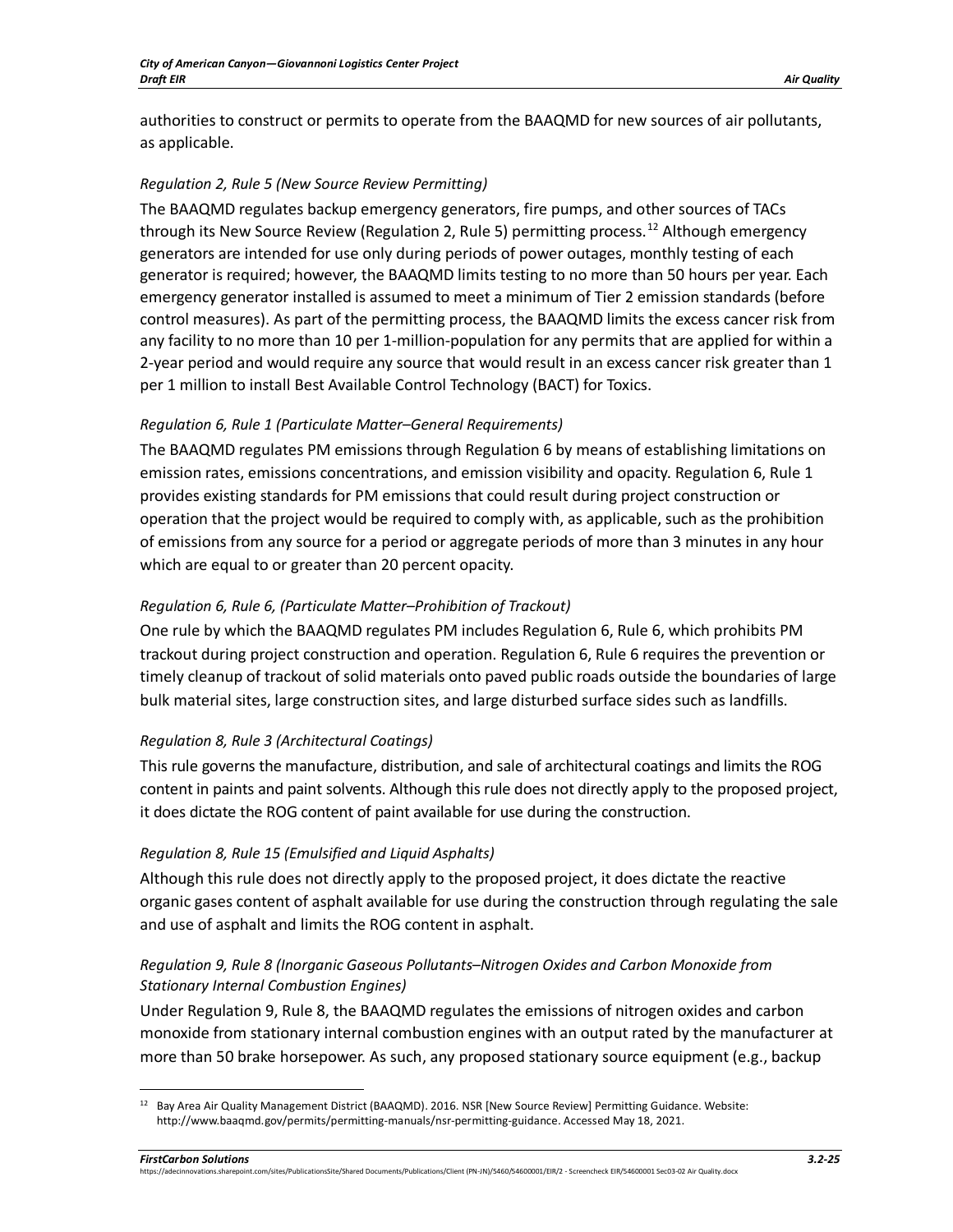generators, fire pumps) which would be greater than 50 horsepower would require a BAAQMD permit under Regulation 9, Rule 8 to operate.

*Regulation 11, Rule 2 (Hazardous Pollutants–Asbestos Demolition, Renovation, and Manufacturing)* Under Regulation 11, Rule 2, the BAAQMD regulates emissions of asbestos to the atmosphere during demolition, renovation, milling, and manufacturing and establishes appropriate waste disposal procedures. Any of these activities which pose the potential to generate emissions of airborne asbestos are required to comply with the appropriate provisions of this regulation.

## *Regulation 1, Rule 301 (Odorous Emissions)*

The BAAQMD is responsible for investigating and controlling odor complaints in the Bay Area. The agency enforces odor control by helping the public to document a public nuisance. Upon receipt of a complaint, the BAAQMD sends an investigator to interview the complainant and to locate the odor source if possible. The BAAQMD typically brings a public nuisance court action when there are a substantial number of confirmed odor events within a 24-hour period. An odor source with five or more confirmed complaints per year, averaged over 3 years, is considered to have a substantial effect on receptors.

Several BAAQMD regulations and rules apply to odorous emissions. Regulation 1, Rule 301 is the nuisance provision that states that sources cannot emit air contaminants that cause nuisance to several people. Regulation 7 specifies limits for the discharge of odorous substances where the BAAQMD receives complaints from 10 or more complainants within a 90-day period. Among other things, Regulation 7 precludes discharge of an odorous substance that causes the ambient air at or beyond the property line to be odorous after dilution with four parts of odor-free air and specifies maximum limits on the emission of certain odorous compounds.

Lastly, the BAAQMD enforces the Portable Equipment Registration Program (PERP) ATCM on behalf of the ARB. Under the PERP, owners or operators of portable engines and other types of equipment which meet the qualifications of the ATCM can register their equipment to operate throughout California. However, owners and operators of portable engines which meet the qualifications of this ATCM who do not register their equipment under the PERP must obtain individual permits from local air districts. Permits issued under the PERP must be honored by all air districts throughout California.

# *Plan Bay Area*

On July 18, 2013, ABAG and the MTC approved the Plan Bay Area. The Plan Bay Area includes integrated land use and transportation strategies for the region and was developed through OneBayArea, a joint initiative between ABAG, BAAQMD, MTC, and the San Francisco Bay Conservation and Development Commission. The plan's transportation policies focus on maintaining the extensive existing transportation network and utilizing these systems more efficiently to handle density in Bay Area transportation cores.<sup>[13](#page-25-0)</sup> Assumptions for land use development come from local and regional planning documents. Emission forecasts in the Bay Area Clean Air Plan rely on projections of VMT, population, employment, and land use projections made by local jurisdictions

<span id="page-25-0"></span><sup>&</sup>lt;sup>13</sup> Association of Bay Area Governments (ABAG) and Metropolitan Transportation Commission (MTC). 2013. Plan Bay Area. Website: https://www.planbayarea.org/previous-plan. Accessed April 1, 2021.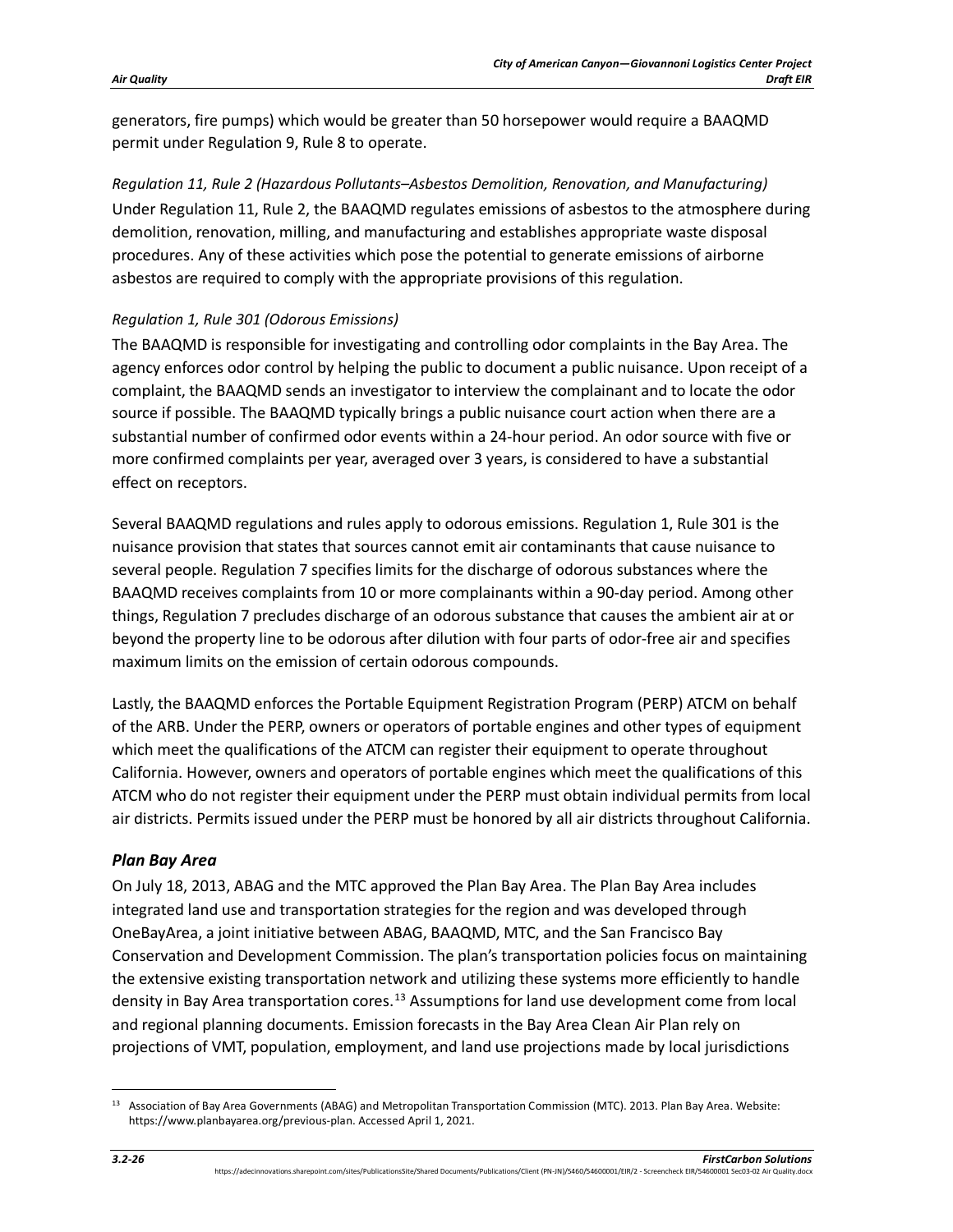during development of Plan Bay Area. The Plan Bay Area 2040 was adopted July 2017 and updates Plan Bay Area.

Plan Bay Area 2040, published by the MTC and ABAG, is a long-range integrated transportation and land use/housing strategy through 2040 for the Bay Area. Plan Bay Area 2040 functions as the sustainable communities' strategy mandated by Senate Bill (SB) 375. As a regional land use plan, Plan Bay Area 2040 aims to reduce per capita GHG emissions by promoting more compact, mixed use residential and commercial neighborhoods located near transit. Plan Bay Area 2040 is a limited and focused update that builds upon a growth pattern and strategies developed in the original Plan Bay Area (adopted by MTC in 2013) but with updated planning assumptions that incorporate key economic, demographic, and financial trends from the last 4 years.

# **Local**

# *City of American Canyon General Plan*

The City of American Canyon adopted its General Plan in 1994, which contains objectives and policies that help address air quality and reduce the community's vulnerability to air pollution. The following objectives and policies from the City's General Plan are relevant to air quality and apply to the proposed project:

| Goal 8F              | Reduce consumption of nonrenewable energy sources and support the<br>development and utilization of new energy sources.                                                                                                                                                                                                                          |
|----------------------|--------------------------------------------------------------------------------------------------------------------------------------------------------------------------------------------------------------------------------------------------------------------------------------------------------------------------------------------------|
|                      | Objective 8.22 Minimize transportation-related energy consumption.                                                                                                                                                                                                                                                                               |
| <b>Policy 8.22.1</b> | Encourage the development of mixed use, pedestrian friendly<br>employment/residential centers that help minimize vehicle trips in American Canyon<br>and contribute to a reduction in energy consumption.                                                                                                                                        |
| <b>Policy 8.22.3</b> | Require that Development Plans provide for linkages between bicycle and<br>pedestrian circulation systems and transit and employment centers, in accordance<br>with established areawide plans.                                                                                                                                                  |
| <b>Policy 8.22.4</b> | Maintain a system of traffic signals and controls that minimizes waiting time and<br>vehicle speed changes through routes.                                                                                                                                                                                                                       |
| <b>Policy 8.22.5</b> | Require that Development Plans provide for High-Occupancy Vehicles (HOV) and<br>public transportation, where feasible, through the provision of appropriate transit<br>areas and park-and-ride locations along public transportation routes.                                                                                                     |
|                      | Objective 8.23 Reduce Energy consumption in buildings.                                                                                                                                                                                                                                                                                           |
| <b>Policy 8.23.1</b> | Require that developers employ energy-efficient subdivision and site planning<br>methods as well as building design. Measures to be considered include building<br>orientation and shading, landscaping, building reflectance, use of active and passive<br>solar heating and hot water system, etc. In establishing these energy related design |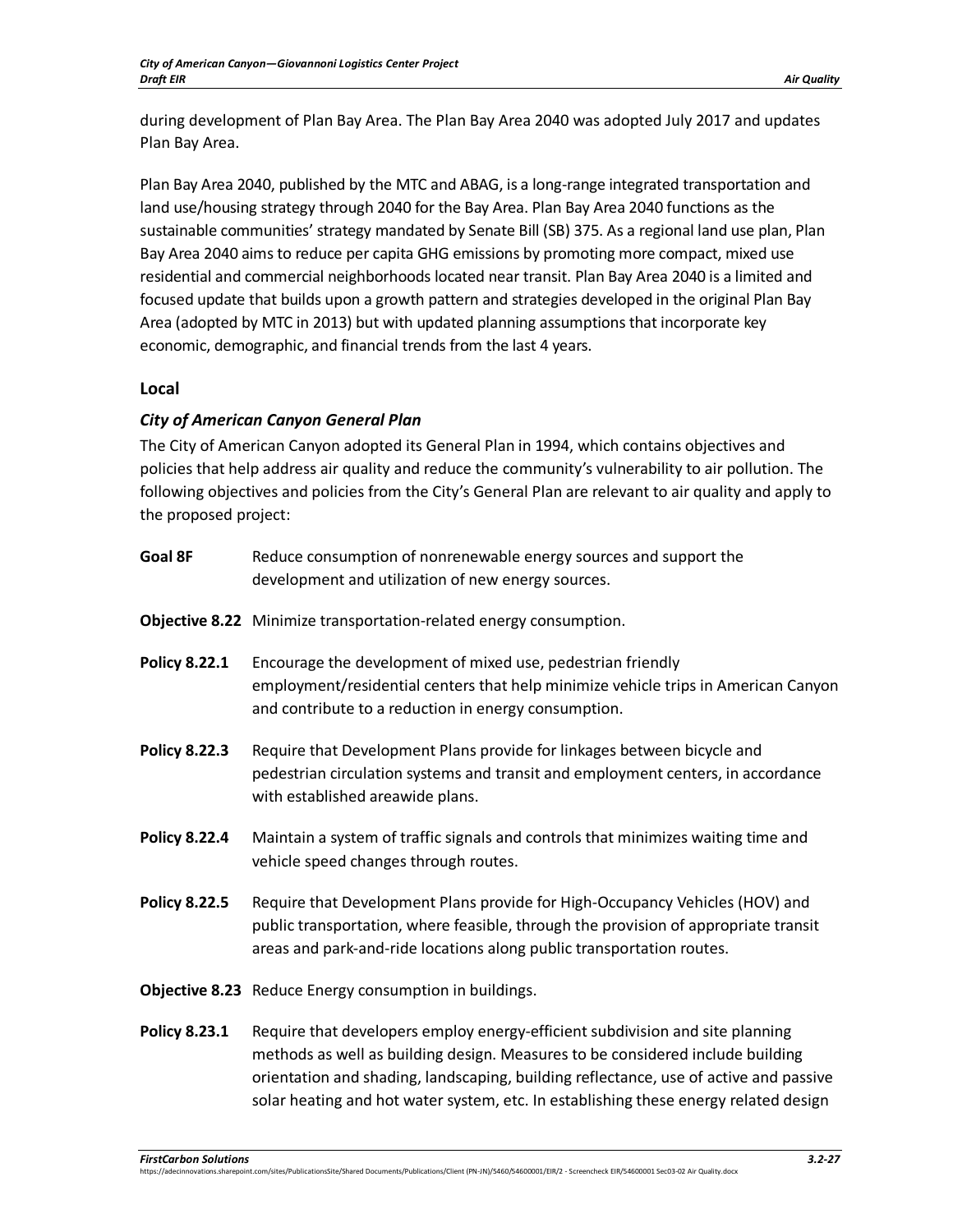requirements, the City shall balance energy-efficient design with good planning principles.

- **Objective 1.37** Consider initiatives to reduce direct and indirect greenhouse gas (GHG) emissions from transportation sources, and from new, renovated, and existing development in the City.
- **Policy 1.37.6** Reduce vehicle engine idling in American Canyon by educating the broader community (i.e., businesses, commuters, residents) on the greenhouse gas impacts caused by engine idling, and implementing feasible commercial vehicle regulations.

# **3.2.4 - Thresholds of Significance**

Appendix G to the CEQA Guidelines is a sample Initial Study Checklist that includes questions for determining whether impacts to air quality are significant. These questions reflect the input of planning and environmental professionals at the Governor's Office of Planning and Research and the California Natural Resources Agency, based on input from stakeholder groups and experts in various other governmental agencies, nonprofits, and leading environmental consulting firms. On the subject of air quality, Appendix G states that, "[w]here available, the significance criteria established by the applicable air quality management or air pollution control district may be relied upon to make the following determinations." As a result, many lead agencies derive their significance criteria from the questions posed in Appendix G and input from relevant air districts. The City has chosen to do so for this project.

Additional guidance on the significance of air quality impacts is found in CEQA Guidelines Section 15065, subdivision (a)(4), which provides that a lead agency shall find that a project may have a significant effect on the environment if "the environmental effects of a project will cause substantial adverse effects on human beings, either directly or indirectly." According to the California Supreme Court, this "mandatory finding of significance" applies to potential effects on public health from environmental impacts such as those associated with air pollutant emissions from projects. (*California Business Industry Association v. Bay Area Air Quality Management District* (2015) 62 Cal.4th 369, 386-392.)

In light of the foregoing, the proposed project would have a significant effect related to air quality if the project would:

- a) Conflict with or obstruct implementation of the applicable air quality plan;
- b) Result in a cumulatively considerable net increase of any criteria pollutant for which the project region is nonattainment under an applicable federal or State ambient air quality standard;
- c) Expose sensitive receptors to substantial pollutant concentrations (and thereby possibly cause substantial adverse effects on human beings, directly or indirectly); or
- d) Result in other emissions (such as those leading to odors) adversely affecting a substantial number of people.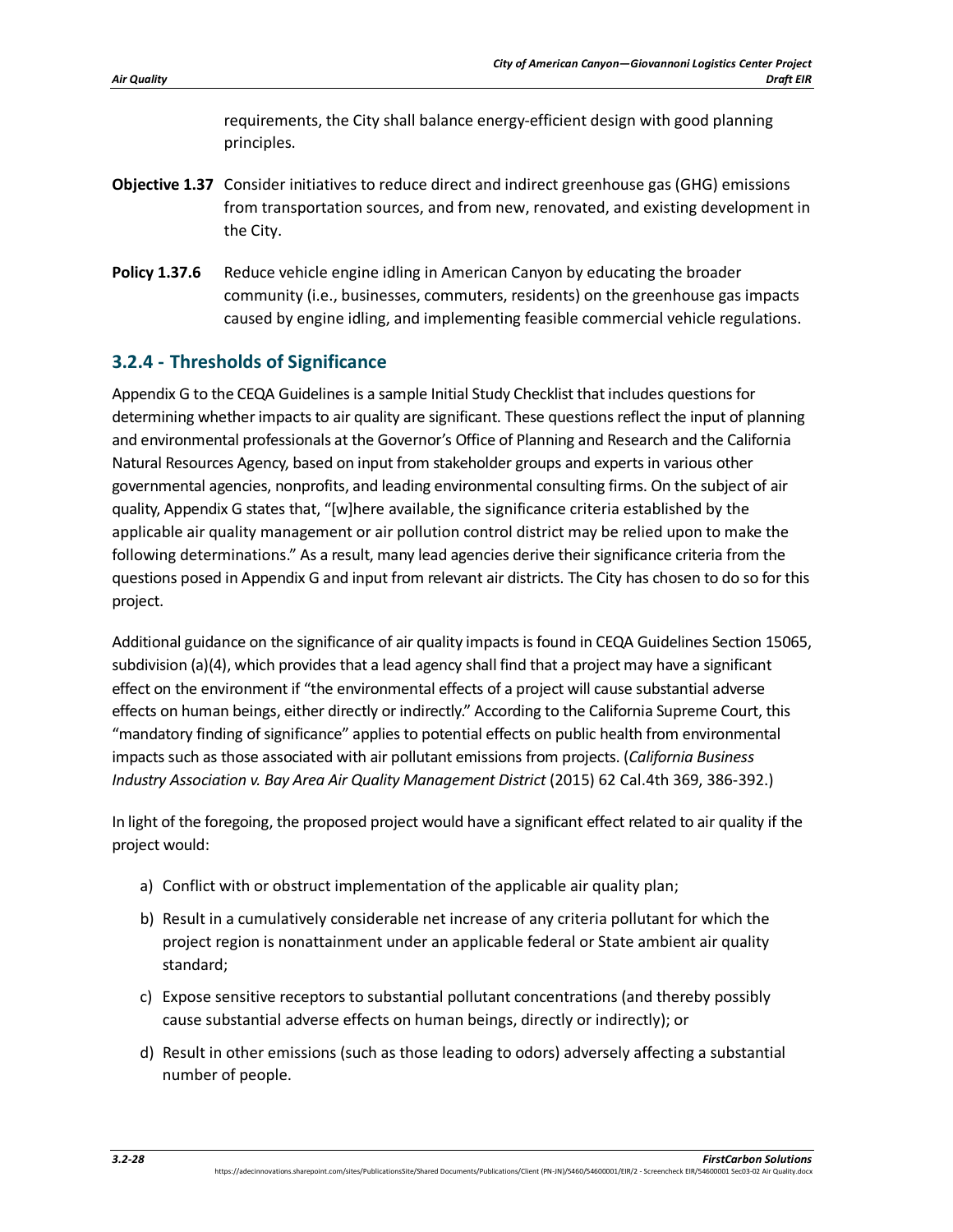# **Significance Criteria**

The preceding thresholds of significance are stated in general terms. It is therefore desirable to formulate additional, more precise thresholds based on guidance from the BAAQMD, as is encourage in Appendix G to the CEQA Guidelines. As explained earlier, BAAQMD's May 2017 CEQA Air Quality Guidelines were prepared to assist in evaluating air quality impacts of projects and plans proposed within the Bay Area. <sup>[14](#page-28-1)</sup> The guidelines provide recommended procedures for evaluating potential air quality impacts during the environmental review process, consistent with CEQA requirements, and include recommended thresholds of significance, mitigation measures, and background air quality information. They also include recommended assessment methodologies for air toxics, odors, and GHGs. The analysis below was prepared using these BAAQMD CEQA Guidelines.

# *Regional Significance Criteria*

[Table 3.2-7](#page-28-0) shows the BAAQMD's criteria for regional significance for project construction and operations.

|                                        | <b>Construction Phase</b>                     | <b>Operational Phase</b>                      |                                                          |
|----------------------------------------|-----------------------------------------------|-----------------------------------------------|----------------------------------------------------------|
| <b>Pollutant</b>                       | <b>Average DailyEmissions</b><br>(pounds/day) | <b>Average DailyEmissions</b><br>(pounds/day) | <b>Maximum</b><br><b>Annual Emissions</b><br>(tons/year) |
| <b>ROG</b>                             | 54                                            | 54                                            | 10                                                       |
| NO <sub>x</sub>                        | 54                                            | 54                                            | 10                                                       |
| $PM_{10}$                              | 82 (Exhaust)                                  | 82                                            | 15                                                       |
| PM <sub>2.5</sub>                      | 54 (Exhaust)                                  | 54                                            | 10                                                       |
| $PM_{10}$ and $PM_{2.5}$ Fugitive Dust | <b>Best Management</b><br>Practices           | None                                          | None                                                     |
|                                        |                                               |                                               |                                                          |

<span id="page-28-0"></span>**Table 3.2-7: BAAQMD Regional (Mass Emissions) Air Pollutant Significance Thresholds**

Notes:

ROG = reactive organic gas

 $NO<sub>x</sub>$  = oxides of nitrogen

 $PM_{10}$  = particulate matter, including dust, 10 micrometers or less in diameter

 $PM<sub>2.5</sub>$  = particulate matter, including dust, 2.5 micrometers or less in diameter

Source: Bay Area Air Quality Management District (BAAQMD) 2017. May. California Environmental Quality Act Air Quality Guidelines.

In developing the above significance thresholds, the BAAQMD considers the emission levels for which a project's individual emissions would be cumulatively considerable. If a project were to exceed the emission thresholds in [Table 3.2-7,](#page-28-0) that project's emissions would be cumulatively considerable, resulting in significant adverse air quality impacts to the region's existing air quality

<span id="page-28-1"></span><sup>14</sup> Bay Area Air Quality Management District (BAAQMD). 2017. California Environmental Quality Act Air Quality Guidelines. May. Website: https://www.baaqmd.gov/~/media/files/planning-and-research/ceqa/ceqa\_guidelines\_may2017-pdf.pdf?la=en. Accessed March 17, 2021.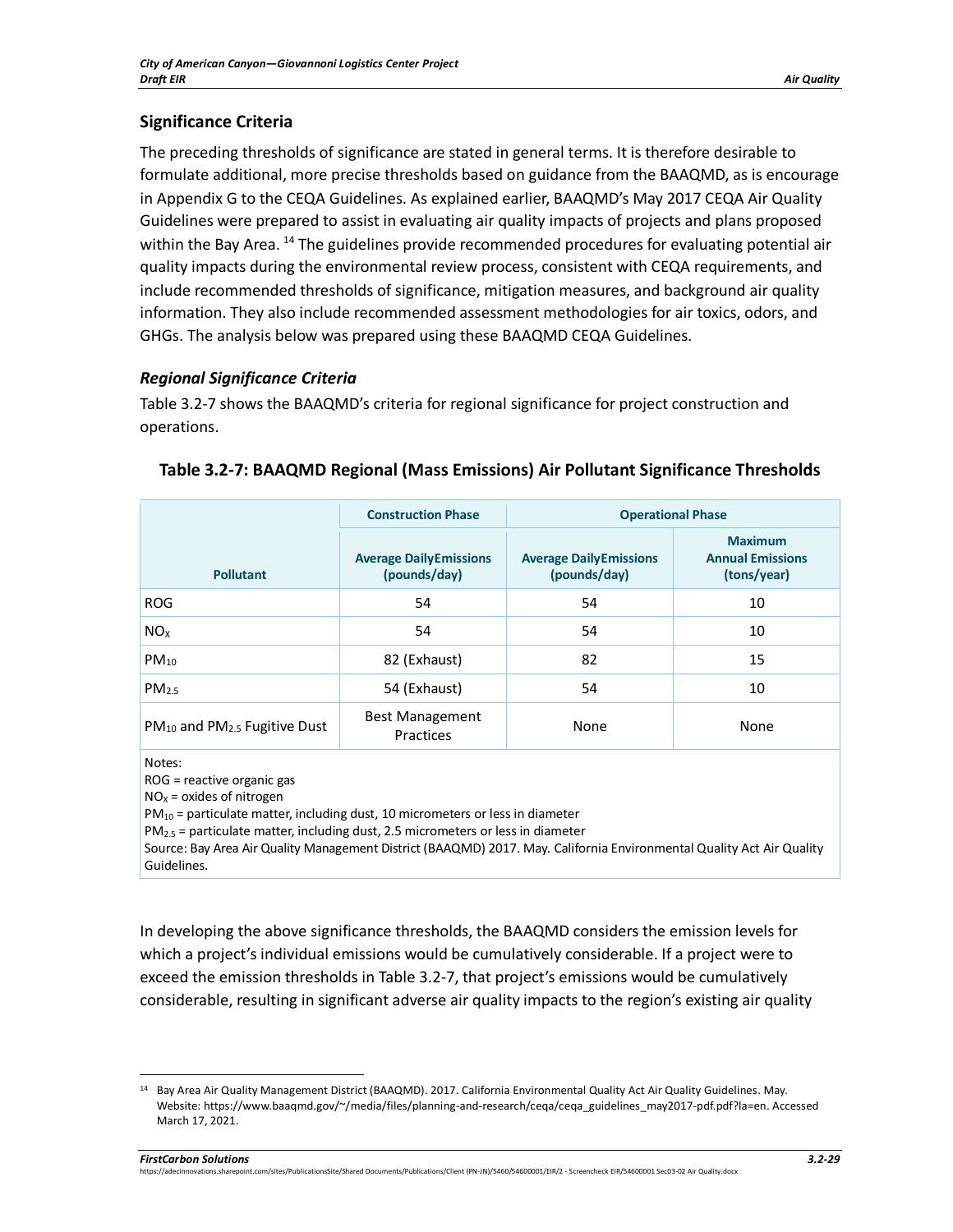conditions.[15](#page-29-0) Known health effects related to ozone include worsening of bronchitis, asthma, and emphysema and a decrease in lung function. Health effects associated with PM include premature death of people with heart or lung disease, nonfatal heart attacks, irregular heartbeat, decreased lung function, and increased respiratory symptoms. Reducing emissions would further contribute to reducing possible health effects related to criteria air pollutants. However, for projects that exceed the emissions thresholds shown in [Table 3.2-7,](#page-28-0) it is speculative to determine how exceeding regional thresholds would affect the number of days the region is in nonattainment—as mass emissions are not linearly correlated with concentrations of emissions—or how many additional individuals in the Air Basin would be affected by the health effects cited above.

In *Sierra Club v. County of Fresno (Friant Ranch, LP)* (2018) 6 Cal.5th 502, 510, 517-522*,* the California Supreme Court held generally that an EIR should "make a reasonable effort to substantively connect a project's air quality impacts to likely health consequences." A possible example of such a connection would be to calculate a project's "impact on the days of nonattainment per year" (*Id*. at pp. 521). But the court recognized that there might be scientific limitations on an agency's ability to make the connection between air pollutant emissions and public health consequences in a credible fashion, given limitations in technical methodologies (*Id*. at pp. 520-521). Thus, the court acknowledged that another option for an agency preparing an EIR might be "to explain why it was not feasible to provide an analysis that connected the air quality effects to human health consequences" (*Id*. at p. 522).

Here, the BAAQMD is the primary agency responsible for ensuring the health and welfare of sensitive individuals to elevated concentrations of emissions in the Air Basin. At present, the BAAQMD has not provided any methodology to assist local governments in reasonably and accurately assessing the specific connection between mass emissions of ozone precursors (e.g., ROG and  $NO<sub>X</sub>$ ) and other pollutants of concern on a regional basis and any specific effects on public health or regional air quality concentrations that might result from such mass emissions. The City has therefore concluded that it is not feasible to predict how mass emissions of pollutants of regional concern from the proposed project could lead to specific public health consequences, changes in pollutant concentrations, or changes in the number of days for which the SFBAAB will be in nonattainment for regional pollutants.

Ozone concentrations, for instance, depend upon various complex factors, including the presence of sunlight and precursor pollutants, natural topography, nearby structures that cause building downwash, atmospheric stability, and wind patterns. Because of the complexities of predicting ground-level ozone concentrations related to the NAAQS and CAAQS, it is not possible to link health risks to the magnitude of emissions exceeding the significance thresholds. To achieve the healthbased standards established by the EPA, the air districts prepare air quality management plans that detail regional programs to attain the Ambient Air Quality Standards (AAQS). However, if a project within the BAAQMD exceeds the regional significance thresholds, the proposed project could

<span id="page-29-0"></span><sup>15</sup> Bay Area Air Quality Management District (BAAQMD). 2017. CEQA Air Quality Guidelines. Accessed: https://www.baaqmd.gov/~/media/files/planning-and-research/ceqa/ceqa\_guidelines\_may2017-pdf.pdf?la=en.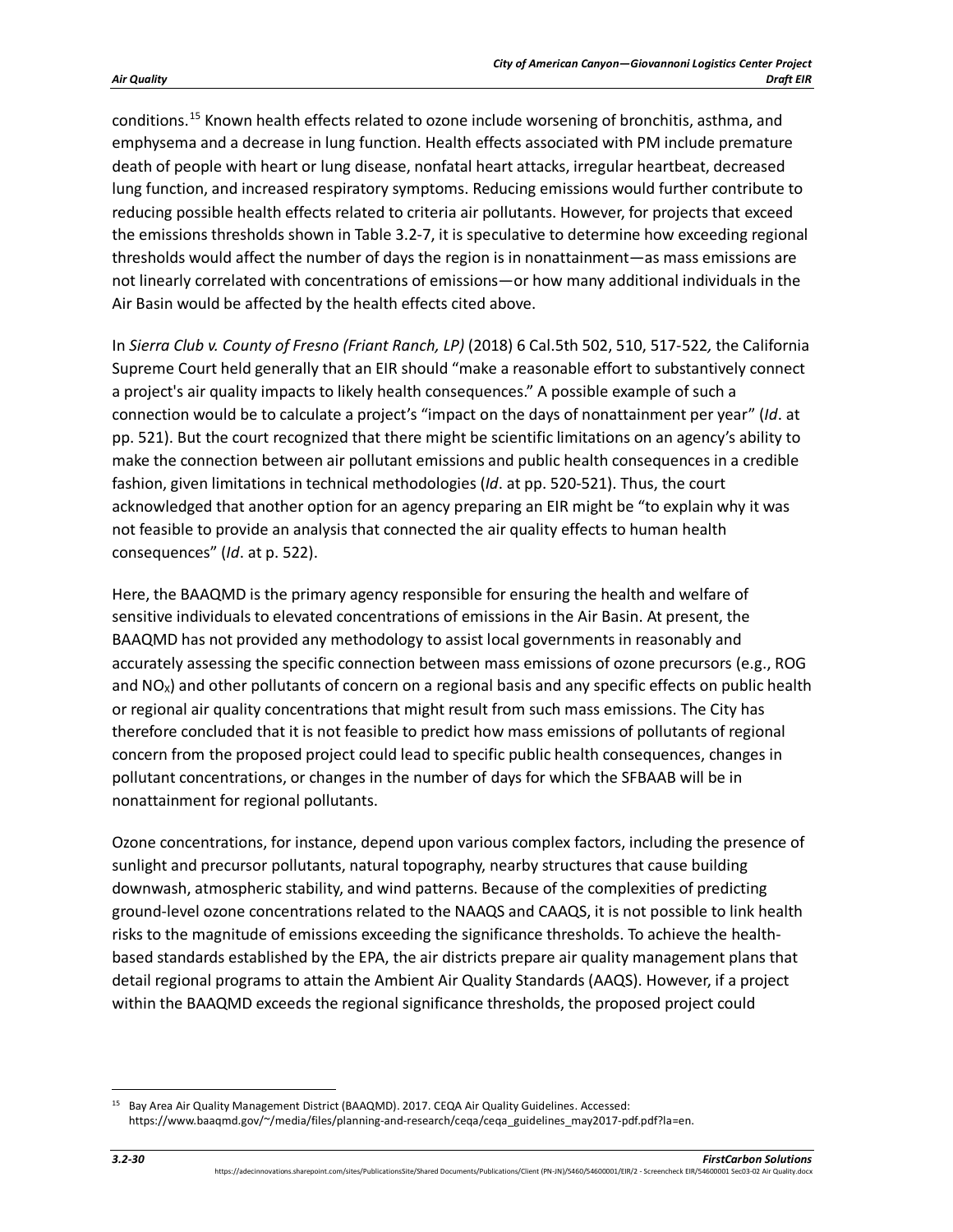contribute to an increase in health effects in the basin until the attainment standards are met in the Air Basin.

On the other hand, it is technically feasible to predict with reasonable accuracy the potential localized health consequences of localized pollutants such as TACs and  $PM_{2.5}$ . As discussed below, the consultants who prepared this section prepared a Health Risk Assessment (HRA) that addresses the potential for additional incidences of cancer resulting from both the construction-related emissions and the operational emissions of the proposed project.

# *Consistency with Air Quality Plan*

The applicable air quality plan is BAAQMD's 2017 Bay Area Clean Air Plan, which identifies measures to:

- Reduce emissions and reduce ambient concentrations of air pollutants;
- Safeguard public health by reducing exposure to the air pollutants that pose the greatest health risk, with an emphasis on protecting the communities most heavily affected by air pollution; and
- Reduce GHG emissions to protect the climate.

A project would be determined to conflict with or obstruct implementation of an applicable air quality plan if it would result in substantial new regional emissions not foreseen in the air quality planning process.

# *Local CO Hotspots*

Congested intersections have the potential to create elevated concentrations of CO, referred to as CO hotspots. The significance criteria for CO hotspots are based on the CAAQS for CO, which is 9.0 ppm (8-hour average) and 20.0 ppm (1-hour average). However, with the turnover of older vehicles, the introduction of cleaner fuels, and implementation of control technology, the SFBAAB is in the attainment of the CAAQS and NAAQS, and CO concentrations in the SFBAAB have steadily declined. Because CO concentrations have improved, the BAAQMD does not require a CO hotspot analysis if all the following criteria are met:

- The project is consistent with an applicable congestion management program established by the County Congestion Management Agency for designated roads or highways, the regional transportation plan, and local congestion management agency plans; and
- The project would not increase traffic volumes at affected intersections to more than 44,000 vehicles per hour; and
- The project traffic would not increase traffic volumes at affected intersection to more than 24,000 vehicles per hour where vertical and/or horizontal mixing is substantially limited (e.g.,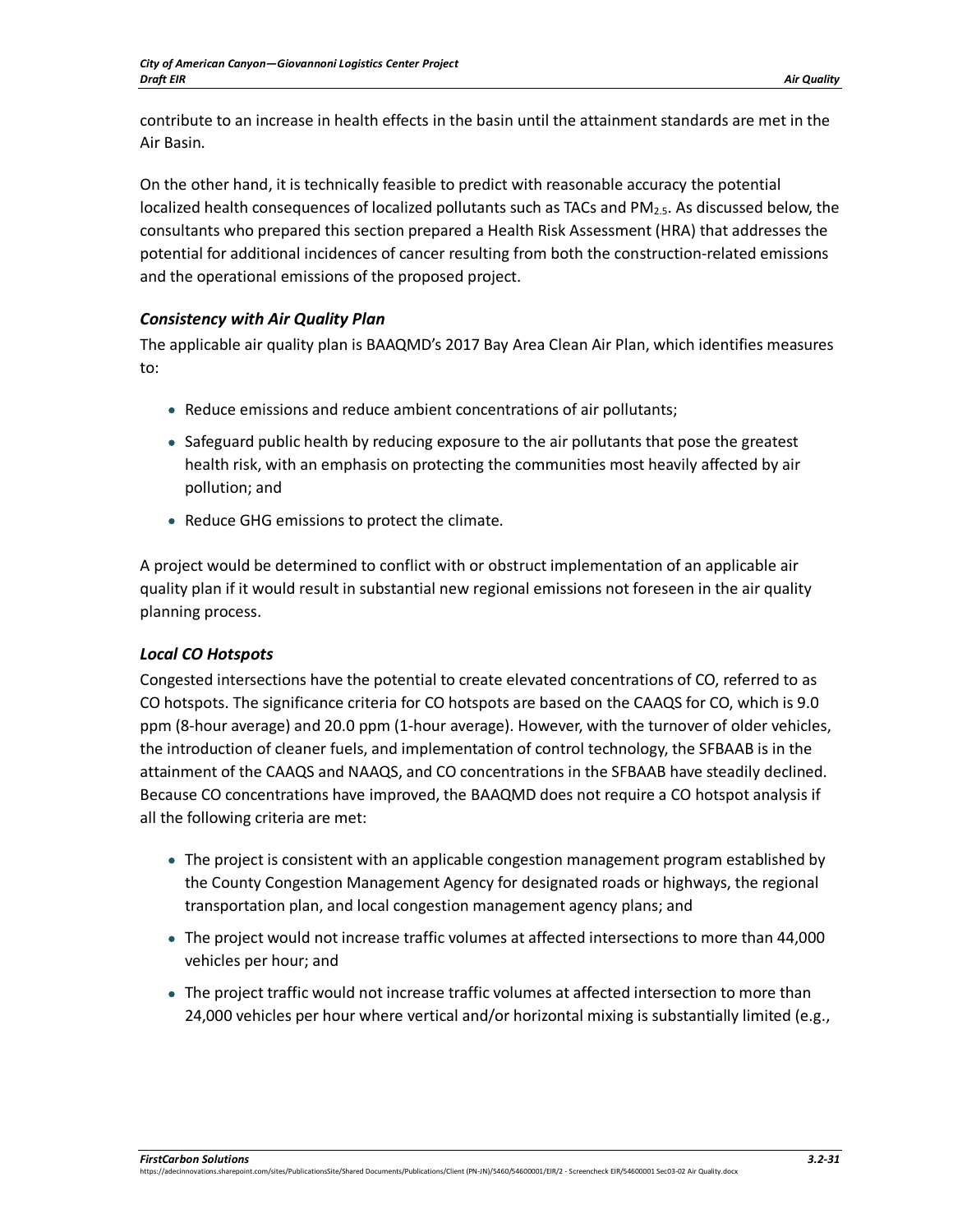tunnel, parking garage, bridge underpass, natural or urban street canyon, below-grade roadway).[16](#page-31-0)

## *Community Risk and Hazards*

The BAAQMD's significance thresholds for local community risk and hazard impacts apply to both the siting of a new source and to the siting of a new receptor. Local community risk and hazard impacts are associated with TACs and  $PM<sub>2.5</sub>$  because emissions of these pollutants can have significant health impacts at the local level.

- $\bullet$  The proposed project would generate TACs and PM $_{2.5}$  during construction activities that could elevate concentrations of air pollutants at the nearby school and residential sensitive receptors. The thresholds for construction-related local community risk and hazard impacts are the same as for project operations. The BAAQMD has adopted screening tables for air toxics evaluation during construction.<sup>[17](#page-31-1)</sup> Construction-related TAC and PM<sub>2.5</sub> impacts should be addressed on a case-by-case basis, considering each project's specific construction-related characteristics and proximity to off-site receptors, as applicable.<sup>18</sup>
- The proposed project involves the construction of new industrial warehouse facilities and would be a source of operational TACs and PM2.5 from trucking activity. The BAAQMD thresholds related to siting new sources of TACs and  $PM_{2.5}$  near existing or planned sensitive receptors are applicable.

Since the City of American Canyon does not have a qualified risk reduction plan, a site-specific analysis of TACs and  $PM_{2.5}$  impacts on sensitive receptors was conducted. The thresholds identified below are applied to the proposed project's construction and operational phases.

#### *Community Risk and Hazards: Project*

Project-level emissions of TACs or  $PM_{2.5}$  from individual sources that exceed any of the thresholds listed below are considered a potentially significant community health risk:

- An excess cancer risk level of more than 10 in one million, or a non-cancer (i.e., chronic or acute) hazard index greater than 1.0 would be a significant cumulatively considerable contribution.
- An incremental increase of greater than 0.3 micrograms per cubic meter ( $\mu$ g/m<sup>3</sup>) annual average  $PM<sub>2.5</sub>$  from a single source would be a significant cumulatively considerable contribution.

<span id="page-31-0"></span><sup>&</sup>lt;sup>16</sup> Bay Area Air Quality Management District (BAAQMD). 2017. California Environmental Quality Act Air Quality Guidelines. May. Website: https://www.baaqmd.gov/~/media/files/planning-and-research/ceqa/ceqa\_guidelines\_may2017-pdf.pdf?la=en. Accessed July 20, 2021.

<span id="page-31-1"></span><sup>&</sup>lt;sup>17</sup> Bay Area Air Quality Management District (BAAQMD). 2010. Air Toxics NSR Program, Health Risk Screening Analysis Guidelines. Website: https://www.baaqmd.gov/~/media/Files/Engineering/Air%20Toxics%20Programs/hrsa\_guidelines.ashx. Accessed July 20, 2021.

<span id="page-31-2"></span><sup>&</sup>lt;sup>18</sup> Bay Area Air Quality Management District (BAAQMD). 2017. California Environmental Quality Act Air Quality Guidelines. Website: https://www.baaqmd.gov/~/media/files/planning-and-research/ceqa/ceqa\_guidelines\_may2017-pdf.pdf?la=en. Accessed 18, 2021.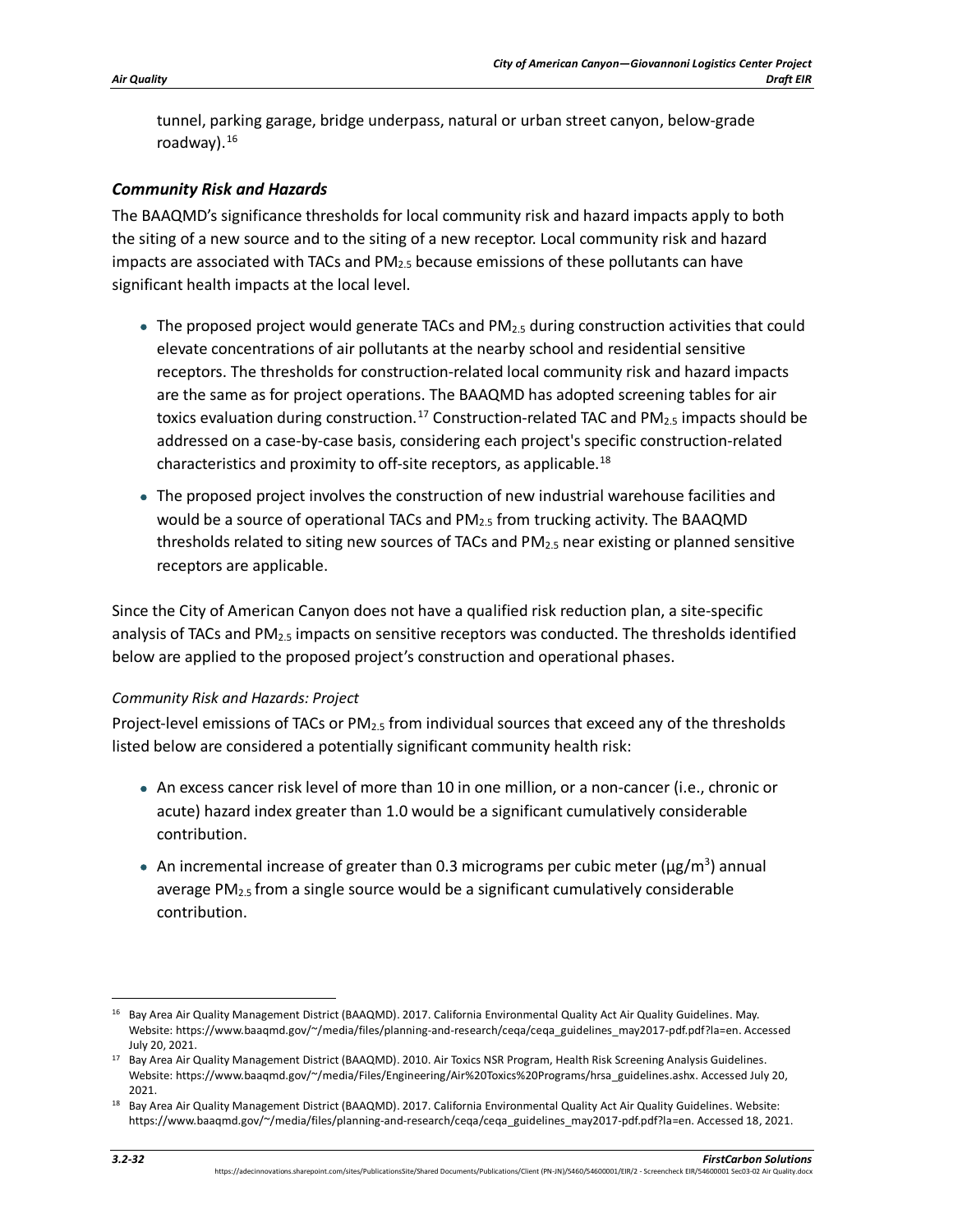#### *Community Risk and Hazards: Cumulative*

Cumulative sources represent the combined total risk values of each of the individual sources within the 1,000-foot evaluation zone. A project would have a cumulatively considerable impact if the aggregate total of all past, present, and foreseeable future sources within a 1,000-foot radius from the fence line of a source or location of a receptor, plus the contribution from the proposed project, meets any of these conditions:

- Has excess cancer risk levels of more than 100 in one million or a chronic non-cancer hazard index (from all local sources) greater than 10.0.
- Exceeds 0.8  $\mu$ g/m<sup>3</sup> annual average PM<sub>2.5</sub>.

In February 2015, the California Office of Environmental Health Hazard Assessment (OEHHA) adopted new HRA guidance that includes several efforts to be more protective of children's health. These updated procedures include age sensitivity factors to account for the higher sensitivity of infants and young children to cancer-causing chemicals, and age-specific breathing rates.<sup>[19](#page-32-1)</sup>

## *Odors*

The BAAQMD thresholds for odors are qualitative based on BAAQMD Regulation 7, Odorous Substances. This rule places general limitations on odorous substances and specific emission limitations on certain odorous compounds. Odors are also regulated under BAAQMD Regulation 1, Rule 1-301, Public Nuisance, which states that no person shall discharge from any source whatsoever such quantities of air contaminants or other material which cause injury, detriment, nuisance, or annoyance to any considerable number of persons or the public; or which endangers the comfort, repose, health, or safety of any such persons or the public; or which causes, or has a natural tendency to cause, injury, or damage to business or property. Under BAAQMD Rule 1-301, the BAAQMD has established odor screening thresholds for land uses that have the potential to generate substantial odor complaints, including wastewater treatment plants, landfills or transfer stations, composting facilities, confined animal facilities, food manufacturing, and chemical plants. [Table 3.2-8](#page-32-0) shows the screening distances for various land uses that are considered to have objectionable odors.[20](#page-32-2)

<span id="page-32-0"></span>

| Land Use/Type of Operation    | <b>Project Screening Distance</b> |
|-------------------------------|-----------------------------------|
| Wastewater Treatment Plant    | 2 miles                           |
| Wastewater Pumping Facilities | 1 mile                            |
| Sanitary Landfill             | 2 miles                           |
| <b>Transfer Station</b>       | 1 mile                            |

# **Table 3.2-8: BAAQMD Odor Screening-level Distances Thresholds**

<span id="page-32-1"></span><sup>&</sup>lt;sup>19</sup> California Office of Environmental Health Hazard Assessment (OEHHA). 2015. Air Toxics Hot Spots Program Guidance Manual for the Preparation of Health Risk Assessments. February. Website: https://oehha.ca.gov/media/downloads/crnr/2015guidancemanual.pdf. Accessed May 18, 2021.

<span id="page-32-2"></span><sup>&</sup>lt;sup>20</sup> Bay Area Air Quality Management District (BAAQMD). 2017. California Environmental Quality Act Air Quality Guidelines. May. Website: https://www.baaqmd.gov/~/media/files/planning-and-research/ceqa/ceqa\_guidelines\_may2017-pdf.pdf?la=en. Accessed May 18, 2021.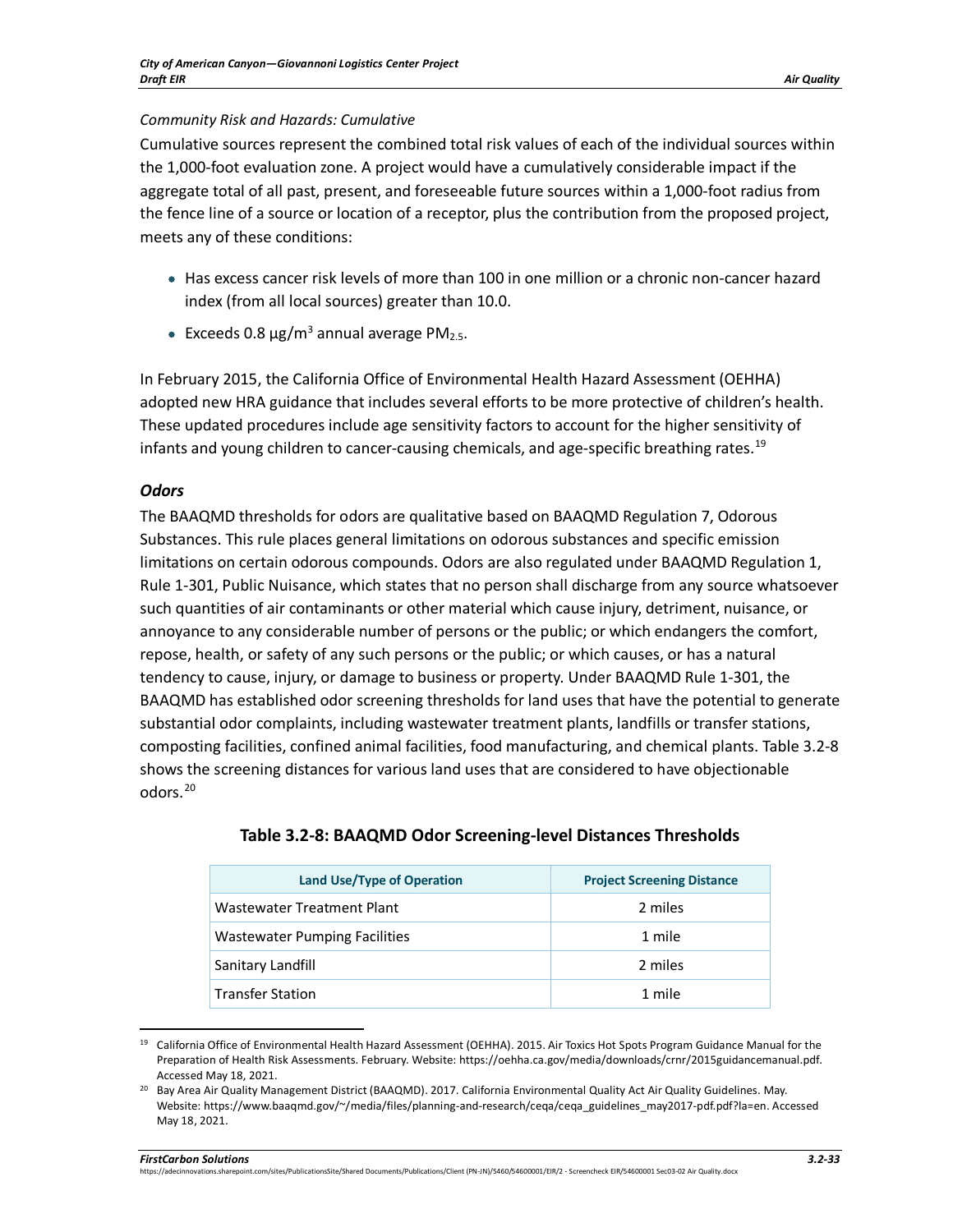| <b>Land Use/Type of Operation</b>                               | <b>Project Screening Distance</b> |  |
|-----------------------------------------------------------------|-----------------------------------|--|
| <b>Composting Facility</b>                                      | 1 mile                            |  |
| Petroleum Refinery                                              | 2 miles                           |  |
| Asphalt Batch Plant                                             | 2 miles                           |  |
| <b>Chemical Manufacturing</b>                                   | 2 miles                           |  |
| <b>Fiberglass Manufacturing</b>                                 | 1 mile                            |  |
| Painting/Coating Operations                                     | 1 mile                            |  |
| <b>Rendering Plant</b>                                          | 2 miles                           |  |
| Coffee Roaster                                                  | 1 mile                            |  |
| <b>Food Processing Facility</b>                                 | 1 mile                            |  |
| Confined Animal Facility/Feed Lot/Dairy                         | 1 mile                            |  |
| <b>Green Waste and Recycling Operations</b>                     | 1 mile                            |  |
| <b>Metal Smelting Plants</b>                                    | 2 miles                           |  |
| Source: Bay Area Air Quality Management District (BAAQMD) 2017. |                                   |  |

# **Approach to the Analysis**

Emission factors represent the emission rate of a pollutant over a given time or activity; for example, grams of NO<sub>x</sub> per VMT or grams of NO<sub>x</sub> per horsepower-hour of equipment operation. The ARB has published emission factors for on-road mobile vehicles/trucks in the Emission Factors (EMFAC) mobile source emissions model and emission factors for off-road equipment and vehicles in the OFFROAD emissions model. Activity levels measure how active a piece of equipment is and can be represented as the amount of material processed, elapsed time that a piece of equipment is in operation, horsepower of a piece of equipment used, or VMT per day. An air emissions model (or calculator) combines the emission factors and the various levels of activity and outputs the emissions for the various pieces of equipment.

The California Emissions Estimator Model (CalEEMod) Version 2020.4.0 was developed in collaboration with the South Coast Air Quality Management District and other air districts throughout the State. CalEEMod is designed as a uniform platform for government agencies, land use planners, and environmental professionals to quantify potential criteria pollutant emissions associated with construction and operation from various land uses.

The modeling follows BAAQMD guidance where applicable from its CEQA Air Quality Guidelines. The following criteria air pollutants and precursors are assessed in this analysis:

- Reactive organic gases
- Nitrogen oxides  $(NO<sub>x</sub>)$
- Carbon monoxide (CO)
- Particulate matter equal to or less than 10 microns in diameter (PM<sub>10</sub>)
- Particulate matter equal to or less than 2.5 microns in diameter (PM<sub>2.5</sub>)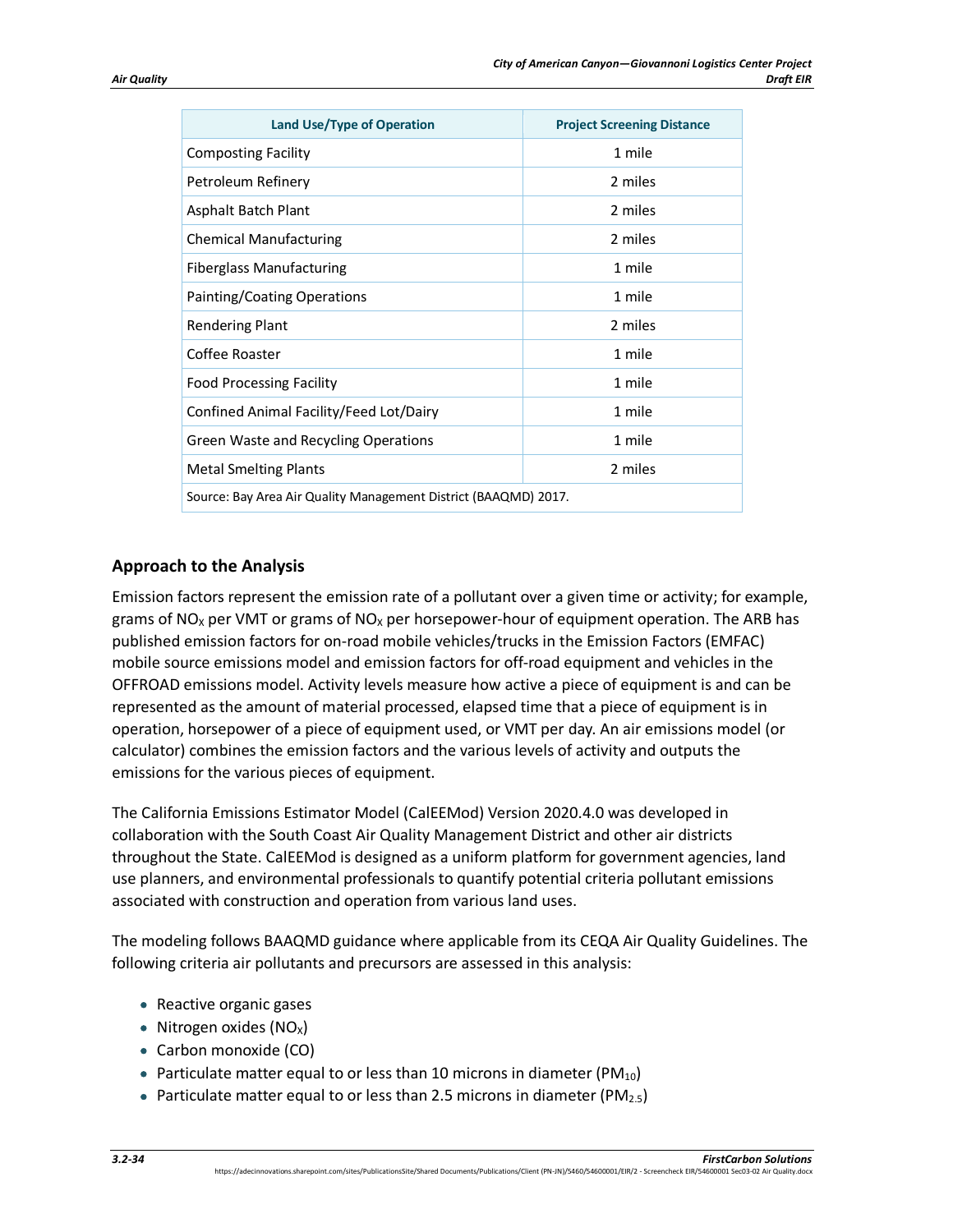Note that the proposed project would emit ozone precursors ROG and NO<sub>x</sub>. However, the proposed project would not directly emit ozone since it is formed in the atmosphere during the photochemical reactions of the ozone precursors.

At the time of this analysis, the construction of Phase 1 of the proposed project was anticipated to begin in early 2022 and be completed 10 months later. Construction of Phase 2 of the proposed project was expected to begin immediately following the completion of Phase 1 construction and be completed 10 months later. If the construction schedule moves to later years, construction emissions would likely decrease because of improvements in technology and more stringent regulatory requirements. In general, this analysis also included estimated project trip generation and trip length provided by W-Trans (Appendix H). As the proposed project is a speculative warehouse development which could accommodate cold storage and accompanying TRUs, this analysis considers two project scenarios: a cold warehouse project scenario and a dry warehouse project scenario. Where appropriate, both project scenarios are presented herein to determine project impacts.

# *Construction-related Criteria Pollutants*

Construction emissions can vary substantially from day to day, depending on the level of activity, the specific type of operation, and prevailing weather conditions. Construction emissions result from both on-site and off-site activities. On-site emissions consist of exhaust emissions from the activity levels of heavy-duty construction equipment, motor vehicle operation, and fugitive dust (mainly  $PM_{10}$ ) from disturbed soil. Additionally, paving operations and the application of architectural coatings would release ROG emissions. Off-site emissions result from motor vehicle exhaust from delivery vehicles, worker traffic and road dust (PM<sub>10</sub> and PM<sub>2.5</sub>).

#### *Equipment Tiers and Emission Factors*

Equipment tiers refer to a generation of emission standards established by the EPA and ARB that apply to diesel engines in off-road equipment. The "tier" of an engine depends on the model year and horsepower rating; generally, the newer a piece of equipment is, the greater the tier it is likely to have. Excluding engines greater than 750 horsepower, Tier 1 engines were manufactured generally between 1996 and 2003. Tier 2 engines were manufactured between 2001 and 2007. Tier 3 engines were manufactured between 2006 and 2011. Tier 4 engines are the newest and some incorporate hybrid electric technology; they have been manufactured since 2007.

Construction emissions are generally calculated as the product of an activity factor and an emission factor. The activity factor for construction equipment is a measure of how active a piece of equipment is and can be represented as the amount of material processed, elapsed time that a piece of equipment is in operation, horsepower of a piece of equipment used, or the amount of fuel consumed in a given amount of time. The emission factor relates the process activity to the amount of pollutant emitted. Examples of emission factors include grams of emissions per miles traveled and grams of emissions per horsepower-hour. The operation of a piece of equipment is tempered by its load factor, which is the average power of a given piece of equipment while in operation compared with its maximum rated horsepower. A load factor of 1.0 indicates that a piece of equipment continually operates at its maximum operating capacity. This analysis uses the CalEEMod default load factors for off-road equipment.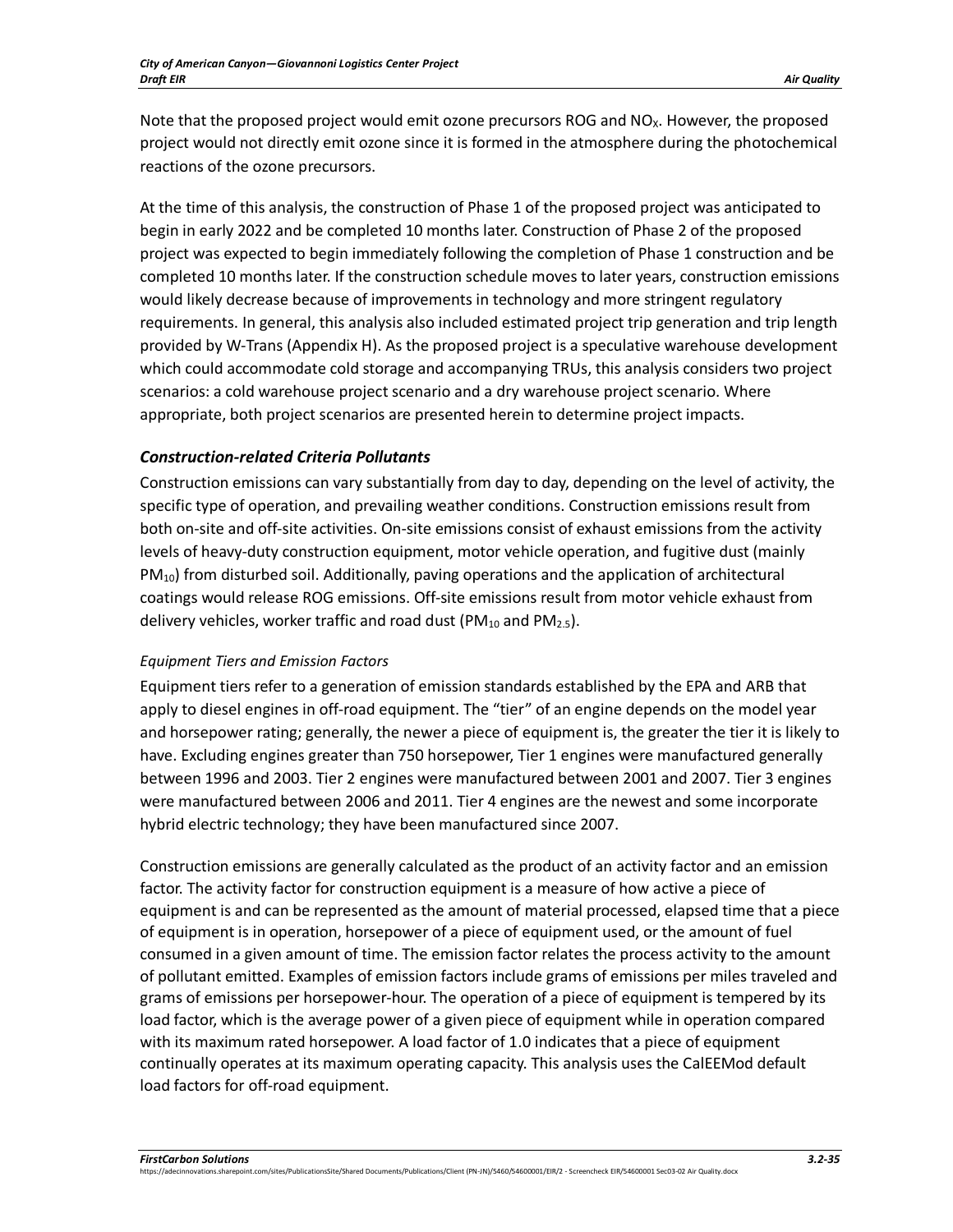### *Operation-related Criteria Pollutants*

The operational-phase emissions are based on the development of the proposed industrial park. The modeling accounts for the average daily vehicle and truck trips and VMT, energy usage, water demand, and wastewater and solid waste generation. For purposes of this analysis, hours of operation for the proposed project are 24 hours per day, 7 days per week.

#### *Transportation*

On-road transportation sources are based on passenger vehicle and truck trip generation rates and VMT provided in the Traffic Impact Analysis (TIS) prepared by W-Trans for the proposed project (see Appendix H). According to the VMT information provided therein, the proposed project would result in an average employee daily VMT of 16.24 miles. As this VMT would represent all travel to and from the project site for employees, an average of 8.12 miles per vehicle trip was utilized in this analysis to estimate associated emissions from employee passenger vehicle activity. However, as provided in the TIS, the proposed project would also generate truck traffic for deliveries and shipments. As indicated by the project applicant, the most probable port of origin for freight deliveries and shipments would be the Port of Oakland, approximately 32.8 miles from the project site. Therefore, truck travel distances utilized in this analysis were assumed to be 32.8 miles per trip.

Furthermore, the proposed project would include locomotive operations beginning with operation of Phase 1. The quantity and frequency of rail shipments to the project site are currently unknown; therefore, various assumptions are utilized in this analysis to characterize future operations. For instance, according to the United States Bureau of Transportation Statistics, the average weight of a loaded railcar ranges from 63 to 67 tons; $^{21}$  $^{21}$  $^{21}$  therefore, for the purposes of this analysis, a loaded railcar being shipped to the proposed project is assumed to weigh 65 tons on average. Assuming an average travel distance of 50 miles and an average loaded railcar weight of 65 tons,<sup>[22](#page-35-1)</sup> this would represent nearly two loaded, 20-railcar locomotive deliveries per week. Please refer to the locomotive emissions estimations contained in Appendix B for more details.

CalEEMod, Version 2020.4.0 was used to quantify passenger vehicle and truck emissions using vehicle emission rates based on vehicle emissions data obtained from the ARB EMFAC2017 Version 1.0.2 web database and adjusted based on methodology provided in Appendix B of the CalEEMod User's Guide.<sup>[23](#page-35-2)</sup> The passenger vehicle trips were assumed to be distributed among the light-duty auto (LDA), light-duty truck 1 (LDT1), light-duty truck 2 (LDT2), and medium-duty vehicle (MDV) EMFAC2007 vehicle categories, proportional to that respective vehicle category's share of those four-passenger vehicle categories within the CalEEMod for Napa County.

<span id="page-35-0"></span><sup>&</sup>lt;sup>21</sup> United States Bureau of Transportation Statistics. 2012. Railcar Weights. Website: https://www.bts.gov/archive/publications/transportation\_statistics\_annual\_report/2003/chapter\_02/railcar\_weights#:~:text=The% 20average%20weight%20of%20a,trends%20among%20selected%20freight%20commodities. Accessed July 29, 2021.

<span id="page-35-1"></span><sup>22</sup> United States Department of Transportation (USDOT), Bureau of Transportation Statistics. 2012. Railcar Weights. Website: https://www.bts.gov/archive/publications/transportation\_statistics\_annual\_report/2003/chapter\_02/railcar\_weights#:~:text=The% 20average%20weight%20of%20a,trends%20among%20selected%20freight%20commodities. Accessed August 2, 2021.

<span id="page-35-2"></span><sup>&</sup>lt;sup>23</sup> California Air Pollution Control Officers Association (CAPCOA). 2017. California Emissions Estimator Model (CalEEMod). Version 2020.4.0 Prepared by: BREEZE Software, A Division of Trinity Consultants in collaboration with South Coast Air Quality Management District and the California Air Districts.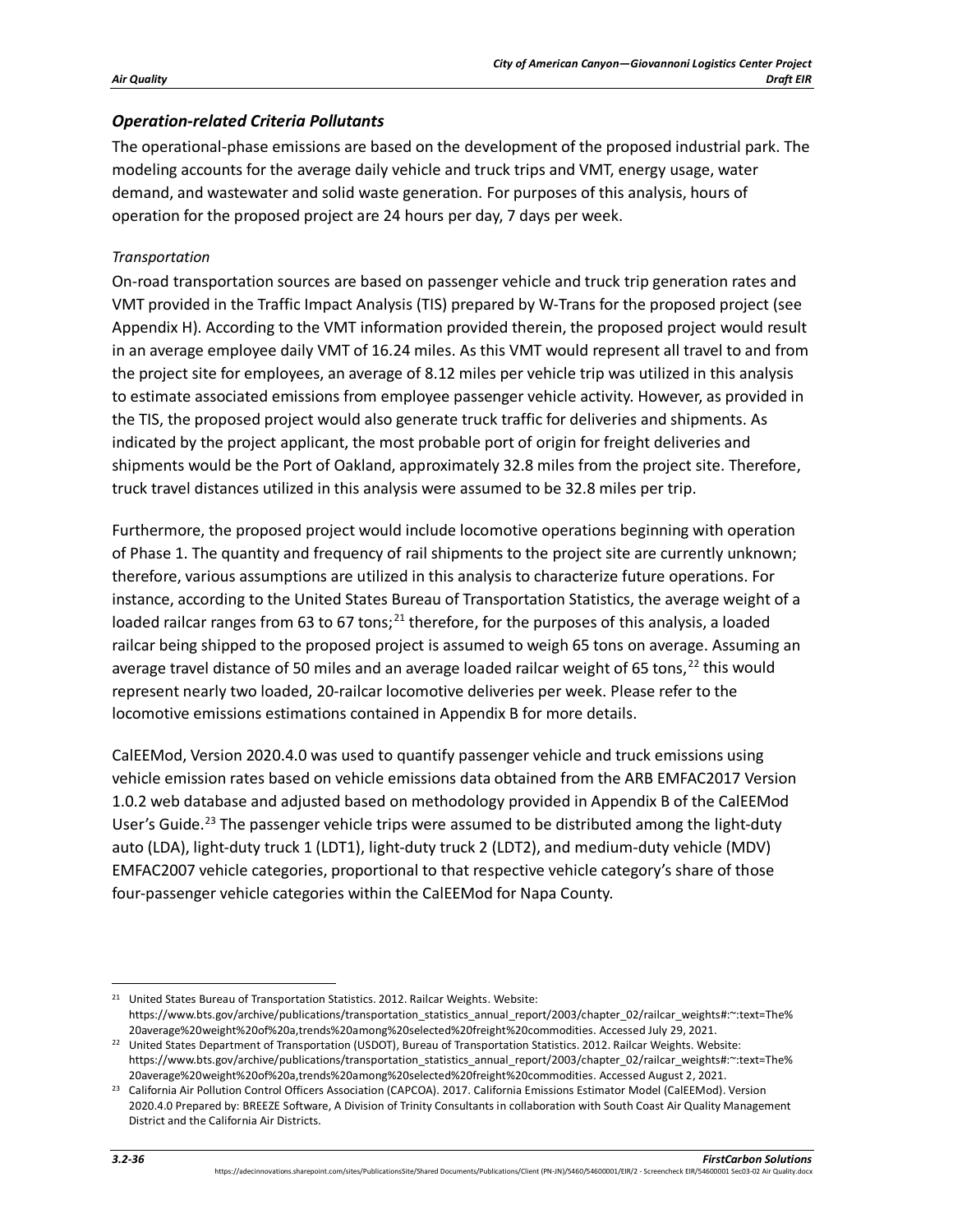Truck and TRU emissions were calculated utilizing the ARB's EMFAC2017 Version 1.0.3 and OFFROAD web databases, respectively, and adjusted based on methodology provided in Appendix B. Please refer to the fleet mix adjustment calculations contained in Appendix B for more details.

#### *Other Operational Emissions*

**Solid Waste Disposal.** Indirect emissions from waste generation are based on the CalEEMod default solid waste generation rates, which are based on data from the California Department of Resources, Recycling, and Recovery (CalRecycle).

**Water/Wastewater.** GHG emissions from this sector are associated with the embodied energy used to supply treat and distribute water, and then treat wastewater and fugitive GHG emissions from wastewater treatment. Indoor water consumption is based on CalEEMod default indoor water use rates.

**Area Sources.** Area and stationary sources are based on the CalEEMod defaults for use of consumer products and cleaning supplies.

**Energy.** Emissions from this sector are principally from use of natural gas for space and water heating at the proposed buildings.

**Stationary Sources.** Stationary sources are based on the anticipated stationary source equipment included in the proposed project. Given the type and size of the proposed project, the project applicant anticipates the use of a backup diesel generator and diesel-fueled fire pump for each of the proposed buildings; however, the exact specifications for this equipment is unknown at the time of this analysis. To account for potential operational emissions generated from the non-emergency use of this equipment, the proposed project was assumed to include three backup diesel generators and three diesel-fueled fire pumps, each assumed to be rated at 50 horsepower and operate for a four-hour maintenance period one day per month, totaling an estimated 48 hours of operation per year.

#### *Construction- and Operation-related Toxic Air Contaminants*

TACs are air pollutants in minuscule amounts in the air that could increase the chances of experiencing health problems if a person receives exposure to them. Exposures to TAC emissions can have both chronic long-term (over a year or longer) and acute short-term (over a period of hours) health impacts. Construction-period TAC emissions could contribute to increased health risks to nearby residents or sensitive receptors.

This analysis assesses the potential health impacts to surrounding sensitive receptors resulting from TAC emissions during project construction. The TACs of greatest concern are those that cause serious health problems or affect many people. Health problems can include cancer, respiratory irritation, nervous system problems, and birth defects. Some health problems occur soon after a person inhales TACs. These immediate effects may be minor, such as watery eyes; or they may be serious, such as life-threatening lung damage. Other health problems may not appear until many months or years after a person's first exposure to the TAC. Cancer is one example of a delayed health problem.

Fine particle pollution can be emitted directly or formed secondarily in the atmosphere.  $PM<sub>2.5</sub>$  health impacts are important because their size can be deposited deep in the lungs, causing respiratory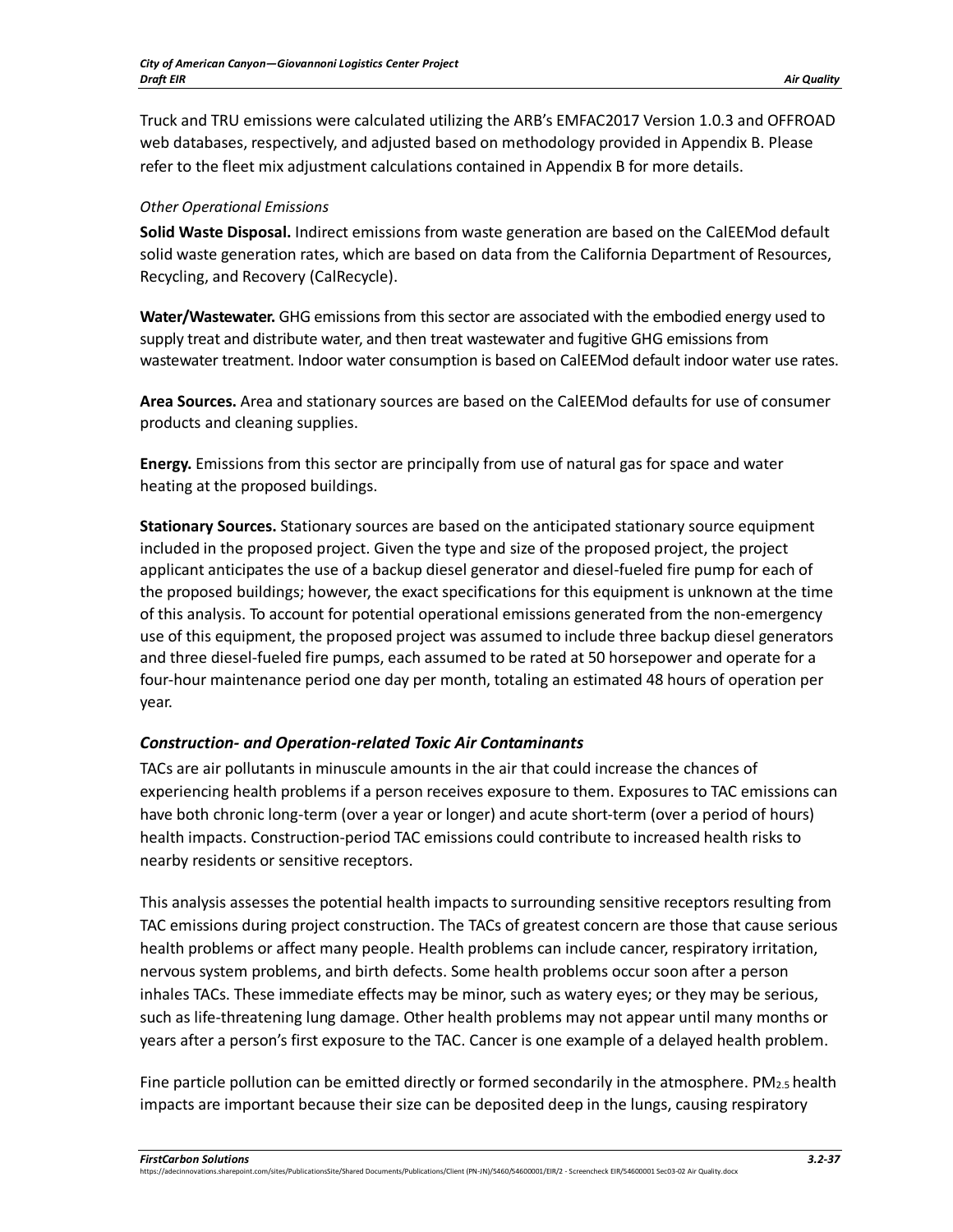effects. For purposes of this analysis, exhaust emissions of DPM are represented as exhaust emissions of PM2.5. Studies indicate that DPM poses the greatest health risk among airborne TACs. A 10-year ARB research program demonstrated that DPM from diesel-fueled engines is a human carcinogen and that chronic (long-term) inhalation exposure to DPM poses a chronic long-term health risk. DPM differs from other TACs in that it is not a single substance but a complex mixture of hundreds of substances. Although diesel-fueled internal combustion engines emit DPM, the composition of the emissions varies, depending on engine type, operating conditions, fuel composition, lubricating oil, and whether an emission control system is present. The CalEEMod emissions model has been used to estimate DPM emissions during construction and operation of the proposed project.

## *Odors*

The impact analysis qualitatively evaluates the types of land uses proposed to evaluate whether major sources of anticipated odors would be present and, if so, whether those sources would likely generate objectionable odors. According to the BAAQMD's CEQA Air Quality Guidelines, a project that involves the siting of a new odor source would consider the screening-level distances and the complaint history of the odor sources, described below. Projects that would site a new odor source farther than the screening-level distances provided i[n Table 3.2-8](#page-32-0) would not likely result in a significant odor impact.

# **3.2.5 - Project Impacts and Mitigation Measures**

This section discusses potential impacts associated with the development of the proposed project and provides mitigation measures where appropriate.

#### **Consistency with Air Quality Management Plan**

# **Impact AIR-1: The proposed project would conflict with or obstruct implementation of the applicable air quality plan.**

#### *Impact Analysis*

The BAAQMD is responsible for reducing emissions from area, stationary, and mobile sources in the SFBAAB to achieve National and California AAQS. The BAAQMD 2017 Clean Air Plan is a regional and multiagency effort to reduce air pollution in the Air Basin. A consistency determination with the Air Quality Management Plan (AQMP) plays an important role in local agency project review by linking local planning and individual projects to the 2017 Clean Air Plan. It fulfills the CEQA goal of informing decision-makers of the proposed project's environmental effects under consideration early enough to ensure that air quality concerns are fully addressed. It also provides the local agency with ongoing information as to whether they are contributing to the clean air goals in the 2017 Clean Air Plan.

The BAAQMD compiles the regional emissions inventory for the SFBAAB. In part, the regional population, housing, and employment projections developed by the ABAG are based on cities' general plan land use designations. These projections form the foundation for the emissions inventory of the 2017 Clean Air Plan. These demographic trends are incorporated into Plan Bay Area, compiled by ABAG and the MTC, to determine priority transportation projects and VMT in the Bay Area. Projects consistent with the local general plan are considered consistent with the regional air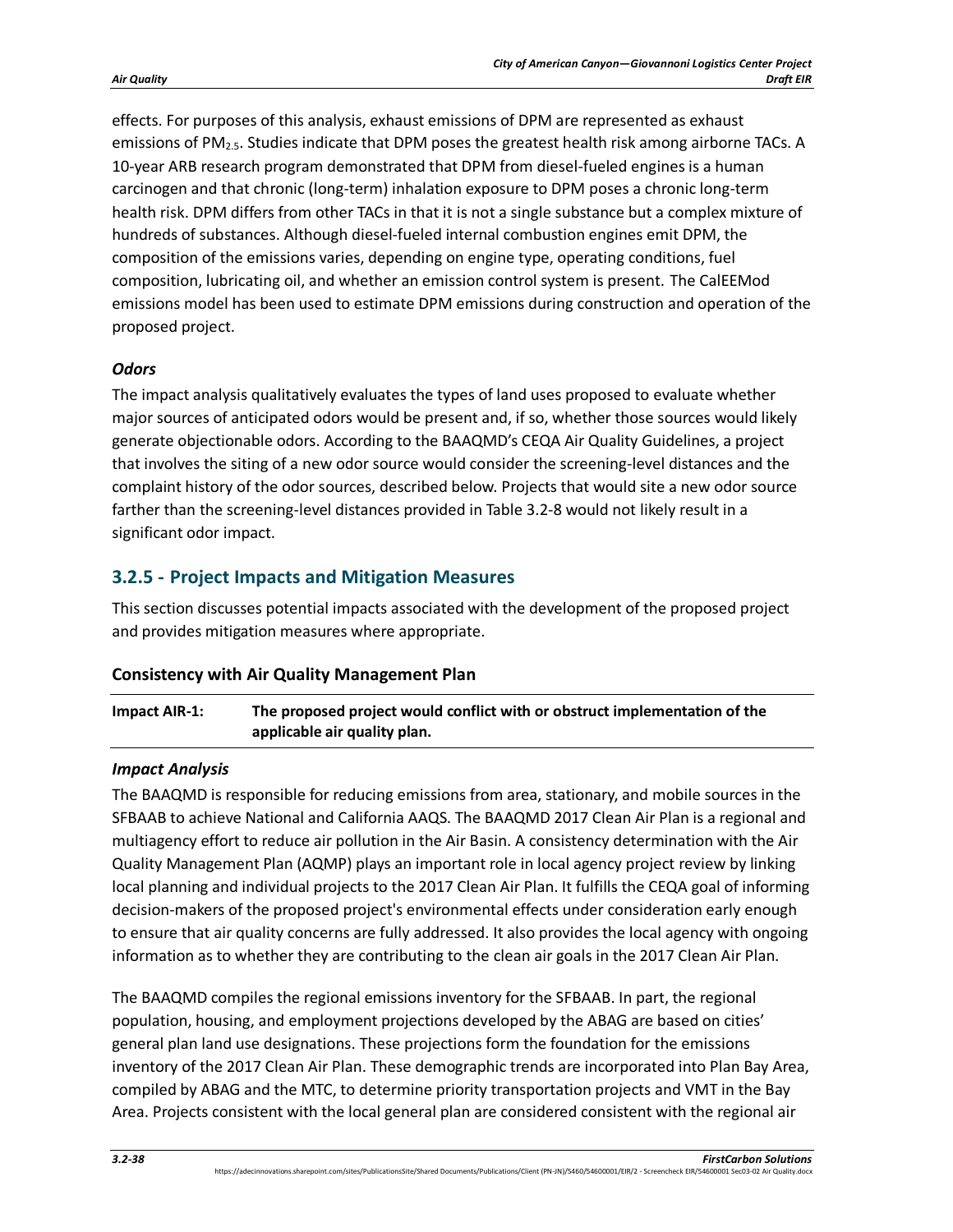quality plan. Large projects that exceed regional employment, population, and housing planning projections have the potential to be inconsistent with the regional inventory compiled as part of the 2017 Clean Air Plan.

The proposed project would build a 2.4-million-square-foot logistics center on approximately 161 acres of the project site. The remaining approximately 47 acres would be preserved as open space. The 94.7-acre area east of what will be Devlin Road would support two high-cube warehouse buildings totaling 1,069,904 square feet (Phase 1). Phase 2, the 113.1-acre area west of Devlin Road, would develop the remaining 1.3 million square feet of high-cube warehouse. The project site is designated "Industrial" by the City of American Canyon General Plan and zoned "General Industrial." As previously described, demographics trends such as employment and population growth were estimated in ABAG's Plan Bay Area 2040 based on local general plan land use patterns, which the BAAQMD utilized in part to inform the emissions inventory and projections contained in the 2017 Clean Air Plan. As a result, the ABAG regional population, housing, and employment estimates for this project site would be reasonably accounted for because the proposed project is consistent with these General Plan land use designations. Thus, the proposed project would generally be consistent with the underlying general plan land use designation and would not have the potential to substantially affect housing, employment, and population projections in the region that are the basis of the 2017 Clean Air Plan projections.

[Table 3.2-9](#page-38-0) identifies the control measures in the 2017 Clean Air Plan required by BAAQMD to reduce emissions for a wide range of stationary and mobile sources and the project's consistency analysis with these control measures. As shown in [Table 3.2-9,](#page-38-0) the proposed project would not conflict with the control measures of the 2017 Clean Air Plan.

<span id="page-38-0"></span>

| <b>Type</b>                                        | <b>Measure Number/Title</b>                                                                                                                                                                                                                                                                                                                                                                                                                                                                                                                                                                                                              | <b>Consistency Analysis</b>                                                                                                                                                                                                                                                                                                                                                                                                                                                                                                                                                                                                                                                                                                                                                       |
|----------------------------------------------------|------------------------------------------------------------------------------------------------------------------------------------------------------------------------------------------------------------------------------------------------------------------------------------------------------------------------------------------------------------------------------------------------------------------------------------------------------------------------------------------------------------------------------------------------------------------------------------------------------------------------------------------|-----------------------------------------------------------------------------------------------------------------------------------------------------------------------------------------------------------------------------------------------------------------------------------------------------------------------------------------------------------------------------------------------------------------------------------------------------------------------------------------------------------------------------------------------------------------------------------------------------------------------------------------------------------------------------------------------------------------------------------------------------------------------------------|
| <b>Stationary Source</b><br><b>Control Measure</b> | SS 1-Fluid Catalytic Cracking in Refineries<br>SS 2-Equipment Leaks<br>SS 3-Cooling Towers<br>SS 4-Refinery Flares<br>SS 5-Sulfur Recovery Units<br>SS 6-Refinery Fuel Gas<br>SS 7-Sulfuric Acid Plants<br>SS 8-Sulfur Dioxide from Coke Calcining<br>SS 9–Enhanced NSR Enforcement for Changes<br>in Crude Slate<br>SS 10-Petroleum Refining Emissions Tracking<br>SS 11-Petroleum Refining Facility-Wide<br><b>Emission Limits</b><br>SS 12-Petroleum Refining Climate Impacts<br>Limit<br>SS 13-Oil and Gas Production, Processing and<br>Storage<br>SS 14-Methane from Capped Wells<br>SS 15-Natural Gas Processing and Distribution | <b>Consistent.</b> Stationary sources are<br>regulated directly by the BAAQMD,<br>which routinely adopts/revises rules or<br>regulations to implement the Stationary<br>Source (SS) control measures to reduce<br>stationary source emissions. Therefore,<br>any new stationary sources associated<br>with the proposed project would be<br>required to comply with BAAQMD's<br>regulations. Based on the proposed<br>warehousing use for the project site, it<br>is not anticipated that the proposed<br>project would result in any new major<br>stationary source emissions.<br>Additionally, in the event stationary<br>equipment is installed on-site, it is<br>anticipated that the equipment would<br>be small-quantity emitters and would<br>require review by BAAQMD for |

# **Table 3.2-9: Consistency With 2017 Clean Air Plan Control Measures**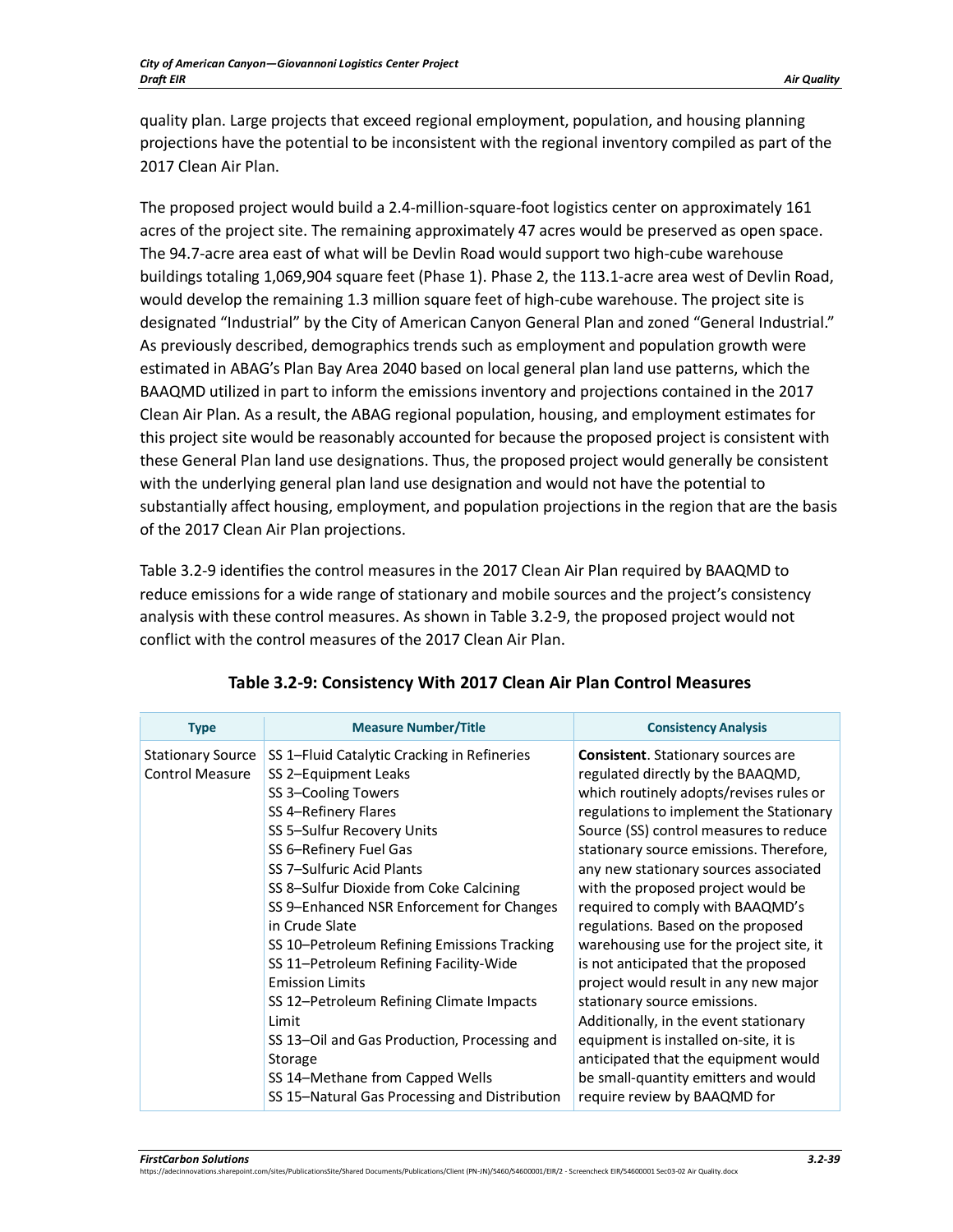| <b>Type</b>                               | <b>Measure Number/Title</b>                                                                                                                                                                                                                                                                                                                                                                                                                                                                                                                                                                                                                                                                                                                                                                                                                                                                                                                                                                          | <b>Consistency Analysis</b>                                                                                                                                                                                                                                                                                                                                                                                                                                                                                                                                                                                                                                                                                                                                                                                    |
|-------------------------------------------|------------------------------------------------------------------------------------------------------------------------------------------------------------------------------------------------------------------------------------------------------------------------------------------------------------------------------------------------------------------------------------------------------------------------------------------------------------------------------------------------------------------------------------------------------------------------------------------------------------------------------------------------------------------------------------------------------------------------------------------------------------------------------------------------------------------------------------------------------------------------------------------------------------------------------------------------------------------------------------------------------|----------------------------------------------------------------------------------------------------------------------------------------------------------------------------------------------------------------------------------------------------------------------------------------------------------------------------------------------------------------------------------------------------------------------------------------------------------------------------------------------------------------------------------------------------------------------------------------------------------------------------------------------------------------------------------------------------------------------------------------------------------------------------------------------------------------|
|                                           | SS 16-Basin-Wide Methane Strategy<br>SS 17-GHG BACT Threshold<br>SS 18-Basin-Wide Combustion Strategy<br>SS 19-Portland Cement<br>SS 20-Air Toxics Risk Cap and Reduction from<br><b>Existing Facilities</b><br>SS 21-New Source Review for Toxics<br>SS 22-Stationary Gas Turbines<br>SS 23-Biogas Flares<br>SS 24-Sulfur Content Limits of Liquid Fuels<br>SS 25-Coatings, Solvents, Lubricants, Sealants<br>and Adhesives<br>SS 26-Surface Prep and Cleaning Solvent<br>SS 27-Digital Printing<br>SS 28-LPG, Propane, Butane<br>SS 29-Asphaltic Concrete<br>SS 30-Residential Fan Type Furnaces<br>SS 31-General Particulate Matter Emission<br>Limitation<br>SS 32-Emergency Backup Generators<br>SS 33-Commercial Cooking Equipment<br>SS 34-Wood Smoke<br>SS 35-PM from Bulk Material Storage, Handling<br>and Transport, Including Coke and Coal<br>SS 36-PM from Trackout<br>SS 37-PM from Asphalt Operations<br>SS 38-Fugitive Dust<br>SS 39-Enhanced Air Quality Monitoring<br>SS 40-Odors | permitted sources of air which would<br>ensure consistency with the 2017 Clean<br>Air Plan.                                                                                                                                                                                                                                                                                                                                                                                                                                                                                                                                                                                                                                                                                                                    |
| Transportation<br><b>Control Measures</b> | TR 1-Clean Air Teleworking Initiative<br>TR 2-Trip Reduction Programs<br>TR 3-Local and Regional Bus Service<br>TR 4-Local and Regional Rail Service<br>TR 5-Transit Efficiency and Use<br>TR 6-Freeway and Arterial Operations<br>TR 7-Safe Routes to Schools and Safe Routes to<br>Transit<br>TR 8-Ridesharing, Last-Mile Connection<br>TR 9-Bicycle and Pedestrian Access and<br>Facilities<br>TR 10-Land Use Strategies<br>TR 11-Value Pricing<br>TR 12-Smart Driving<br>TR 13-Parking Policies<br>TR 14-Cars and Light Trucks<br>TR 15-Public Outreach and Education<br>TR 16-Indirect Source Review<br>TR 17-Planes<br>TR 18-Goods Movement<br>TR 19-Medium and Heavy-Duty Trucks<br>TR 20-Ocean Going Vessels                                                                                                                                                                                                                                                                                 | <b>Consistent.</b> Transportation (TR) control<br>measures are strategies to reduce<br>vehicle trips, vehicle use, VMT, vehicle<br>idling, and traffic congestion to reduce<br>motor vehicle emissions. Although most<br>of the TR control measures are<br>implemented at the regional level-that<br>is, by MTC or California Department of<br>Transportation (Caltrans)-the 2017<br>Clean Air Plan relies on local<br>communities to assist with the<br>implementation of some measures.<br>Electrical conduits would be provided in<br>the parking lot to accommodate future<br>electric vehicle parking spaces.<br>The proposed project would also be<br>subject to the Bay Area's Commuter<br>Benefits Program, which requires all<br>employers in BAAQMD's jurisdiction<br>that have 50 or more full-time |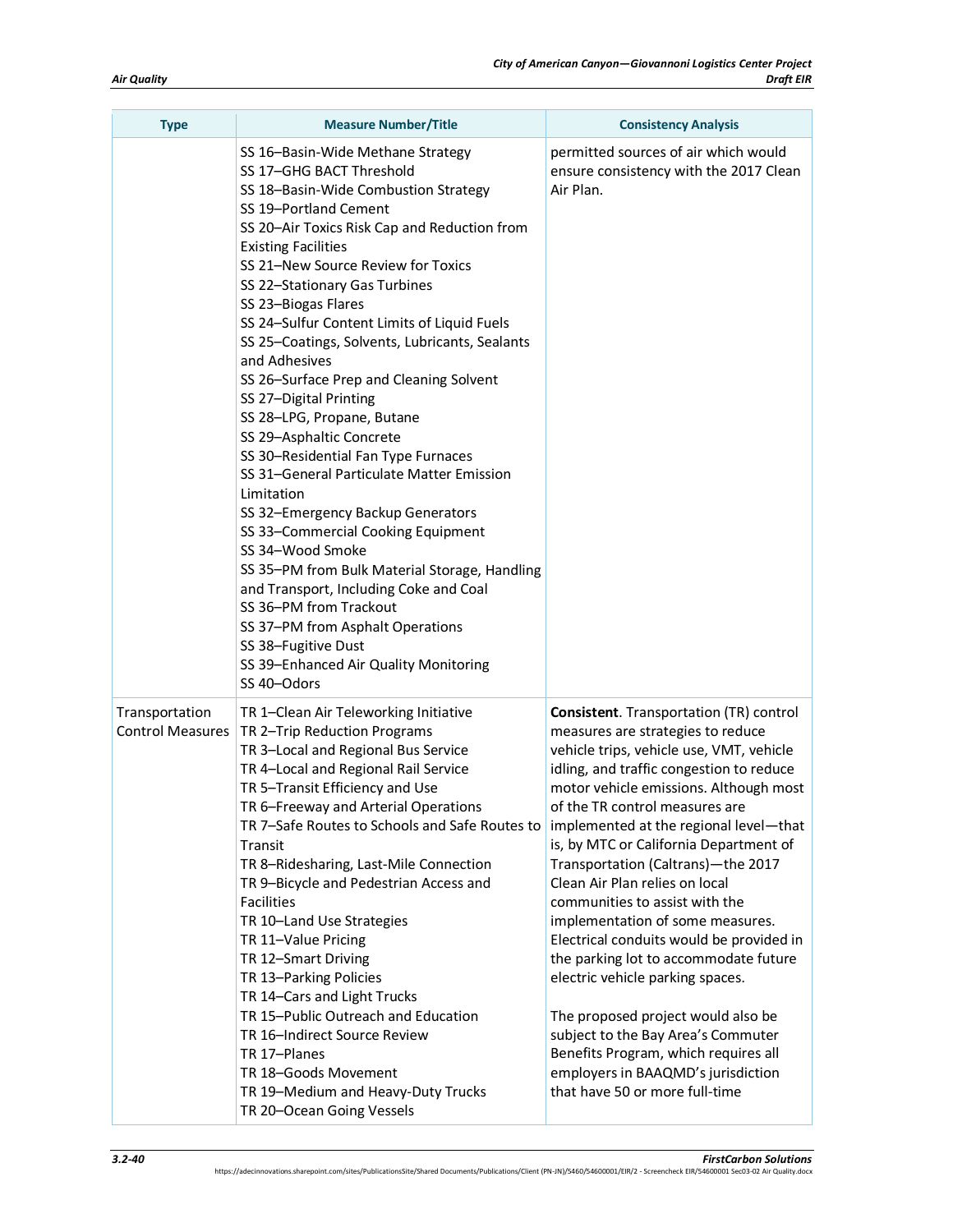| <b>Type</b>                                            | <b>Measure Number/Title</b>                                                                                              | <b>Consistency Analysis</b>                                                                                                                                                                                                                                                                                                                                                                                                                                                                                                                                                                             |
|--------------------------------------------------------|--------------------------------------------------------------------------------------------------------------------------|---------------------------------------------------------------------------------------------------------------------------------------------------------------------------------------------------------------------------------------------------------------------------------------------------------------------------------------------------------------------------------------------------------------------------------------------------------------------------------------------------------------------------------------------------------------------------------------------------------|
|                                                        | TR 21-Commercial Harbor Craft<br>TR 22-Construction, Freight and Farming<br>Equipment<br>TR 23-Lawn and Garden Equipment | employees to offer commuter benefits<br>to their employees.                                                                                                                                                                                                                                                                                                                                                                                                                                                                                                                                             |
| Energy and<br>Climate Control<br><b>Measures</b>       | EN 1-Decarbonize Electricity Production<br>EN 2-Renewable Energy Decrease Electricity<br>Demand                          | Consistent. The Energy and Climate (EN)<br>control measures are intended to<br>reduce energy use as a means of<br>reducing adverse air quality emissions.<br>Additionally, the proposed buildings<br>would comply with 2019 Building Energy<br>Efficiency Standards' solar requirements<br>and would be constructed to support<br>future roof-mounted solar systems.<br>Moreover, compliance with the 2019<br><b>Building Energy Efficiency Standards</b><br>would improve energy efficiency by an<br>overall 30 percent compared to the<br>2016 Building Energy Efficiency<br>Standards. <sup>24</sup> |
| <b>Buildings Control</b><br><b>Measures</b>            | BL 1-Green Buildings<br>BL 2-Decarbonize Buildings<br>BL 3-Market-Based Solutions<br>BL 4-Urban Heat Island Mitigation   | Consistent. The Buildings (BL) control<br>measures focus on working with local<br>governments to adopt the best GHG<br>emissions control practices and policies.<br>As discussed above for the EN control<br>measures, the proposed buildings would<br>comply with 2019 Building Energy<br>Efficiency Standards-i.e., constructed<br>to support a roof-mounted solar system<br>and achieving greater energy efficiency<br>compared to the 2016 Building Energy<br>Efficiency Standards.                                                                                                                 |
| Agriculture<br>ControlMeasures                         | AG 1-Agricultural Guidance and Leadership<br>AG 2-Dairy Digesters<br>AG 3-Enteric Fermentation<br>AG 4-Livestock Waste   | Not Applicable. Agricultural (AG)<br>practices in the Bay Area account for a<br>small portion, roughly 1.5 percent, of<br>the Bay Area GHG emissions inventory.<br>The GHGs from agriculture include<br>methane, nitrous oxide, and carbon<br>dioxide. The proposed project would<br>not involve any agricultural activities or<br>operations.                                                                                                                                                                                                                                                          |
| Natural and<br>WorkingLands<br><b>Control Measures</b> | NW 1-Carbon Sequestration in Rangelands<br>NW 2-Urban Tree Planting<br>NW 3-Carbon Sequestration in Wetlands             | <b>Consistent.</b> The control measures for<br>the Natural and Working Lands (NW)<br>sector focus on increasing carbon<br>sequestration on rangelands and<br>wetlands. The proposed project would<br>include the planting of various<br>ornamental and shade trees throughout                                                                                                                                                                                                                                                                                                                           |

<span id="page-40-0"></span> $24$  California Energy Commission (CEC). 2018. 2019 Building Energy Efficiency Standards Frequently Asked Questions. Website: https://www.energy.ca.gov/sites/default/files/2020-03/Title\_24\_2019\_Building\_Standards\_FAQ\_ada.pdf. Accessed July 29, 2021.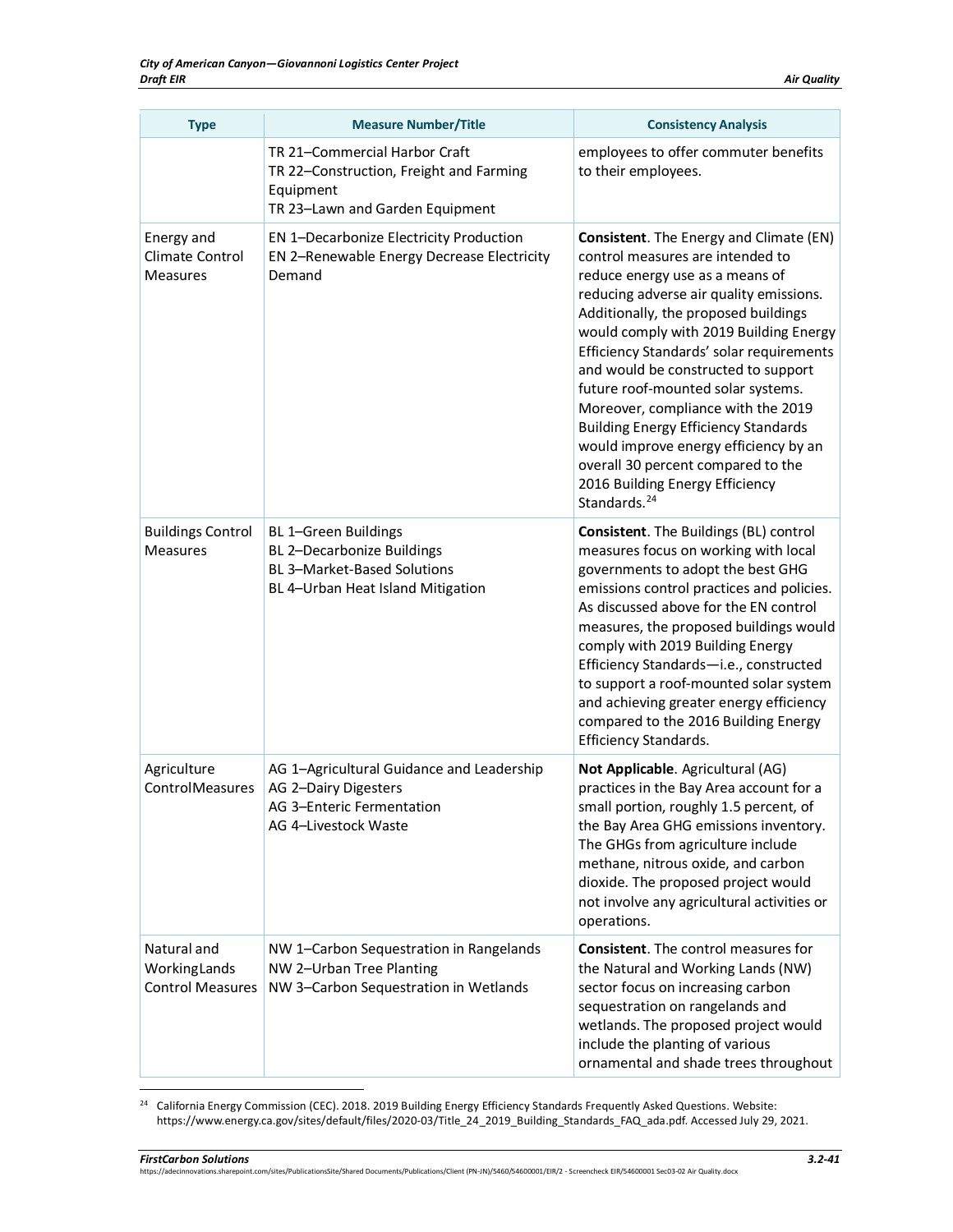| <b>Type</b>                                    | <b>Measure Number/Title</b>                                                                                                                 | <b>Consistency Analysis</b>                                                                                                                                                                                                                                                                                                                                                                                                                                                                                                                                                                                                                                                                           |
|------------------------------------------------|---------------------------------------------------------------------------------------------------------------------------------------------|-------------------------------------------------------------------------------------------------------------------------------------------------------------------------------------------------------------------------------------------------------------------------------------------------------------------------------------------------------------------------------------------------------------------------------------------------------------------------------------------------------------------------------------------------------------------------------------------------------------------------------------------------------------------------------------------------------|
|                                                |                                                                                                                                             | the project site. Additionally, the<br>proposed project would include an<br>approximately 45-acre Wetland<br>Preserve to include existing wetlands as<br>well as established/created wetlands<br>intended to offset wetland impacts of<br>buildout development of the project<br>site. These actions would support the<br>State's working lands and would<br>therefore make the proposed project<br>consistent with this measure.                                                                                                                                                                                                                                                                     |
| Waste<br>Management<br><b>Control Measures</b> | WA 1-Landfills<br>WA 2-Composting and Anaerobic Digesters<br>WA 3-Green Waste Diversion<br>WA 4-Recycling and Waste Reduction               | <b>Consistent</b> . The Waste Management<br>(WA) control measures include<br>strategies to increase waste diversion<br>rates through efforts to reduce, reuse,<br>and recycle. The proposed project<br>would comply with Assembly Bill (AB)<br>341, which requires mandatory<br>commercial recycling for businesses that<br>generate four cubic yards or more of<br>commercial solid waste per week.<br>Additionally, the proposed project<br>would be required to reduce<br>construction waste by 75 percent and<br>use 30 percent recycled content during<br>the construction of the proposed<br>facility. Therefore, the proposed project<br>would not conflict with these WA<br>control measures. |
| <b>Water Control</b><br><b>Measures</b>        | WR 1-Limit GHGs from publicly owned<br>treatment works (POTWs)<br>WR 2-Support Water Conservation                                           | Consistent. The 2017 Clean Air Plan<br>includes measures to reduce water use.<br>The proposed project would include<br>water efficiency measures required<br>under CALGreen. In addition, the<br>proposed project would include water-<br>efficient indoor fixtures consistent with<br>the requirements of CALGreen and<br>water-efficient landscaping outdoors.                                                                                                                                                                                                                                                                                                                                      |
| Super GHG<br>ControlMeasures                   | SL 1-Short-Lived Climate Pollutants<br>SL 2-Guidance for Local Planners<br>SL 3-GHG Monitoring and Emissions<br><b>Measurements Network</b> | Consistent. Super-GHGs include<br>methane, black carbon, and fluorinated<br>gases. These compounds are sometimes<br>referred to as short-lived climate<br>pollutants because their lifetime in the<br>atmosphere is generally fairly short.<br>Measures to reduce super-GHGs are<br>addressed on a sector-by-sector basis in<br>the 2017 Clean Air Plan. As discussed<br>under Impact AIR-2, the proposed<br>project would be required to implement<br>Mitigation Measure (MM) AIR-2d, which                                                                                                                                                                                                          |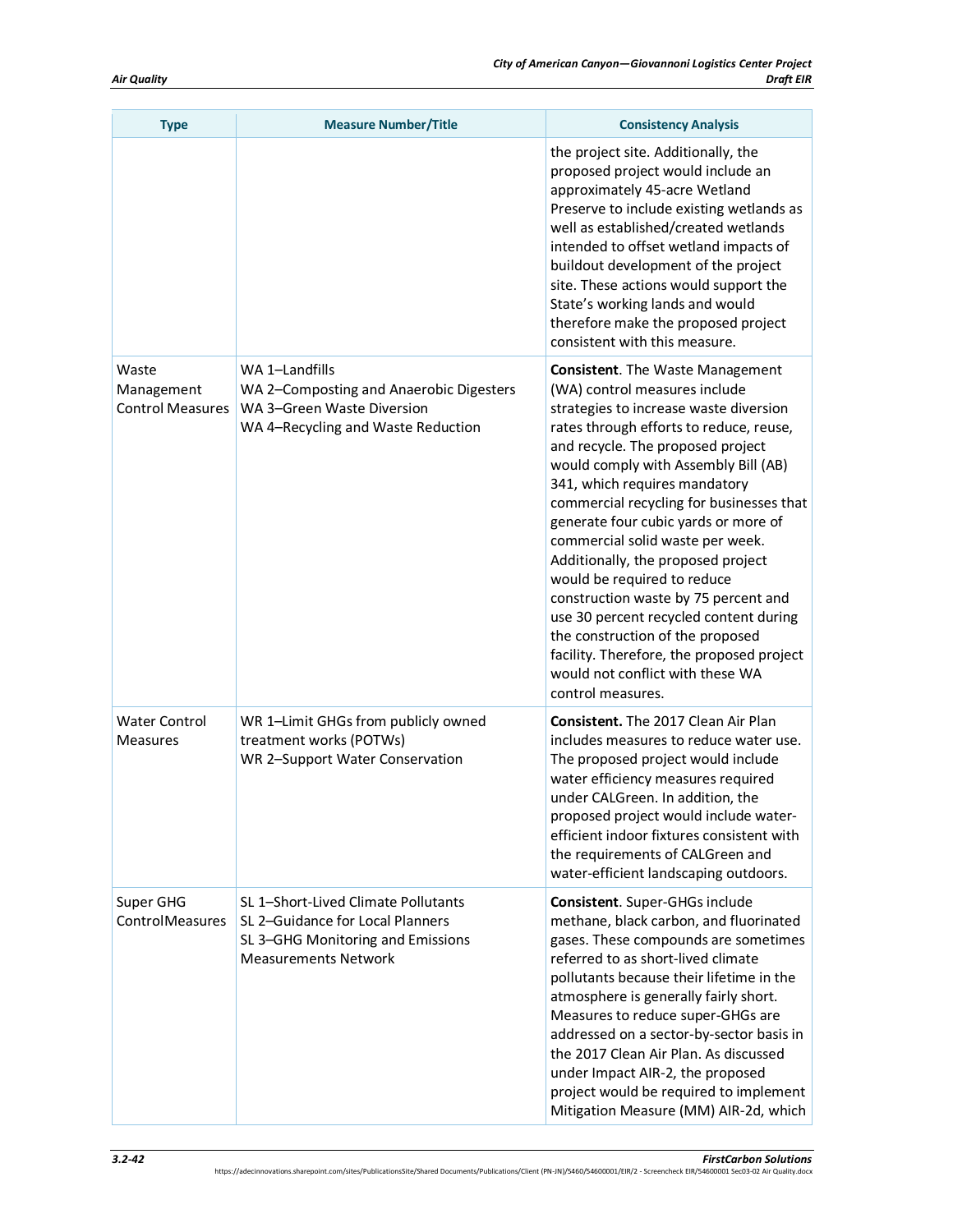| <b>Type</b>                                                                                                                                                                                                                                                                              | <b>Measure Number/Title</b>                                                                                                                                                                                                                                                                                                                                                                                                                                                                                                                                                             | <b>Consistency Analysis</b>                                                                                                                                                                                                                                                                                                                                                                                                                               |
|------------------------------------------------------------------------------------------------------------------------------------------------------------------------------------------------------------------------------------------------------------------------------------------|-----------------------------------------------------------------------------------------------------------------------------------------------------------------------------------------------------------------------------------------------------------------------------------------------------------------------------------------------------------------------------------------------------------------------------------------------------------------------------------------------------------------------------------------------------------------------------------------|-----------------------------------------------------------------------------------------------------------------------------------------------------------------------------------------------------------------------------------------------------------------------------------------------------------------------------------------------------------------------------------------------------------------------------------------------------------|
|                                                                                                                                                                                                                                                                                          |                                                                                                                                                                                                                                                                                                                                                                                                                                                                                                                                                                                         | would require the use of a trucking fleet<br>utilizing model year 2010 trucks or<br>newer. This requirement would<br>contribute to reducing black carbon.<br>Furthermore, the proposed project<br>would comply with AB 341, which<br>mandates commercial recycling for<br>businesses that generate four cubic<br>yards or more of commercial solid waste<br>per week, which could contribute to<br>reducing methane by diverting waste<br>from landfills. |
| <b>Further Study</b><br>ControlMeasures                                                                                                                                                                                                                                                  | FSM SS 1-Internal Combustion Engines<br>FSM SS 2-Boilers, Steam Generator and<br><b>Process Heaters</b><br>FSM SS 3-GHG Reductions from Non Cap-and-<br><b>Trade Sources</b><br>FSM SS 4-Methane Exemptions from<br><b>Wastewater Regulation</b><br>FSM SS 5-Controlling start-up, shutdown,<br>maintenance, and malfunction (SSMM)<br>Emissions<br>FSM SS 6-Carbon Pollution Fee<br>FSM SS 7-Vanishing Oils and Rust Inhibitors<br>FSM SS 8-Dryers, Ovens and Kilns<br>FSM SS 9-Omnibus Rulemaking to Achieve<br>Continuous Improvement<br>FSM BL 1-Space Heating<br>FSM AG 1-Wineries | <b>Consistent.</b> The majority of the Further<br>Study Control Measures (FSM) apply to<br>sources regulated directly by the<br>BAAQMD. Because the BAAQMD is the<br>implementing agency, any new sources<br>of stationary and area sources in the<br>project site would be required to<br>comply with these additional study<br>control measures in the 2017 Clean Air<br>Plan.                                                                          |
| Notes:<br>AG = Agricultural<br>$BL = BuildingS$<br>EN = Energy and Climate<br>FSM = Further Study Measures<br>NW = Natural and Working Lands<br>SL = Super GHG (Short-Lived)<br>SS = Stationary Sources<br>$TR = Transportation$<br>WA = Waste Management<br>WR = Water Control Measures | Source: Bay Area Air Quality Management District (BAAQMD). 2017, April 19. Final 2017 Clean Air Plan, Spare the Air, Cool<br>the Climate: A Blueprint for Clean Air and Climate Protection in the Bay Area. Website:<br>https://www.baaqmd.gov/~/media/files/planning-and-research/plans/2017-clean-air-plan/attachment-a_-proposed-<br>final-cap-vol-1-pdf.pdf?la=en. Accessed July 27, 2021.                                                                                                                                                                                          |                                                                                                                                                                                                                                                                                                                                                                                                                                                           |

As shown in [Table 3.2-9,](#page-38-0) the proposed project would not conflict with the clean air measures contained in the Clean Air Plan after mitigation. Nonetheless, the BAAQMD's CEQA Air Quality Guidelines further recommend determining a project's consistency with the 2017 Clean Air Plan, in part, by determining a project's consistency with the significance thresholds presented in [Table](#page-28-0)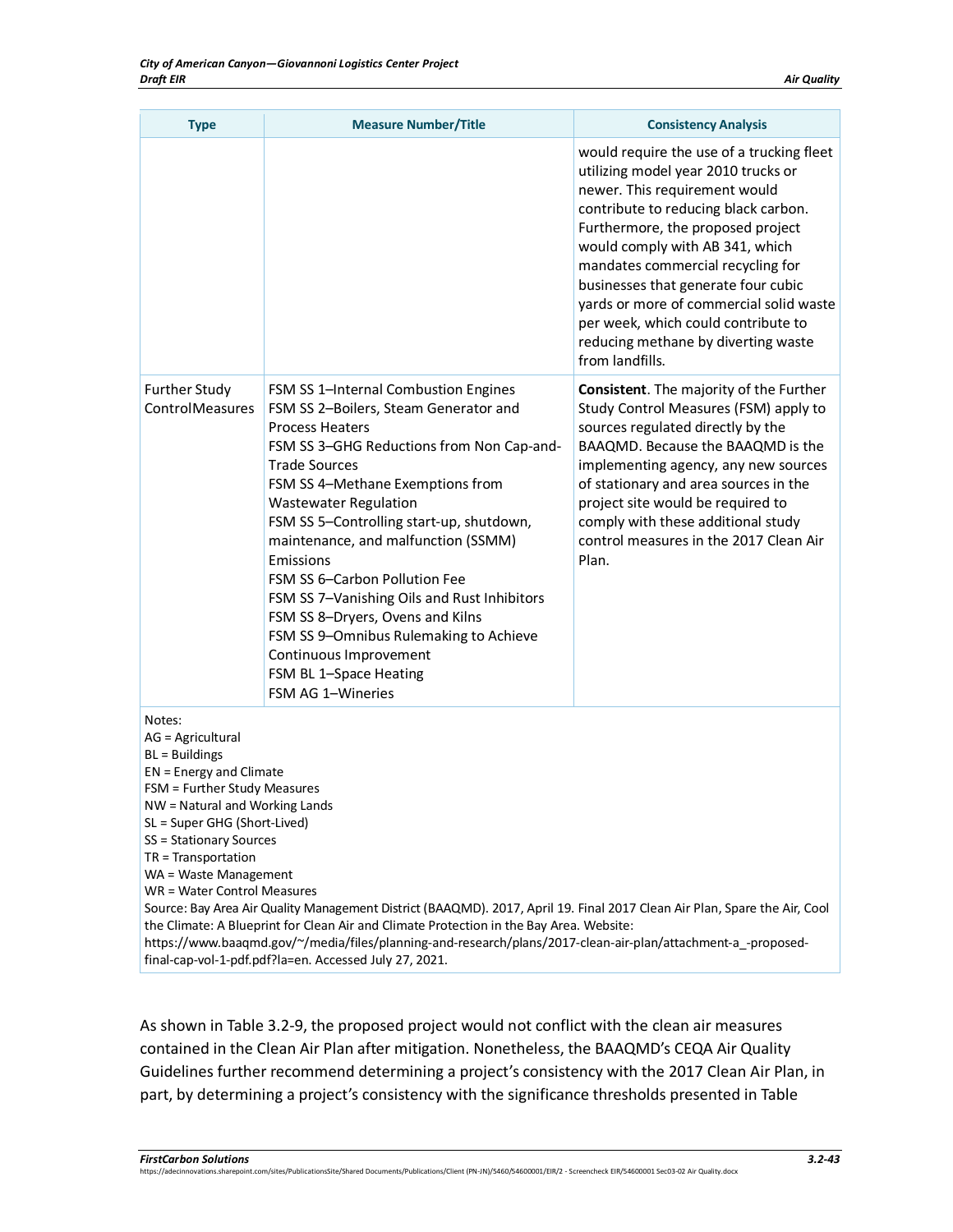[3.2-7.](#page-28-0)<sup>[25](#page-43-0)</sup> As discussed under Impact AIR-2, the proposed project would generate emissions which exceed the BAAQMD's significance thresholds after the implementation of applicable and feasible mitigation and would result in a significant and unavoidable impact. Because the proposed project would exceed these thresholds after implementation of feasible mitigation, the proposed project would be considered by the BAAQMD to be a substantial emitter of criteria air pollutants. This impact would be significant and unavoidable.

As discussed under Impact AIR-2, the proposed project would generate criteria pollutant and ozone precursor emissions during construction and operation. The BAAQMD does not have a bright-line emissions threshold for determining potentially significant impacts related to construction fugitive dust. Instead, the BAAQMD determines a project to result in a potentially significant impact if that project were not to implement construction BMPs to minimize the extent of fugitive dust emissions, such as soil erosion, sediment migration, roadway dust re-entrainment, and soil trackout, during project construction. In the absence of specific information related to the proposed project's intended implementation of construction BMPs to minimize fugitive dust emissions, the proposed project is assumed to not include any construction BMPs. Therefore, Mitigation Measure (MM) AIR-2a would be required to ensure implementation of construction BMPs recommended by the BAAQMD irrespective of the emissions reductions achieved by those BMPs.

As discussed under Impact AIR-2, unmitigated project construction ROG emissions would exceed BAAQMD significance thresholds. Specifically, architectural coating activities during project construction would principally contribute to the exceedance. As such, MM AIR-2b would require project construction to utilize low-VOC (i.e., ROG) architectural coating products containing no greater than 50 grams of VOC per liter of product to reduce the generation of ROG emissions during architectural coating activities. Implementation of MM AIR-2b would result in reducing ROG emissions from 68 average pounds per day to 33 average pounds per day, which is below the BAAQMD significance threshold of 54 pounds per day for ROG emissions.

As discussed under Impact AIR-2, unmitigated project operation would result in ROG and  $N_{\text{Ox}}$ emissions which exceed BAAQMD significance thresholds. ROG emissions generated during project operation would principally be generated by consumer products, which cannot be sufficiently controlled by the proposed project due to the possible use of cleaning products, hairsprays, and other personal care products by employees. As ROG emissions generated under the control of the proposed project during project operation would principally be generated by the periodic reapplication of architectural coatings, MM AIR-2c would be required to ensure the use of low-VOC (i.e., ROG) architectural coating products that contain no more than 50 grams of VOC per liter of product to reduce the generation of ROG emissions during project operation. Additionally, as  $NO<sub>X</sub>$ emissions generated during project operation would principally be generated by the operation of the trucking fleet, irrespective of whether the fleet would accommodate the use of TRUs, MM AIR-2d would be required to ensure the trucking fleet accessing the project site would be comprised of vehicles no older than model year 2014 to reduce tailpipe  $NO<sub>X</sub>$  emissions.

<span id="page-43-0"></span><sup>&</sup>lt;sup>25</sup> Bay Area Air Quality Management District (BAAQMD). 2017. California Environmental Quality Act Air Quality Guidelines. Website: https://www.baaqmd.gov/~/media/files/planning-and-research/ceqa/ceqa\_guidelines\_may2017-pdf.pdf?la=en. Accessed December 15, 2021.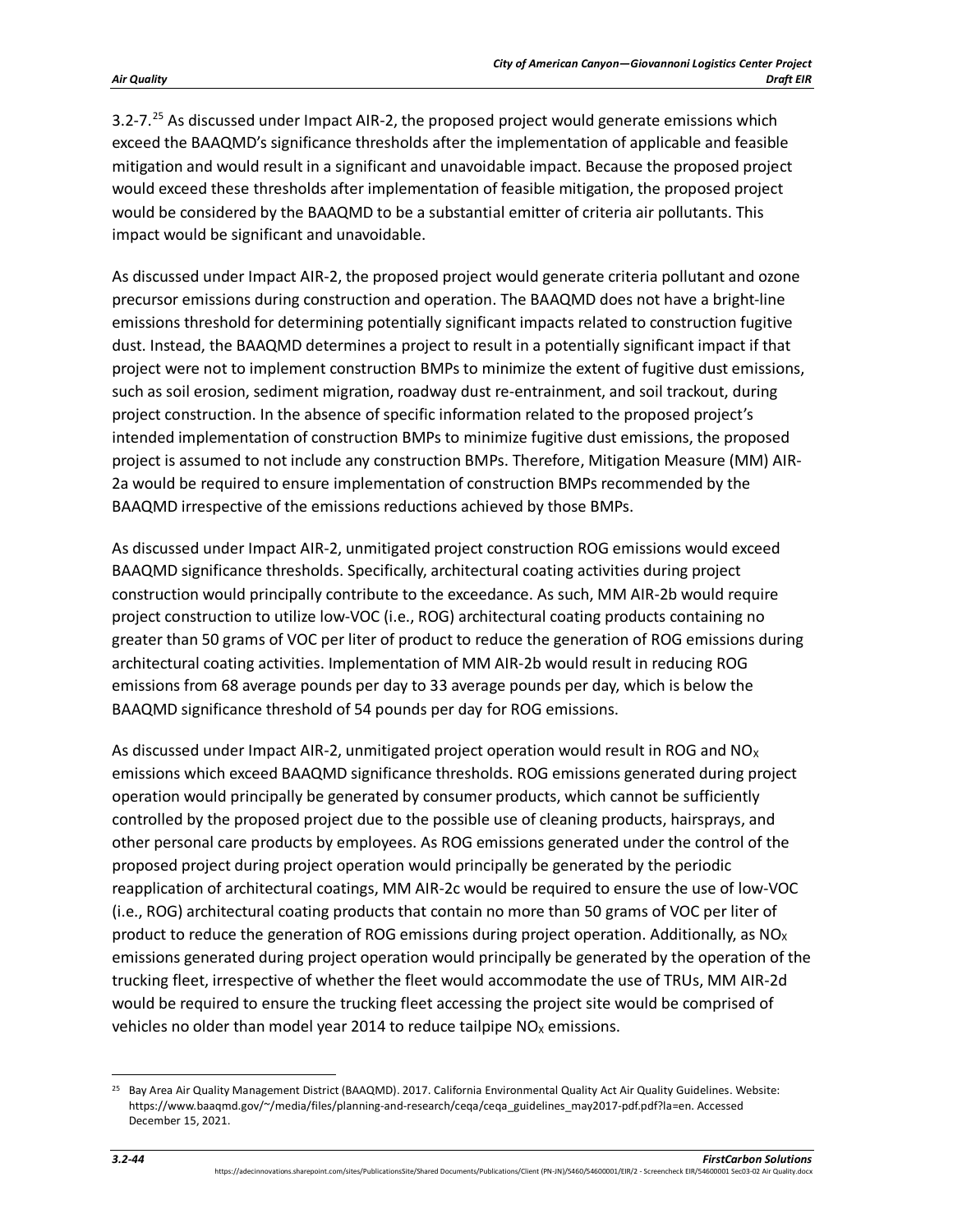Under a dry storage scenario, implementation of MM AIR-2c would result in a reduction of ROG emissions during project operation from approximately 13 tons per year and 70 average pounds per day to approximately 12 tons per year and 64 average pounds per day, which exceed the BAAQMD significance thresholds for ROG emissions of 10 tons per year and 54 average pounds per day. Under a cold storage scenario, implementation of MM AIR-2c would result in a reduction of ROG emissions during project operation from approximately 16 tons per year and 90 average pounds per day to approximately 15 tons per year and 85 average pounds per day, which exceed the BAAQMD significance thresholds for ROG emissions of 10 tons per year and 54 average pounds per day.

Under a dry storage scenario, implementation of MM AIR-2d would result in a reduction of  $NO<sub>X</sub>$ emissions during project operation from approximately 40 tons per year and 217 average pounds per day to approximately 35 tons per year and 192 average pounds per day, which exceed the BAAQMD significance thresholds for  $NO<sub>X</sub>$  emissions of 10 tons per year and 54 average pounds per day. Under a cold storage scenario, implementation of MM AIR-2d would result in a reduction of NO<sub>x</sub> emissions during project operation from approximately 71 tons per year and 388 average pounds per day to approximately 66 tons per year and 362 average pounds per day, which exceed the BAAQMD significance thresholds for  $NO<sub>x</sub>$  emissions of 10 tons per year and 54 average pounds per day.

Consequently, implementation of MM AIR-2a and MM AIR-2b would sufficiently reduce project construction emissions to less than significant levels; however, implementation of MM AIR-2c and MM AIR-2d would not be sufficient to reduce project operation emissions to less than significant levels. Therefore, the proposed project would generate emissions which exceed the BAAQMD's significance thresholds after the implementation of applicable and feasible mitigation and would result in a significant and unavoidable impact. As previously discussed, the BAAQMD's CEQA Air Quality Guidelines recommend determining a project's consistency with the 2017 Clean Air Plan, in part, by determining a project's consistency with the BAAQMD significance thresholds. Because the proposed project would exceed significance thresholds after mitigation, resulting in a significant and unavoidable impact, the proposed project would be inconsistent with the 2017 Clean Air Plan. Therefore, this impact would be significant unavoidable impact after the incorporation of identified mitigation.

# *Level of Significance Before Mitigation*

Potentially significant impact.

# *Mitigation Measures*

Implement Mitigation Measures MM AIR-2a**,** MM AIR-2b**,** MM AIR-2c**,** MM AIR-2d.

#### *Level of Significance After Mitigation*

Significant unavoidable impact.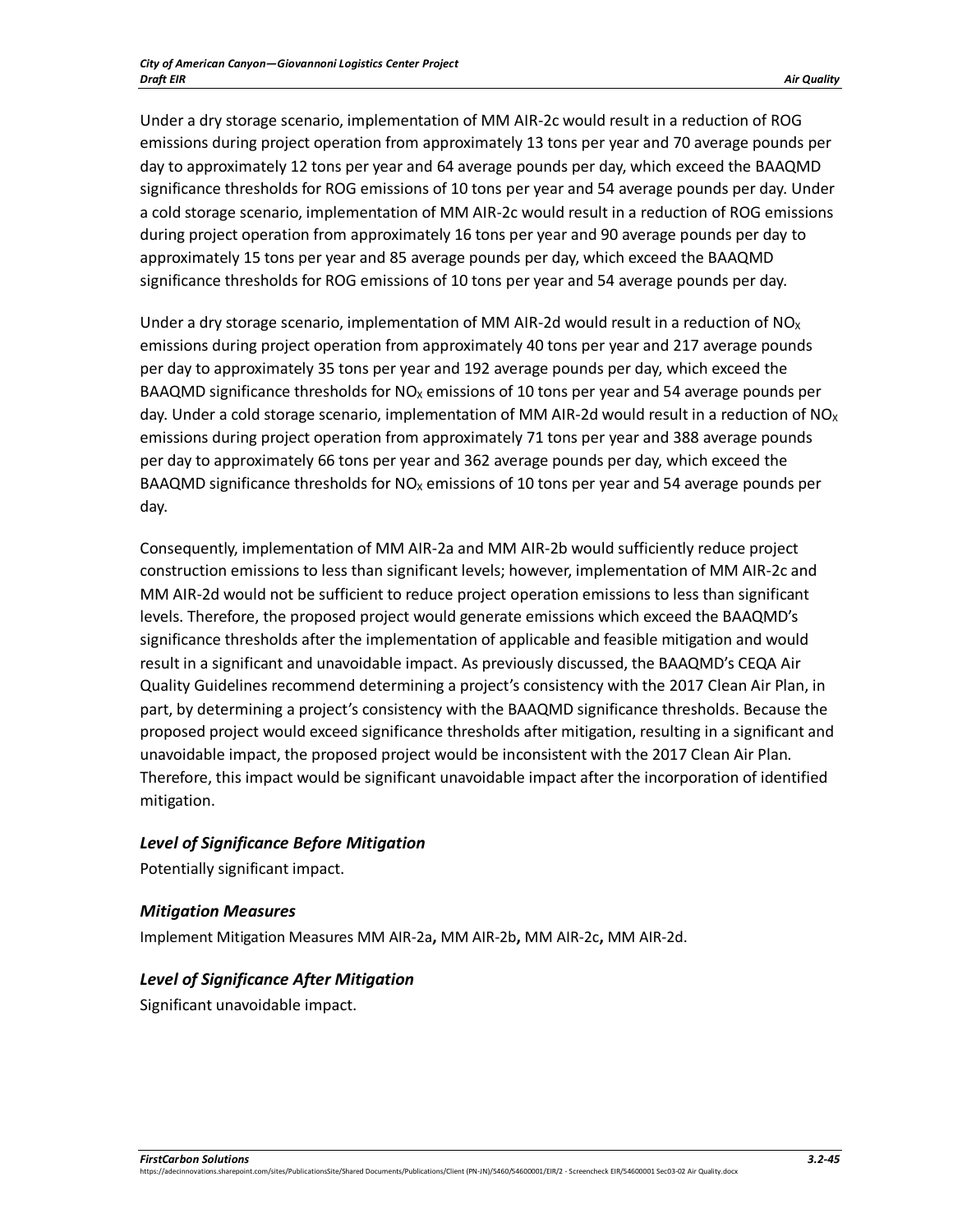#### **Cumulative Criteria Pollutant Emissions Impacts**

**Impact AIR-2: The proposed project would result in a cumulatively considerable net increase of any criteria pollutant for which the project region is nonattainment under an applicable federal or State ambient air quality standard.** 

#### *Impact Analysis*

This impact is related to the cumulative effect of a project's regional criteria pollutant emissions. By its nature, air pollution is largely a cumulative impact resulting from emissions generated over a large geographic region. The nonattainment status of regional pollutants results from past and present development within the Air Basin, and this regional impact is a cumulative impact. Therefore, new development projects (such as the proposed project) within the Air Basin would contribute to this impact only on a cumulative basis. No single project would be sufficient in size, by itself, to result in nonattainment of regional air quality standards. Instead, a project's emissions may be individually limited, but cumulatively considerable when evaluated in combination with past, present, and future development projects.

Potential localized and regional impacts would result in exceedances of State or federal standards for NO<sub>x</sub>, particulate matter (PM<sub>10</sub> and PM<sub>2.5</sub>), or CO. NO<sub>x</sub> emissions are of concern because of potential health impacts from exposure to  $NO<sub>X</sub>$  emissions during both construction and operation and as a precursor in the formation of airborne ozone.  $PM_{10}$  and  $PM_{2.5}$  are of concern during construction because of the potential to emit exhaust emissions from the operation of off-road construction equipment and fugitive dust during earth-disturbing activities (construction fugitive dust). CO emissions are of concern during project operation because operational CO hotspots are related to increases in on-road vehicle congestion and potential health effects.

ROG emissions are also important because of their participation in the formation of ground-level ozone. Ozone is a respiratory irritant and an oxidant that increases susceptibility to respiratory infections and can cause substantial damage to vegetation and other materials. Elevated ozone concentrations result in reduced lung function, particularly during vigorous physical activity. This health problem is particularly acute in sensitive receptors such as the sick, elderly, and young children.

The cumulative analysis focuses on whether a specific project would result in cumulatively considerable emissions. According to Section 15064(h)(4) of the CEQA Guidelines, the existence of significant cumulative impacts caused by other projects alone does not constitute substantial evidence that the project's incremental effects would be cumulatively considerable. Rather, the determination of cumulative air quality impacts for construction and operational emissions is based on whether the project would result in regional emissions that exceed the BAAQMD regional thresholds of significance for construction and operations on a project level. The significance thresholds represent the allowable amount of emissions each project can generate without generating a cumulatively considerable contribution to regional air quality impacts. Therefore, a project that would not exceed the BAAQMD thresholds of significance on the project level also would not be considered to result in a cumulatively considerable contribution to these regional air quality impacts. Construction and operational emissions are discussed separately below.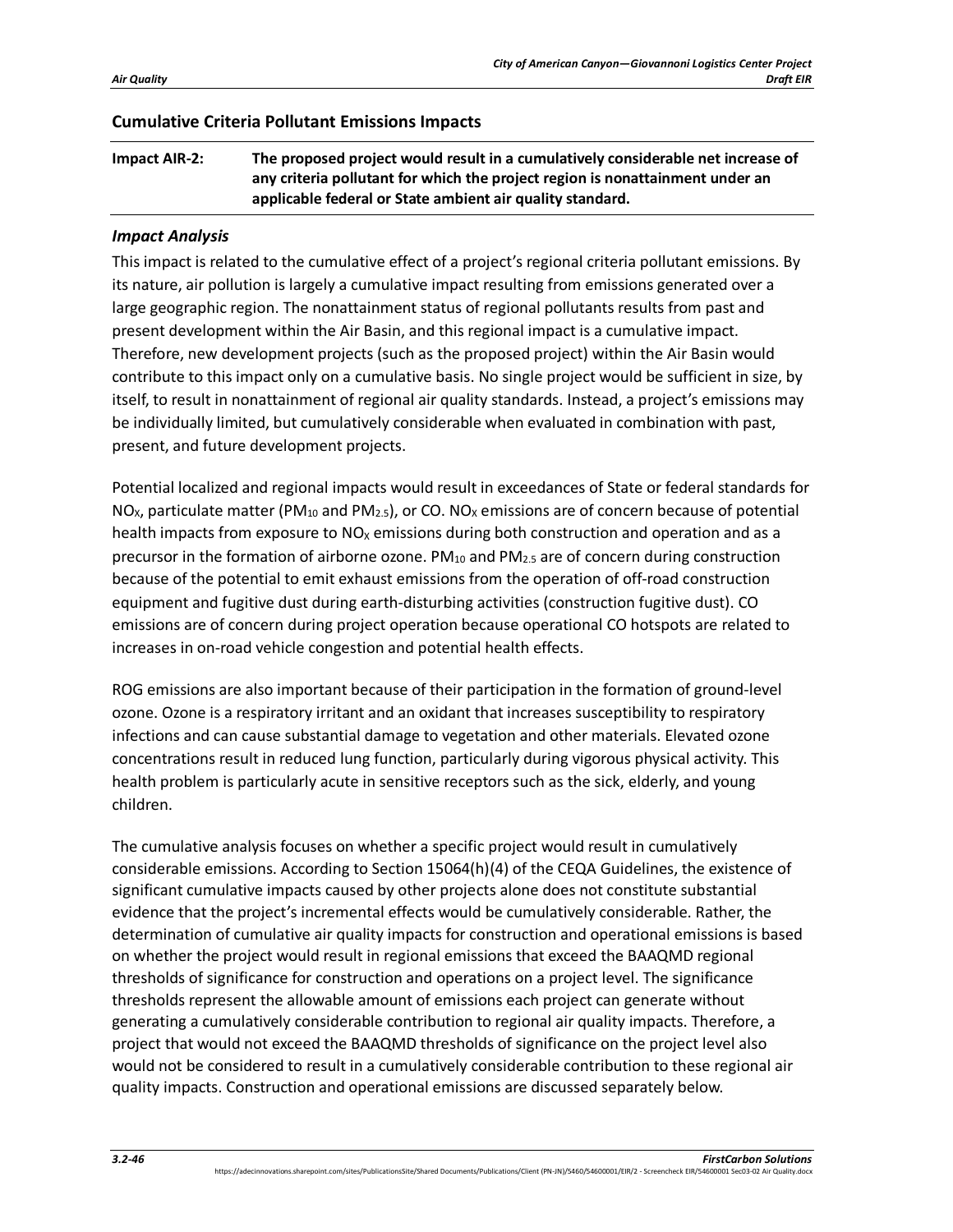## *Construction*

During construction, fugitive dust would be generated from site grading and other earthmoving activities. The majority of this fugitive dust would remain localized and deposited near the project site; however, fugitive dust's potential impacts exist unless control measures are implemented to reduce this source's emissions. Exhaust emissions would also be generated from the operation of the off-road construction equipment and on-road construction vehicles.

# *Construction Fugitive Dust*

The BAAQMD does not recommend a numerical threshold for fugitive dust PM emissions. Instead, the BAAQMD bases the determination of significance for fugitive dust on a consideration of the control measures to be implemented, referred to as BMPs. If all appropriate emissions control measures are implemented for a project as recommended by the BAAQMD, then fugitive dust emissions during construction are not considered significant. Therefore, the BAAQMD determines a project to result in a potentially significant impact if that project were not to implement construction BMPs to minimize the extent of fugitive dust emissions, such as soil erosion, sediment migration, roadway dust re-entrainment, and soil trackout, during project construction. In the absence of specific information related to the proposed project's intended implementation of construction BMPs to minimize fugitive dust emissions, the proposed project is assumed to not include any construction BMPs. Therefore, MM AIR-2a would be required to ensure implementation of construction BMPs recommended by the BAAQMD irrespective of the emissions reductions achieved by those BMPs. With the incorporation of this mitigation, short-term construction impacts associated with violating an air quality standard or contributing substantially to an existing or projected air quality violation would be less than significant for fugitive dust.

# *Construction Air Pollutant Emissions: ROG, NOX, PM10, PM2.5*

CalEEMod, Version 2020.4.0, was used to estimate the proposed project's construction emissions. CalEEMod provides a consistent platform for estimating construction and operational emissions from various land use projects and is the model recommended by the BAAQMD for estimating project emissions. Estimated construction emissions are compared with the applicable thresholds of significance established by the BAAQMD to assess ROG, NO<sub>x</sub>, exhaust PM<sub>10</sub>, and exhaust PM<sub>2.5</sub> construction emissions to determine significance for this impact.

At the time of this analysis, the construction of Phase 1 of the proposed project was anticipated to begin in early 2022 and be completed 10 months later. Construction of Phase 2 of the proposed project was expected to begin immediately following the completion of Phase 1 construction and be completed 10 months later. If the construction schedule moves to later years, construction emissions would likely decrease because of improvements in technology and more stringent regulatory requirements.

Construction activities such as grading, excavation, and travel on unpaved surfaces would generate dust and lead to elevated concentrations of  $PM_{10}$  and  $PM_{2.5}$ . According to the project site plans dated November 11, 2020, an estimated 5,400 cubic yards are anticipated to be imported during Phase 1 grading activities, and, according to telephone correspondence with the project applicant, Phase 2 is assumed to balance grading activities on-site. As the BAAQMD dust control measures would be required to ensure fugitive dust impacts are less than significant, the emission estimates shown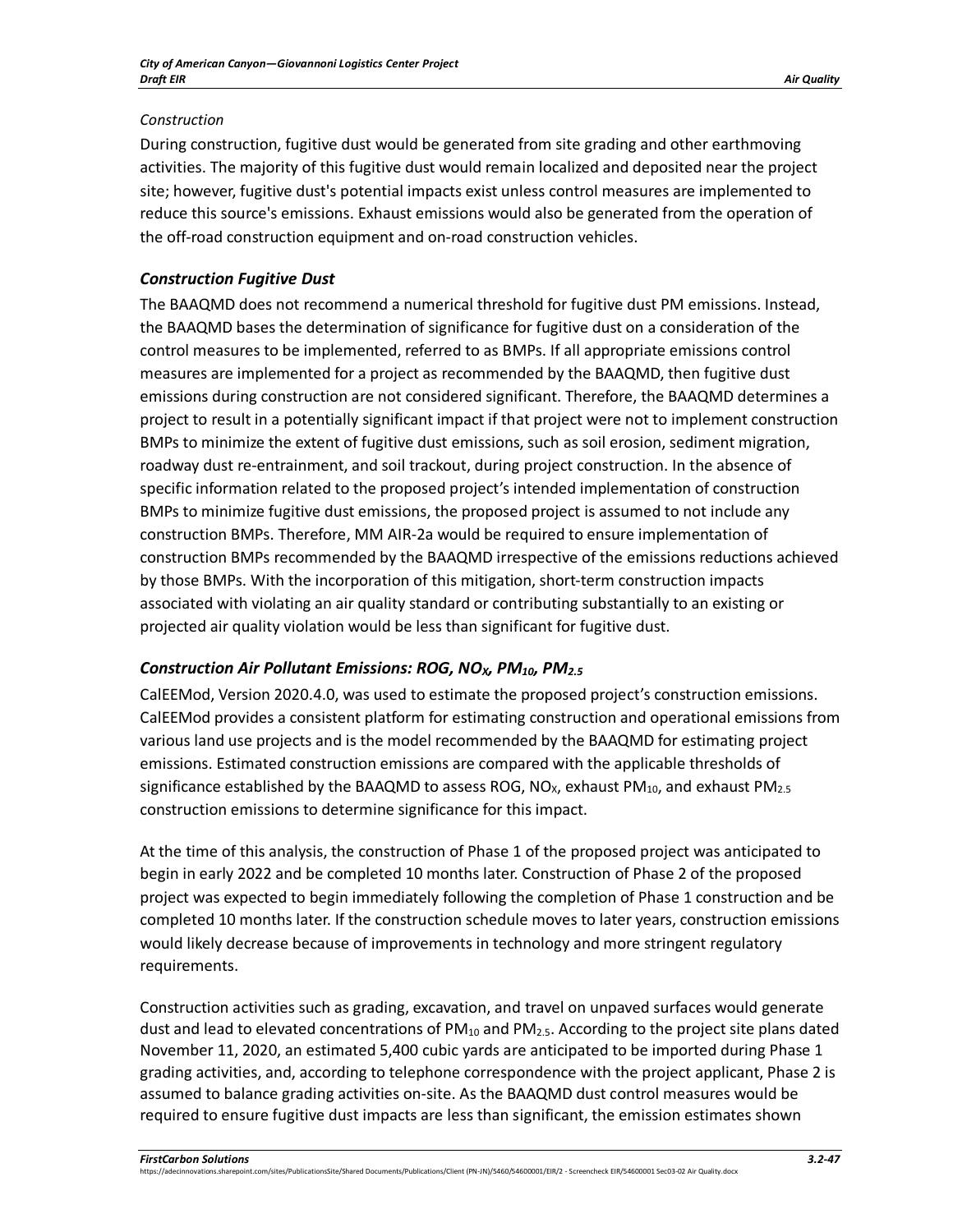below account for the implementation of MM AIR-2a. The operation of construction equipment results in exhaust emissions, which include ROG and NO<sub>x</sub>. [Table 3.2-10](#page-47-0) presents construction-period emissions that would result from the development of the proposed project.

<span id="page-47-0"></span>

|                                                                                                                                                                                                                                                                                                                                                                                                     | <b>Criteria Pollutant Emissions (Tons)</b> |                 |                        |                                |  |
|-----------------------------------------------------------------------------------------------------------------------------------------------------------------------------------------------------------------------------------------------------------------------------------------------------------------------------------------------------------------------------------------------------|--------------------------------------------|-----------------|------------------------|--------------------------------|--|
| <b>Construction Activity</b>                                                                                                                                                                                                                                                                                                                                                                        | <b>ROG</b>                                 | NO <sub>x</sub> | $PM_{10}$<br>(Exhaust) | PM <sub>2.5</sub><br>(Exhaust) |  |
| <b>Project Phase 1</b>                                                                                                                                                                                                                                                                                                                                                                              |                                            |                 |                        |                                |  |
| Site Preparation (2022)                                                                                                                                                                                                                                                                                                                                                                             | < 0.01                                     | 0.02            | < 0.01                 | < 0.01                         |  |
| Grading (2022)                                                                                                                                                                                                                                                                                                                                                                                      | 0.03                                       | 0.39            | 0.01                   | 0.01                           |  |
| <b>Building Construction (2022)</b>                                                                                                                                                                                                                                                                                                                                                                 | 0.54                                       | 4.00            | 0.10                   | 0.09                           |  |
| Paving (2022)                                                                                                                                                                                                                                                                                                                                                                                       | 0.05                                       | 0.06            | < 0.01                 | < 0.01                         |  |
| Architectural Coating (2022)                                                                                                                                                                                                                                                                                                                                                                        | 5.90                                       | 0.01            | < 0.01                 | < 0.01                         |  |
| <b>Project Phase 2</b>                                                                                                                                                                                                                                                                                                                                                                              |                                            |                 |                        |                                |  |
| Site Preparation (2022)                                                                                                                                                                                                                                                                                                                                                                             | < 0.01                                     | 0.02            | < 0.01                 | < 0.01                         |  |
| Grading (2022)                                                                                                                                                                                                                                                                                                                                                                                      | 0.03                                       | 0.33            | 0.01                   | 0.01                           |  |
| <b>Building Construction (2022)</b>                                                                                                                                                                                                                                                                                                                                                                 | 0.10                                       | 0.70            | 0.02                   | 0.01                           |  |
| <b>Building Construction (2023)</b>                                                                                                                                                                                                                                                                                                                                                                 | 0.47                                       | 3.42            | 0.07                   | 0.06                           |  |
| Paving (2023)                                                                                                                                                                                                                                                                                                                                                                                       | 0.06                                       | 0.06            | < 0.01                 | < 0.01                         |  |
| Architectural Coating (2023)                                                                                                                                                                                                                                                                                                                                                                        | 7.32                                       | 0.01            | < 0.01                 | < 0.01                         |  |
| <b>Total Construction Emissions (Tons)</b>                                                                                                                                                                                                                                                                                                                                                          | 14.51                                      | 9.03            | 0.22                   | 0.21                           |  |
| <b>Average Daily Emissions</b>                                                                                                                                                                                                                                                                                                                                                                      |                                            |                 |                        |                                |  |
| <b>Total Construction Emissions (Pounds)</b>                                                                                                                                                                                                                                                                                                                                                        | 29,029                                     | 18,065          | 437                    | 411                            |  |
| <b>Average Daily Construction Emissions (Pounds/Day)</b>                                                                                                                                                                                                                                                                                                                                            | 68                                         | 42              | 1                      | 1                              |  |
| <b>BAAQMD Significance Thresholds</b>                                                                                                                                                                                                                                                                                                                                                               | 54                                         | 54              | 82                     | 54                             |  |
| <b>Significant Impact?</b>                                                                                                                                                                                                                                                                                                                                                                          | Yes                                        | No              | No                     | No                             |  |
| Notes:<br>This analysis relies on a 427-day construction schedule, consistent with the construction schedule and modeling results<br>contained in Appendix B.<br>ROG = reactive organic gases<br>$NOx = nitrogen$ oxides<br>$PM_{10}$ = particulate matter, including dust, 10 micrometers or less in diameter<br>$PM2.5$ = particulate matter, including dust, 2.5 micrometers or less in diameter |                                            |                 |                        |                                |  |

# **Table 3.2-10: Unmitigated Construction Emissions**

As shown in [Table 3.2-10,](#page-47-0) ROG emissions generated mainly during architectural coating activities during project construction would exceed BAAQMD significance thresholds, requiring the

BAAQMD = Bay Area Air Quality Management District

implementation of MM AIR-2b, which would require the use of low-VOC (i.e., ROG) architectural coating products during project construction. [Table 3.2-11](#page-48-0) displays emissions generated during

Source: Appendix B.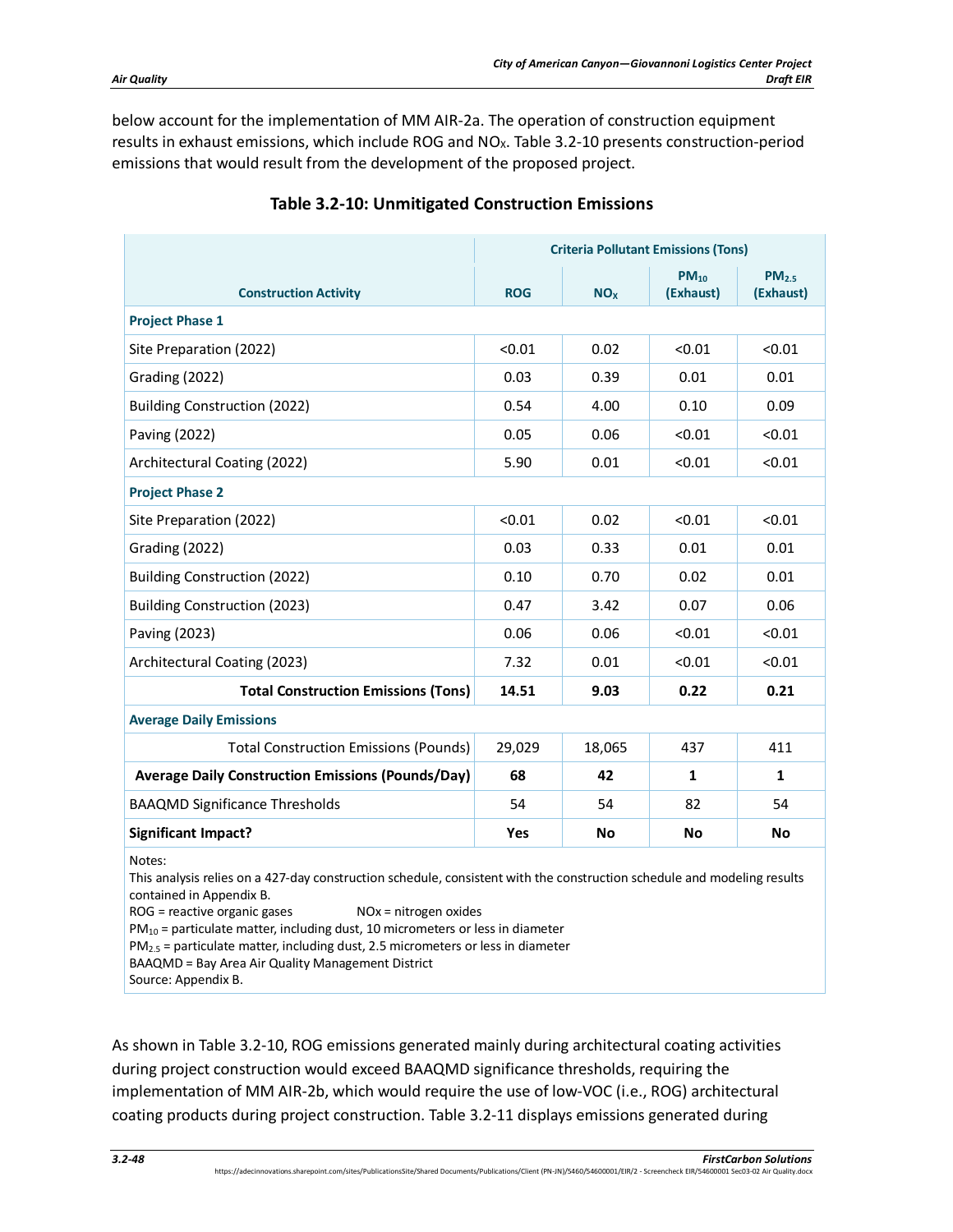project construction incorporating the implementation of MM AIR-2b. As shown therein, MM AIR-2b would reduce ROG emissions to below the applicable BAAQMD significance thresholds during project construction by implementing the use of architectural coating products that contain no greater than 50 grams of VOC (i.e., ROG) per liter of product. As a result, MM AIR-2b would result in reducing ROG emissions from 68 average pounds per day to 33 average pounds per day, which is below the BAAQMD significance threshold of 54 pounds per day for ROG emissions during project construction. Therefore, project construction emissions would be less than significant with the implementation of MMs AIR-2a and AIR-2b.

<span id="page-48-0"></span>

|                                                          | <b>Criteria Pollutant Emissions (Tons)</b> |                       |                        |                                |  |
|----------------------------------------------------------|--------------------------------------------|-----------------------|------------------------|--------------------------------|--|
| <b>Construction Activity</b>                             | <b>ROG</b>                                 | <b>NO<sub>x</sub></b> | $PM_{10}$<br>(Exhaust) | PM <sub>2.5</sub><br>(Exhaust) |  |
| <b>Project Phase 1</b>                                   |                                            |                       |                        |                                |  |
| Site Preparation (2022)                                  | < 0.01                                     | 0.02                  | < 0.01                 | < 0.01                         |  |
| Grading (2022)                                           | 0.03                                       | 0.39                  | 0.01                   | 0.01                           |  |
| <b>Building Construction (2022)</b>                      | 0.54                                       | 4.00                  | 0.10                   | 0.09                           |  |
| Paving (2022)                                            | 0.05                                       | 0.06                  | < 0.01                 | < 0.01                         |  |
| Architectural Coating (2022)                             | 2.59                                       | 0.01                  | < 0.01                 | < 0.01                         |  |
| <b>Project Phase 2</b>                                   |                                            |                       |                        |                                |  |
| Site Preparation (2022)                                  | < 0.01                                     | 0.02                  | < 0.01                 | < 0.01                         |  |
| Grading (2022)                                           | 0.03                                       | 0.33                  | 0.01                   | 0.01                           |  |
| <b>Building Construction (2022)</b>                      | 0.10                                       | 0.70                  | 0.02                   | 0.01                           |  |
| <b>Building Construction (2023)</b>                      | 0.47                                       | 3.42                  | 0.07                   | 0.06                           |  |
| Paving (2023)                                            | 0.06                                       | 0.06                  | < 0.01                 | < 0.01                         |  |
| Architectural Coating (2023)                             | 3.22                                       | 0.01                  | < 0.01                 | < 0.01                         |  |
| <b>Total Construction Emissions (Tons)</b>               | 7.09                                       | 9.03                  | 0.22                   | 0.21                           |  |
| <b>Average Daily Emissions</b>                           |                                            |                       |                        |                                |  |
| <b>Total Construction Emissions (Pounds)</b>             | 14,190                                     | 18,065                | 437                    | 411                            |  |
| <b>Average Daily Construction Emissions (Pounds/Day)</b> | 33                                         | 42                    | 1                      | 1                              |  |
| <b>BAAQMD Significance Thresholds</b>                    | 54                                         | 54                    | 82                     | 54                             |  |
| <b>Significant Impact?</b>                               | <b>No</b>                                  | <b>No</b>             | <b>No</b>              | <b>No</b>                      |  |

# **Table 3.2-11: Mitigated Construction Emissions**

Notes:

This analysis relies on a 427-day construction schedule, consistent with the construction schedule and modeling results contained in Appendix B.

 $ROG =$  reactive organic gases  $NO_X =$  nitrogen oxides

 $PM_{10}$  = particulate matter, including dust, 10 micrometers or less in diameter

PM2.5 = particulate matter, including dust, 2.5 micrometers or less in diameter

BAAQMD = Bay Area Air Quality Management District

Source: Appendix B.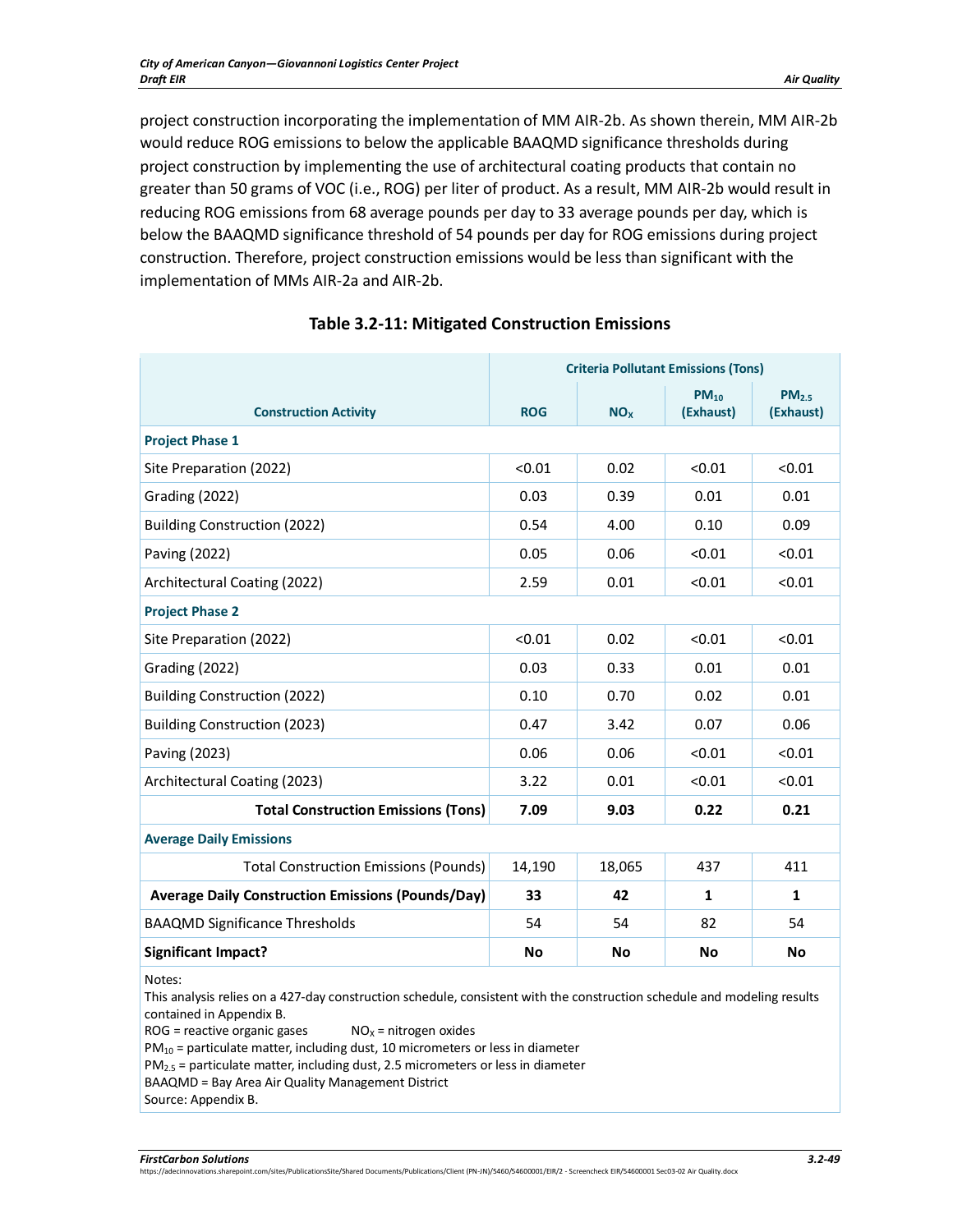## **Operation**

# *Operational Air Pollutant Emissions: ROG, NOX, PM10, PM2.5*

Operational emissions would include area, energy, and mobile sources. Area sources would include emissions from architectural coatings, consumer products, and landscape equipment. Energy sources include emissions from the combustion of natural gas for water heaters and other heat sources. Mobile sources include exhaust and road dust emissions from the automobiles that would travel to and from the project site. Mobile sources also include exhaust from trailer-mounted TRUs which would accompany any freight truck carrying refrigerated goods. Stationary sources include emissions from stationary source equipment, such as backup generators, that would require a permit issued by the BAAQMD. Pollutants of concern include ROG,  $NO<sub>X</sub>$ , PM<sub>10</sub>, and PM<sub>2.5</sub>.

Project operations were analyzed at full buildout immediately following the completion of construction for Phase 2 in August 2023 as a conservative estimate of operational emissions beginning in the earliest year of full operation. According to the Traffic Impact Study (TIS) prepared for the proposed project,  $^{26}$  $^{26}$  $^{26}$  during full operation, the proposed project is expected to generate an estimated 528 daily truck trips and 2,832 daily passenger vehicle trips. According to the site plan set for the proposed project, dated November 11, 2020, Phase 1 of the proposed project would construct a warehouse that will connect to the existing railroad bordering the eastern boundary of the project site. Because of the lack of information regarding the potential future tenants, the proposed warehouse space is analyzed for a cold storage scenario and a dry storage scenario.

The cold storage project scenario would also include the operation of TRUs. In the absence of specific project information, all TRUs analyzed herein utilize weighted averages for emission factors retrieved from the ARB's OFFROAD2017 database for in-state truck TRUs, in-state van TRUs, in-state gen-set TRUs, in-state trailer TRUs, out-of-state gen-set TRUs, out-of-state trailer TRUs, and locomotive TRUs, all utilizing aggregate horsepower bins. These vehicle categories were selected as they encompass all possible TRU emission factors contained in the ARB's OFFROAD2017 database. As each truck is assumed to be accompanied by a TRU under the cold storage scenario and each of the 528 truck trips is one-way, this analysis assumes a truck and TRU population of 266. Each TRU is assumed to spend an average of four hours running on-site for unloading and loading purposes, $27$  and an average of two hours off-site traveling to and from the Port of Oakland—the closest major freight origin.

Furthermore, in the absence of more specific information, the locomotive emission estimates contained herein assume a monthly average of 500,000 ton-miles of product and material locomotive deliveries. Assuming an average travel distance of 50 miles and an average loaded railcar weight of 65 tons,<sup>[28](#page-49-2)</sup> this would represent nearly two loaded, 20-railcar locomotive deliveries per week.

<span id="page-49-0"></span><sup>&</sup>lt;sup>26</sup> W-Trans. 2021. Traffic Impact Study for the Giovannoni Logistics Center. March 11.

<span id="page-49-1"></span><sup>&</sup>lt;sup>27</sup> California Air Resources Board (ARB). 2021. Appendix I Health Analyses: Transport Refrigeration Units. Website: https://ww3.arb.ca.gov/board/rulemaking/tru2021/appi.pdf. Accessed August 19, 2021.

<span id="page-49-2"></span><sup>&</sup>lt;sup>28</sup> United States Department of Transportation (USDOT). Bureau of Transportation Statistics. 2012. Railcar Weights. Website: https://www.bts.gov/archive/publications/transportation\_statistics\_annual\_report/2003/chapter\_02/railcar\_weights#:~:text=The% 20average%20weight%20of%20a,trends%20among%20selected%20freight%20commodities. Accessed August 2, 2021.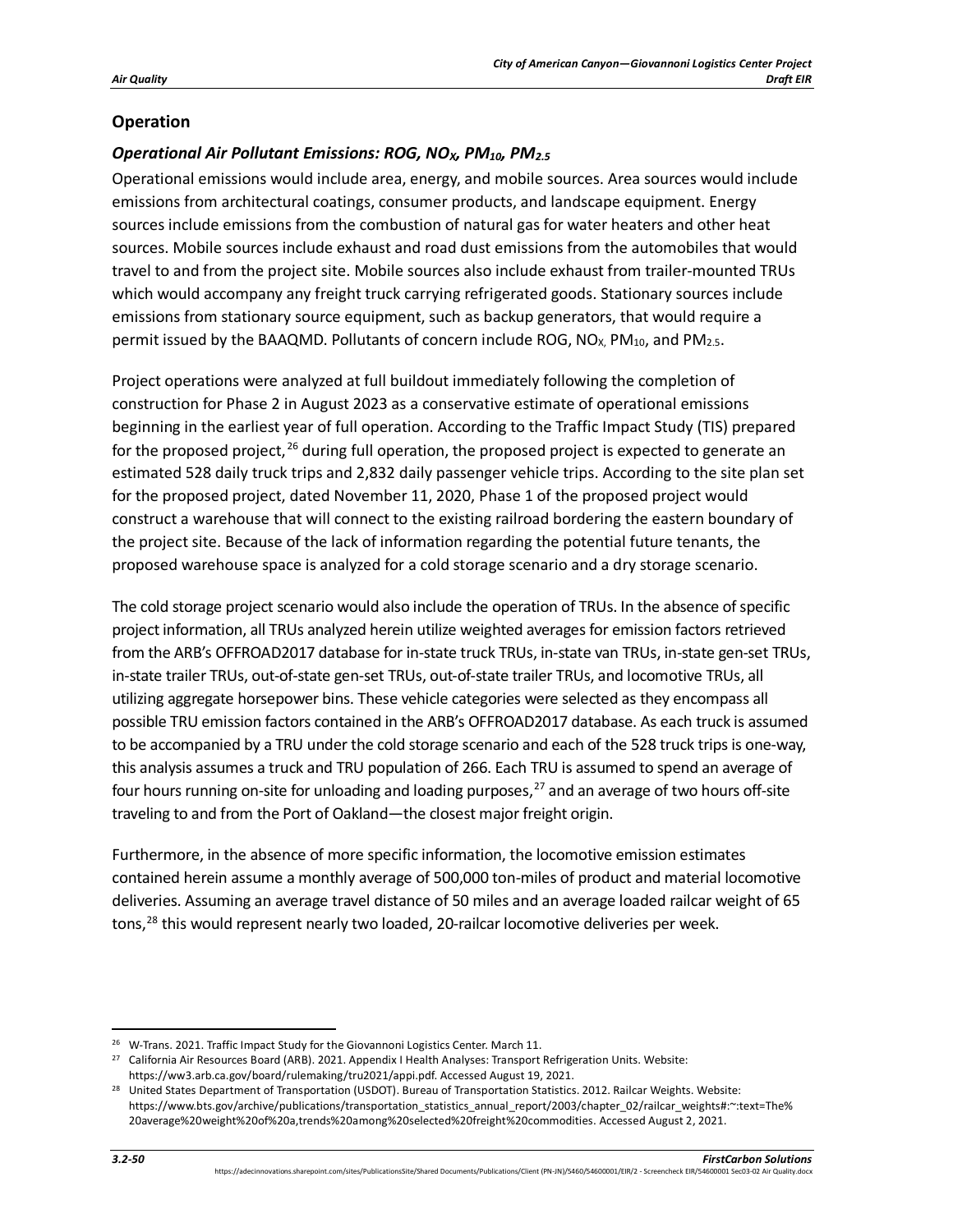Operational emission estimates for the proposed project are contained in [Table 3.2-12.](#page-50-0) For detailed assumptions used to estimate emissions, see Appendix B.

<span id="page-50-0"></span>

|                                              | <b>ROG</b>               | NO <sub>x</sub> | PM <sub>10</sub> Total | PM <sub>2.5</sub> Total |  |  |
|----------------------------------------------|--------------------------|-----------------|------------------------|-------------------------|--|--|
| <b>Emissions Source</b>                      | <b>Tons per Year</b>     |                 |                        |                         |  |  |
| <b>Dry Storage Project Scenario</b>          |                          |                 |                        |                         |  |  |
| Area                                         | 10.93                    | < 0.01          | < 0.01                 | < 0.01                  |  |  |
| Energy                                       | 0.04                     | 0.40            | 0.03                   | 0.03                    |  |  |
| Mobile-Passenger Vehicles                    | 0.83                     | 0.90            | 3.07                   | 0.83                    |  |  |
| Mobile-Trucks                                | 0.92                     | 36.51           | 1.17                   | 0.59                    |  |  |
| Mobile-Locomotives                           | <b>ND</b>                | 1.68            | 0.04                   | 0.04                    |  |  |
| Mobile-TRUs                                  | $\overline{\phantom{0}}$ |                 | —                      | —                       |  |  |
| Stationary                                   | 0.01                     | 0.04            | < 0.01                 | < 0.01                  |  |  |
| Total (tons/year)                            | 12.74                    | 39.54           | 4.32                   | 1.49                    |  |  |
| <b>Significance Threshold</b><br>(Tons/Year) | 10                       | 10              | 15                     | 10                      |  |  |
| <b>Exceeds Significance</b><br>Threshold?    | Yes                      | Yes             | No                     | No                      |  |  |
| Total Average (pounds/day)                   | 70                       | 217             | 24                     | 8                       |  |  |
| <b>Significance Threshold</b><br>(Tons/Year) | 54                       | 54              | 82                     | 54                      |  |  |
| <b>Exceeds Significance</b><br>Threshold?    | Yes                      | Yes             | <b>No</b>              | <b>No</b>               |  |  |
| <b>Cold Storage Project Scenario</b>         |                          |                 |                        |                         |  |  |
| Area                                         | 10.93                    | < 0.01          | < 0.01                 | < 0.01                  |  |  |
| Energy                                       | 0.05                     | 0.44            | 0.03                   | 0.03                    |  |  |
| Mobile-Passenger Vehicles                    | 0.83                     | 0.90            | 3.07                   | 0.83                    |  |  |
| Mobile-Trucks                                | 0.92                     | 36.51           | 1.17                   | 0.59                    |  |  |
| Mobile-Locomotives                           | <b>ND</b>                | 1.68            | 0.04                   | 0.04                    |  |  |
| Mobile-TRUs                                  | 3.71                     | 31.15           | 0.43                   | 0.40                    |  |  |
| Stationary                                   | 0.01                     | 0.04            | < 0.01                 | < 0.01                  |  |  |
| Total (tons/year)                            | 16.46                    | 70.73           | 4.76                   | 1.89                    |  |  |
| <b>Significance Threshold</b><br>(Tons/Year) | 10                       | ${\bf 10}$      | 15                     | ${\bf 10}$              |  |  |

# **Table 3.2-12: Unmitigated Operational Emissions**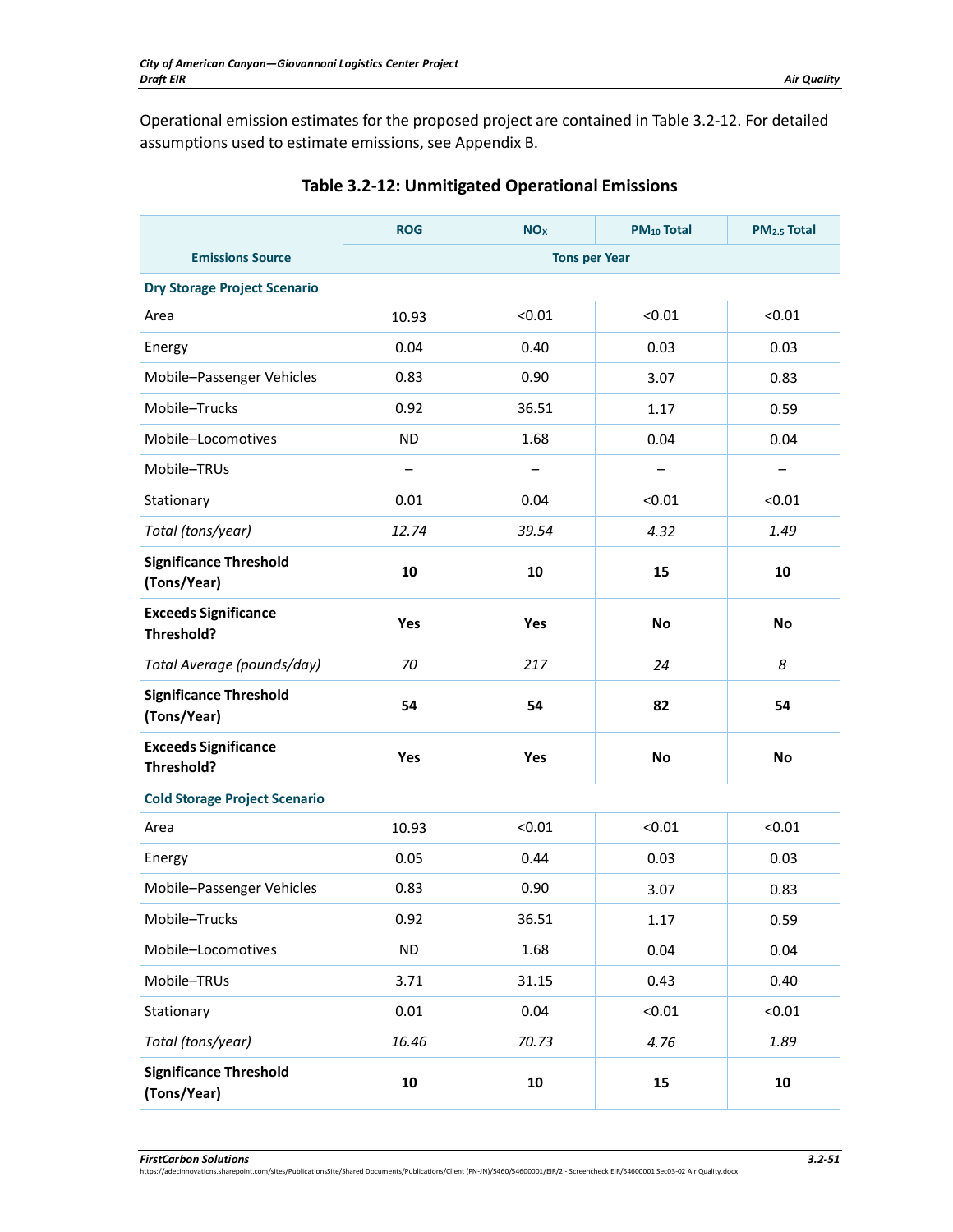|                                              | <b>ROG</b> | <b>NO<sub>x</sub></b> | PM <sub>10</sub> Total | PM <sub>2.5</sub> Total |
|----------------------------------------------|------------|-----------------------|------------------------|-------------------------|
| <b>Emissions Source</b>                      |            | <b>Tons per Year</b>  |                        |                         |
| <b>Exceeds Significance</b><br>Threshold?    | Yes        | <b>Yes</b>            | <b>No</b>              | No                      |
| Total Average (pounds/day)                   | 90         | 388                   | 26                     | 10                      |
| <b>Significance Threshold</b><br>(Tons/Year) | 54         | 54                    | 82                     | 54                      |
| <b>Exceeds Significance</b><br>Threshold?    | Yes        | Yes                   | No                     | No                      |

Notes:

1 Totals may not add up due to rounding. Calculations use unrounded results. 365 working days per year is assumed to estimate average daily emission rates.

 $\text{lb.} = \text{pounds}$  ROG = reactive organic gases  $\text{NO}_X = \text{oxides}$  of nitrogen

 $PM_{10}$  = particulate matter 10 microns in diameterPM<sub>2.5</sub> = particulate matter 2.5 microns in diameter ND = No Data

Source: CalEEMod Output (see Appendix B).

[Table 3.2-12](#page-50-0) indicates that the proposed project would result in operational-related criteria air pollutants or ozone precursors which would exceed the BAAQMD's thresholds of significance, specifically with respect to ROG and  $NO<sub>x</sub>$  emissions. As area sources would generate the majority of operational ROG emissions, MM AIR-2c would be required to ensure the use of low-VOC architectural coatings for any reapplication of paints and coatings and the use of electric landscaping equipment, including chainsaws, lawnmowers, and leaf blowers during project operation. In addition, as the trucking fleet would generate the majority of operational  $NO<sub>x</sub>$  emissions, MM AIR-2d would be required to ensure that a more fuel-efficient, lower-emission trucking fleet—one which demonstrates a model year 2014 or newer for all heavy-duty trucks upon first implementation—is utilized during project operation. Model year 2014 was selected because it is the first homogenous model year for a trucking fleet in Napa County to demonstrate a reduction in  $NO<sub>x</sub>$  emissions when compared with unmitigated emission estimates. This is considered a feasible trucking mitigation measure as the ARB's Truck and Bus Regulation<sup>[29](#page-51-0)</sup> would otherwise require trucks greater than a 26,000-pound gross vehicle weight rating which operate in California be no older than 2010 model year by the time the proposed project would become operational in 2023. This would allow the proposed project to utilize trucks which are 9 years old and would not constitute an infeasible financial burden.

[Table 3.2-13](#page-52-0) displays emissions generated by project operation with the implementation of MMs AIR-2c and AIR-2d. As shown therein, under a dry storage scenario, implementation of MM AIR-2c would result in a reduction of ROG emissions during project operation from approximately 13 tons per year and 70 average pounds per day to approximately 12 tons per year and 64 average pounds per day, which exceed the BAAQMD significance thresholds for ROG emissions of 10 tons per year

<span id="page-51-0"></span><sup>&</sup>lt;sup>29</sup> California Air Resources Board (ARB). 2019. Truck and Bus Regulation Compliance Requirement Overview. June 18. Website: https://www.arb.ca.gov/msprog/onrdiesel/documents/fsregsum.pdf?\_ga=2.176823522.653555524.1631722616- 611272733.1590599157. Accessed September 16, 2021.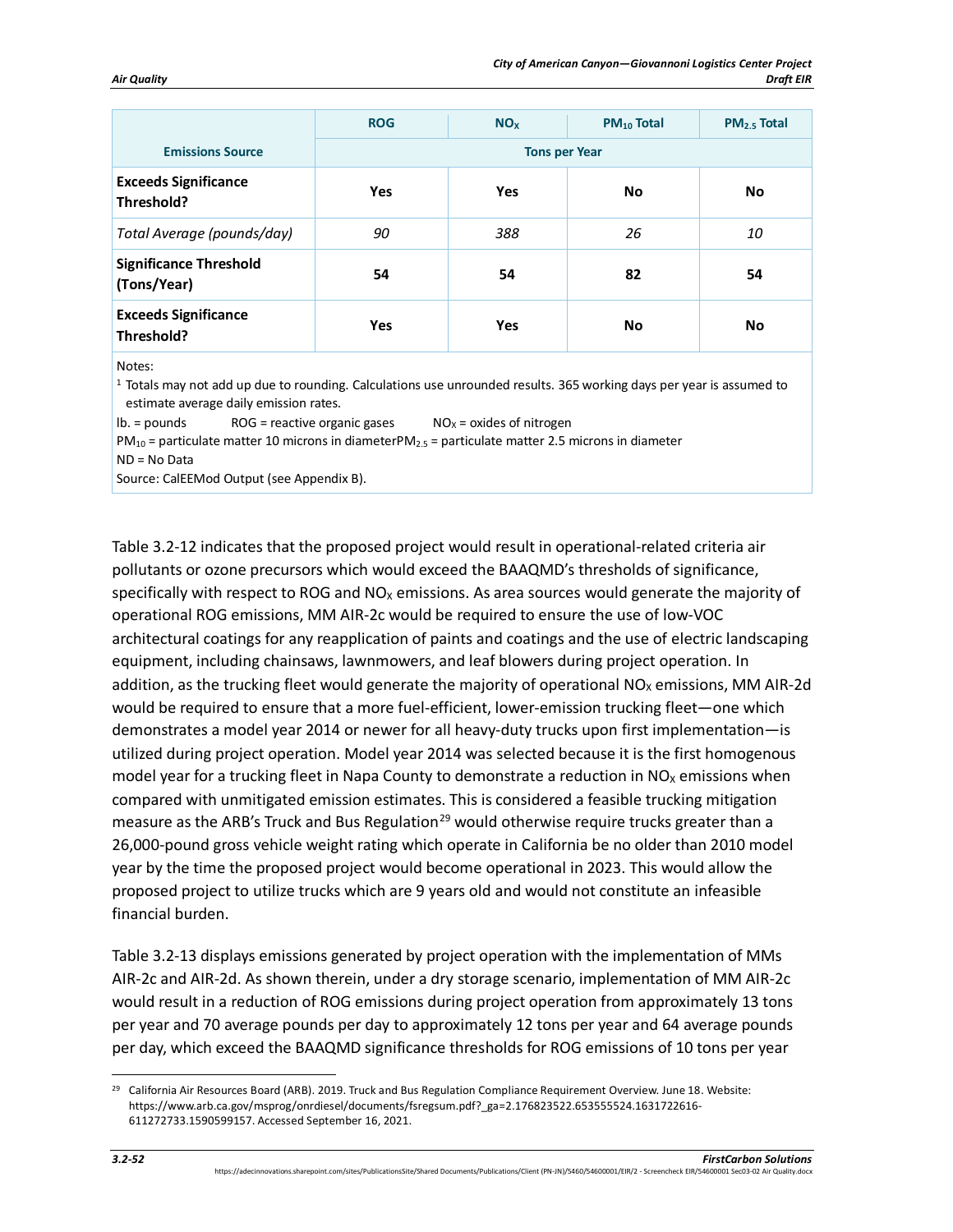and 54 average pounds per day. Under a cold storage scenario, implementation of MM AIR-2c would result in a reduction of ROG emissions during project operation from approximately 16 tons per year and 90 average pounds per day to approximately 15 tons per year and 85 average pounds per day, which exceed the BAAQMD significance thresholds for ROG emissions of 10 tons per year and 54 average pounds per day.

Under a dry storage scenario, implementation of MM AIR-2d would result in a reduction of NO<sub>x</sub> emissions during project operation from approximately 40 tons per year and 217 average pounds per day to approximately 35 tons per year and 192 average pounds per day, which exceed the BAAQMD significance thresholds for  $NO<sub>x</sub>$  emissions of 10 tons per year and 54 average pounds per day. Under a cold storage scenario, implementation of MM AIR-2d would result in a reduction of  $NO<sub>X</sub>$ emissions during project operation from approximately 71 tons per year and 388 average pounds per day to approximately 66 tons per year and 362 average pounds per day, which exceed the BAAQMD significance thresholds for  $NO<sub>x</sub>$  emissions of 10 tons per year and 54 average pounds per day.

<span id="page-52-0"></span>

|                                              | <b>ROG</b>           | <b>NO<sub>x</sub></b> | <b>PM<sub>10</sub> Total</b> | PM <sub>2.5</sub> Total |  |  |  |
|----------------------------------------------|----------------------|-----------------------|------------------------------|-------------------------|--|--|--|
| <b>Emissions Source</b>                      | <b>Tons per Year</b> |                       |                              |                         |  |  |  |
| <b>Dry Storage Project Scenario</b>          |                      |                       |                              |                         |  |  |  |
| Area                                         | 10.18                | < 0.01                | < 0.01                       | < 0.01                  |  |  |  |
| Energy                                       | 0.04                 | 0.40                  | 0.03                         | 0.03                    |  |  |  |
| Mobile-Passenger Vehicles                    | 0.83                 | 0.90                  | 3.07                         | 0.83                    |  |  |  |
| Mobile-Trucks                                | 0.67                 | 31.93                 | 1.13                         | 0.56                    |  |  |  |
| Mobile-Locomotives                           | <b>ND</b>            | 1.68                  | 0.04                         | 0.04                    |  |  |  |
| Mobile-TRUs                                  |                      |                       |                              |                         |  |  |  |
| Stationary                                   | 0.01                 | 0.04                  | < 0.01                       | < 0.01                  |  |  |  |
| Total (tons/year)                            | 11.74                | 34.95                 | 4.28                         | 1.46                    |  |  |  |
| <b>Significance Threshold</b><br>(Tons/Year) | 10                   | 10                    | 15                           | 10                      |  |  |  |
| <b>Exceeds Significance</b><br>Threshold?    | Yes                  | Yes                   | <b>No</b>                    | <b>No</b>               |  |  |  |
| Total Average (pounds/day)                   | 64                   | 192                   | 23                           | 8                       |  |  |  |
| <b>Significance Threshold</b><br>(Tons/Year) | 54                   | 54                    | 82                           | 54                      |  |  |  |
| <b>Exceeds Significance</b><br>Threshold?    | Yes                  | Yes                   | <b>No</b>                    | <b>No</b>               |  |  |  |
| <b>Cold Storage Project Scenario</b>         |                      |                       |                              |                         |  |  |  |

# **Table 3.2-13: Mitigated Operational Emissions**

*FirstCarbon Solutions 3.2-53*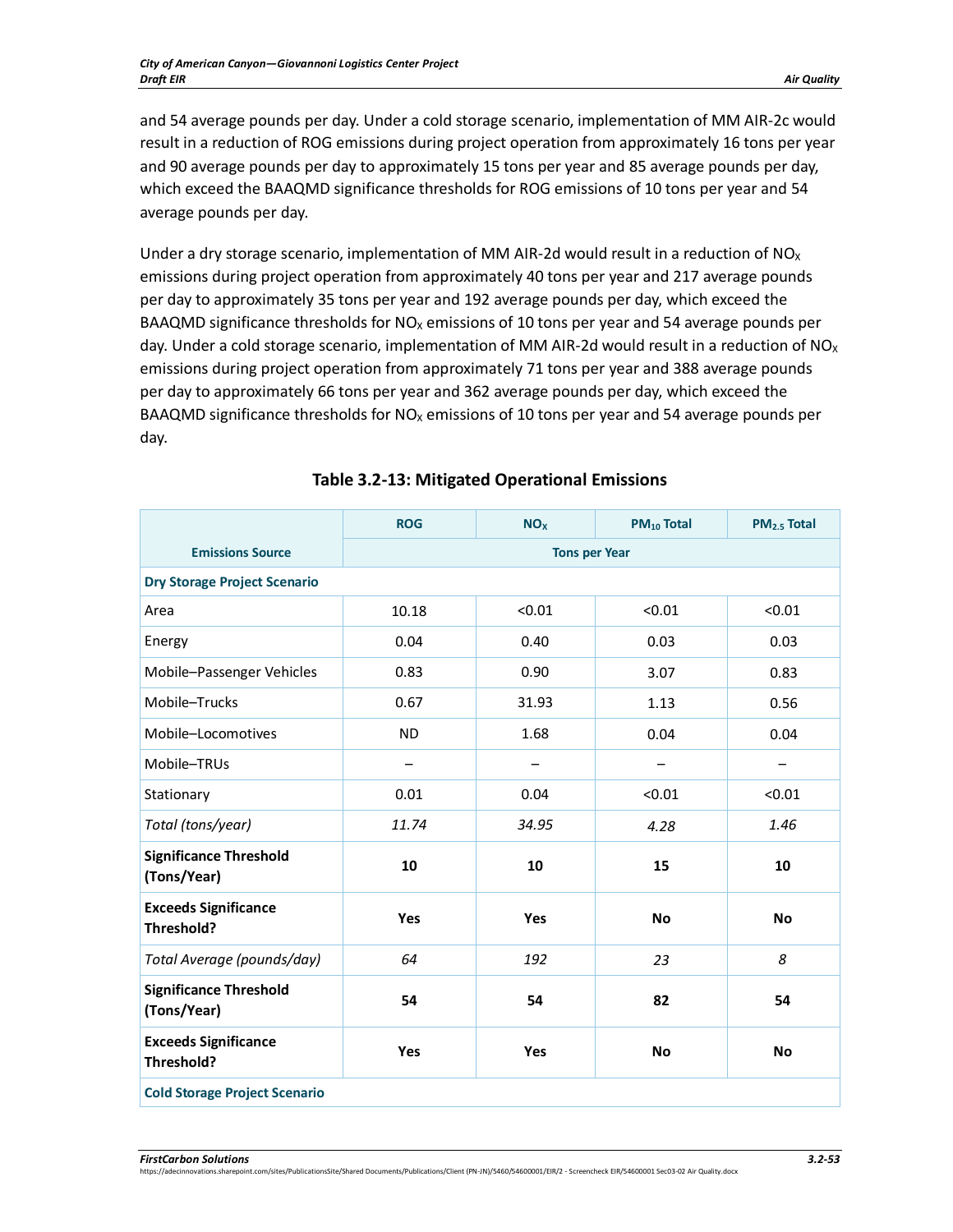|                                              | <b>ROG</b>           | <b>NO<sub>x</sub></b> | <b>PM10 Total</b> | PM <sub>2.5</sub> Total |  |
|----------------------------------------------|----------------------|-----------------------|-------------------|-------------------------|--|
| <b>Emissions Source</b>                      | <b>Tons per Year</b> |                       |                   |                         |  |
| Area                                         | 10.18                | < 0.01                | < 0.01            | < 0.01                  |  |
| Energy                                       | 0.05                 | 0.44                  | 0.03              | 0.03                    |  |
| Mobile-Passenger Vehicles                    | 0.83                 | 0.90                  | 3.07              | 0.83                    |  |
| Mobile-Trucks                                | 0.67                 | 31.93                 | 1.13              | 0.56                    |  |
| Mobile-Locomotives                           | <b>ND</b>            | 1.68                  | 0.04              | 0.04                    |  |
| Mobile-TRUs                                  | 3.71                 | 31.15                 | 0.43              | 0.40                    |  |
| Stationary                                   | 0.01                 | 0.04                  | < 0.01            | < 0.01                  |  |
| Total (tons/year)                            | 15.46                | 66.14                 | 4.71              | 1.86                    |  |
| <b>Significance Threshold</b><br>(Tons/Year) | 10                   | 10                    | 15                | 10                      |  |
| <b>Exceeds Significance</b><br>Threshold?    | Yes                  | Yes                   | <b>No</b>         | <b>No</b>               |  |
| Total Average (pounds/day)                   | 85                   | 362                   | 26                | 10                      |  |
| <b>Significance Threshold</b><br>(Tons/Year) | 54                   | 54                    | 82                | 54                      |  |
| <b>Exceeds Significance</b><br>Threshold?    | Yes                  | Yes                   | <b>No</b>         | <b>No</b>               |  |

Notes:

1 Totals may not add up due to rounding. Calculations use unrounded results. 365 working days per year is assumed to estimate average daily emission rates.

 $\text{lb.} = \text{pounds}$  ROG = reactive organic gases  $\text{NO}_X = \text{oxides of nitrogen}$ 

 $PM_{10}$  = particulate matter 10 microns in diameterPM<sub>2.5</sub> = particulate matter 2.5 microns in diameter

ND = No Data

Source: CalEEMod Output (see Appendix B).

As previously discussed, unmitigated project operation would result in ROG and  $NO<sub>x</sub>$  emissions which exceed BAAQMD significance thresholds. ROG emissions generated during project operation would principally be generated by consumer products, which cannot be sufficiently controlled by the proposed project due to the possible use of cleaning products, hairsprays, and other personal care products by employees. As ROG emissions generated under the control of the proposed project during project operation would principally be generated by the periodic reapplication of architectural coatings, MM AIR-2c would be required to ensure the use of low-VOC (i.e., ROG) architectural coating products that contain no more than 50 grams of VOC per liter of product to reduce the generation of ROG emissions during project operation. Additionally, as  $NO<sub>x</sub>$  emissions generated during project operation would principally be generated by the operation of the trucking fleet, irrespective of whether the fleet would accommodate the use of TRUs, MM AIR-2d would be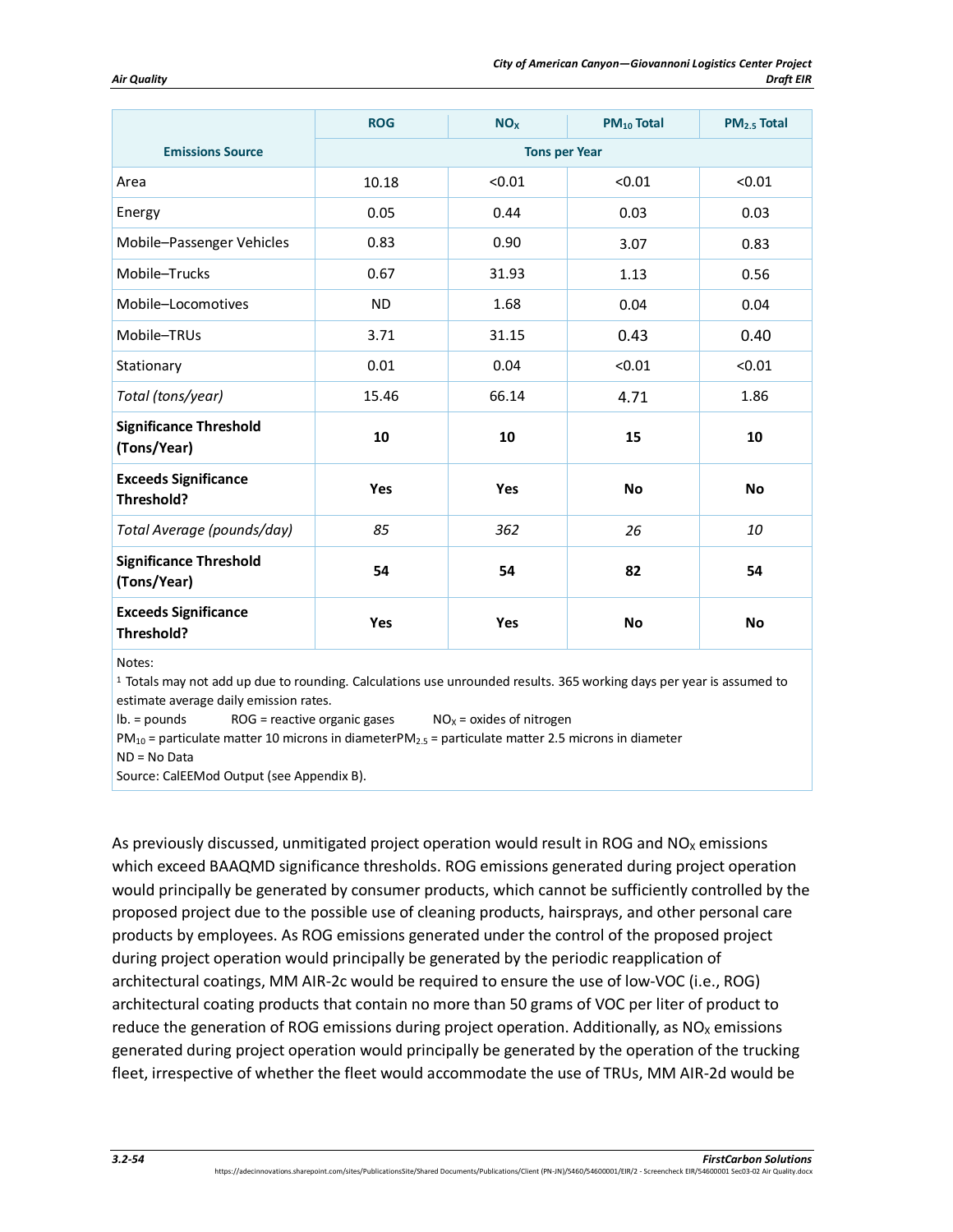required to ensure the trucking fleet accessing the project site would be comprised of vehicles no older than model year 2014 to reduce tailpipe  $NO<sub>x</sub>$  emissions.

It is important to note that the principal source for operational ROG emissions would be the use of consumer products by employees and visitors. Consumer products in this context consist of cleaning solvents and personal care products, such as hairspray. CalEEMod, Version 2020.4.0, utilizes a Statewide average VOC (i.e., ROG) per building square foot metric, irrespective of land use type, derived from the ARB's Statewide 2008 Consumer Product Inventory. [30](#page-54-0) Because of this assumption built into the emissions modeling, nonresidential land uses, such as the proposed project, are likely to result in fewer operational ROG emissions generated by the use of consumer products than what is demonstrated in this analysis. Nonetheless, more accurate information is not available for the use of consumer products during project operation, thus this assumption must be relied upon for purposes of this analysis. In addition, because consumer products would be consumed by employees and visitors on-site and the use of those products would not be under the control of the property owner or tenant, consumer products cannot be guaranteed to be regulated through mitigation. As such, mitigation targeting the use of consumer products was omitted from this analysis.

## *Operational Carbon Monoxide Hotspot*

The CO emissions from traffic generated by the proposed project are a concern at the local level. Congested intersections can result in high, localized concentrations of CO.

The BAAQMD recommends a screening analysis to determine whether a project has the potential to contribute to a CO hotspot. The screening criteria identify when site-specific CO dispersion modeling is necessary. The proposed project would result in a less than significant impact to air quality for local CO if all the following screening criteria are met:

- 1. The project is consistent with an applicable congestion management program established by the county congestion management agency for designated roads or highways, regional transportation plan, and local congestion management agency plans; and
- 2. The project traffic would not increase traffic volumes at affected intersections to more than 44,000 vehicles per hour; and
- 3. The project traffic would not increase traffic volumes at affected intersections to more than 24,000 vehicles per hour where vertical and/or horizontal mixing is substantially limited (e.g., tunnel, parking garage, bridge underpass, natural or urban street canyon, below-grade roadway).

As indicated in the TIS prepared for the proposed project, $31$  no intersections impacted by the proposed project would experience traffic volumes of 44,000 vehicles per hour. According to the TIS, the study intersection which would experience the most traffic volume during the 'Existing Plus Project Traffic Volumes' scenario during AM and PM peak-hours would be the intersection of South

*FirstCarbon Solutions 3.2-55* https://adecinnovations.sharepoint.com/sites/PublicationsSite/Shared Documents/Publications/Client (PN-JN)/5460/54600001/EIR/2 - Screencheck EIR/54600001 Sec03-02 Air Quality.docx

<span id="page-54-0"></span><sup>&</sup>lt;sup>30</sup> California Air Pollution Control Officers Association (CAPCOA). 2021. CalEEMod Appendix E Technical Source Documentation. Website: http://www.aqmd.gov/docs/default-source/caleemod/user-guide-2021/appendix-e2020-4-0.pdf?sfvrsn=6. Accessed December 15, 2021.

<span id="page-54-1"></span><sup>&</sup>lt;sup>31</sup> W-Trans. 2021. Traffic Impact Study for the Giovannoni Logistics Center. March 11.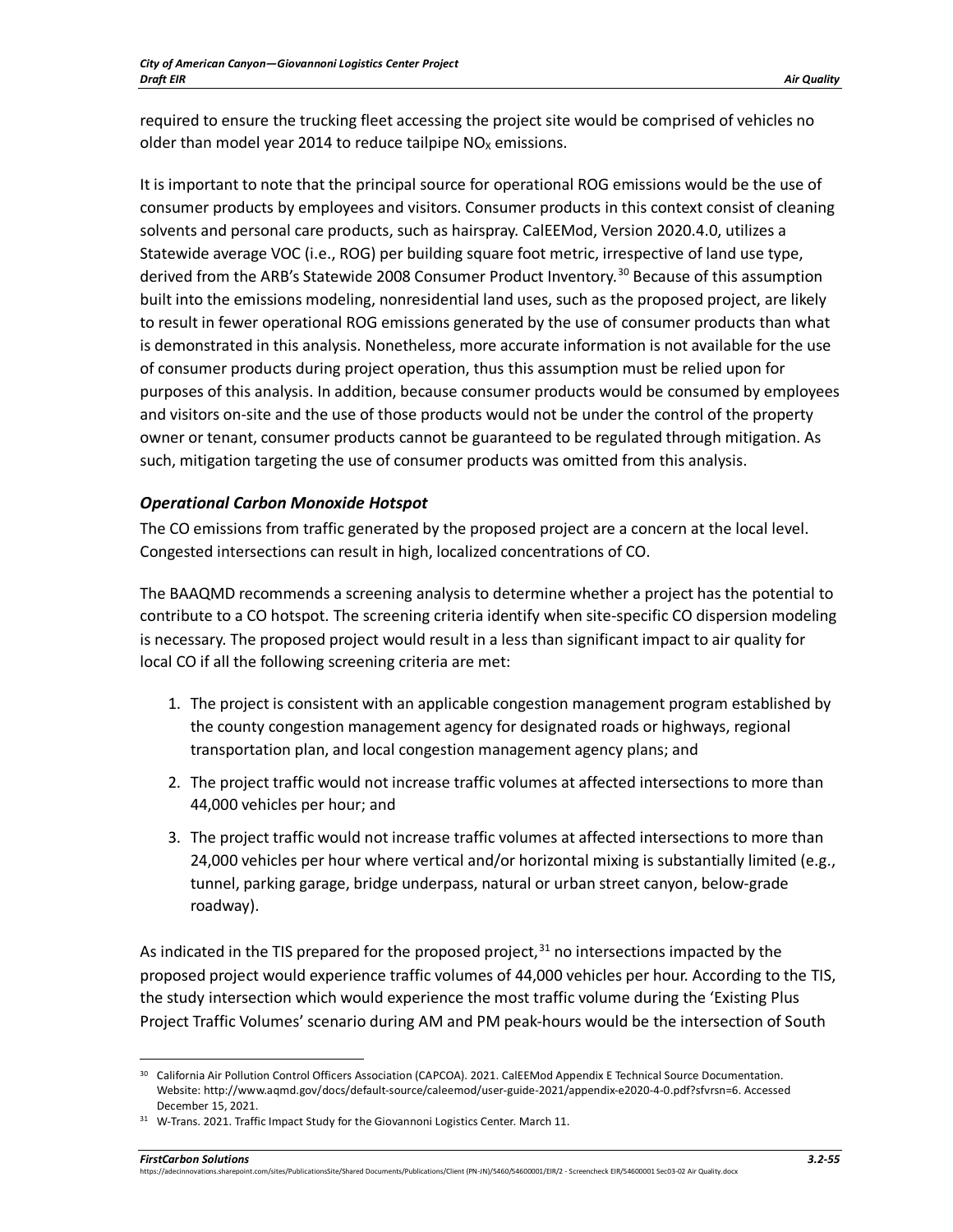Kelly Road and CA-29. As discussed therein, that intersection would experience an estimated 3,622 AM peak-hours vehicle trips and 3,338 PM peak-hour vehicle trips with the implementation of the proposed project. Therefore, the proposed project would not result in any nearby intersection having peak-hour traffic volumes exceeding 44,000 vehicles per hour.

Nonetheless, CO hotspots can occur when a transportation facility's design or orientation prevents the adequate dispersion of CO emissions from vehicles, resulting in the accumulation of local CO concentrations. The design or orientation of a transportation facility that may prevent the dispersion of CO emissions include tunnels, parking garages, bridge underpasses, natural or urban canyons, below-grade roadways, or other features where vertical or horizontal atmospheric mixing is substantially limited. Adjacent roadways that would receive new vehicle trips generated by the proposed project do not include roadway segments where vertical or horizontal atmospheric mixing is substantially limited.

Finally, the proposed project would not conflict with a program, plan, ordinance, or policy of the circulation system, including transit, roadway, bicycle, and pedestrian facilities. As discussed in Section 3.12, Transportation, all studied roadway segments and intersections would operate at acceptable levels of service with traffic generated by the proposed project in combination with existing traffic levels. Additionally, as described in Section 3.12, Transportation, because the proposed project would operate at acceptable levels of service consistent with the City of American Canyon standards, then the proposed project would be consistent with an adopted congestion management program. Therefore, based on the above criteria, the proposed project would not exceed the CO screening criteria and would have a less than significant impact related to CO.

The proposed project would generate criteria pollutant and ozone precursor emissions during construction and operation. The BAAQMD does not have a bright-line emissions threshold for determining potentially significant impacts related to construction fugitive dust. Instead, the BAAQMD determines a project to result in a potentially significant impact if that project were not to implement construction BMPs to minimize the extent of fugitive dust emissions, such as soil erosion, sediment migration, roadway dust re-entrainment, and soil trackout, during project construction. In the absence of specific information related to the proposed project's intended implementation of construction BMPs to minimize fugitive dust emissions, the proposed project is assumed to not include any construction BMPs. Therefore, MM AIR-2a would be required to ensure implementation of construction BMPs recommended by the BAAQMD irrespective of the emissions reductions achieved by those BMPs.

Unmitigated project construction ROG emissions would exceed BAAQMD significance thresholds. Specifically, architectural coating activities during project construction would principally contribute to the exceedance. As such, MM AIR-2b would require project construction to utilize low-VOC (i.e., ROG) architectural coating products containing no greater than 50 grams of VOC per liter of product to reduce the generation of ROG emissions during architectural coating activities. Implementation of MM AIR-2b would result in reducing ROG emissions from 68 average pounds per day to 33 average pounds per day, which is below the BAAQMD significance threshold of 54 pounds per day for ROG emissions.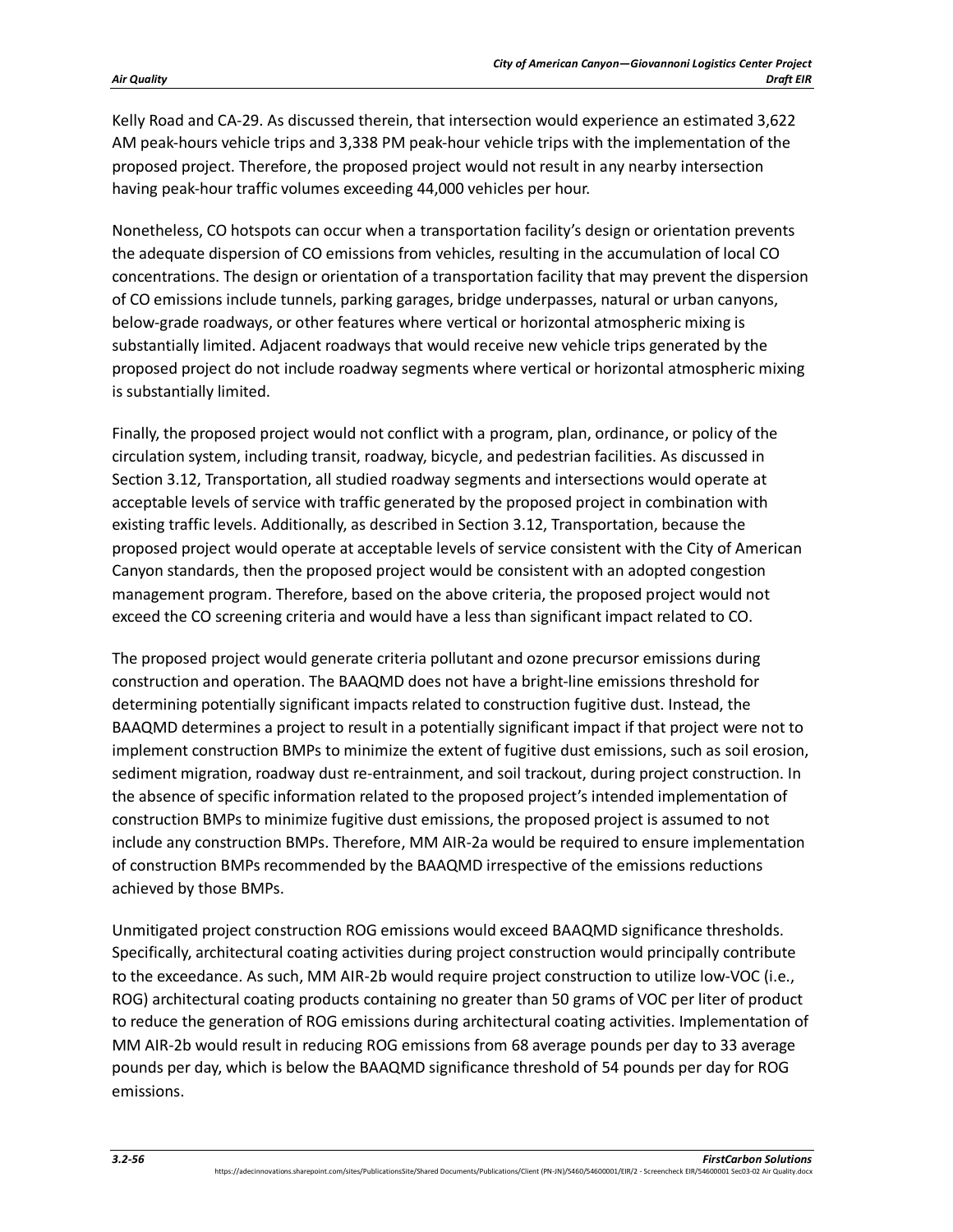Unmitigated project operation would result in ROG and  $NO<sub>X</sub>$  emissions which exceed BAAQMD significance thresholds. ROG emissions generated during project operation would principally be generated by consumer products, which cannot be sufficiently controlled by the proposed project due to the possible use of cleaning products, hairsprays, and other personal care products by employees. As ROG emissions generated under the control of the proposed project during project operation would principally be generated by the periodic reapplication of architectural coatings, MM AIR-2c would be required to ensure the use of low-VOC (i.e., ROG) architectural coating products that contain no more than 50 grams of VOC per liter of product to reduce the generation of ROG emissions during project operation. Additionally, as  $NO<sub>x</sub>$  emissions generated during project operation would principally be generated by the operation of the trucking fleet, irrespective of whether the fleet would accommodate the use of TRUs, MM AIR-2d would be required to ensure the trucking fleet accessing the project site would be comprised of vehicles no older than model year 2014 to reduce tailpipe  $NO<sub>x</sub>$  emissions.

Under a dry storage scenario, implementation of MM AIR-2c would result in a reduction of ROG emissions during project operation from approximately 13 tons per year and 70 average pounds per day to approximately 12 tons per year and 64 average pounds per day, which exceed the BAAQMD significance thresholds for ROG emissions of 10 tons per year and 54 average pounds per day. Under a cold storage scenario, implementation of MM AIR-2c would result in a reduction of ROG emissions during project operation from approximately 16 tons per year and 90 average pounds per day to approximately 15 tons per year and 85 average pounds per day, which exceed the BAAQMD significance thresholds for ROG emissions of 10 tons per year and 54 average pounds per day.

Under a dry storage scenario, implementation of MM AIR-2d would result in a reduction of NO<sub>x</sub> emissions during project operation from approximately 40 tons per year and 217 average pounds per day to approximately 35 tons per year and 192 average pounds per day, which exceed the BAAQMD significance thresholds for  $NO<sub>X</sub>$  emissions of 10 tons per year and 54 average pounds per day. Under a cold storage scenario, implementation of MM AIR-2d would result in a reduction of NO<sub>x</sub> emissions during project operation from approximately 71 tons per year and 388 average pounds per day to approximately 66 tons per year and 362 average pounds per day, which exceed the BAAQMD significance thresholds for  $NO<sub>x</sub>$  emissions of 10 tons per year and 54 average pounds per day.

Consequently, implementation of MM AIR-2a and MM AIR-2b would sufficiently reduce project construction emissions to less than significant levels; however, implementation of MM AIR-2c and MM AIR-2d would not be sufficient to reduce project operation emissions to less than significant levels. Therefore, the proposed project would generate emissions which exceed the BAAQMD's significance thresholds after the implementation of applicable and feasible mitigation and would result in a significant and unavoidable impact. Therefore, this impact would be significant unavoidable after implementation of identified mitigation.

# *Level of Significance Before Mitigation*

Potentially significant impact.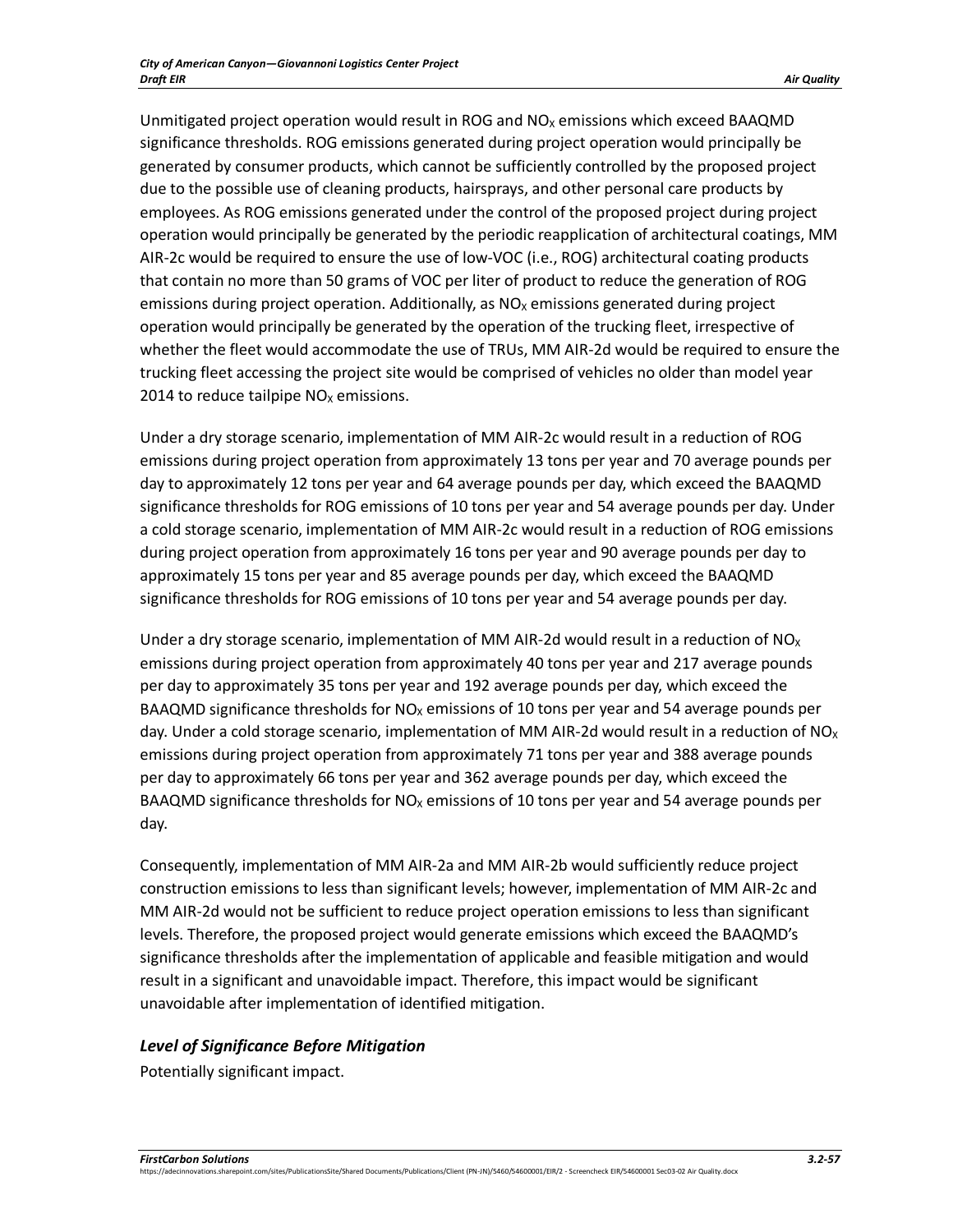#### *Mitigation Measures*

- **MM AIR-2a** The following Best Management Practices (BMPs), as recommended by the Bay Area Air Quality Management District (BAAQMD), shall be included in the design of the project and implemented during construction:
	- All active construction areas shall be watered at least two times per day.
	- All exposed non-paved surfaces (e.g., parking areas, staging areas, soil piles, graded areas, and access roads) shall be watered at least three times per day and/or non-toxic soil stabilizers shall be applied to exposed non-paved surfaces.
	- All haul trucks transporting soil, sand, or other loose material off-site shall be covered and/or shall maintain at least 2 feet of freeboard.
	- All visible mud or dirt tracked out onto adjacent public roads shall be removed using wet power vacuum street sweepers at least once per day. The use of dry power sweeping is prohibited.
	- All vehicle speeds on unpaved roads shall be limited to 15 miles per hour.
	- All roadways, driveways, and sidewalks to be paved shall be completed as soon as possible. Building pads shall be laid as soon as possible after grading unless seeding or soil binders are used.
	- Idling times shall be minimized either by shutting equipment off when not in use or reducing the maximum idling time to 5 minutes (as required by the California Airborne Toxics Control Measure (ATCM) Title 13, Section 2485 of California Code of Regulations). Clear signage regarding idling restrictions shall be provided for construction workers at all access points.
	- All construction equipment shall be maintained and properly tuned in accordance with manufacturer's specifications. All equipment shall be checked by a certified mechanic and determined to be running in proper condition prior to operation.
	- The prime construction contractor shall post a publicly visible sign with the telephone number and person to contact regarding dust complaints. The City and the construction contractor shall take corrective action within 48 hours. The BAAQMD's phone number shall also be visible to ensure compliance with applicable regulations.
- **MM AIR-2b** Prior to the issuance of grading or building permits, the project applicant shall provide the City with documentation demonstrating the use of "Low-VOC" architectural coatings during the proposed project's construction. "Low-VOC" architectural coatings used during project construction shall not exceed 50 grams of reactive organic gases (ROG) or volatile organic compounds (VOC) per liter of product.
- **MM AIR-2c** Prior to issuing any certificate of occupancy for the proposed project, the project applicant shall provide the City with documentation demonstrating the use of "Low-VOC" architectural coatings and electric landscaping equipment during the operation of the proposed project. "Low-VOC" architectural coatings used during project construction shall not exceed 50 grams of reactive organic gases (ROG) or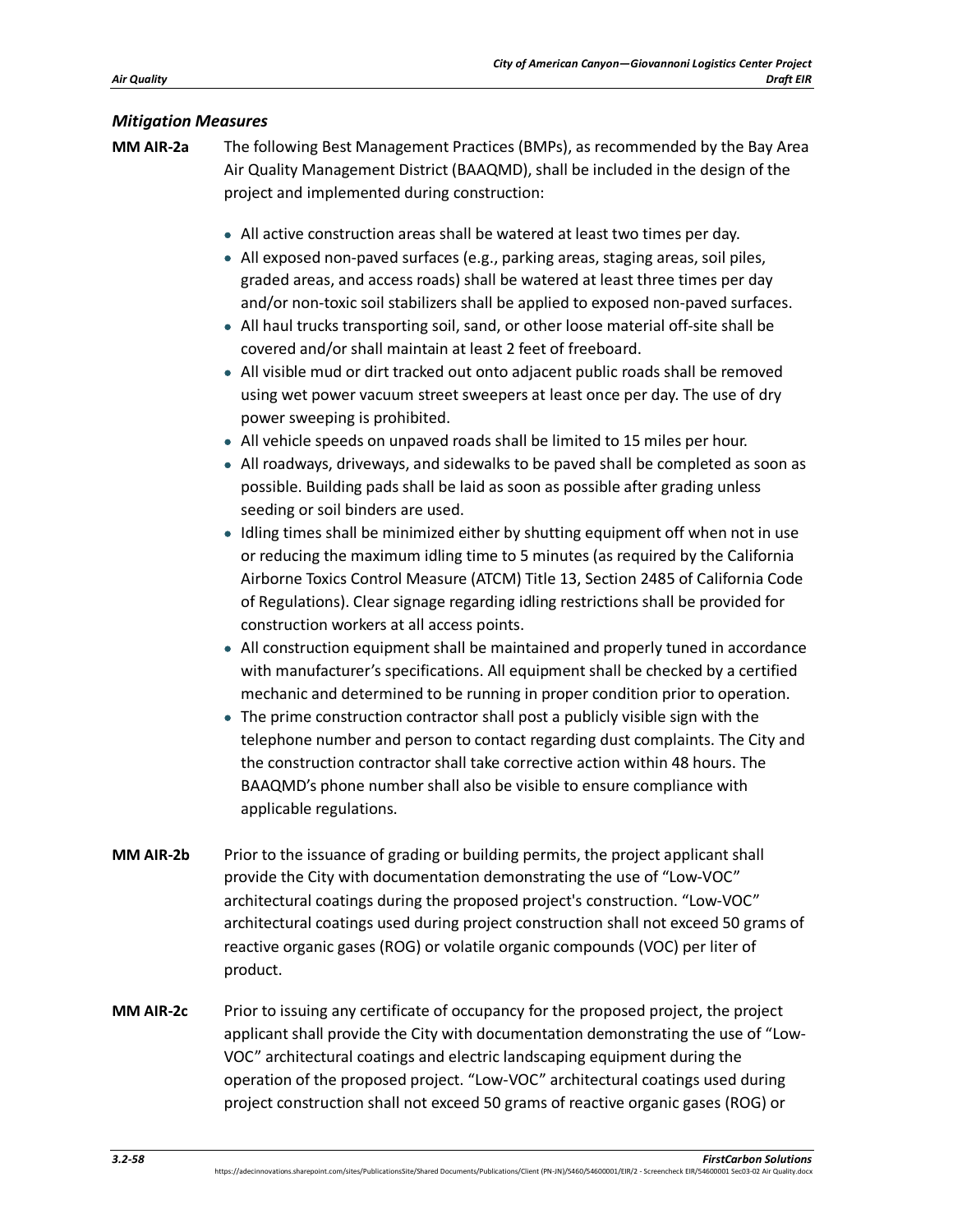volatile organic compounds (VOC) per liter of product. Landscaping equipment referred to in this requirement shall include lawnmowers, leaf blowers, and chainsaws.

**MM AIR-2d** Prior to issuing the certificate of occupancy for the proposed project, the project applicant shall provide the City with documentation demonstrating the use of a truck fleet that meets or exceeds model year 2014 for all heavy-duty trucks during operation of the proposed project. If the project applicant does not own the truck fleet that would be used during operation of the proposed project, the project applicant shall provide the City with documentation from the truck fleet owner or operator demonstrating that trucks utilized for operation of the proposed project will meet or exceed model year 2014. If any change occurs where a new truck fleet is utilized during operation of the proposed project, the project applicant shall provide the City with documentation demonstrating that the new truck fleet meets or exceeds this requirement.

> To monitor and ensure that trucks that meet a model year of 2014 or newer are used for the proposed project, the fleet operator shall maintain records of all trucks and equipment associated with the proposed project's operation and make these records available to the City upon request. Alternatively, the City may require periodic reporting and provision of written records by operators and conduct regular inspections of the records to the maximum extent feasible and practicable.

#### *Level of Significance After Mitigation*

Significant unavoidable impact.

#### **Sensitive Receptors Exposure to Pollutant Concentrations**

**Impact AIR-3: The proposed project would not expose sensitive receptors to substantial pollutant concentrations.**

#### *Impact Analysis*

The proposed project could expose sensitive receptors to elevated pollutant concentrations if it causes or contributes significantly to elevated pollutant concentration levels. As described in Section 3.2.2, Environmental Setting, beneat[h Table 3.2-6,](#page-14-0) the closest sensitive receptors include a single-family residence located approximately 200 feet south of the project site, as well as Calvary Baptist Christian Academy. Unlike regional emissions, localized emissions are typically evaluated in terms of air concentration rather than mass so they can be more readily correlated to potential health effects. As the proposed project would constitute the development of approximately 2.4 million square feet of industrial warehouse space and the operation of heavy-duty trucking fleets, a construction and operational HRA was prepared for the proposed project and is contained in Appendix B. The results of the HRA are summarized below.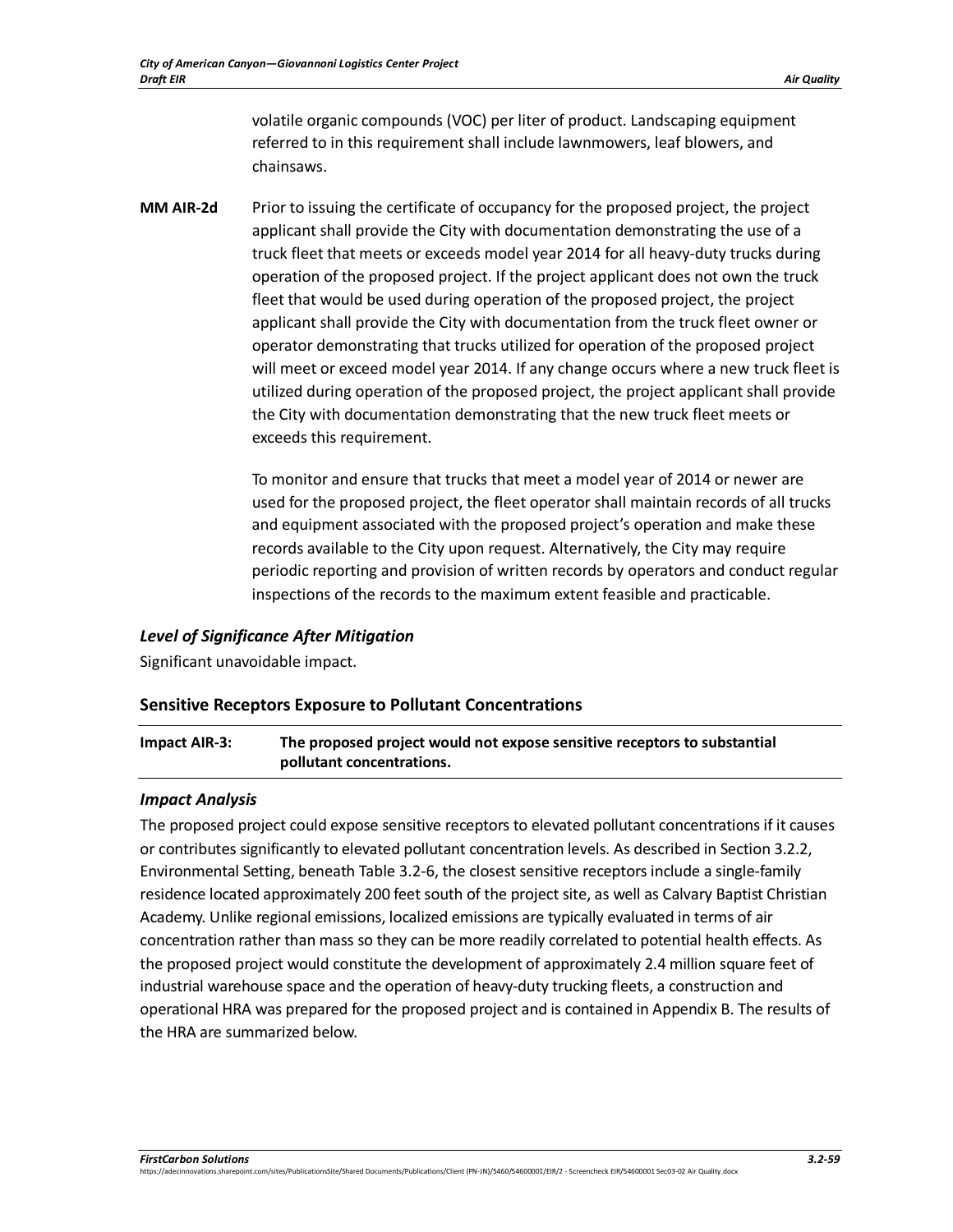#### *Construction and Operation*

#### **Construction and Operational Related Diesel Particulate Matter**

Because the proposed project could accommodate the construction and operation of 2.4 million square feet of cold storage space and the subsequent operation of TRUs in addition to truck and passenger vehicle activities, the HRA herein analyzes the cold storage project scenario as a conservative assessment. As shown in Table 3.2-14, health risks resulting from the construction and operation of a cold storage project scenario were found to be less than the BAAQMD's project-level significance thresholds.

[Table 3.2-14](#page-59-0) presents a summary of the results of the HRA prepared for the proposed project during project construction and operation. As previously discussed, the proposed project would develop Phase 1, which would become operational immediately following the completion of construction activities. As Phase 1 would become operational, Phase 2 of the proposed project would begin construction, resulting in an overlap of construction and operational emissions. As such, the HRA analyzes the proposed project's Phase 1 construction DPM emissions for the first year, Phase 1 operational and Phase 2 construction DPM emissions for the second year, and Phase 1 and 2 operational DPM emissions for the remainder of the 30-year exposure duration, consistent with the BAAQMD's Health Risk Assessment Guidelines.<sup>[32](#page-59-1)</sup> The HRA also analyzes the proposed project's Phase 1 construction DPM emissions for the first year; Phase 1 operational and Phase 2 construction DPM emissions for the second year; Phase 1 and 2 operational DPM emissions of school receptor exposure at the Calvary Baptist Christian Academy; and the proposed project's operational DPM emission concentrations for the remainder of the 13-year exposure duration for a K-12 school, consistent with the BAAQMD's Health Risk Assessment Guidelines.

Because the proposed project could accommodate the construction and operation of 2.4 million square feet of cold storage space and the subsequent operation of TRUs in addition to truck and passenger vehicle activities, the HRA herein analyzes the cold storage project scenario as a conservative assessment. As shown in [Table 3.2-14,](#page-59-0) health risks resulting from the construction and operation of a cold storage project scenario were found to be less than the BAAQMD's project-level significance thresholds.

| <b>Impact Scenario</b>                                  | Cancer Risk <sup>1</sup><br>(risk per million) | <b>Chronic Non-Cancer</b><br>Hazard Index <sup>2</sup> | <b>TAC Concentration<sup>3</sup></b><br>$(\mu$ g/m <sup>3</sup> ) |
|---------------------------------------------------------|------------------------------------------------|--------------------------------------------------------|-------------------------------------------------------------------|
| <b>Residential MIR Impact (Cold Storage Scenario)</b>   |                                                |                                                        |                                                                   |
| Scenario 1<br>(Phase 1 Construction)                    | 0.44                                           | < 0.01                                                 | < 0.01                                                            |
| Scenario 2<br>(Phase 2 Construction, Phase 1 Operation) | 1.44                                           | < 0.01                                                 | 0.01                                                              |
| Scenario 3<br>(Phase 1, Phase 2 Operation)              | 0.22                                           | 0.01                                                   | 0.04                                                              |

## <span id="page-59-0"></span>**Table 3.2-14: Summary of Construction Health Risks at the Maximum Impacted Receptor**

<span id="page-59-1"></span><sup>32</sup> Bay Area Air Quality Management District (BAAQMD). 2016. BAAQMD Air Toxics NSR Program Health Risk Assessment Guidelines. December. Website: https://www.baaqmd.gov/~/media/files/planning-and-research/permitmodeling/hra\_guidelines\_12\_7\_2016\_clean-pdf.pdf?la=en. Accessed September 16, 2021.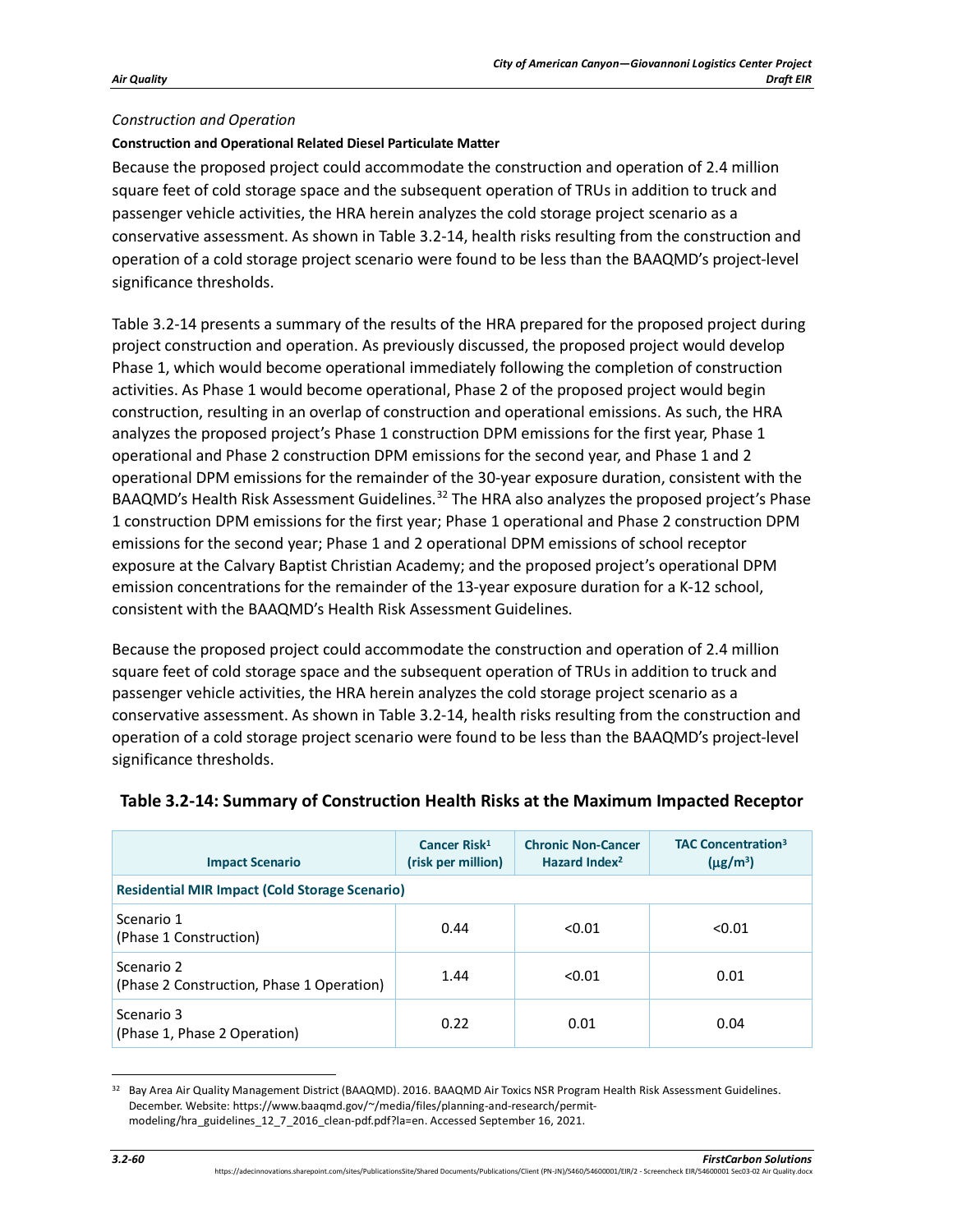| <b>Impact Scenario</b>                                  | Cancer Risk <sup>1</sup><br>(risk per million) | <b>Chronic Non-Cancer</b><br>Hazard Index <sup>2</sup> | <b>TAC Concentration<sup>3</sup></b><br>$(\mu$ g/m <sup>3</sup> ) |
|---------------------------------------------------------|------------------------------------------------|--------------------------------------------------------|-------------------------------------------------------------------|
| Total (30 Year Duration)                                | 2.10                                           | 0.01                                                   | 0.05                                                              |
| <b>Thresholds of Significance</b>                       | 10                                             | 1                                                      | 0.3                                                               |
| <b>Exceeds Individual Source Threshold?</b>             | No                                             | <b>No</b>                                              | No                                                                |
| <b>School MIR Impact (Cold Storage Scenario)</b>        |                                                |                                                        |                                                                   |
| Scenario 1<br>(Phase 1 Construction)                    | 0.01                                           | < 0.01                                                 | < 0.01                                                            |
| Scenario 2<br>(Phase 2 Construction, Phase 1 Operation) | 0.03                                           | < 0.01                                                 | < 0.01                                                            |
| Scenario 3<br>(Phase 1, Phase 2 Operation)              | < 0.20                                         | < 0.01                                                 | < 0.01                                                            |
| Total (30 Year Duration)                                | 0.24                                           | < 0.01                                                 | < 0.01                                                            |
| <b>Thresholds of Significance</b>                       | 10                                             | 1                                                      | 0.3                                                               |
| <b>Exceeds Individual Source Threshold?</b>             | <b>No</b>                                      | No                                                     | No                                                                |

Notes:

 $PM_{2.5}$  = particulate matter, including dust, 2.5 micrometers or less in diameter<br>REL = reference exposure level DPM = diesel particulate matter TAC = toxic air contaminants  $REL = reference$  exposure level  $DPM =$  diesel particulate matter

MIR = Maximally Impacted Sensitive Receptor  $\mu$ g/m<sup>3</sup> = micrograms per cubic meter

<sup>1</sup> Cancer risk is identified by multiplying the risk sum from HARP2 by 1,000,000.

<sup>2</sup> Chronic non-cancer hazard index was estimated by dividing the annual DPM concentration (as PM<sub>2.5</sub> exhaust) by the

DPM REL of 5  $\mu$ g/m<sup>3</sup>.<br><sup>3</sup> TAC concentration taken from AERMOD is always at the MIR identified from the project air dispersion models. The residential MIR was located at 38.20613°N -122.25739°E and the school MIR was identified as the Calvary Baptist Christian Academy.

Emissions Source: Appendix B.

Thresholds Source: Bay Area Air Quality Management District (BAAQMD). 2017. California Environmental Quality Act Air Quality Guidelines. May. Website: https://www.baaqmd.gov/~/media/files/planning-andresearch/ceqa/ceqa\_guidelines\_may2017-pdf.pdf?la=en. Accessed April 15, 2021.

As shown in [Table 3.2-14,](#page-59-0) the proposed project would not result in significant health impacts to the maximally impacted residential or school receptors under the cold storage scenario. Therefore, the proposed project would have a less than significant health risk impacts.

#### *Community Health Risk Assessment*

A community HRA was conducted in accordance with BAAQMD recommendations. The cumulative health risk values were determined by adding the health risk values from refined modeling of the proposed project to the screening-level health risk values from each individual stationary and mobile source within a 1,000-foot radius of the site. The HRA concluded that the main source of a cumulative community health risk within 1,000 of the project site are the existing sources. The analysis results presented in the HRA, contained in Appendix B, are shown in [Table 3.2-15.](#page-61-0) As shown therein, health risks to nearby sensitive receptors would not exceed the BAAQMD community health risk significance thresholds. As the proposed project did not result in an exceedance of project-level BAAQMD significance thresholds, the proposed project would not result in a potentially significant impact and the proposed project's impacts would not be cumulatively considerable. Therefore, this impact would be less than significant.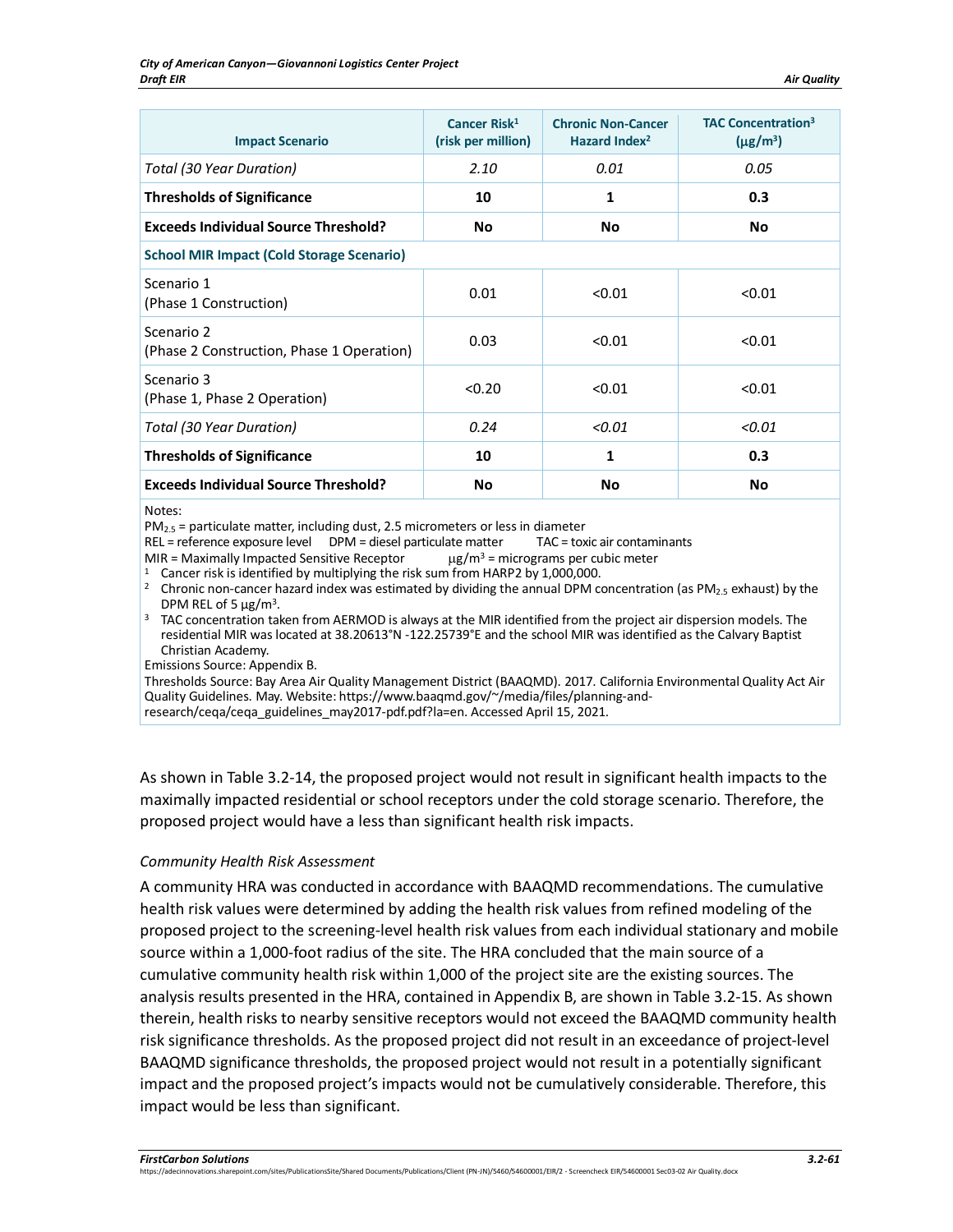| <b>Source</b>                                                           | <b>Source Type</b>                                                              | <b>Distance</b><br>from $MIR1$<br>(feet) | <b>Cancer Risk</b><br>(per million) | <b>Chronic</b><br>HI | PM <sub>2.5</sub><br><b>Concentration</b><br>$(\mu$ g/m <sup>3</sup> ) |
|-------------------------------------------------------------------------|---------------------------------------------------------------------------------|------------------------------------------|-------------------------------------|----------------------|------------------------------------------------------------------------|
| <b>Project</b>                                                          |                                                                                 |                                          |                                     |                      |                                                                        |
| <b>Residential MIR</b>                                                  | Diesel Construction<br>Equipment, Trucking<br>Fleets, and Passenger<br>Vehicles | 1,860                                    | 2.10                                | 0.01                 | 0.05                                                                   |
| <b>Existing Stationary Sources (BAAQMD Facility Number)<sup>2</sup></b> |                                                                                 |                                          |                                     |                      |                                                                        |
| California Stonecraft<br>Facility ID 24284                              | Polyester Resin<br>Operation                                                    | 1,455                                    | ND                                  | < 0.01               | ND                                                                     |
| William Kreysler and Assoc Inc<br>Facility ID 12852                     | Polyester Resin<br>Operation, Solvent<br>Cleaning                               | 1,440                                    | ND.                                 | < 0.01               | <b>ND</b>                                                              |
| City of American<br>Canyon/Accounts Payable<br>Facility ID 14432        | Generators                                                                      | 450                                      | 0.12                                | 0.00                 | 0.00                                                                   |
| All Bay Mill and Lumber Co<br>Facility ID 4793                          | Woodworking                                                                     | 2,085                                    | ND.                                 | <b>ND</b>            | 0.11                                                                   |
| Ikea<br>Facility ID 200845                                              | Generators                                                                      | 1,750                                    | 61.11                               | 0.02                 | 0.08                                                                   |
| <b>Roadways</b>                                                         |                                                                                 |                                          |                                     |                      |                                                                        |
| <b>Existing Local Roadway Network</b>                                   |                                                                                 |                                          | 0.11                                | <b>ND</b>            | < 0.01                                                                 |
| Rail                                                                    |                                                                                 |                                          |                                     |                      |                                                                        |
| Existing Rail Lines (California Northern Railroad)                      |                                                                                 | 140                                      | 4.87                                | <b>ND</b>            | 0.01                                                                   |
| <b>Freeways</b>                                                         |                                                                                 |                                          |                                     |                      |                                                                        |
| Existing Freeways (Highway 29)                                          | 225                                                                             | 5.58                                     | <b>ND</b>                           | 0.10                 |                                                                        |
| <b>Cumulative Health Risks</b>                                          |                                                                                 |                                          |                                     |                      |                                                                        |
| <b>Cumulative Maximum with Project DPM Emissions</b>                    |                                                                                 |                                          | 73.89                               | 0.03                 | 0.35                                                                   |
| <b>BAAQMD's Cumulative Thresholds of Significance</b>                   |                                                                                 |                                          | 100                                 | 10                   | 0.8                                                                    |
| Threshold Exceedance?                                                   |                                                                                 |                                          | No                                  | No                   | No                                                                     |
| Notes:                                                                  |                                                                                 |                                          |                                     |                      |                                                                        |

# <span id="page-61-0"></span>**Table 3.2-15: Summary of Construction Health Risks at the Maximum Impacted Receptor**

MIR = Maximally Impacted Sensitive Receptor BAAQMD = Bay Area Air Quality Management District

 $\mu$ g/m<sup>3</sup> = micrograms per cubic meter HI = health index

DPM = diesel particulate matter  $PM_{2.5}$  = particulate matter, including dust, 2.5 micrometers or less in diameter ND = No Data

1 The residential MIR located at 38.20613°N -122.25739°E was identified as the primary MIR here as it would experience the greatest health impact between residential and school receptors.<br><sup>2</sup> Assumes emissions remain constant with time. Values represent the greatest identified among all MIRs presented in

this analysis, including the two previously identified residences and the previously identified school. Source: Appendix B.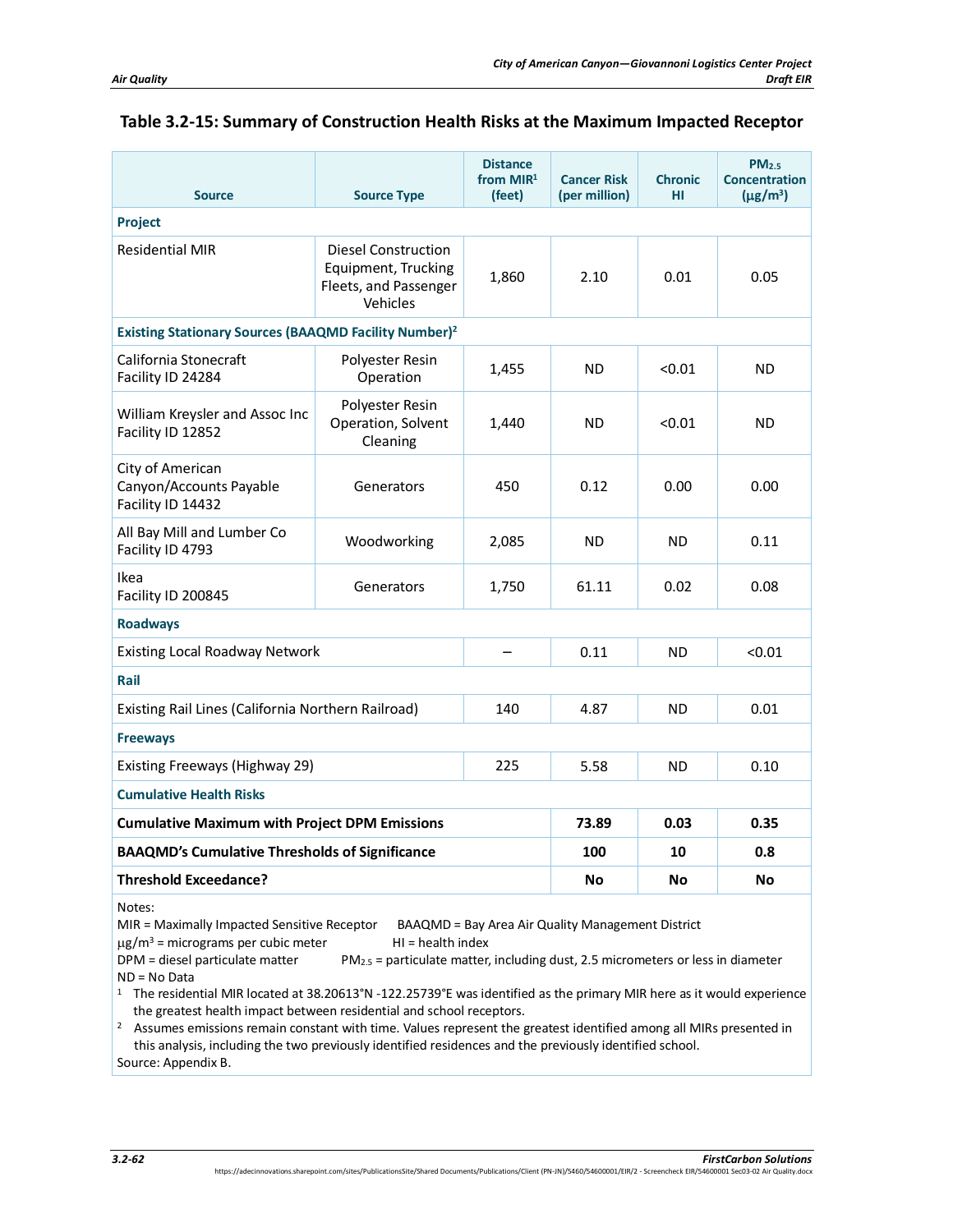#### *Carbon Monoxide Hotspot*

As discussed in Impact AIR-2, the proposed project would not generate sufficient vehicle traffic during project operation to substantiate creating a CO hotspot. Therefore, this impact would be less than significant with regard to exposing sensitive receptors to substantial concentrations of CO emissions. As such, the proposed project would result in less than significant impacts related to exposing sensitive receptors to substantial pollutant concentrations.

# *Level of Significance Before Mitigation*

Less than significant impact.

## *Mitigation Measures*

None Required.

## *Level of Significance After Mitigation*

Less than significant impact.

## *Objectionable Odors Exposure*

| Impact AIR-4: | The proposed project would not result in other emissions (such as those leading to |
|---------------|------------------------------------------------------------------------------------|
|               | odors) adversely affecting a substantial number of people.                         |

## *Impact Analysis*

#### *Construction*

During construction activities, construction equipment exhaust and application of asphalt and architectural coatings would temporarily generate odors. Any construction-related odor emissions would be temporary and intermittent. Additionally, noxious odors would be confined to the immediate vicinity of the construction equipment. It is anticipated that by the time such emissions reach any sensitive receptor sites, they would be diluted to well below any air quality or odor concern level. Therefore, construction odor impacts would be less than significant.

#### *Operation*

The proposed project would construct and operate a logistics center including at least three warehouse buildings intended for distribution centers. Operation of this type of project would likely not generate objectionable odors that may affect a substantial number of nearby receptors. The types of uses that are considered to have objectionable odors include wastewater treatments plants, compost facilities, landfills, solid waste transfer stations, fiberglass manufacturing facilities, paint/coating operations (e.g., auto body shops), dairy farms, petroleum refineries, asphalt batch plants, chemical manufacturing, and food manufacturing facilities. Though the specific uses of the buildings have not been determined, it is not anticipated that a wastewater treatment plant or solid waste transfer station would be accommodated at the project site.

As shown previously in Table 3.2-8, food manufacturing plants and chemical manufacturing have odor screening distances of one mile and two miles, respectively, from the facility to sensitive receptors. Sensitive receptors surrounding the project site within these screening distances are generally to the south and consist of school and residential land uses. Thus, as the future tenants